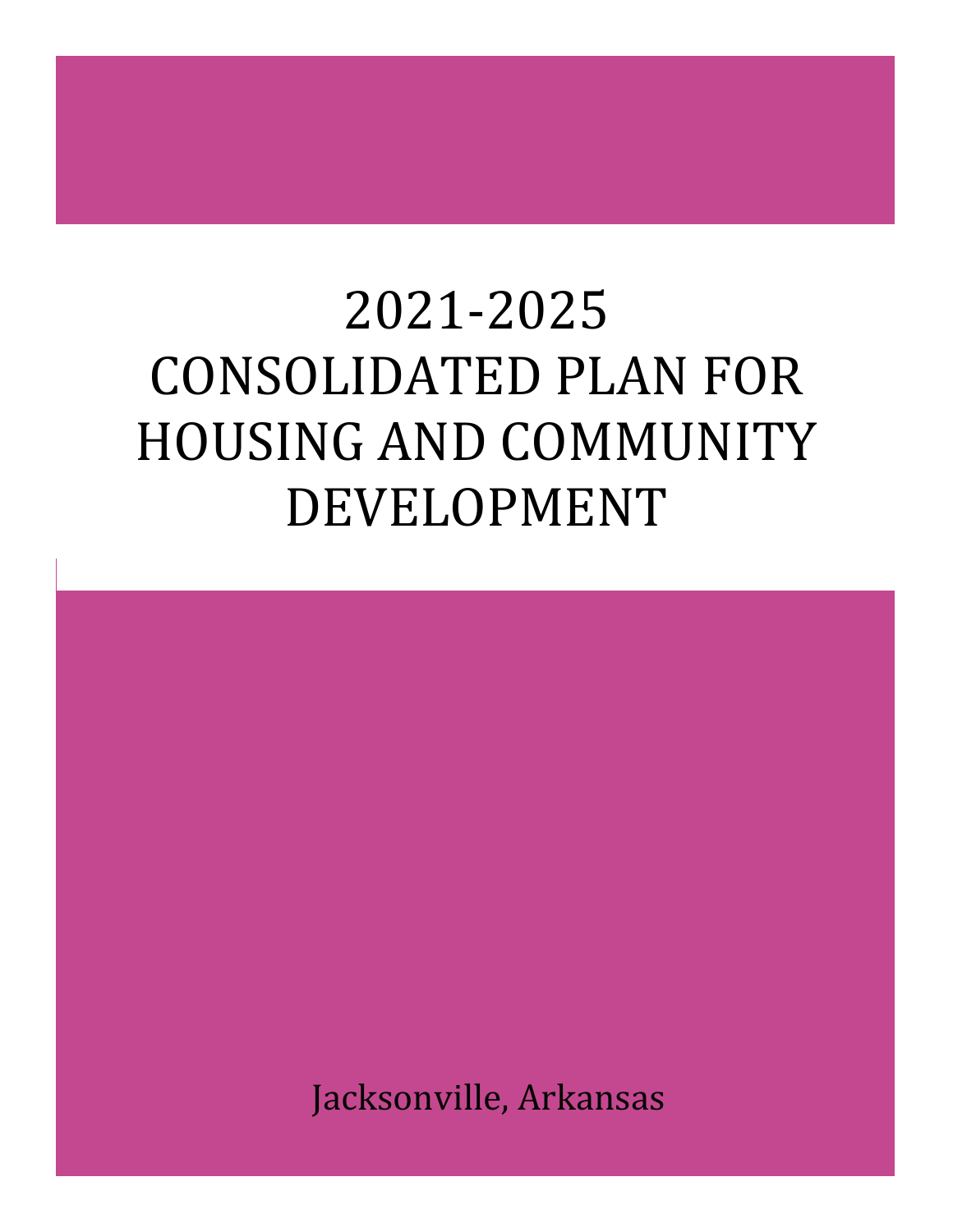# **Contents**

| NA-20 Disproportionately Greater Need: Severe Housing Problems - 91.205 (b)(2) 32 |  |
|-----------------------------------------------------------------------------------|--|
| NA-25 Disproportionately Greater Need: Housing Cost Burdens - 91.205 (b)(2)35     |  |
|                                                                                   |  |
|                                                                                   |  |
|                                                                                   |  |
|                                                                                   |  |
|                                                                                   |  |
|                                                                                   |  |
|                                                                                   |  |
|                                                                                   |  |
|                                                                                   |  |
|                                                                                   |  |
|                                                                                   |  |
|                                                                                   |  |
|                                                                                   |  |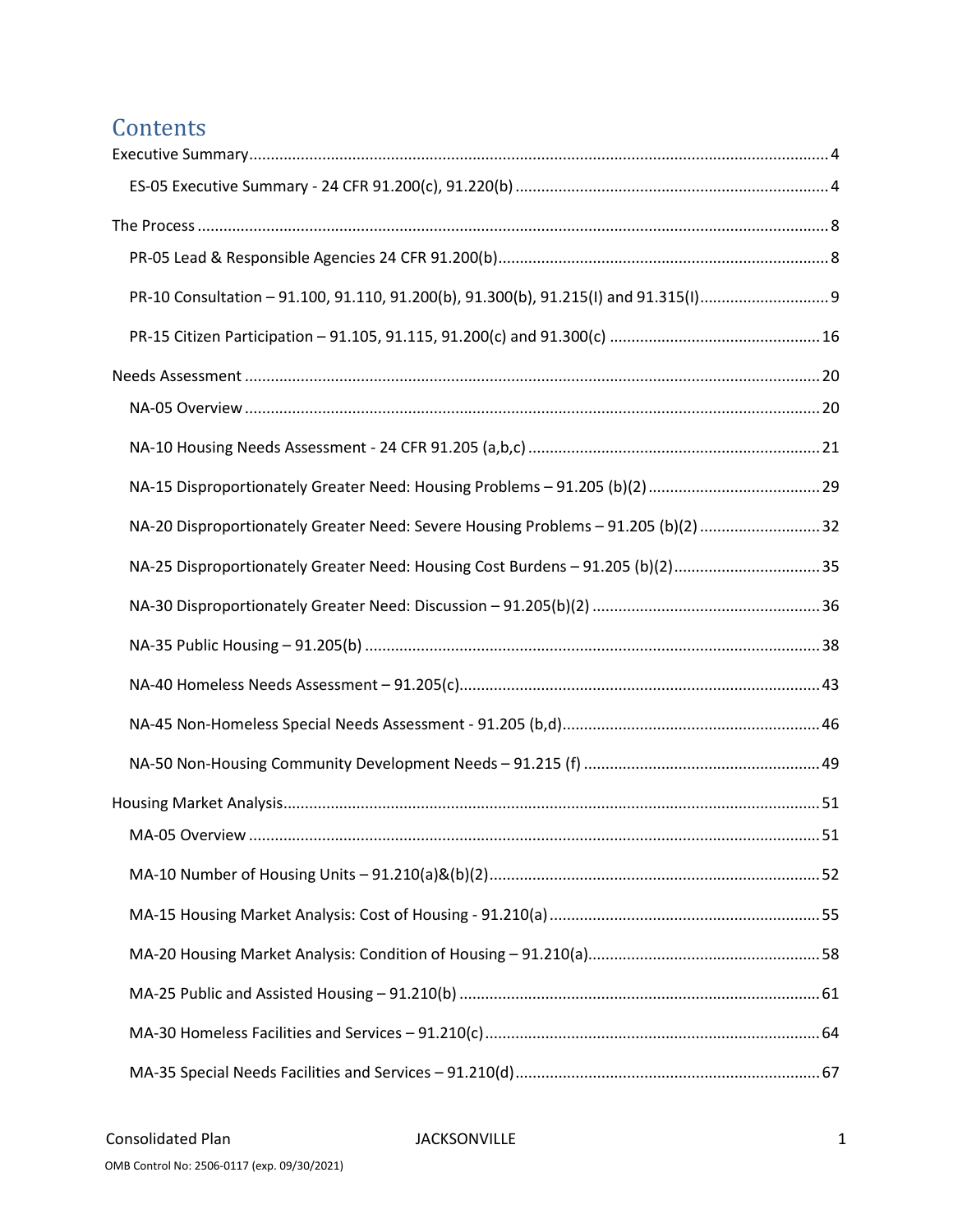|                   | MA-60 Broadband Needs of Housing occupied by Low- and Moderate-Income Households - |  |
|-------------------|------------------------------------------------------------------------------------|--|
|                   |                                                                                    |  |
|                   |                                                                                    |  |
|                   |                                                                                    |  |
|                   |                                                                                    |  |
|                   |                                                                                    |  |
|                   |                                                                                    |  |
|                   |                                                                                    |  |
|                   |                                                                                    |  |
|                   |                                                                                    |  |
|                   |                                                                                    |  |
|                   |                                                                                    |  |
|                   |                                                                                    |  |
|                   |                                                                                    |  |
|                   |                                                                                    |  |
|                   |                                                                                    |  |
|                   |                                                                                    |  |
|                   |                                                                                    |  |
|                   |                                                                                    |  |
|                   |                                                                                    |  |
|                   |                                                                                    |  |
|                   |                                                                                    |  |
|                   |                                                                                    |  |
| Consolidated Plan | <b>JACKSONVILLE</b>                                                                |  |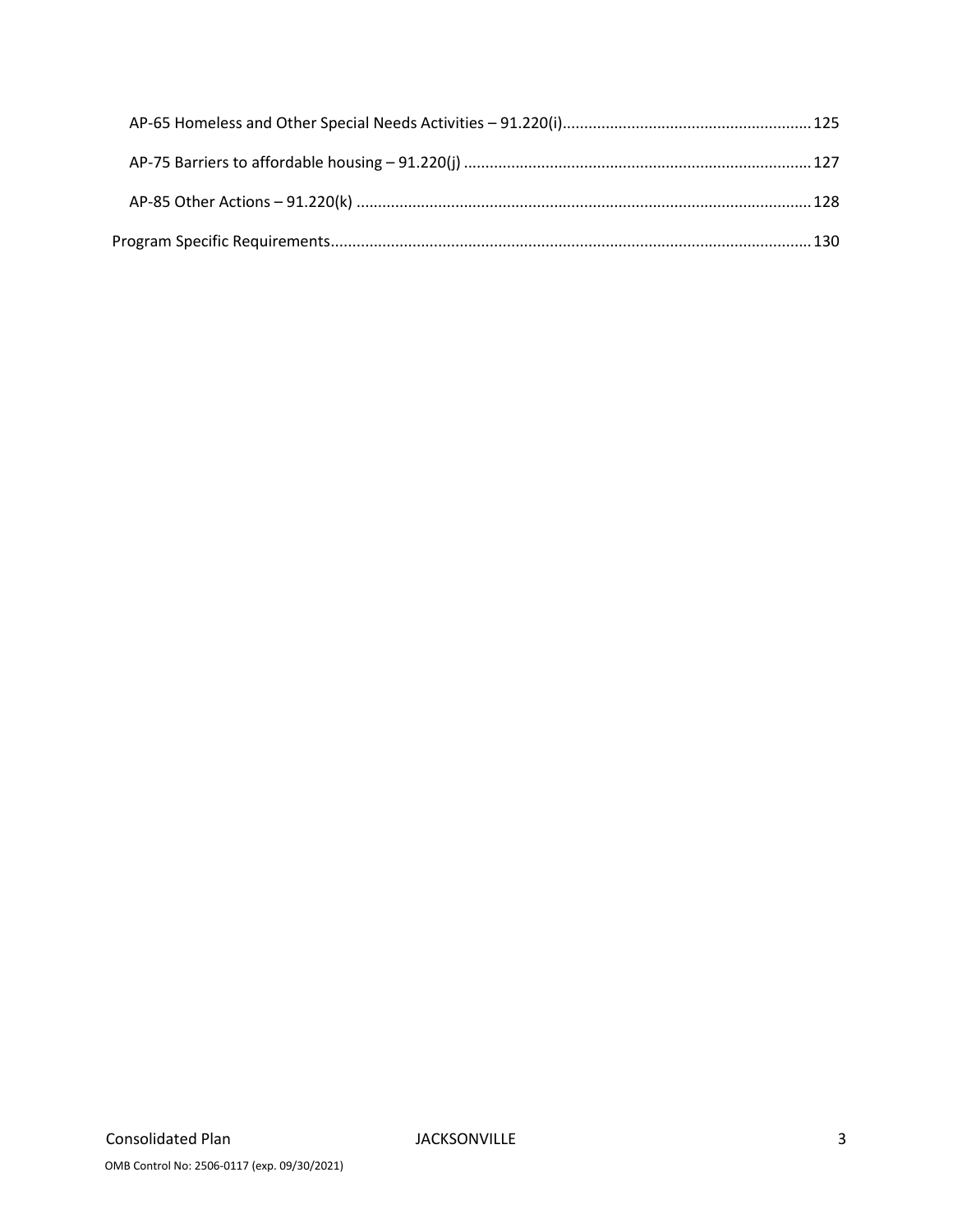# **Executive Summary**

# <span id="page-4-1"></span><span id="page-4-0"></span>**ES-05 Executive Summary - 24 CFR 91.200(c), 91.220(b)**

#### **1. Introduction**

The Consolidated Plan is a document submitted to the U.S. Department of Housing and Urban Development (HUD) that serves as a comprehensive housing affordability strategy, community development plan, and submissions for funding under any of HUD's entitlement formula grant programs. In 1994, HUD issued new rules consolidating the planning, application, reporting and citizen participation processes for four formula grant programs: Community Development Block Grant (CDBG), Home investment Partnerships (HOME), Emergency Solutions Grants (ESG), and Housing Opportunities for Persons with AIDS (HOPWA). The Consolidated Plan for Housing and Community Development fulfills three basic goals: provides decent housing, provides suitable living environment and expands economic opportunities. The Consolidated Plan can be used by organizations in the community as a guide for identifying activities through which they can help the jurisdiction reach their housing and community development goals. It also serves as the baseline for measuring program effectiveness, as reported in the Consolidated Annual Performance and Evaluation Report (CAPER). Incorporated into the Consolidated Plan are an analysis of the local housing market and a review of housing and homeless needs in Jacksonville as a means of defining the current environment in which federal funding is being used. The Consolidated Plan also provides a strategic plan for meeting priority needs that were identified through the community participation process. The analytical part of the document draw from a survey of stakeholders and citizens that was used to assist in prioritizing needs. The survey was distributed via email and at community meetings and was available on the City's website.

# **2. Summary of the objectives and outcomes identified in the Plan Needs Assessment Overview**

The City of Jacksonville undertook public input and planning sessions for the submission of the plan. Public input was obtained through face-to-face public meetings and virtual meeting, both formal and informal. This Consolidated Plan contains a range of goals, objectives, and outcomes formulated to address needs identified for affordable housing, non-housing community development, barriers to affordable housing, healthy homes, homelessness, institutional structure, and coordination. The following goals include:

• Improve condition of housing for low-income homeowners

#### Consolidated Plan JACKSONVILLE 4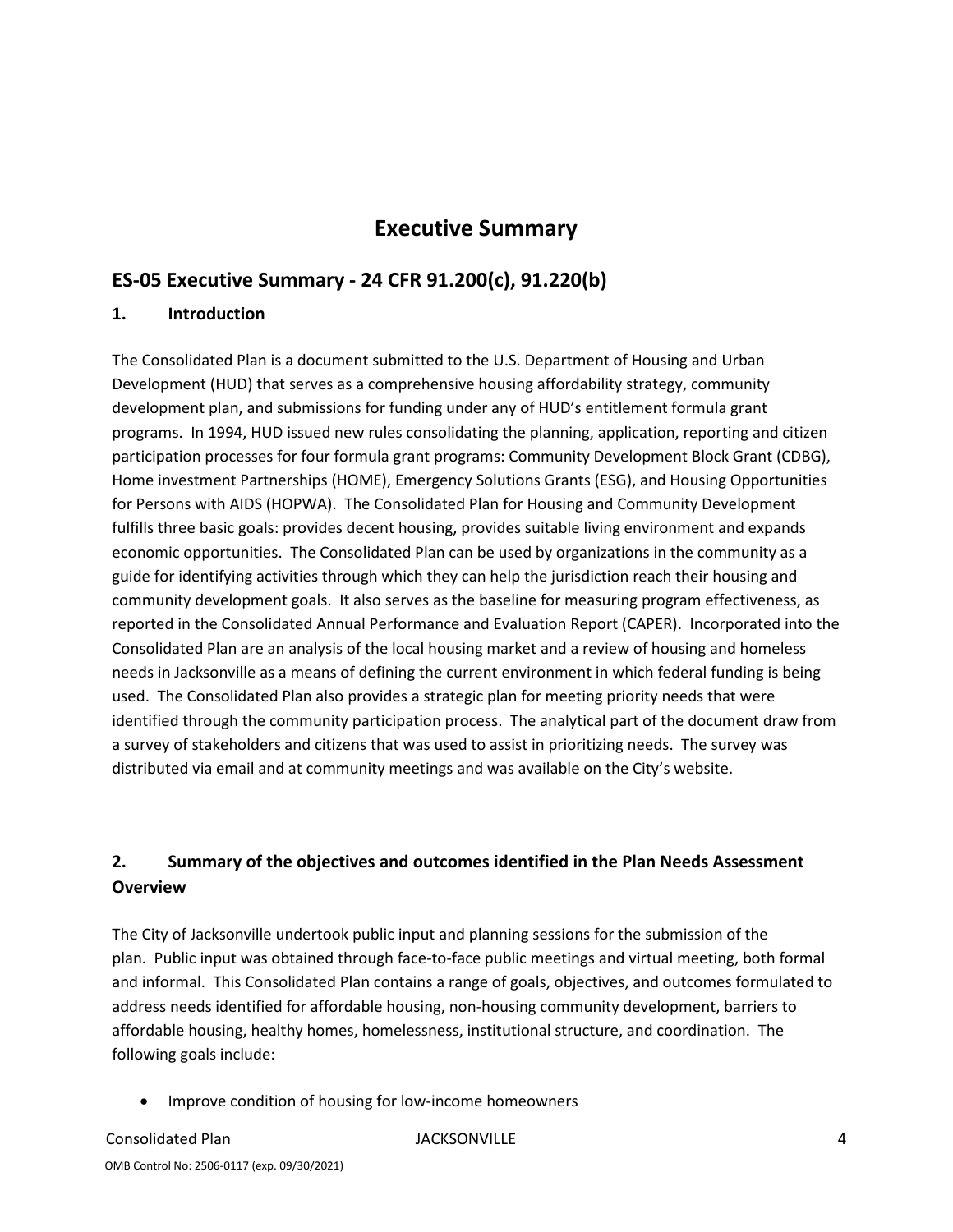- Increase the viability of potential homeownership opportunities
- Improve the condition of housing for low-income renters and homeowners through regulatory programs
- Address community needs through improvement of infrastructure and public facilities
- Address community needs through community-based public service programs
- Support Economic Opportunities for Low/Moderate Income persons
- Prevent, prepare for and respond to coronavirus

There are 8 key goals outlined in the Consolidated Plan that align to HUD's objectives:

- 1. **Housing and Neighborhood Development/Revitalization** improve the condition of housing for low/mod-income homeowners, increase affordability of housing for homeownership and support revitalization of declined or depressed neighborhoods.
- 2. **Public Facilities and Infrastructure** address community needs through improvements and expansion of Public Facilities and Public Infrastructure, including increasing availability and accessibility to the community.
- 3. **Public Services** address community needs through increasing availability and accessibility of community-based public service programs.
- 4. **Homelessness** support ongoing initiatives to prevent homelessness, an address community needs through increasing the availability and accessibility of homeless services.
- 5. **Code Enforcement** support ongoing initiatives to enforce City code requirements to create and maintain suitable living environments.
- 6. **Demolition and Removal of Slum and Blight** encourage demolition and removal of dilapidated or unsafe structures, to maintain housing conditions, remove slum/blight, and create a more suitable living environment.
- 7. **Economic and Workforce Development** support resources and strategies to improve economic prosperity and standard of living; including support for workforce development resources that allow residents to gain knowledge, grow skills, improve work performance, and provide opportunities for individual career advancement.
- 8. **Administration** continue to manage, plan, monitor and administer Entitlement Grant Programs to ensure compliance with Federal Regulations, and increase public awareness and engagement with CDBG assisted activities.

These goals are supported by a collection of associated objectives and performance goals. The objectives seek to work toward meeting the goals stated, addressing the need for more affordable housing, housing rehabilitation, public facilities and infrastructure improvements and social services. Specifics can be found in the Strategic Plan and Annual Action Plan. All objectives and outcomes identified in the plan will meet a national objective identified by HUD through providing decent affordable housing, creating suitable living environments and improving economic opportunity.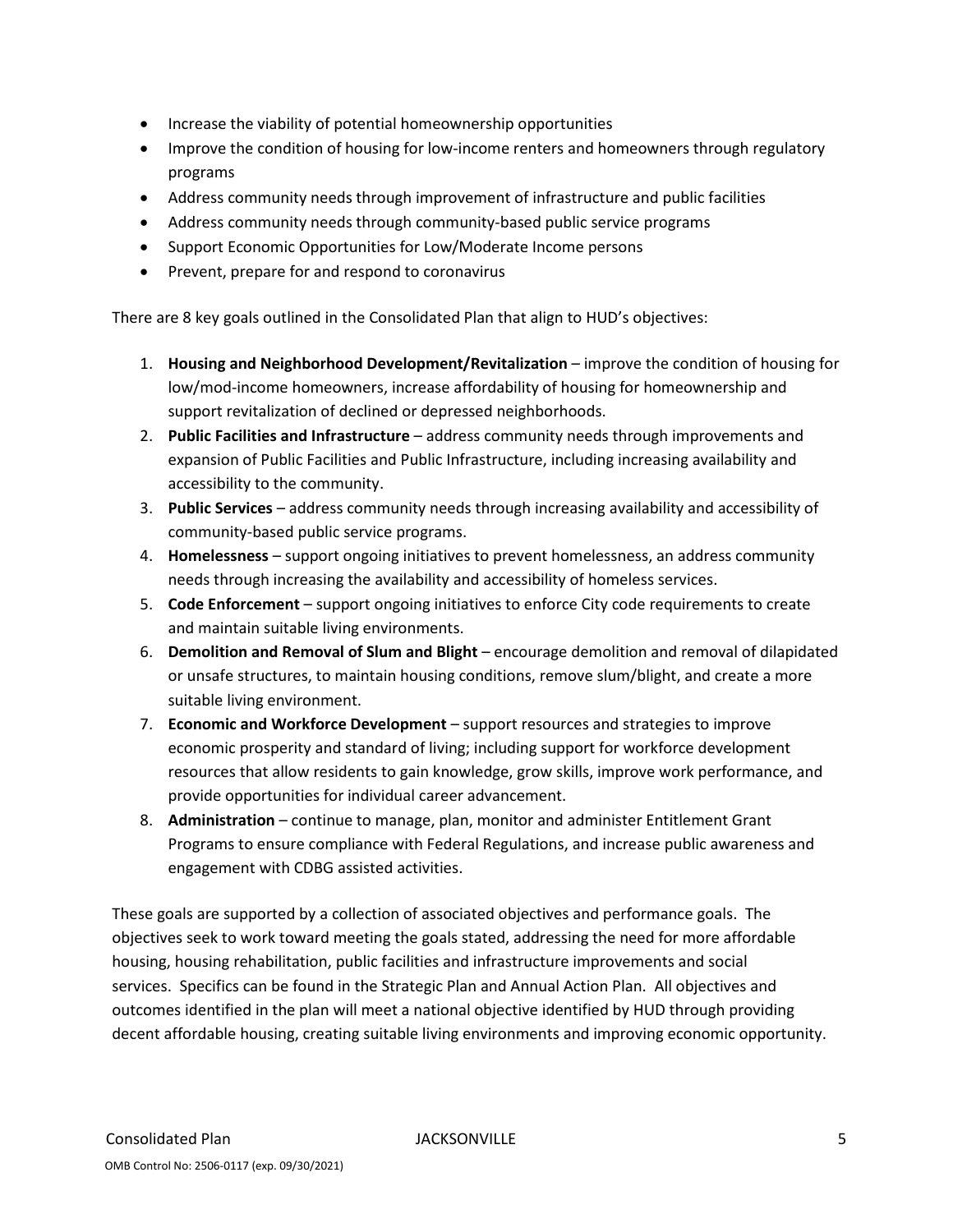## **3. Evaluation of past performance**

The City of Jacksonville has a good history of successful programs and activities funded through the Community Development Block Grant, the SNAP program administered through the Federal Home Loan Bank and other privately owned programs. The city works with local service providers to expand services for senior and low/mod individuals and families. Details of past performance can be found in the City's Consolidated Annual Performance and Evaluation Report (CAPER).

## **4. Summary of citizen participation process and consultation process**

The City of Jacksonville abides by the Citizen Participation Plan most recently amended in April of 2020. Citizen participation is the heart of the consolidated planning process, involving citizens in decisions that directly affect their lives. The purpose of the Citizen Participation Plan is to encourage and insure full and proper citizen participation at all stages of the Consolidated Plan process. The Citizen Participation Plan formally designates structures, procedures, roles and policies to be followed by program participants.

As part of the consolidated planning process, the City of Jacksonville must consult with a wide variety of organizations in order to gain understanding of the housing and community development state. This Consolidated Plan represents a collective effort from a broad array of entities in Jacksonville, ranging from advocacy groups for the disabled to economic development organization. Private, non-profit and public organization representatives were contacted through email, online survey, virtual meetings and face-to-face interactions. These persons were solicited to discuss housing and community development needs in Jacksonville, including the ranking of those needs and activities that the City might consider in better addressing needs throughout the city.

## **5. Summary of public comments**

The public was provided significant opportunities to provide input in the initial development of the Consolidated Plan and to its data and needs assessment. For feedback from the community, the City of Jacksonville elected to hold two face-to-face meeting (one at 10:00 am and one at 6:00 pm) and two virtual meetings (one at 10:00 am and one at 6:00 pm). All meetings served a two-fold purpose, planning and input. The planning session gave participants the opportunity to discuss at great length their vision for Jacksonville. They were also instructed to create a "wish list" for the city. The input session gave participants the opportunity to list what the funds for 2021 should be used for.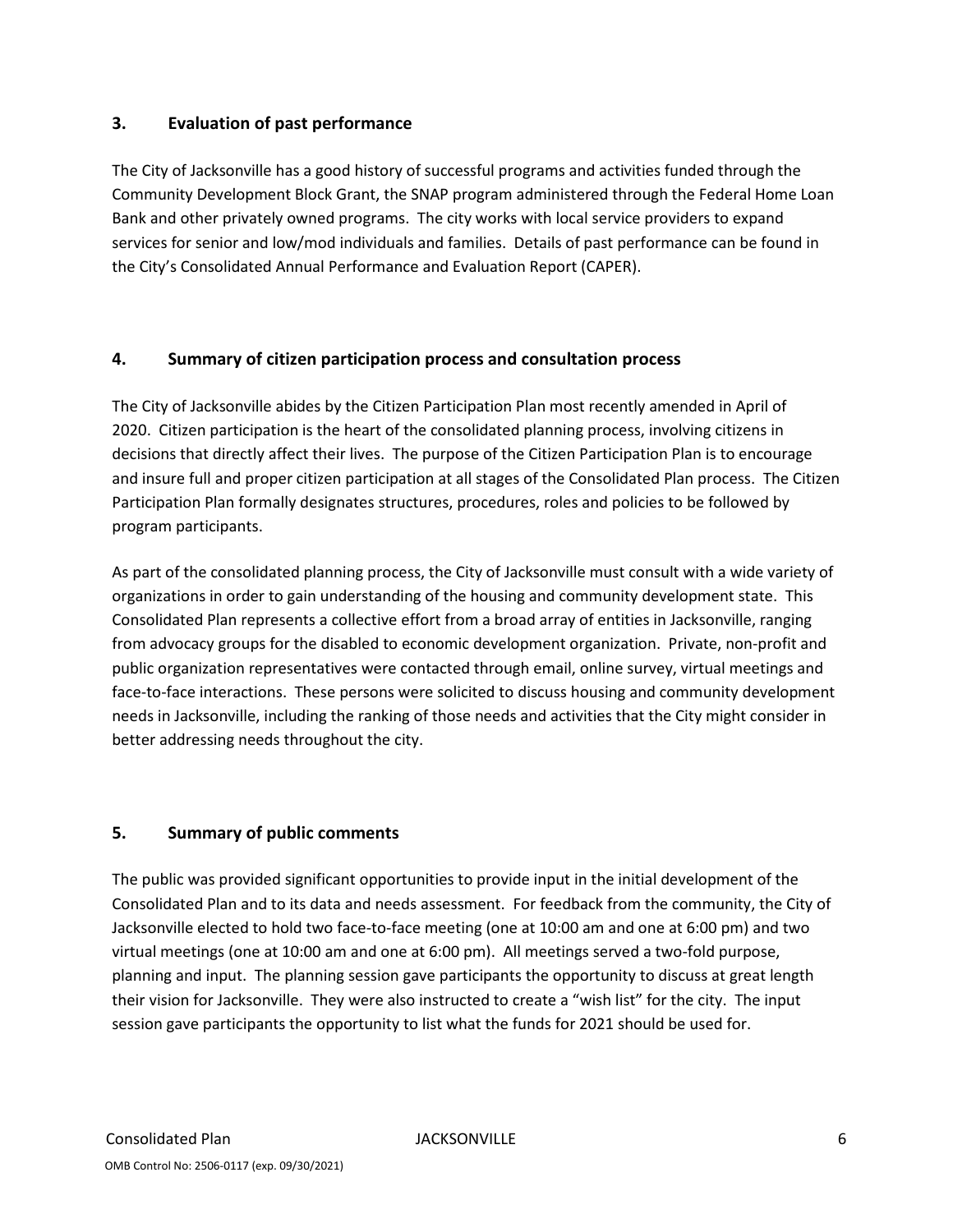## **6. Summary of comments or views not accepted and the reasons for not accepting them**

All comments and views were accepted.

## **7. Summary**

The City of Jacksonville 2021-2025 Consolidated Plan and Annual Action Plan sets objectives, strategies and goals to improve the quality of life for low – and moderate-income persons in the City, while also addressing larger community-wide needs. It assesses the ongoing community needs and provides a market analysis of housing, homelessness, and other community development issues, informed through analysis of various data sources, citizen participation, and community input. Data was provided through HUD's eCon software system, utilizing American Community Survey data and other sources. The Strategic Plan for the City of Jacksonville was developed from the market analysis and needs assessments; it identifies the priority needs and describes the goals and outcomes that will ultimately create suitable living environments, provide decent affordable housing, create economic opportunities and prevent, prepare for, and respond to coronavirus.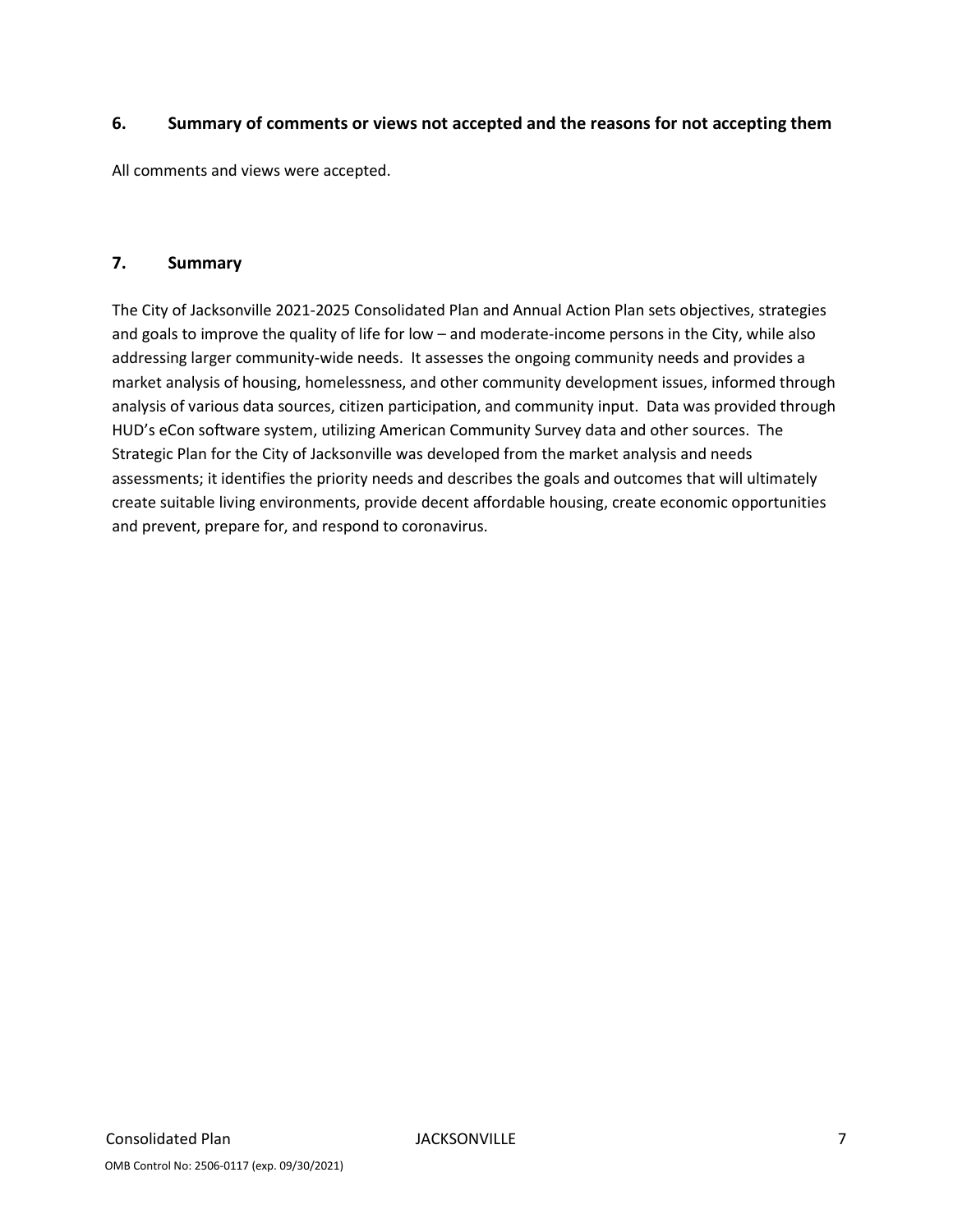# **The Process**

# <span id="page-8-1"></span><span id="page-8-0"></span>**PR-05 Lead & Responsible Agencies 24 CFR 91.200(b)**

# **1. Describe agency/entity responsible for preparing the Consolidated Plan and those responsible for administration of each grant program and funding source**

The following are the agencies/entities responsible for preparing the Consolidated Plan and those responsible for administration of each grant program and funding source.

| <b>Agency Role</b>        | <b>Name</b>         | <b>Department/Agency</b>     |
|---------------------------|---------------------|------------------------------|
|                           |                     |                              |
| <b>CDBG Administrator</b> | <b>JACKSONVILLE</b> | <b>Community Development</b> |
|                           |                     | Department                   |

**Table 1 – Responsible Agencies**

## **Narrative**

The Community Development Department is the lead agency and administrator in the development and overseeing of the Consolidated Plan and the Annual Action Plan. The CDBG Administrator also conducts meetings and public hearings to encourage public comments and to receive citizen views to establish priorities. In developing the Plan, the Administrator followed a detailed citizen participation plan, which included input from residents, non-profits groups, other public and private entities that provide services, housing and supportive services to special needs population.

## **Consolidated Plan Public Contact Information**

Theresa Watson, Community Development Director

City of Jacksonville

109 S. 2nd Street

Jacksonville, AR 72076

(501) 982-0026

twatson@cityofjacksonville.net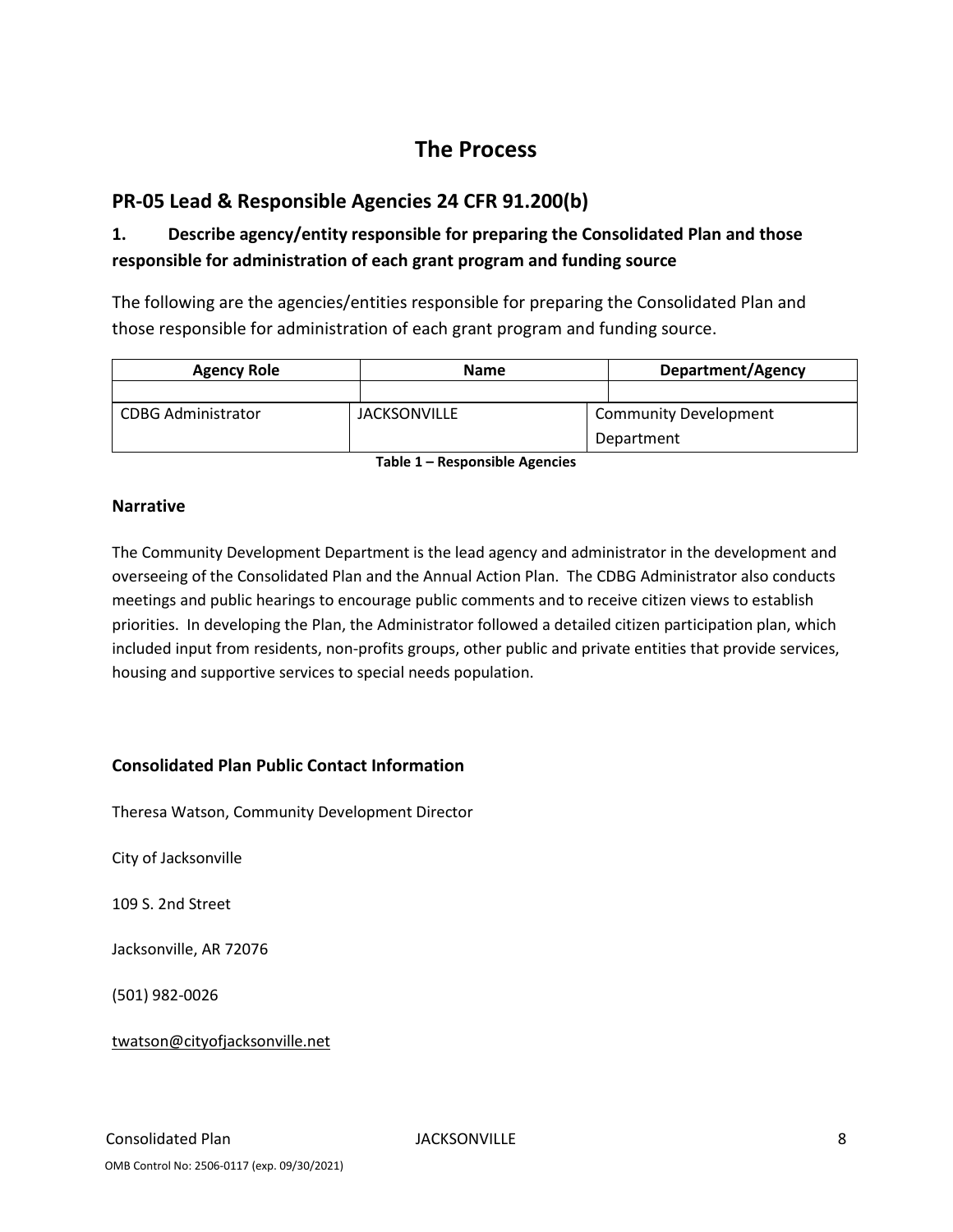# <span id="page-9-0"></span>**PR-10 Consultation – 91.100, 91.110, 91.200(b), 91.300(b), 91.215(I) and 91.315(I)**

## **1. Introduction**

The City of Jacksonville works with a wide variety of organizations, service providers and agencies in an effort to bring various perspectives to help identify local housing and service needs. Ongoing relationships focused on specific needs and targeted meetings designed to bring public input into the Consolidated Plan process are two of the ways that the City utilizes outside organizations in the consultation process.

**Provide a concise summary of the jurisdiction's activities to enhance coordination between public and assisted housing providers and private and governmental health, mental health and service agencies (91.215(I)).**

The City launched an extensive and collaborative effort to consult with elected officials, City departments, community stakeholders, and beneficiaries of entitlement programs to inform and develop the priorities and strategies contained within this five year plan.

The City facilitated a comprehensive outreach to enhance coordination and discuss new approaches and efficiencies with public and assisted housing providers, private and governmental health, and service agencies, and stakeholders that utilize funding for eligible activities, projects and programs.

The City's outreach and consultation strategies included the formation of community outreach partnerships with housing, service and health providers; workforce developers; community advocates; elected officials; City departments; and residents. The partnerships were used to spread the word about the planning process and to encourage active participation by beneficiaries.

A "We Need Your Input" survey was conducted to solicit input from residents, businesses, and workers in the City of Jacksonville. Respondents were informed that the City was updating the Consolidated Plan for federal funds. The questionnaire asked respondents to rank the needs of the community (there were seven listed). The various types of needs can potentially be addressed by the use of entitlement funds.

A total of 350 surveys were given out via email, face-to-face and the City's website. Of these surveys, 13 individuals responded to the survey.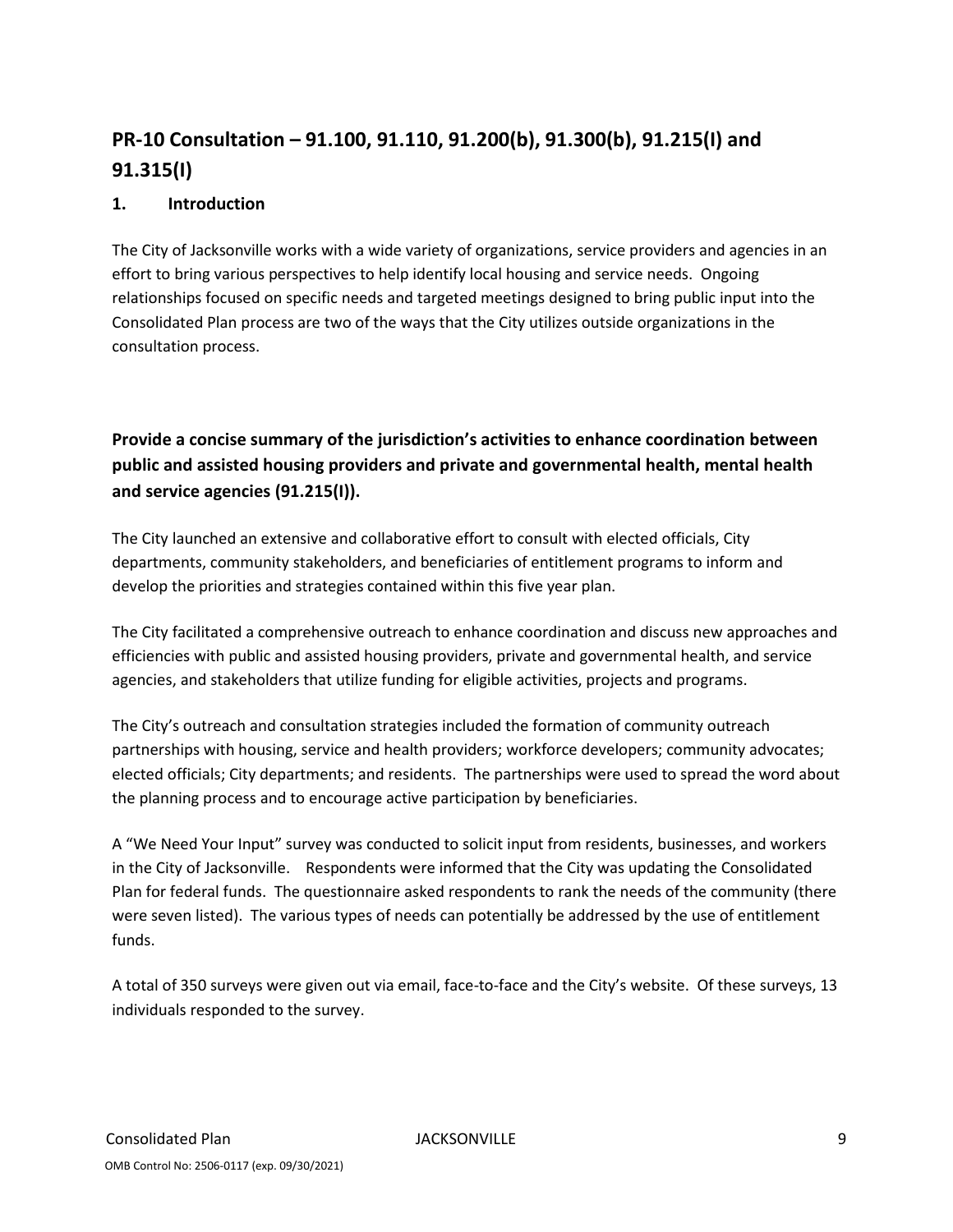# **Describe coordination with the Continuum of Care and efforts to address the needs of homeless persons (particularly chronically homeless individuals and families, families with children, veterans, and unaccompanied youth) and persons at risk of homelessness**

The Central Arkansas Team Care for the Homeless (CATCH) has over 22 members that comprise a broad spectrum of the community including service providers, government agencies, and the private sector. The City is represented in CATCH by the Director of Community Development. In previous years, the Director served on the board of CATCH and served as board chair for over 5 years. Generally CATCH membership meets quarterly, the 2nd Friday in the months of February, May, August and November. The remaining months, the board meets the 3rd Friday of the month. During the point-intime count (for both the sheltered and unsheltered), the City always actively participates by collecting donations (monies and materials) that are used to prepare the "goodie bags" that are given out during the actual count. We also have a site to collect data for the count.

**Describe consultation with the Continuum(s) of Care that serves the jurisdiction's area in determining how to allocate ESG funds, develop performance standards and evaluate outcomes, and develop funding, policies and procedures for the administration of HMIS**

The City receives no ESG funding.

**2. Describe Agencies, groups, organizations and others who participated in the process and describe the jurisdictions consultations with housing, social service agencies and other entities**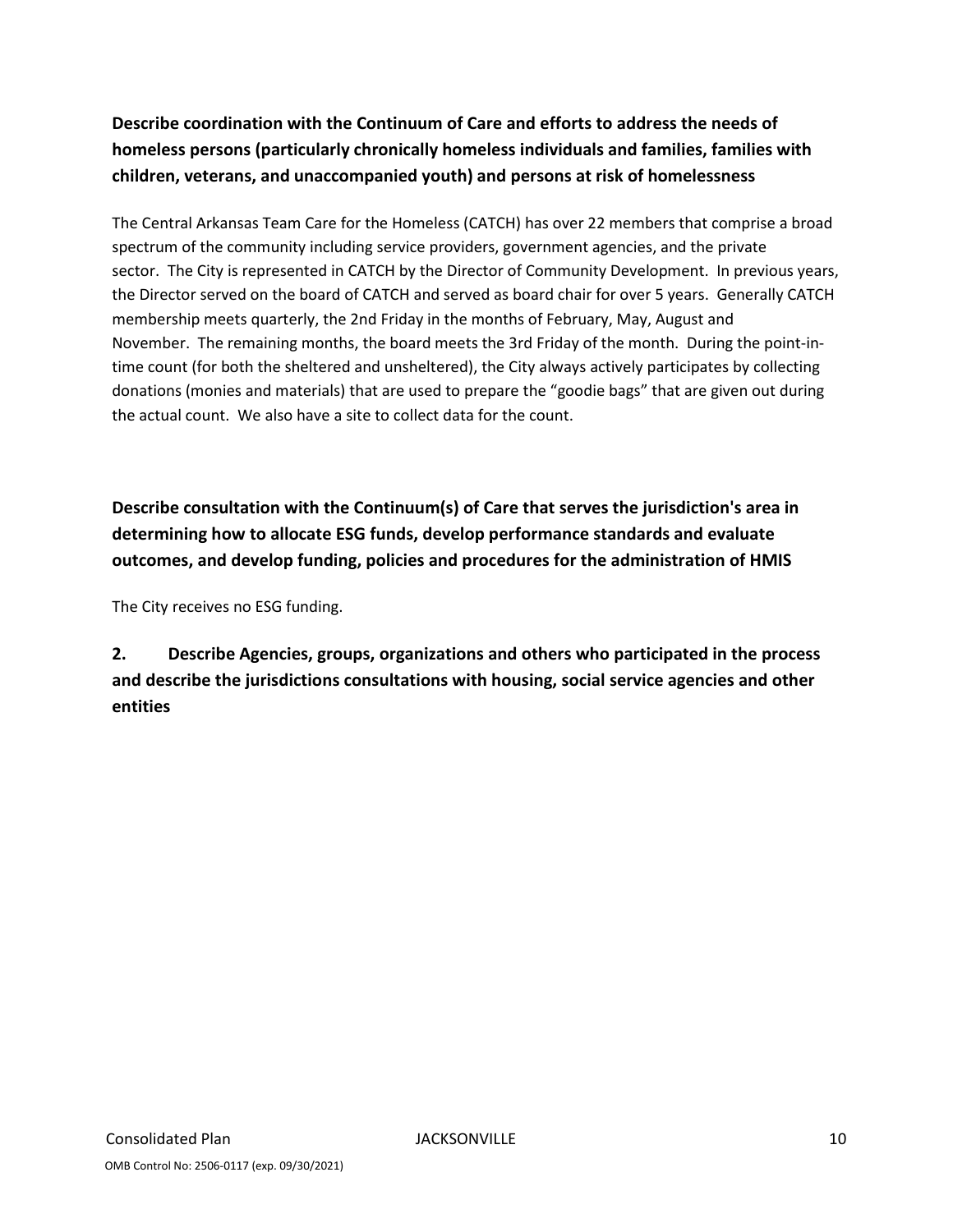| $\mathbf{1}$   | Agency/Group/Organization                                                                                                                           | <b>JACKSONVILLE CARE</b><br>CHANNEL FOR THE NEEDY,<br>INC.                                                                                                                                                                      |
|----------------|-----------------------------------------------------------------------------------------------------------------------------------------------------|---------------------------------------------------------------------------------------------------------------------------------------------------------------------------------------------------------------------------------|
|                | <b>Agency/Group/Organization Type</b>                                                                                                               | <b>Business and Civic Leaders</b>                                                                                                                                                                                               |
|                | What section of the Plan was addressed by Consultation?                                                                                             | <b>Homelessness Strategy</b><br>Homeless Needs - Chronically<br>homeless<br><b>Homeless Needs - Families</b><br>with children<br>Homelessness Needs -<br>Veterans<br>Non-Homeless Special Needs<br><b>Anti-poverty Strategy</b> |
|                | How was the Agency/Group/Organization consulted and what<br>are the anticipated outcomes of the consultation or areas for<br>improved coordination? | Invited to participate in the<br><b>Consolidated Plan community</b><br>forums.                                                                                                                                                  |
| $\overline{2}$ | Agency/Group/Organization                                                                                                                           | NAACP - Jacksonville                                                                                                                                                                                                            |
|                | <b>Agency/Group/Organization Type</b>                                                                                                               | <b>Civic Leaders</b>                                                                                                                                                                                                            |
|                | What section of the Plan was addressed by Consultation?                                                                                             | <b>Housing Need Assessment</b><br><b>Public Housing Needs</b><br>Homelessness Strategy<br>Non-Homeless Special Needs<br><b>Economic Development</b><br><b>Market Analysis</b><br>Anti-poverty Strategy                          |
|                | How was the Agency/Group/Organization consulted and what<br>are the anticipated outcomes of the consultation or areas for<br>improved coordination? | Invited to participate in the<br><b>Consolidated Plan community</b><br>forums.                                                                                                                                                  |
| 3              | Agency/Group/Organization                                                                                                                           | Jacksonville Towers                                                                                                                                                                                                             |
|                | <b>Agency/Group/Organization Type</b>                                                                                                               | Housing<br>Services-Elderly Persons                                                                                                                                                                                             |
|                | What section of the Plan was addressed by Consultation?                                                                                             | <b>Housing Need Assessment</b><br><b>Public Housing Needs</b><br><b>Homelessness Strategy</b><br>Non-Homeless Special Needs<br><b>Market Analysis</b><br>Anti-poverty Strategy                                                  |

## **Table 2 – Agencies, groups, organizations who participated**

OMB Control No: 2506-0117 (exp. 09/30/2021)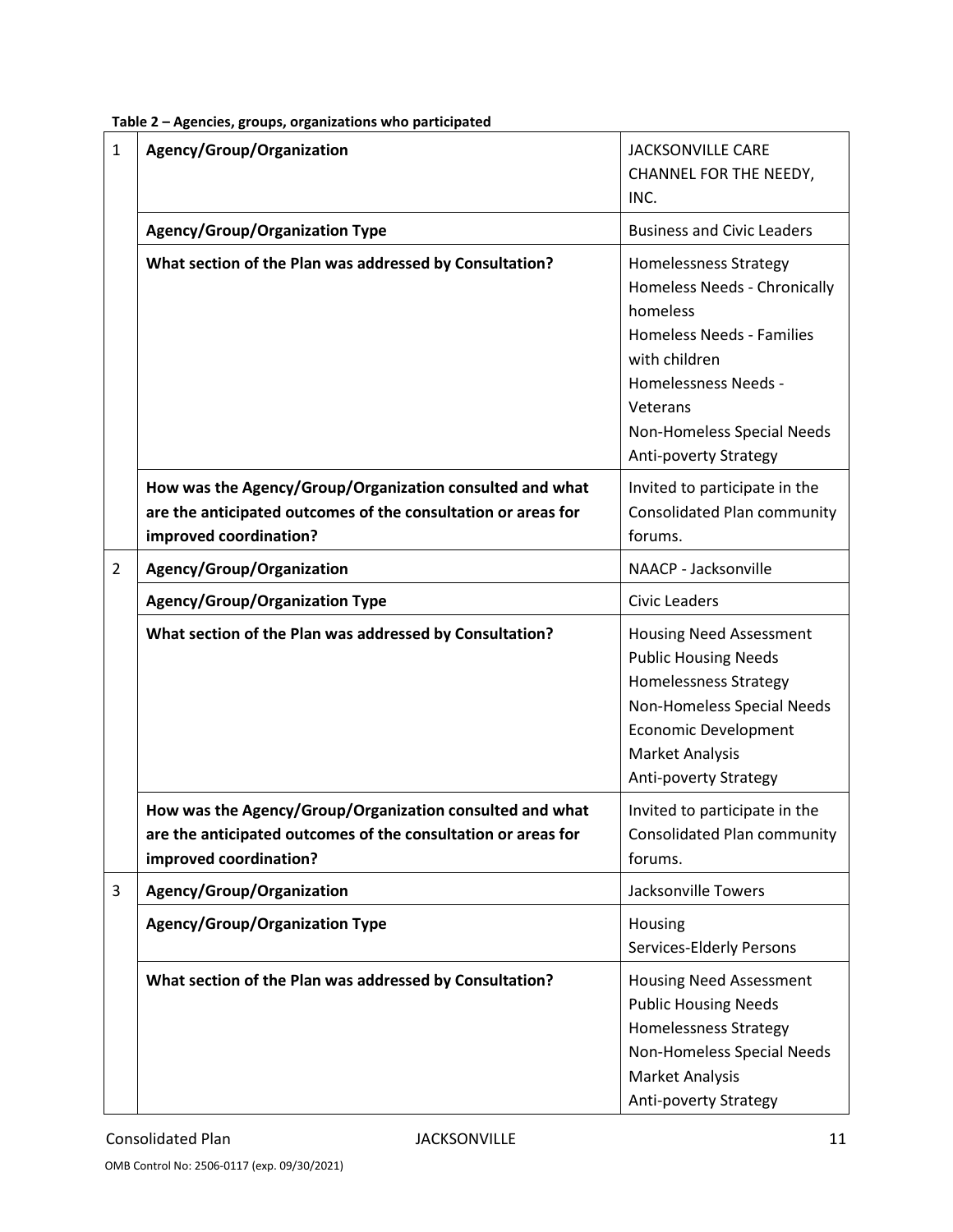|   | How was the Agency/Group/Organization consulted and what<br>are the anticipated outcomes of the consultation or areas for<br>improved coordination? | Invited to participate in the<br>Consolidate Plan community<br>forums.                                                                                                         |
|---|-----------------------------------------------------------------------------------------------------------------------------------------------------|--------------------------------------------------------------------------------------------------------------------------------------------------------------------------------|
| 4 | Agency/Group/Organization                                                                                                                           | JACKSONVILLE PARKS AND<br><b>RECREATION</b>                                                                                                                                    |
|   | <b>Agency/Group/Organization Type</b>                                                                                                               | Other government - Local                                                                                                                                                       |
|   | What section of the Plan was addressed by Consultation?                                                                                             | Non-Homeless Special Needs<br><b>Market Analysis</b><br>Anti-poverty Strategy<br><b>Publc Facilities</b>                                                                       |
|   | How was the Agency/Group/Organization consulted and what<br>are the anticipated outcomes of the consultation or areas for<br>improved coordination? | Invited to participate in the<br><b>Consolidated Plan community</b><br>forums.                                                                                                 |
| 5 | Agency/Group/Organization                                                                                                                           | JACKSONVILLE PARTNERSHIP<br>FOR HOUSING LP                                                                                                                                     |
|   | <b>Agency/Group/Organization Type</b>                                                                                                               | PHA                                                                                                                                                                            |
|   | What section of the Plan was addressed by Consultation?                                                                                             | <b>Housing Need Assessment</b><br><b>Public Housing Needs</b><br><b>Homelessness Strategy</b><br>Non-Homeless Special Needs<br><b>Market Analysis</b><br>Anti-poverty Strategy |
|   | How was the Agency/Group/Organization consulted and what<br>are the anticipated outcomes of the consultation or areas for<br>improved coordination? | Invited to participate in the<br><b>Consolidated Plan community</b><br>forums.                                                                                                 |
| 6 | Agency/Group/Organization                                                                                                                           | Jackosnville Senior and<br><b>Wellness Center</b>                                                                                                                              |
|   | <b>Agency/Group/Organization Type</b>                                                                                                               | Services-Elderly Persons                                                                                                                                                       |
|   | What section of the Plan was addressed by Consultation?                                                                                             | <b>Housing Need Assessment</b><br><b>Public Housing Needs</b><br>Non-Homeless Special Needs<br>Anti-poverty Strategy                                                           |
|   | How was the Agency/Group/Organization consulted and what<br>are the anticipated outcomes of the consultation or areas for<br>improved coordination? | Invited to participate in the<br><b>Consolidated Plan community</b><br>forums.                                                                                                 |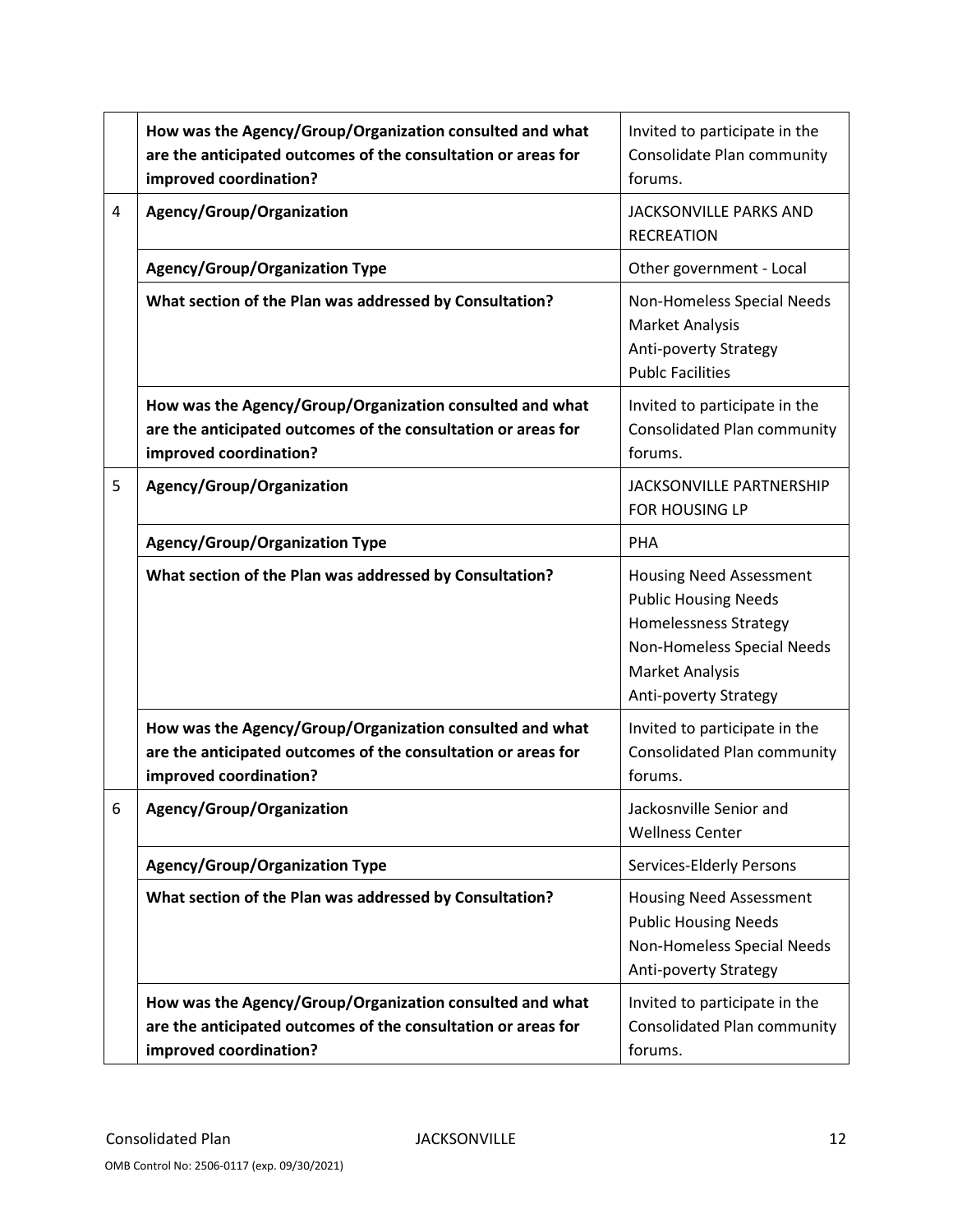| $\overline{7}$ | Agency/Group/Organization                                                                                                                           | <b>FISHNET MISSIONS OF</b><br><b>JACKSONVILLE</b>                                                                                                                                                                               |
|----------------|-----------------------------------------------------------------------------------------------------------------------------------------------------|---------------------------------------------------------------------------------------------------------------------------------------------------------------------------------------------------------------------------------|
|                | <b>Agency/Group/Organization Type</b>                                                                                                               | Food Bank                                                                                                                                                                                                                       |
|                | What section of the Plan was addressed by Consultation?                                                                                             | <b>Homelessness Strategy</b><br>Homeless Needs - Chronically<br>homeless<br><b>Homeless Needs - Families</b><br>with children<br><b>Homelessness Needs -</b><br>Veterans<br>Non-Homeless Special Needs<br>Anti-poverty Strategy |
|                | How was the Agency/Group/Organization consulted and what<br>are the anticipated outcomes of the consultation or areas for<br>improved coordination? | Invited to participate in the<br>Consolidate Plan community<br>forums.                                                                                                                                                          |
| 8              | Agency/Group/Organization                                                                                                                           | Jacksonville Health Unit                                                                                                                                                                                                        |
|                | <b>Agency/Group/Organization Type</b>                                                                                                               | Other government - State                                                                                                                                                                                                        |
|                | What section of the Plan was addressed by Consultation?                                                                                             | <b>Housing Need Assessment</b><br>Non-Homeless Special Needs<br><b>Market Analysis</b><br>Anti-poverty Strategy                                                                                                                 |
|                | How was the Agency/Group/Organization consulted and what<br>are the anticipated outcomes of the consultation or areas for<br>improved coordination? | Invited to participate in the<br><b>Consolidated Plan community</b><br>forums.                                                                                                                                                  |
| 9              | Agency/Group/Organization                                                                                                                           | Worley's Place                                                                                                                                                                                                                  |
|                | <b>Agency/Group/Organization Type</b>                                                                                                               | Housing<br>Services-Elderly Persons                                                                                                                                                                                             |
|                | What section of the Plan was addressed by Consultation?                                                                                             | <b>Housing Need Assessment</b><br><b>Public Housing Needs</b><br><b>Homelessness Strategy</b><br>Non-Homeless Special Needs<br><b>Market Analysis</b><br>Anti-poverty Strategy                                                  |
|                | How was the Agency/Group/Organization consulted and what<br>are the anticipated outcomes of the consultation or areas for<br>improved coordination? | Invited to participate in the<br><b>Consolidated Plan community</b><br>forums.                                                                                                                                                  |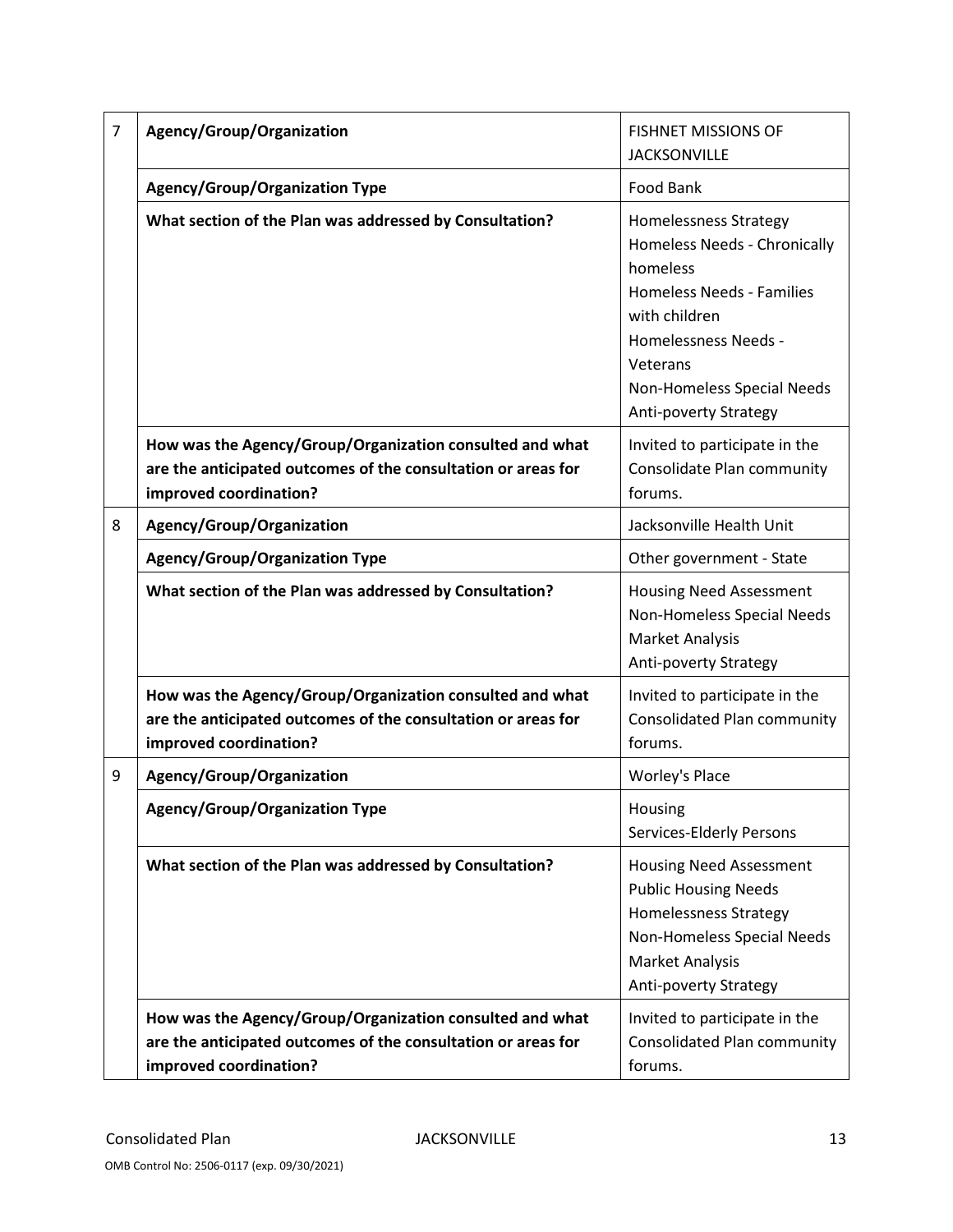| 10 | Agency/Group/Organization                                                                                                                           | Jacksonville Chamber of<br>Commerce                                                  |
|----|-----------------------------------------------------------------------------------------------------------------------------------------------------|--------------------------------------------------------------------------------------|
|    | <b>Agency/Group/Organization Type</b>                                                                                                               | <b>Business and Civic Leaders</b>                                                    |
|    | What section of the Plan was addressed by Consultation?                                                                                             | <b>Economic Development</b><br><b>Market Analysis</b><br>Anti-poverty Strategy       |
|    | How was the Agency/Group/Organization consulted and what<br>are the anticipated outcomes of the consultation or areas for<br>improved coordination? | Invited to participate in the<br>Consolidated Plan community<br>forums.              |
| 11 | Agency/Group/Organization                                                                                                                           | Jacksonville Boys and Girls<br>Club                                                  |
|    | <b>Agency/Group/Organization Type</b>                                                                                                               | Services-Children<br>Neighborhood Organization                                       |
|    | What section of the Plan was addressed by Consultation?                                                                                             | Non-Homeless Special Needs<br><b>Market Analysis</b><br><b>Anti-poverty Strategy</b> |
|    | How was the Agency/Group/Organization consulted and what<br>are the anticipated outcomes of the consultation or areas for<br>improved coordination? | Invited to participate in the<br>Consolidated Plan community<br>forums.              |

## **Identify any Agency Types not consulted and provide rationale for not consulting**

No specific agencies were intentionally left out of the consultation process.

# **Other local/regional/state/federal planning efforts considered when preparing the Plan**

| Name of Plan | <b>Lead Organization</b> | How do the goals of your Strategic Plan overlap with the<br>goals of each plan? |
|--------------|--------------------------|---------------------------------------------------------------------------------|
| Continuum of | Central Arkansas         | CATCH provides the regional CoC. It works to alleviate the                      |
| Care         | Team Care for the        | impact of homelessness in central Arkansas in the community                     |
|              | Homeless (CATCH)         | through the cooperation and collaboration of social service                     |
|              |                          | providers. The Con Plan incorporates goals to address CoC                       |
|              |                          | needs where appropriate                                                         |

**Table 3 – Other local / regional / federal planning efforts**

**Describe cooperation and coordination with other public entities, including the State and any adjacent units of general local government, in the implementation of the Consolidated Plan (91.215(l))**

Consolidated Plan 14 and 2008 and 2008 JACKSONVILLE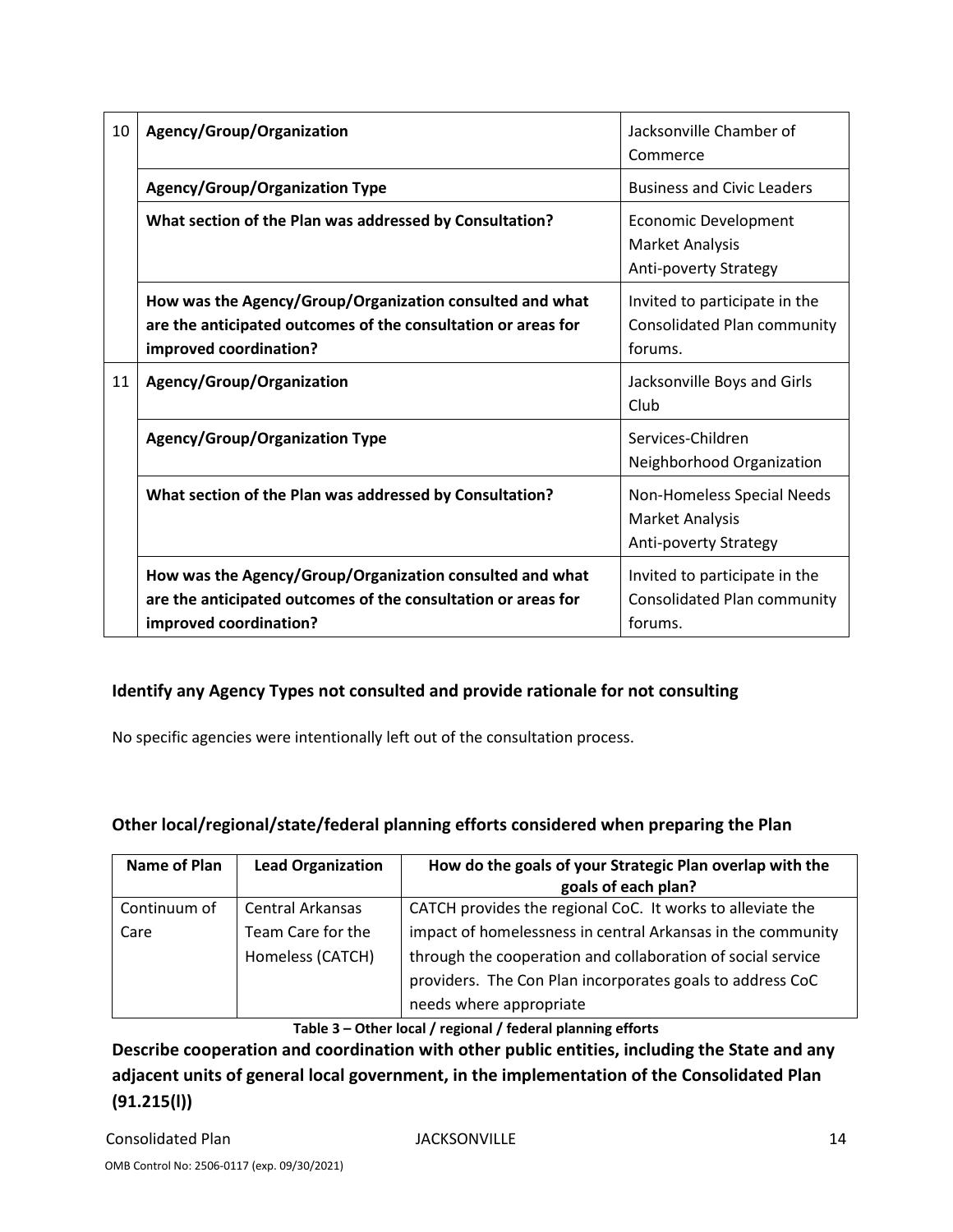Jacksonville works closely with other local communities active in the Central Arkansas Continuum of Care process, State agencies, local non-profit organizations, and other departments of the City of Jacksonville in the development of programs to address housing, homelessness, and community development needs and other local issues covered by the Consolidated Plan.

**Narrative (optional):**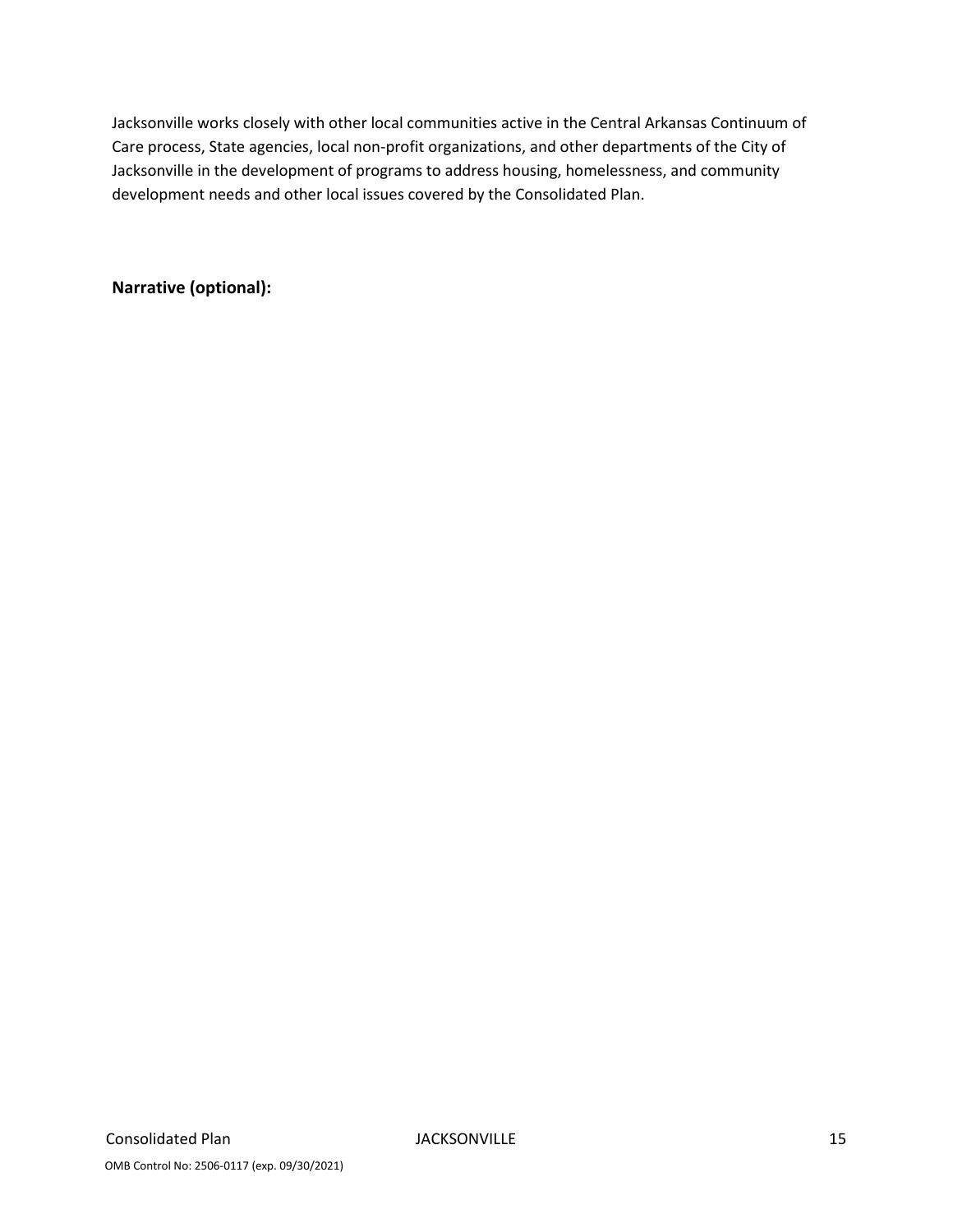# **PR-15 Citizen Participation – 91.105, 91.115, 91.200(c) and 91.300(c)**

## **1. Summary of citizen participation process/Efforts made to broaden citizen participation Summarize citizen participation process and how it impacted goal-setting**

A Community Needs Survey was conducted to solicit input from residents, businesses, and workers in the City. Respondents were informed that the City was updating the Consolidated Plan for federal funds that primarily serves low- to moderate-income residents and areas. The questionnaire polled respondents about the level of need in their neighborhood for various types of improvements that can potentially be addressed by the use of Consolidated Plan funds.

<span id="page-16-0"></span>In order to give as many people as possible the chance to voice their opinion, emphasis was placed on making the survey widely available and gathering a large number of responses rather than administering the survey to a controlled, statistically representative pool. Therefore, the survey results should be viewed as an indicator of the opinions of the respondents, but not as representing the opinions of the City population as a group.

Public Forums were gathered through invitations sent to residents and community leaders, organizations, industry professionals and public officials and a public meeting notice published in the local newspapers. At each Public Forum, general issues related to the housing market, neighborhoods conditions, community development needs and concerns pertaining to barriers to affordable housing in Jacksonville were discussed. The format also included discussion of the communities' priority needs for the next five years and their priorities for funding for the next program year. The survey was presented at each of the aforementioned sessions and also made available via email along with the invites and was available on the city's website. A total of 13 survey responses were received.

The City was prepared to provide interpreters for non-English speaking citizens upon request. However, no request were made. Both the faceto-face public input meetings were held at convenient locations that accommodate persons with disabilities.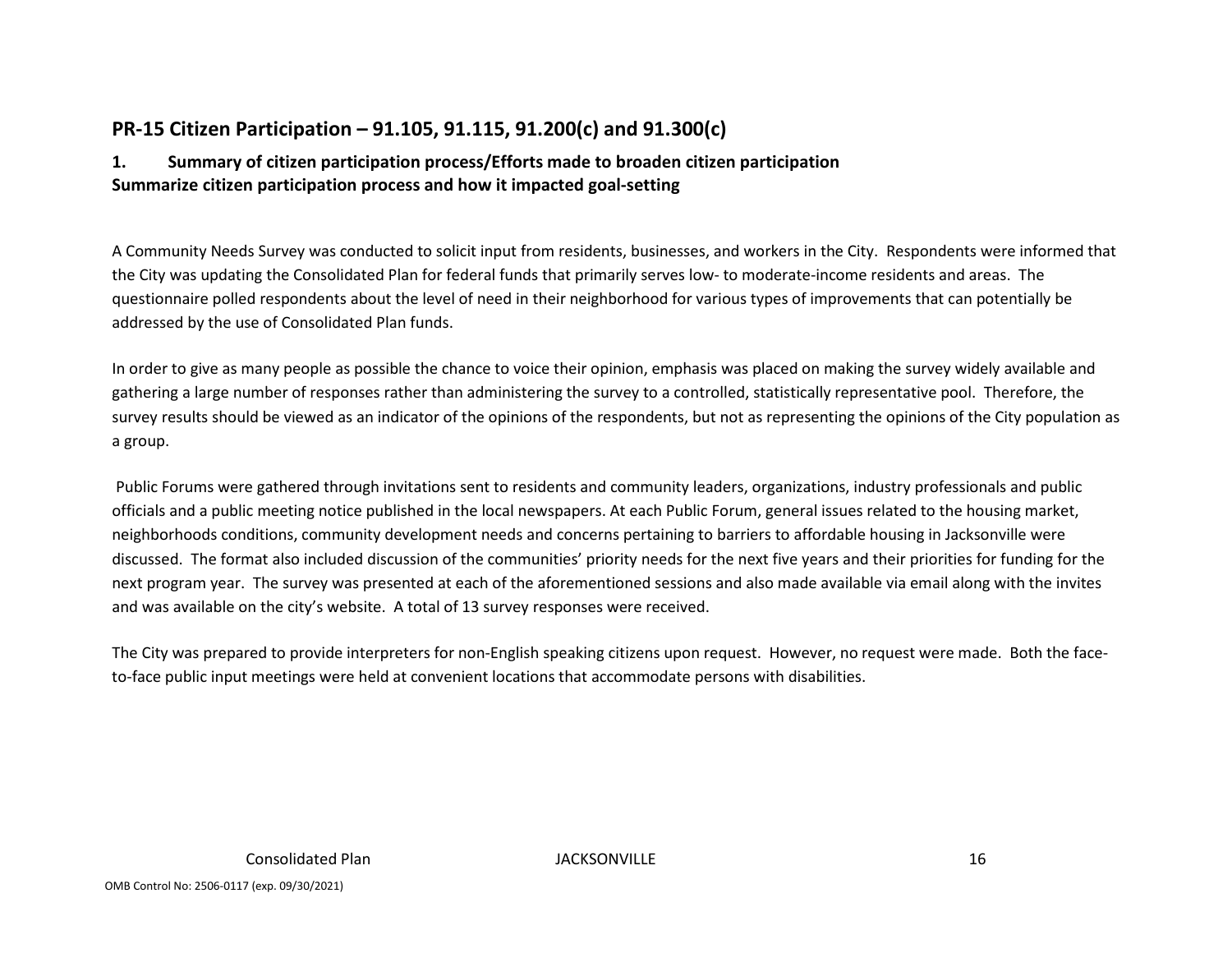## **Citizen Participation Outreach**

| <b>Sort Order</b> | <b>Mode of Outreach</b> | <b>Target of Outreach</b> | Summary of<br>response/attendance | Summary of<br>comments received | <b>Summary of comments</b><br>not accepted | URL (If<br>applicable) |
|-------------------|-------------------------|---------------------------|-----------------------------------|---------------------------------|--------------------------------------------|------------------------|
|                   |                         |                           |                                   |                                 | and reasons                                |                        |
| $\mathbf{1}$      | Newspaper Ad            | Non-                      | A total of 4 people               | Comments offered                | All comments were                          |                        |
|                   |                         | targeted/broad            | attended the face-to-             | by attendees were               | accepted                                   |                        |
|                   |                         | community                 | face public meeting               | reviewed and used               |                                            |                        |
|                   |                         |                           | and a total of 3                  | in the development              |                                            |                        |
|                   |                         |                           | people attended the               | of the list of                  |                                            |                        |
|                   |                         |                           | virtual meeting.                  | priorities which is             |                                            |                        |
|                   |                         |                           |                                   | included in the                 |                                            |                        |
|                   |                         |                           |                                   | <b>Consolidated Plan</b>        |                                            |                        |
| $\overline{2}$    | Email Outreach          | Non-                      | 350 surveys were                  | The survey did not              | N/A                                        |                        |
|                   |                         | targeted/broad            | sent out and a total              | provide for                     |                                            |                        |
|                   |                         | community                 | of 13 were received.              | comments.                       |                                            |                        |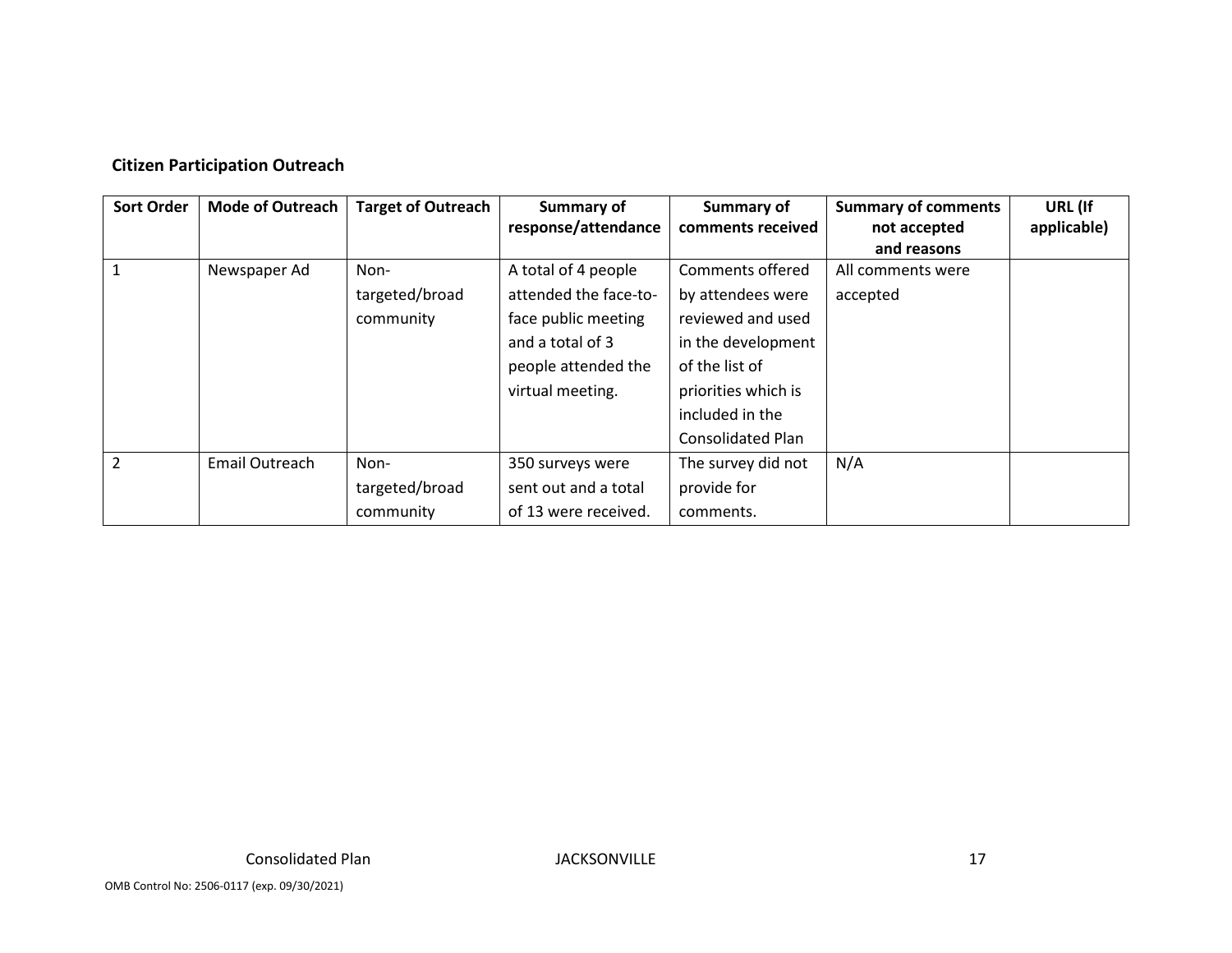| <b>Sort Order</b> | Mode of Outreach      | <b>Target of Outreach</b>  | <b>Summary of</b>        | <b>Summary of</b>     | <b>Summary of comments</b> | URL (If     |
|-------------------|-----------------------|----------------------------|--------------------------|-----------------------|----------------------------|-------------|
|                   |                       |                            | response/attendance      | comments received     | not accepted               | applicable) |
|                   |                       |                            |                          |                       | and reasons                |             |
| 3                 | <b>Public Meeting</b> | <b>Minorities</b>          | Two face-to-face         | Attendees were in     | All comments were          |             |
|                   |                       |                            | meetings were            | support of the Plan.  | accepted.                  |             |
|                   |                       | Non-English                | conducted, one at        |                       |                            |             |
|                   |                       | Speaking - Specify         | 10:00am June 16th        |                       |                            |             |
|                   |                       | other language:            | and one at 6:00pm        |                       |                            |             |
|                   |                       | Spanish                    | the same date.Two        |                       |                            |             |
|                   |                       |                            | virtual meetings were    |                       |                            |             |
|                   |                       | Persons with               | conducted, one at        |                       |                            |             |
|                   |                       | disabilities               | 10:00am on June 21st     |                       |                            |             |
|                   |                       |                            | and one at 6:00pm        |                       |                            |             |
|                   |                       | Non-                       | on the same date.        |                       |                            |             |
|                   |                       | targeted/broad             |                          |                       |                            |             |
|                   |                       | community                  |                          |                       |                            |             |
|                   |                       |                            |                          |                       |                            |             |
|                   |                       | <b>Residents of Public</b> |                          |                       |                            |             |
|                   |                       | and Assisted               |                          |                       |                            |             |
|                   |                       | Housing                    |                          |                       |                            |             |
| $\overline{4}$    | Internet Outreach     | Non-                       | Surveys of residents     | The survey did not    | N/A                        |             |
|                   |                       | targeted/broad             | and stakeholders         | provide for           |                            |             |
|                   |                       | community                  | about the                | comments. Survey      |                            |             |
|                   |                       |                            | <b>Consolidated Plan</b> | results were used     |                            |             |
|                   |                       |                            | priories.                | to prioritize funding |                            |             |
|                   |                       |                            |                          | needs.                |                            |             |

**Table 4 – Citizen Participation Outreach**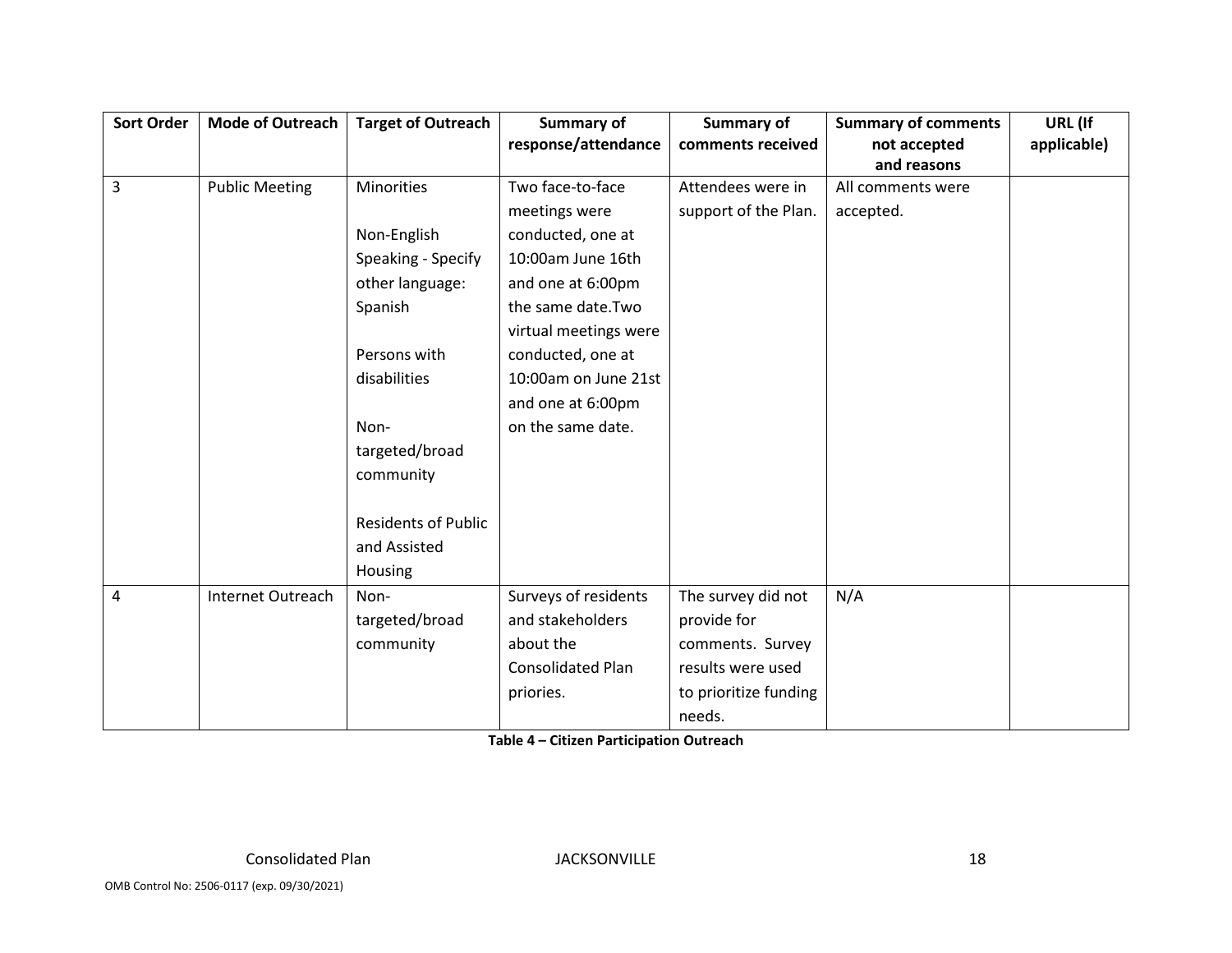Consolidated Plan 19<br>
SACKSONVILLE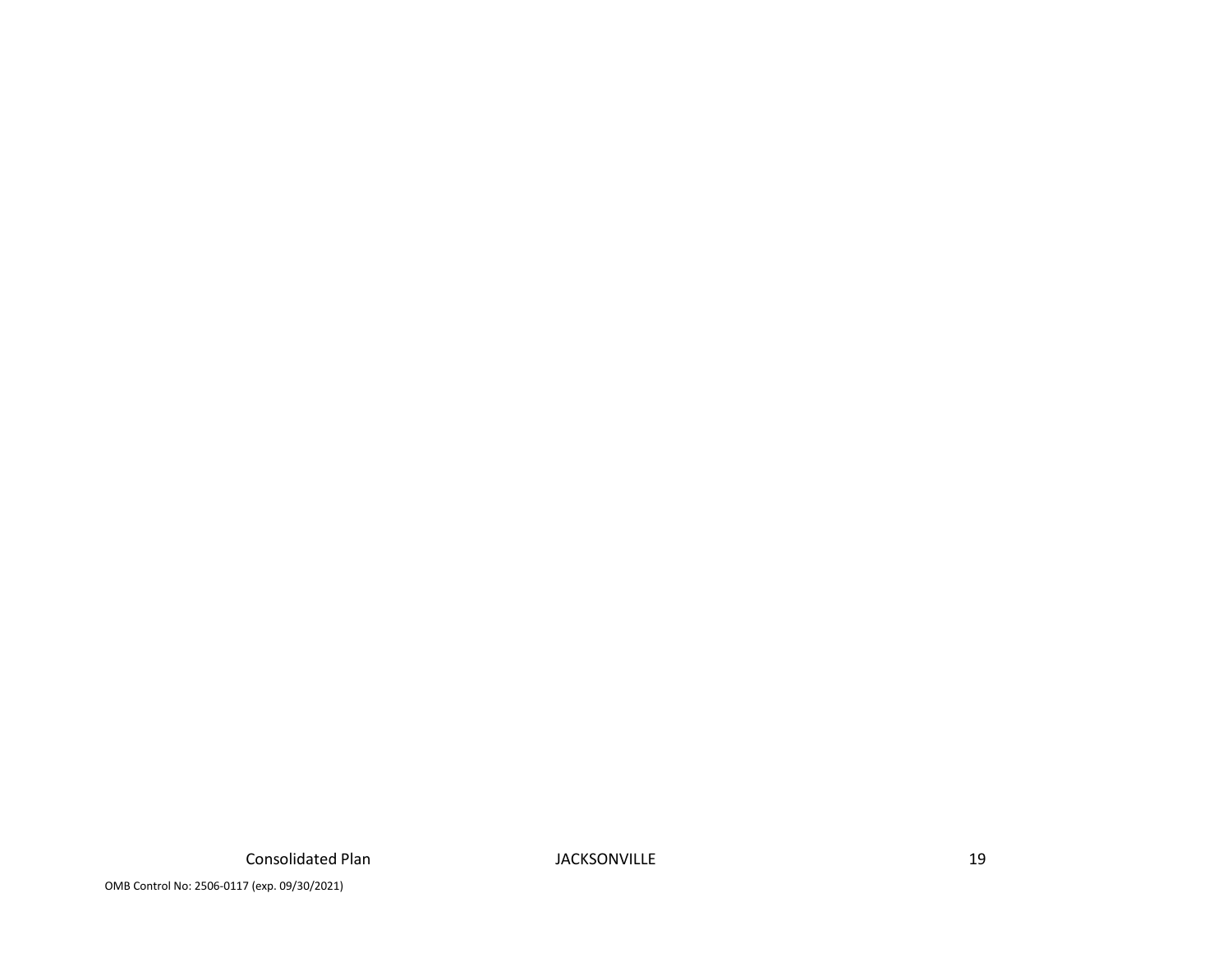# **Needs Assessment**

## <span id="page-20-1"></span><span id="page-20-0"></span>**NA-05 Overview**

## **Needs Assessment Overview**

The needs assessment looks at housing, homeless, community development, and non-homeless special needs through an examination of the census, CHAS data. CHAS data was created by the U.S. Census Bureau and the U.S. Department of Housing and Urban Development. These data quantify housing problems (overcrowding and cost burden), and measure the magnitude of special needs populations (elderly, disabled, and persons with HIV/AIDS). As shown in the following analysis, cost burden that is paying more than 30 percent of household income for housing expenses, and extreme cost burden that is paying more than 50 percent of household income for housing expenses has a considerable impact on households in Jacksonville more so with renters and more so in the lower income households. Measures of housing condition, lack of complete kitchens or plumbing facilities doesn't provide a very reliable measure of condition, through it represents the best. Other needs are represented through the Section 8 wait list and various census and state data sources.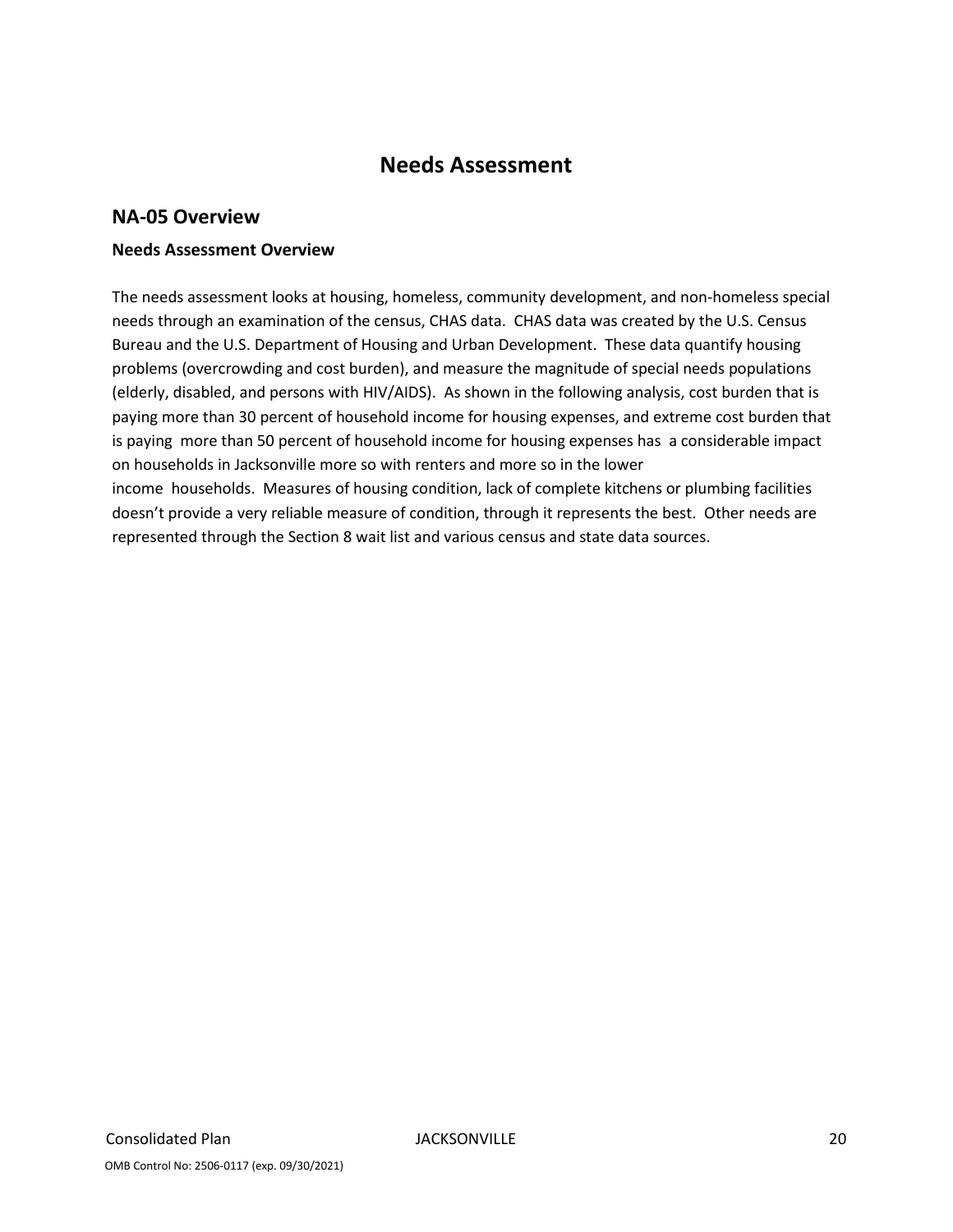# <span id="page-21-0"></span>**NA-10 Housing Needs Assessment - 24 CFR 91.205 (a,b,c)**

## **Summary of Housing Needs**

This section provides an overview of the housing needs present in Jacksonville, including the degree and distribution of housing problems within multiple income brackets. HUD identifies four housing problems: 1) Housing unit lacking complete kitchen facilities; 2) Housing unit lacking complete plumbing facilities; 3) Overcrowded with more than one person per room, not including bathrooms, porches, foyers, halls, or half-rooms; and 4) Cost burdened, with household paying more that 30% of income toward housing costs (including utilities)

In addition, HUD identifies four severe housing problems: 1) Housing unit lacking complete kitchen facilities; 2) Housing unit lacking complete plumbing facilities; 3) Severely overcrowded, with more than 1.5 persons per room not including bathrooms, porches, foyers, halls, or half-rooms; and 4) Severely cost burdened households paying more than 50%of their income toward housing.

The City of Jacksonville's most significant housing needs include lower income renters and lower income homeowner populations. A significant portion of lower income rental households are experiencing problems with substandard housing, overcrowded with up to 1.5 people per room, housing cost burdened – paying more than 30% of income. A portion of lower income homeowners are experiencing problems with housing cost burdened – paying more than 30% of income. These needs are based upon the 2011-2015 CHAS data provided through HUD consolidated plan templates.

The following tables identify the housings needs of renters and homeowners in Jacksonville.

| Demographics  | Base Year: 2009 | <b>Most Recent Year: 2017</b> | % Change |
|---------------|-----------------|-------------------------------|----------|
| Population    | 31,123          | 28.635                        | -8%      |
| Households    | 11.895          | 9,815                         | $-17%$   |
| Median Income | \$40,406.00     | \$46,217.00                   | 14%      |

|  |  |  |  | <b>Table 5 - Housing Needs Assessment Demographics</b> |
|--|--|--|--|--------------------------------------------------------|
|--|--|--|--|--------------------------------------------------------|

**Data Source:** 2000 Census (Base Year), 2013-2017 ACS (Most Recent Year)

## **Number of Households Table**

|                                | $0 - 30%$<br><b>HAMFI</b> | $>30-50\%$<br><b>HAMFI</b> | >50-80%<br><b>HAMFI</b> | >80-100%<br><b>HAMFI</b> | >100%<br><b>HAMFI</b> |
|--------------------------------|---------------------------|----------------------------|-------------------------|--------------------------|-----------------------|
| <b>Total Households</b>        | 1,355                     | 1,455                      | 1.870                   | 1,125                    | 4,010                 |
| <b>Small Family Households</b> | 630                       | 530                        | 605                     | 455                      | 2,260                 |
| Large Family Households        | 85                        | 125                        | 195                     | 190                      | 265                   |

#### Consolidated Plan JACKSONVILLE 21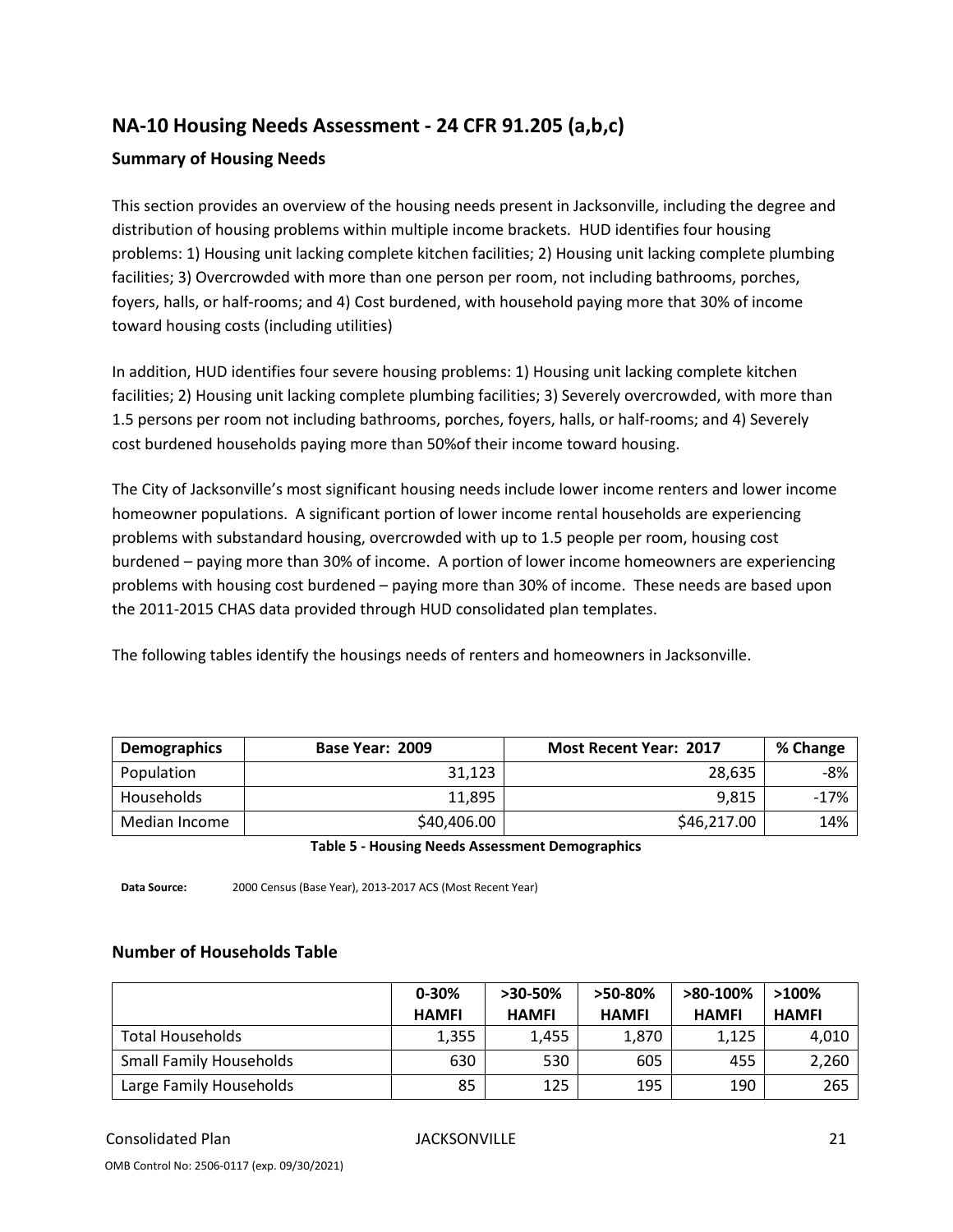|                                  | $0 - 30%$    | $>30-50%$    | $>50-80\%$   | $>80-100\%$  | $>100\%$     |  |  |  |  |  |
|----------------------------------|--------------|--------------|--------------|--------------|--------------|--|--|--|--|--|
|                                  | <b>HAMFI</b> | <b>HAMFI</b> | <b>HAMFI</b> | <b>HAMFI</b> | <b>HAMFI</b> |  |  |  |  |  |
| Household contains at least one  |              |              |              |              |              |  |  |  |  |  |
| person 62-74 years of age        | 245          | 315          | 330          | 245          | 815          |  |  |  |  |  |
| Household contains at least one  |              |              |              |              |              |  |  |  |  |  |
| person age 75 or older           | 99           | 390          | 130          | 80           | 330          |  |  |  |  |  |
| Households with one or more      |              |              |              |              |              |  |  |  |  |  |
| children 6 years old or younger  | 370          | 395          | 395          | 255          | 365          |  |  |  |  |  |
| Table 6 - Total Households Table |              |              |              |              |              |  |  |  |  |  |

**Data Source:** 2013-2017 CHAS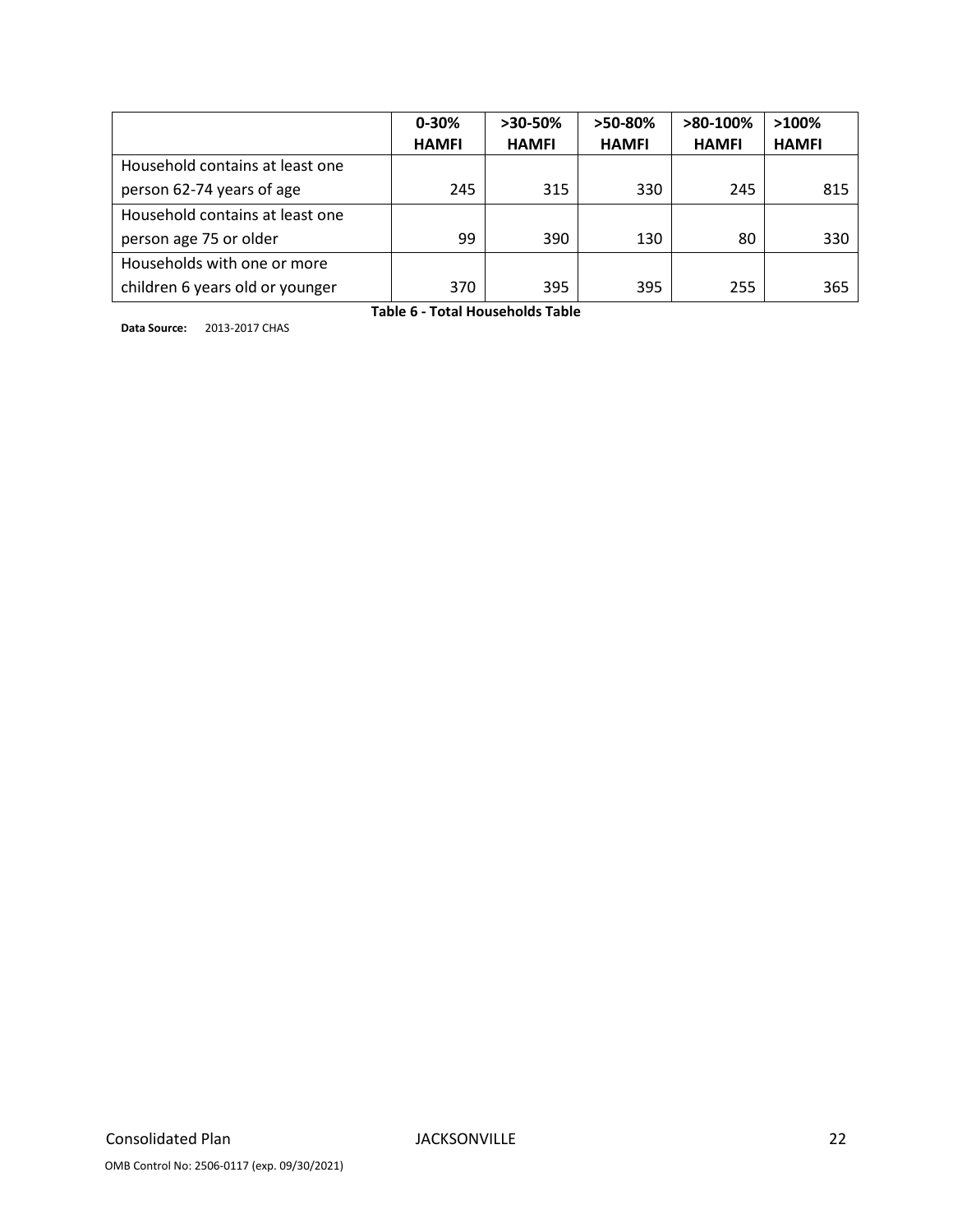# **Housing Needs Summary Tables**

# 1. Housing Problems (Households with one of the listed needs)

|                      |       |            | Renter     |             |              | Owner     |            |            |             |                |
|----------------------|-------|------------|------------|-------------|--------------|-----------|------------|------------|-------------|----------------|
|                      | 0-30% | $>30-$     | $>50-$     | $>80-$      | <b>Total</b> | 0-30%     | $>30-$     | $>50-$     | $>80-$      | <b>Total</b>   |
|                      | AMI   | 50%<br>AMI | 80%<br>AMI | 100%<br>AMI |              | AMI       | 50%<br>AMI | 80%<br>AMI | 100%<br>AMI |                |
| NUMBER OF HOUSEHOLDS |       |            |            |             |              |           |            |            |             |                |
| Substandard          |       |            |            |             |              |           |            |            |             |                |
| Housing -            |       |            |            |             |              |           |            |            |             |                |
| Lacking              |       |            |            |             |              |           |            |            |             |                |
| complete             |       |            |            |             |              |           |            |            |             |                |
| plumbing or          |       |            |            |             |              |           |            |            |             |                |
| kitchen facilities   | 45    | $\pmb{0}$  | 30         | 20          | 95           | 0         | $\pmb{0}$  | $\pmb{0}$  | 45          | 45             |
| Severely             |       |            |            |             |              |           |            |            |             |                |
| Overcrowded -        |       |            |            |             |              |           |            |            |             |                |
| With >1.51           |       |            |            |             |              |           |            |            |             |                |
| people per           |       |            |            |             |              |           |            |            |             |                |
| room (and            |       |            |            |             |              |           |            |            |             |                |
| complete             |       |            |            |             |              |           |            |            |             |                |
| kitchen and          |       |            |            |             |              |           |            |            |             |                |
| plumbing)            | 4     | $\pmb{0}$  | 10         | 0           | 14           | $\pmb{0}$ | 4          | $\pmb{0}$  | $\pmb{0}$   | $\overline{a}$ |
| Overcrowded -        |       |            |            |             |              |           |            |            |             |                |
| With 1.01-1.5        |       |            |            |             |              |           |            |            |             |                |
| people per           |       |            |            |             |              |           |            |            |             |                |
| room (and none       |       |            |            |             |              |           |            |            |             |                |
| of the above         |       |            |            |             |              |           |            |            |             |                |
| problems)            | 45    | 15         | 10         | 0           | 70           | $\pmb{0}$ | $\pmb{0}$  | $\pmb{0}$  | 4           | 4              |
| Housing cost         |       |            |            |             |              |           |            |            |             |                |
| burden greater       |       |            |            |             |              |           |            |            |             |                |
| than 50% of          |       |            |            |             |              |           |            |            |             |                |
| income (and          |       |            |            |             |              |           |            |            |             |                |
| none of the          |       |            |            |             |              |           |            |            |             |                |
| above                |       |            |            |             |              |           |            |            |             |                |
| problems)            | 715   | 135        | 90         | $\pmb{0}$   | 940          | 175       | 170        | 50         | 10          | 405            |
| Housing cost         |       |            |            |             |              |           |            |            |             |                |
| burden greater       |       |            |            |             |              |           |            |            |             |                |
| than 30% of          |       |            |            |             |              |           |            |            |             |                |
| income (and          |       |            |            |             |              |           |            |            |             |                |
| none of the          |       |            |            |             |              |           |            |            |             |                |
| above                |       |            |            |             |              |           |            |            |             |                |
| problems)            | 155   | 495        | 455        | 75          | 1,180        | 100       | 130        | 205        | 0           | 435            |

Consolidated Plan 1999 123

OMB Control No: 2506-0117 (exp. 09/30/2021)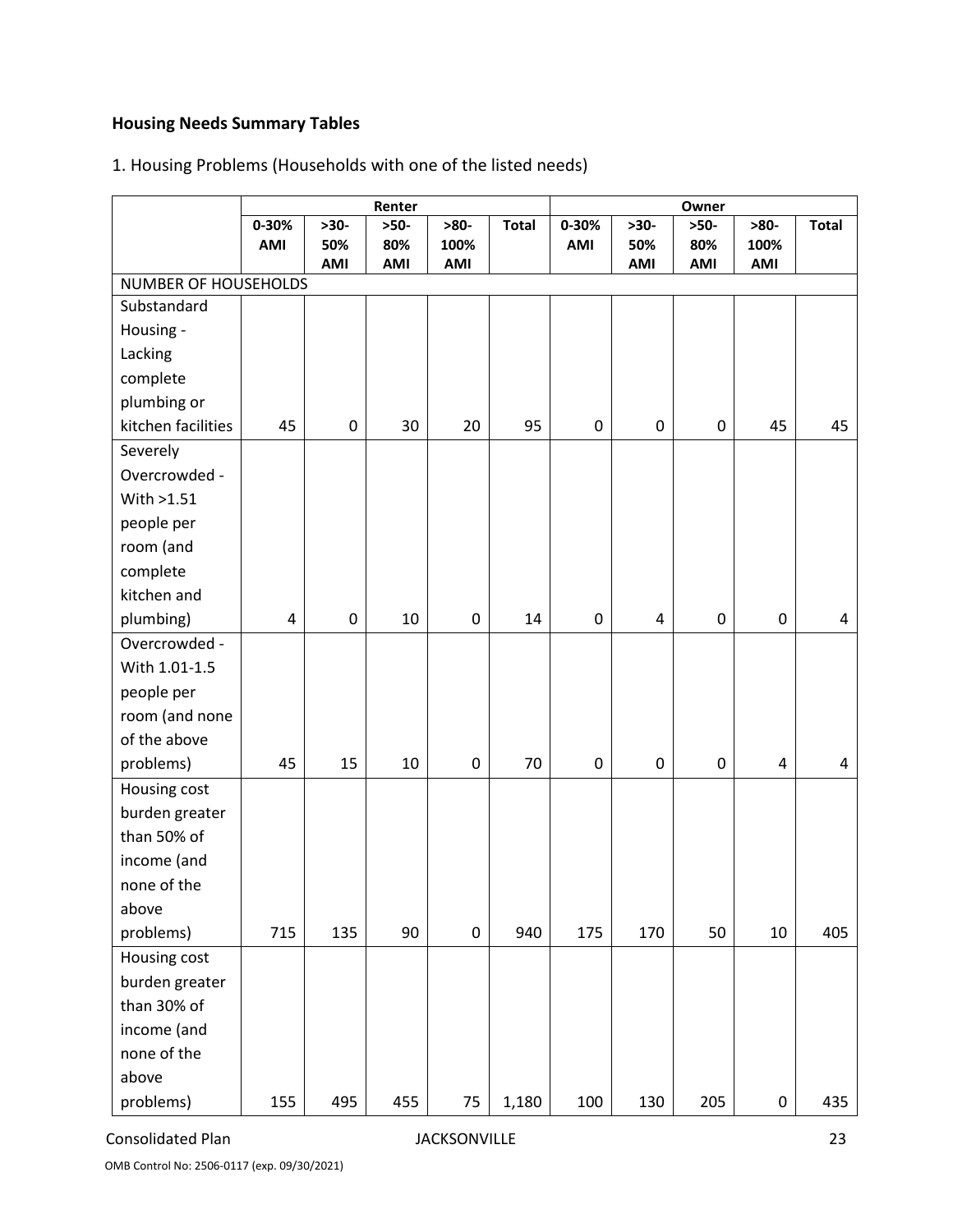|               |                                  | Renter     |            |            |              | Owner      |            |        |            |              |
|---------------|----------------------------------|------------|------------|------------|--------------|------------|------------|--------|------------|--------------|
|               | $0 - 30%$                        | $>30-$     | $>50-$     | $>80-$     | <b>Total</b> | $0 - 30%$  | $>30-$     | $>50-$ | $>80-$     | <b>Total</b> |
|               | <b>AMI</b>                       | 50%        | 80%        | 100%       |              | <b>AMI</b> | 50%        | 80%    | 100%       |              |
|               |                                  | <b>AMI</b> | <b>AMI</b> | <b>AMI</b> |              |            | <b>AMI</b> | AMI    | <b>AMI</b> |              |
| Zero/negative |                                  |            |            |            |              |            |            |        |            |              |
| Income (and   |                                  |            |            |            |              |            |            |        |            |              |
| none of the   |                                  |            |            |            |              |            |            |        |            |              |
| above         |                                  |            |            |            |              |            |            |        |            |              |
| problems)     | 25                               | 0          | 0          | 0          | 25           | 45         | 0          | 0      | 0          | 45           |
|               | Table 7 - Housing Problems Table |            |            |            |              |            |            |        |            |              |

**Data Source:** 2013-2017 CHAS

2. Housing Problems 2 (Households with one or more Severe Housing Problems: Lacks kitchen or complete plumbing, severe overcrowding, severe cost burden)

|                       |            |          | Renter                       |            |              |     |        | Owner      |            |              |
|-----------------------|------------|----------|------------------------------|------------|--------------|-----|--------|------------|------------|--------------|
|                       | $0 -$      | $>30-$   | $>50-$                       | $>80-$     | <b>Total</b> | 0-  | $>30-$ | $>50-$     | $>80-$     | <b>Total</b> |
|                       | 30%        | 50%      | 80%                          | 100%       |              | 30% | 50%    | 80%        | 100%       |              |
|                       | <b>AMI</b> | AMI      | AMI                          | <b>AMI</b> |              | AMI | AMI    | <b>AMI</b> | <b>AMI</b> |              |
| NUMBER OF HOUSEHOLDS  |            |          |                              |            |              |     |        |            |            |              |
| Having 1 or more of   |            |          |                              |            |              |     |        |            |            |              |
| four housing problems | 810        | 150      | 145                          | 20         | 1,125        | 175 | 175    | 50         | 55         | 455          |
| Having none of four   |            |          |                              |            |              |     |        |            |            |              |
| housing problems      | 200        | 655      | 1,035                        | 565        | 2,455        | 100 | 480    | 640        | 490        | 1,710        |
| Household has         |            |          |                              |            |              |     |        |            |            |              |
| negative income, but  |            |          |                              |            |              |     |        |            |            |              |
| none of the other     |            |          |                              |            |              |     |        |            |            |              |
| housing problems      | 25         | $\Omega$ | 0                            | 0          | 25           | 45  | 0      | 0          | 0          | 45           |
|                       |            |          | Table 8 – Housing Problems 2 |            |              |     |        |            |            |              |

**Data Source:** 2013-2017 CHAS

## 3. Cost Burden > 30%

|                      |            |            | Renter     |              | Owner        |            |            |              |  |  |  |
|----------------------|------------|------------|------------|--------------|--------------|------------|------------|--------------|--|--|--|
|                      | $0 - 30%$  | >30-50%    | >50-80%    | <b>Total</b> | $0 - 30%$    | >30-50%    | >50-80%    | <b>Total</b> |  |  |  |
|                      | <b>AMI</b> | <b>AMI</b> | <b>AMI</b> |              | <b>AMI</b>   | <b>AMI</b> | <b>AMI</b> |              |  |  |  |
| NUMBER OF HOUSEHOLDS |            |            |            |              |              |            |            |              |  |  |  |
| <b>Small Related</b> | 430        | 260        | 200        | 890          | 90           | 130        | 85         | 305          |  |  |  |
| Large Related        | 80         | 50         | 25         | 155          | $\mathbf{0}$ | 0          | 20         | 20           |  |  |  |
| Elderly              | 95         | 245        | 35         | 375          | 60           | 150        | 45         | 255          |  |  |  |
| Other                | 310        | 69         | 295        | 674          | 125          | 20         | 100        | 245          |  |  |  |
| Total need by        | 915        | 624        | 555        | 2,094        | 275          | 300        | 250        | 825          |  |  |  |
| income               |            |            |            |              |              |            |            |              |  |  |  |

Consolidated Plan JACKSONVILLE 24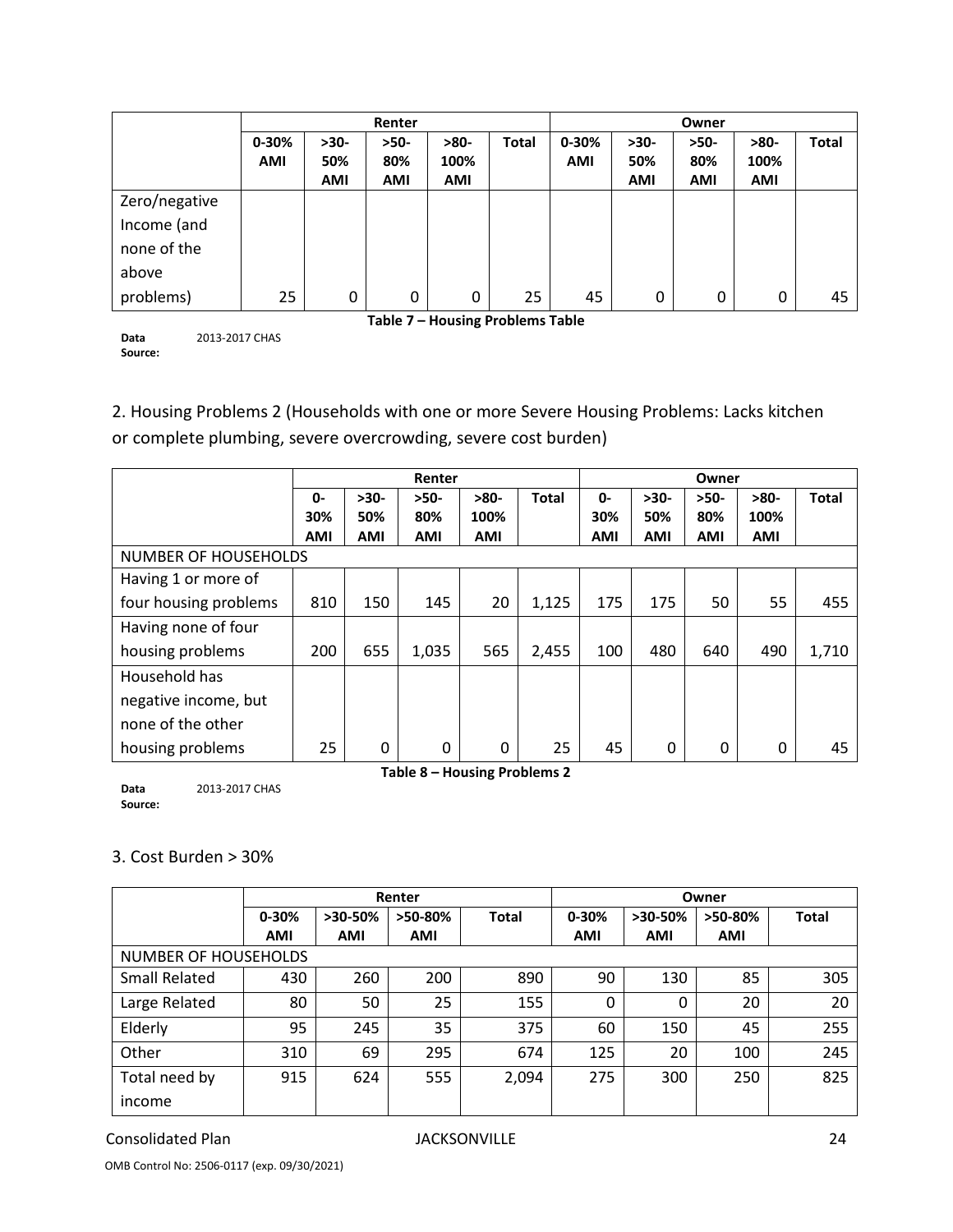**Data Source:** 2013-2017 CHAS

## 4. Cost Burden > 50%

|                      |                              |                                      | Renter |           | Owner      |            |              |     |  |  |  |
|----------------------|------------------------------|--------------------------------------|--------|-----------|------------|------------|--------------|-----|--|--|--|
|                      | $0 - 30%$                    | $>50-80%$<br><b>Total</b><br>>30-50% |        | $0 - 30%$ | $>30-50%$  | >50-80%    | <b>Total</b> |     |  |  |  |
|                      | <b>AMI</b>                   | AMI                                  | AMI    |           | <b>AMI</b> | <b>AMI</b> | <b>AMI</b>   |     |  |  |  |
| NUMBER OF HOUSEHOLDS |                              |                                      |        |           |            |            |              |     |  |  |  |
| <b>Small Related</b> | 325                          | 105                                  | 60     | 490       | 55         | 35         | 10           | 100 |  |  |  |
| Large Related        | 80                           | 0                                    | 0      | 80        | 0          | 0          | 0            | 0   |  |  |  |
| Elderly              | 80                           | 20                                   | 0      | 100       | 20         | 115        | 0            | 135 |  |  |  |
| Other                | 275                          | 4                                    | 30     | 309       | 100        | 20         | 40           | 160 |  |  |  |
| Total need by        | 760                          | 129                                  | 90     | 979       | 175        | 170        | 50           | 395 |  |  |  |
| income               |                              |                                      |        |           |            |            |              |     |  |  |  |
|                      | Table 10 - Cost Burden > 50% |                                      |        |           |            |            |              |     |  |  |  |

**Data Source:** 2013-2017 CHAS

# 5. Crowding (More than one person per room)

|                                        |            |            | Renter |              |              |              |        | Owner        |        |       |
|----------------------------------------|------------|------------|--------|--------------|--------------|--------------|--------|--------------|--------|-------|
|                                        | $0 - 30%$  | $>30-$     | $>50-$ | $>80-$       | <b>Total</b> | $0 - 30%$    | $>30-$ | $>50-$       | $>80-$ | Total |
|                                        | <b>AMI</b> | 50%        | 80%    | 100%         |              | <b>AMI</b>   | 50%    | 80%          | 100%   |       |
|                                        |            | <b>AMI</b> | AMI    | AMI          |              |              | AMI    | <b>AMI</b>   | AMI    |       |
| <b>NUMBER OF HOUSEHOLDS</b>            |            |            |        |              |              |              |        |              |        |       |
| Single family                          |            |            |        |              |              |              |        |              |        |       |
| households                             | 45         | 15         | 20     | 0            | 80           | 0            | 4      | $\mathbf{0}$ | 4      | 8     |
| Multiple, unrelated                    |            |            |        |              |              |              |        |              |        |       |
| family households                      | 0          | 0          | 0      | 0            | 0            | 0            | 0      | $\mathbf{0}$ | 0      | 0     |
| Other, non-family                      |            |            |        |              |              |              |        |              |        |       |
| households                             | 4          | 0          | 0      | 0            | 4            | 0            | 0      | $\mathbf{0}$ | 0      | 0     |
| Total need by                          | 49         | 15         | 20     | $\mathbf{0}$ | 84           | $\mathbf{0}$ | 4      | $\Omega$     | 4      | 8     |
| income                                 |            |            |        |              |              |              |        |              |        |       |
| Table 11 - Crowding Information $-1/2$ |            |            |        |              |              |              |        |              |        |       |

**Data Source:** 2013-2017 CHAS

|                  |                  |             | Renter      |              | Owner            |               |             |       |
|------------------|------------------|-------------|-------------|--------------|------------------|---------------|-------------|-------|
|                  | $0 - 30%$<br>AMI | >30-<br>50% | >50-<br>80% | <b>Total</b> | $0 - 30%$<br>AMI | $>30-$<br>50% | >50-<br>80% | Total |
|                  |                  | AMI         | AMI         |              |                  | AMI           | AMI         |       |
| Households with  |                  |             |             |              |                  |               |             |       |
| Children Present | 0                |             | 0           |              | 0                | 0             | 0           | 0     |

Consolidated Plan JACKSONVILLE 25

OMB Control No: 2506-0117 (exp. 09/30/2021)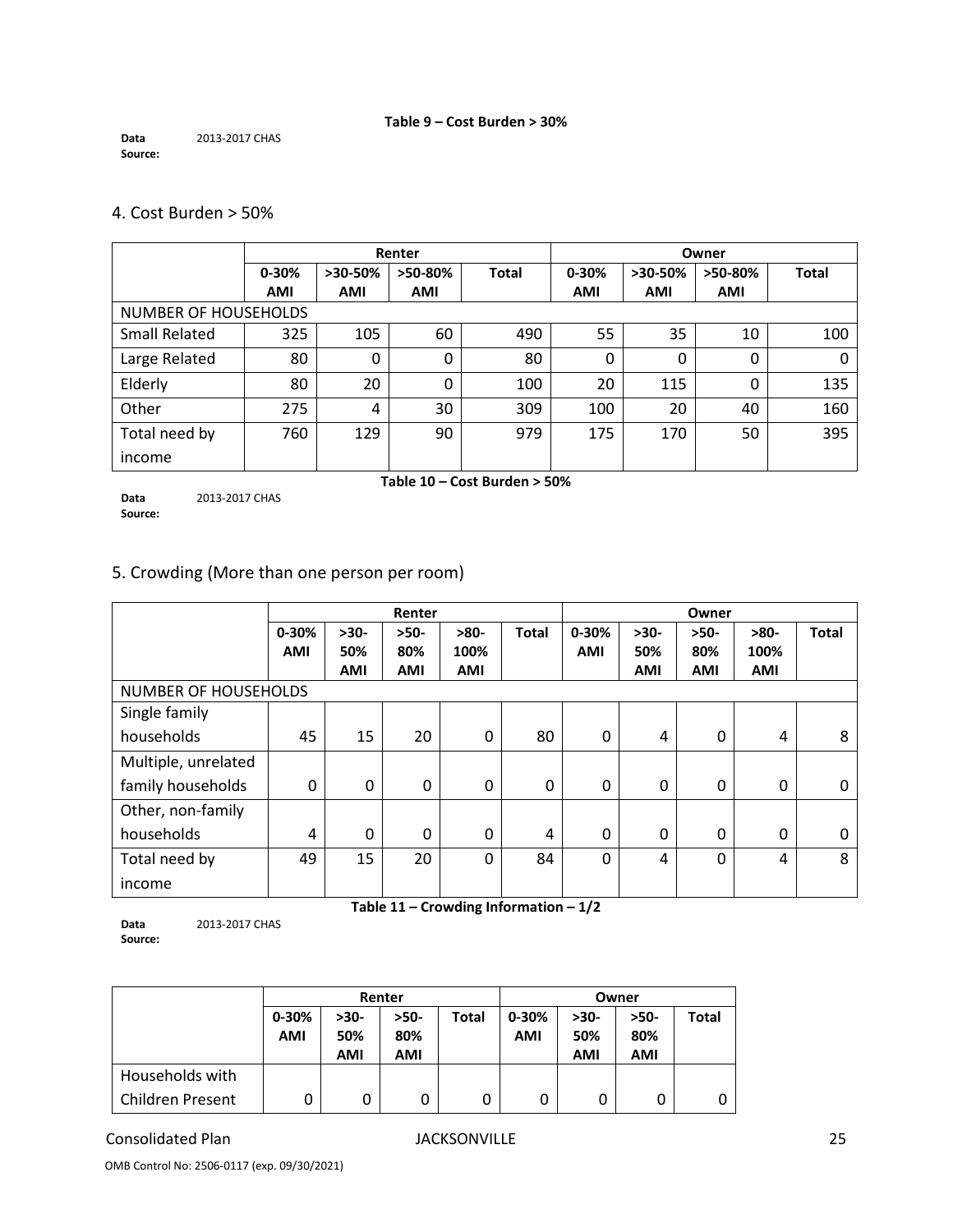**Table 12 – Crowding Information – 2/2**

**Data Source Comments:**

## **Describe the number and type of single person households in need of housing assistance.**

There are a total of 10,333 occupied housing units in the city of Jacksonville based on data from the U.S. Census Bureau QuickFacts V2019 estimates. Approximately 24.7% of these housing units are singleperson households. Single person households often require more mortgage/rental assistance, especially those that belong to low-income bracket (0-80% AMI) because of a lack of dual-income to pay for housing costs. Single-person households are more likely to be cost burdened because of the high costs of housing and associated payments including utilities and insurance. Studio and 1-bedroom apartments are often comparable in price to two bedrooms and therefore single-person renters also have to spend a higher percentage of their income on housing than dual-income households. Also, they may both need to have accessibility features and rehabilitation assistance to maintain a good quality of housing stock. There may be a need for additional social services for persons under 18 years of age who live alone.

## **Estimate the number and type of families in need of housing assistance who are disabled or victims of domestic violence, dating violence, sexual assault and stalking.**

Data from the 2015-2019 ACS show that 16.2% of the population of Jacksonville reports some type of disability. Disabilities reported increase with age.

According to City-Data.com the 2019 crime rate for Jacksonville is 1.9 times greater than the U.S. average. The rate rose by 3% compared to 2018. Over the last 5 years, Jacksonville as seen a rise in violent crime and increasing property crime.

## **What are the most common housing problems?**

According to the 2017 HUD CHAS data, the majority of households pay less than 30 percent of gross income on housing costs. A significant number of households, however, pay more than 30 percent or even 50 percent of their gross income on housing. Approximately 4,293 households spent 30 percent or more of their gross income on housing.

Tables 9 and 10 shows a disproportionate number of households (3,071) reported overpaying for rental costs. A higher proportion of renter to homeowners pay 30 percent or more of their monthly income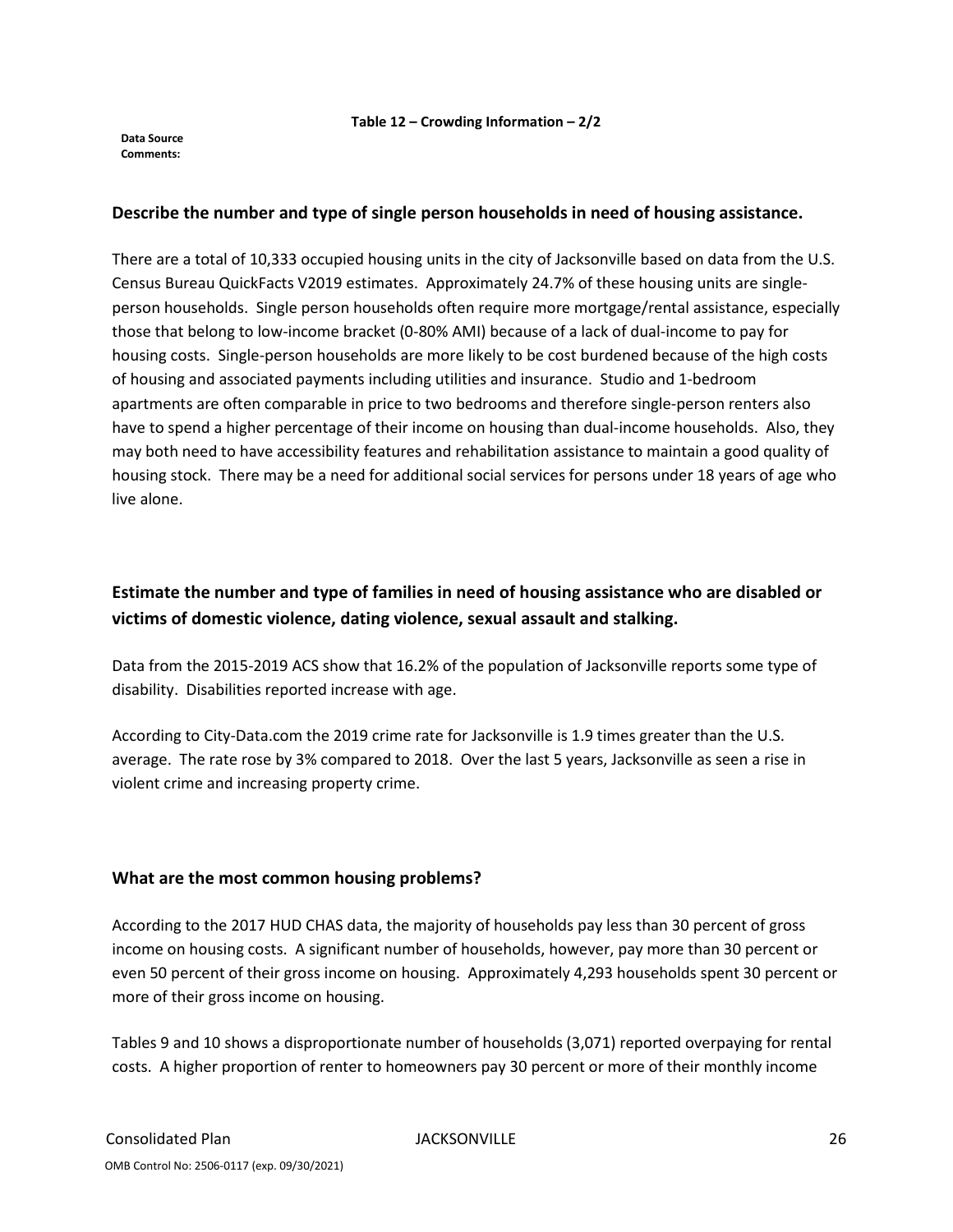for housing in the low-moderate income categories. This reflects the need for affordable rental housing and for purchase housing particularly for very low- and low-income households.

Also, there is the lack of affordable housing for very low/low-income households in Jacksonville. Another issue is the age of the housing stock in Jacksonville. Approximately 6,950 of the total housing units (12,260) was built before 1980 and 30% was built before 1970. The older houses are in need of extensive repairs and needs energy efficiency updates.

## **Are any populations/household types more affected than others by these problems?**

There are more renter households that owners households experiencing housing problems. Table 8 illustrates the number of households that experience more than one housing problem in Jacksonville. Renter households are most affected at 810 households of which have a household income of 0-30% AMI.

**Describe the characteristics and needs of Low-income individuals and families with children (especially extremely low-income) who are currently housed but are at imminent risk of either residing in shelters or becoming unsheltered 91.205(c)/91.305(c)). Also discuss the needs of formerly homeless families and individuals who are receiving rapid re-housing assistance and are nearing the termination of that assistance**

The individuals and families that are at the highest risk of homelessness are those that experience a housing cost burden of 50% or greater. This is evident for renter households with an extremely low income, less than 30% of AMI. The numbers of individuals who are at risk of being homeless are even higher for elderly person who have a fixed income and increased medical needs. The same can be said for persons with disabilities and families with members that are from either one or both special needs groups. Large families that are also within the extremely low-income category are also at a very high risk of homelessness due to the higher cost of housing with more rooms.

Low-moderate income individuals and families with children who are currently housed, but at risk of residing in shelters or becoming unsheltered, need access to housing subsidy payments (e.g. housing choice vouchers, TBRA, etc.). In addition, access to social services such as job training, substance abuse counseling, and mental health counseling are critical in providing the necessary tools to sustain their permanent housing.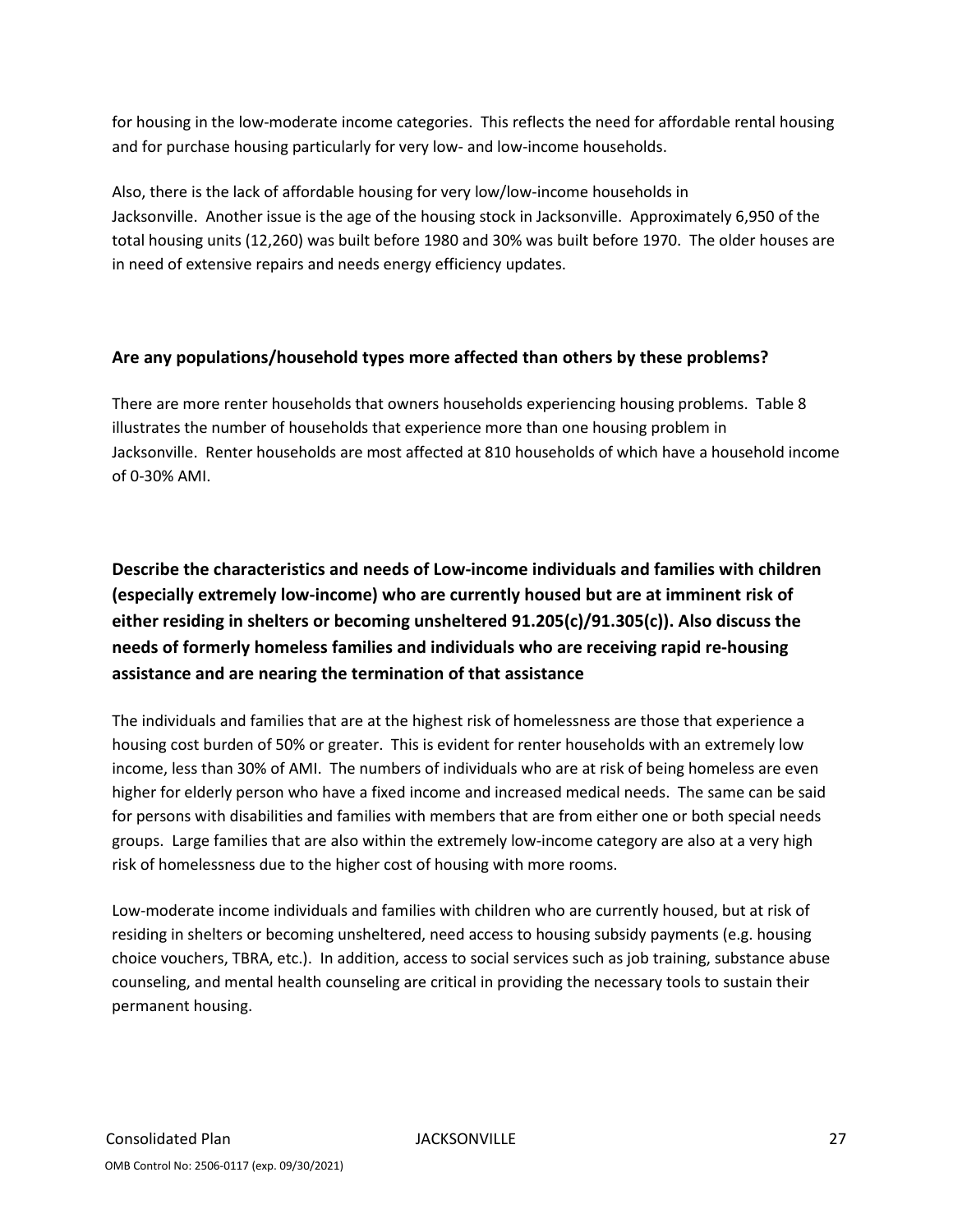# **If a jurisdiction provides estimates of the at-risk population(s), it should also include a description of the operational definition of the at-risk group and the methodology used to generate the estimates:**

Households (families and individuals) are considered to be "at-risk" when they have a low and limited income and would need to spend 30% or more of their income on housing. In some cases, these households spend 50% or more of their income on housing. They will therefore become homeless if they experience any strain on their income, including loss of employment or other emergencies requiring financial reserves.

The Point-In-Time (PIT) count provides the estimates of the various categories of homeless individuals and families. These include chronic homeless, veterans, families with children, families without children, individuals, and unaccompanied children.

# **Specify particular housing characteristics that have been linked with instability and an increased risk of homelessness**

Severe cost burden is the greatest predictor of homelessness risk, with populations paying more than 50% of their income towards housing costs or having incomes at or below 30% AMI at greatest risk of becoming homeless.

## **Discussion**

Low rates of housing affordability and low vacancy levels hamper access to stable affordable housing. Changes in household size and total income contribute to a mismatch between the type of housing available and the housing demand. Changes in regulations and access to funding have also impacted the development of housing that is affordable to extremely low income households. Reductions in funding and changes in eligibility or prioritization in programs previously used to sustain households with marginal or fixed incomes, increased the risk of homelessness, particularly for households in specific neighborhoods where fair market rents have increased.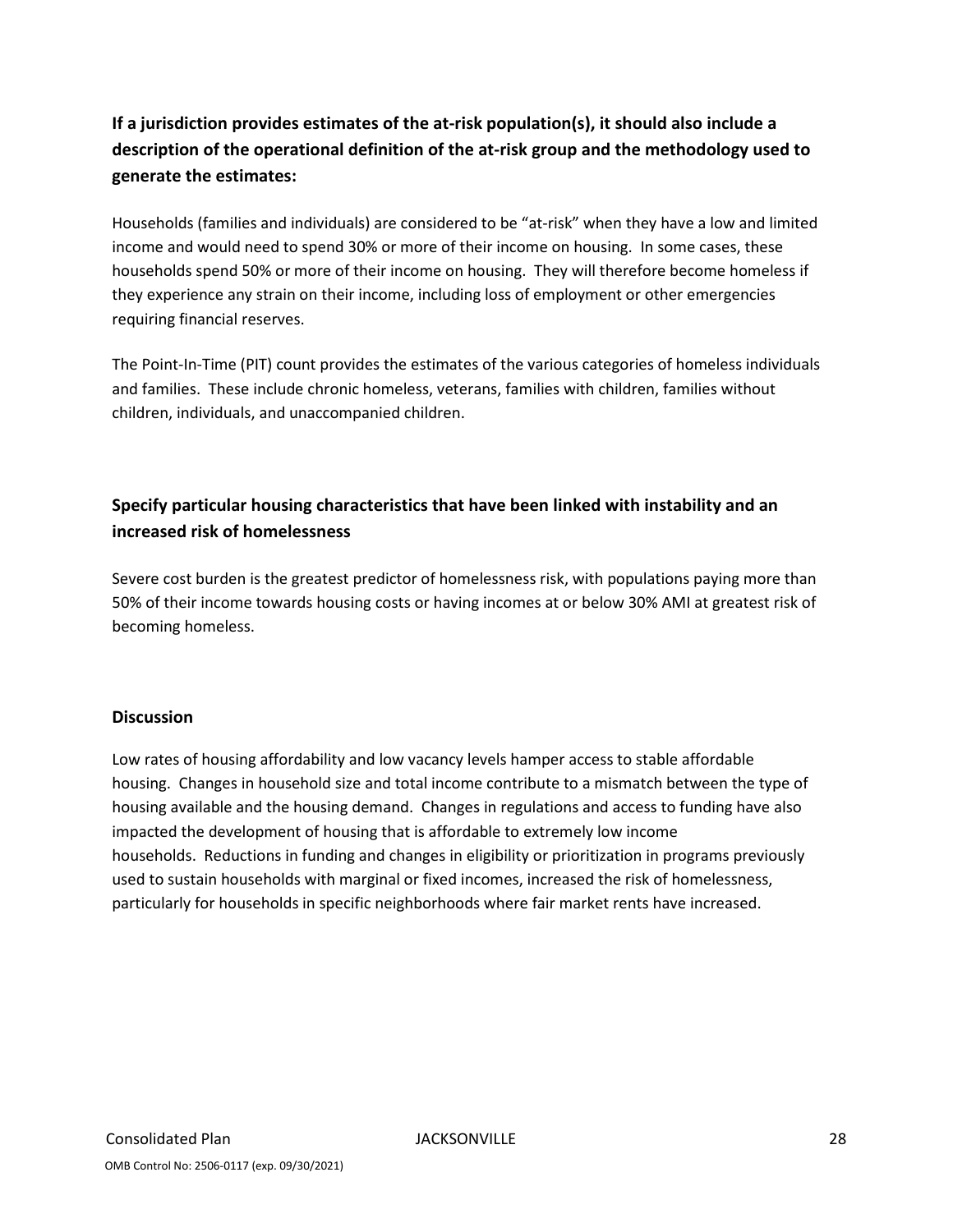# <span id="page-29-0"></span>**NA-15 Disproportionately Greater Need: Housing Problems – 91.205 (b)(2)**

Assess the need of any racial or ethnic group that has disproportionately greater need in comparison to the needs of that category of need as a whole.

## **Introduction**

According to the Federal Register per regulations at 91.205(b) (2), 91.305 (b) (2), and 91.405, a grantee must provide an assessment for each disproportionately greater need identified. A disproportionately greater need exists when the members of a racial or ethnic group, at a given income level, experience housing problems at a greater rate (10 percentage points or more) than the income level as a whole.

Although the purpose of these tables is to analyze the relative level of need for each race and ethnic category the data also provides information for the jurisdiction, as a whole that can be useful in describing overall needs. Disproportionate housing needs in a population are defined as having one or more of the following four housing problems in greater proportion than the jurisdiction as a whole: 1) living in housing that lacks complete kitchen facilities, 2) living in housing that lacks complete plumbing facilities, 3) more than one person per room (overcrowded), and 4) cost burden greater than 30% of the Area Median Income (AMI).

| <b>Housing Problems</b>        | Has one or more of<br>four housing<br>problems | Has none of the<br>four housing<br>problems | <b>Household has</b><br>no/negative<br>income, but none<br>of the other<br>housing problems |
|--------------------------------|------------------------------------------------|---------------------------------------------|---------------------------------------------------------------------------------------------|
| Jurisdiction as a whole        | 1,240                                          | 45                                          | 70                                                                                          |
| White                          | 560                                            | 4                                           | 50                                                                                          |
| Black / African American       | 605                                            | 40                                          | 25                                                                                          |
| Asian                          | 0                                              | 0                                           | 0                                                                                           |
| American Indian, Alaska Native | 0                                              | 0                                           |                                                                                             |
| Pacific Islander               | 0                                              | 0                                           |                                                                                             |
| Hispanic                       | 30                                             | 0                                           |                                                                                             |

## **0%-30% of Area Median Income**

**Table 13 - Disproportionally Greater Need 0 - 30% AMI**

**Data Source:** 2013-2017 CHAS

\*The four housing problems are:

1. Lacks complete kitchen facilities, 2. Lacks complete plumbing facilities, 3. More than one person per room, 4.Cost Burden greater than 30%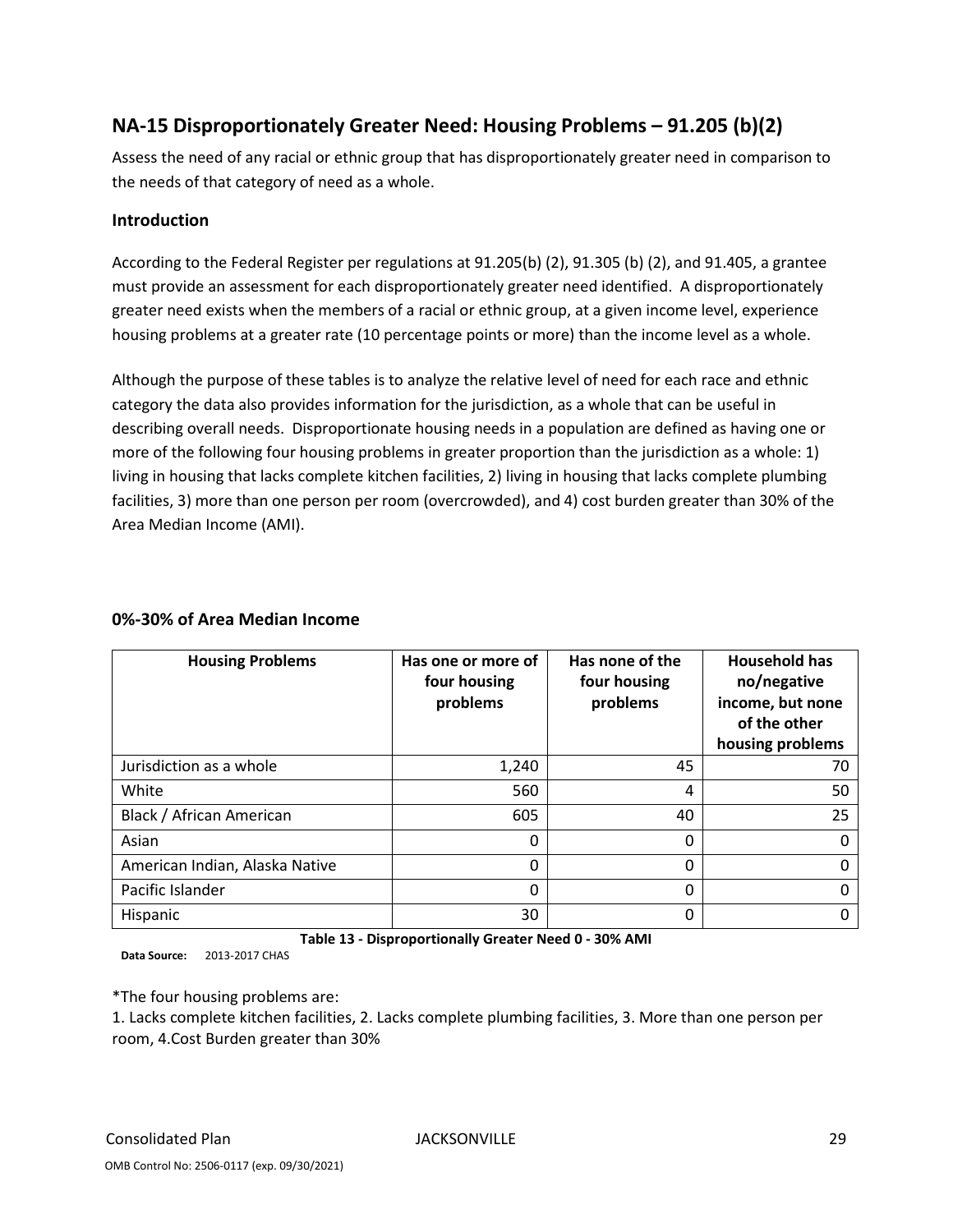## **30%-50% of Area Median Income**

| <b>Housing Problems</b>        | Has one or more of<br>four housing<br>problems | Has none of the<br>four housing<br>problems | <b>Household has</b><br>no/negative<br>income, but none<br>of the other<br>housing problems |
|--------------------------------|------------------------------------------------|---------------------------------------------|---------------------------------------------------------------------------------------------|
| Jurisdiction as a whole        | 950                                            | 510                                         |                                                                                             |
| White                          | 530                                            | 365                                         | Ω                                                                                           |
| Black / African American       | 220                                            | 90                                          | 0                                                                                           |
| Asian                          | 0                                              | 30                                          | 0                                                                                           |
| American Indian, Alaska Native | 20                                             | 0                                           | 0                                                                                           |
| Pacific Islander               | 0                                              | 0                                           | O                                                                                           |
| Hispanic                       | 155                                            | 15                                          |                                                                                             |

**Table 14 - Disproportionally Greater Need 30 - 50% AMI**

**Data Source:** 2013-2017 CHAS

\*The four housing problems are:

1. Lacks complete kitchen facilities, 2. Lacks complete plumbing facilities, 3. More than one person per room, 4.Cost Burden greater than 30%

#### **50%-80% of Area Median Income**

| <b>Housing Problems</b>        | Has one or more of<br>four housing<br>problems | Has none of the<br>four housing<br>problems | <b>Household has</b><br>no/negative<br>income, but none<br>of the other<br>housing problems |
|--------------------------------|------------------------------------------------|---------------------------------------------|---------------------------------------------------------------------------------------------|
| Jurisdiction as a whole        | 850                                            | 1,020                                       |                                                                                             |
| White                          | 360                                            | 655                                         |                                                                                             |
| Black / African American       | 330                                            | 250                                         |                                                                                             |
| Asian                          | 0                                              | 14                                          |                                                                                             |
| American Indian, Alaska Native | 0                                              | 4                                           |                                                                                             |
| Pacific Islander               | 0                                              | 0                                           |                                                                                             |
| Hispanic                       | 145                                            | 49                                          |                                                                                             |

**Table 15 - Disproportionally Greater Need 50 - 80% AMI**

**Data Source:** 2013-2017 CHAS

\*The four housing problems are:

1. Lacks complete kitchen facilities, 2. Lacks complete plumbing facilities, 3. More than one person per room, 4.Cost Burden greater than 30%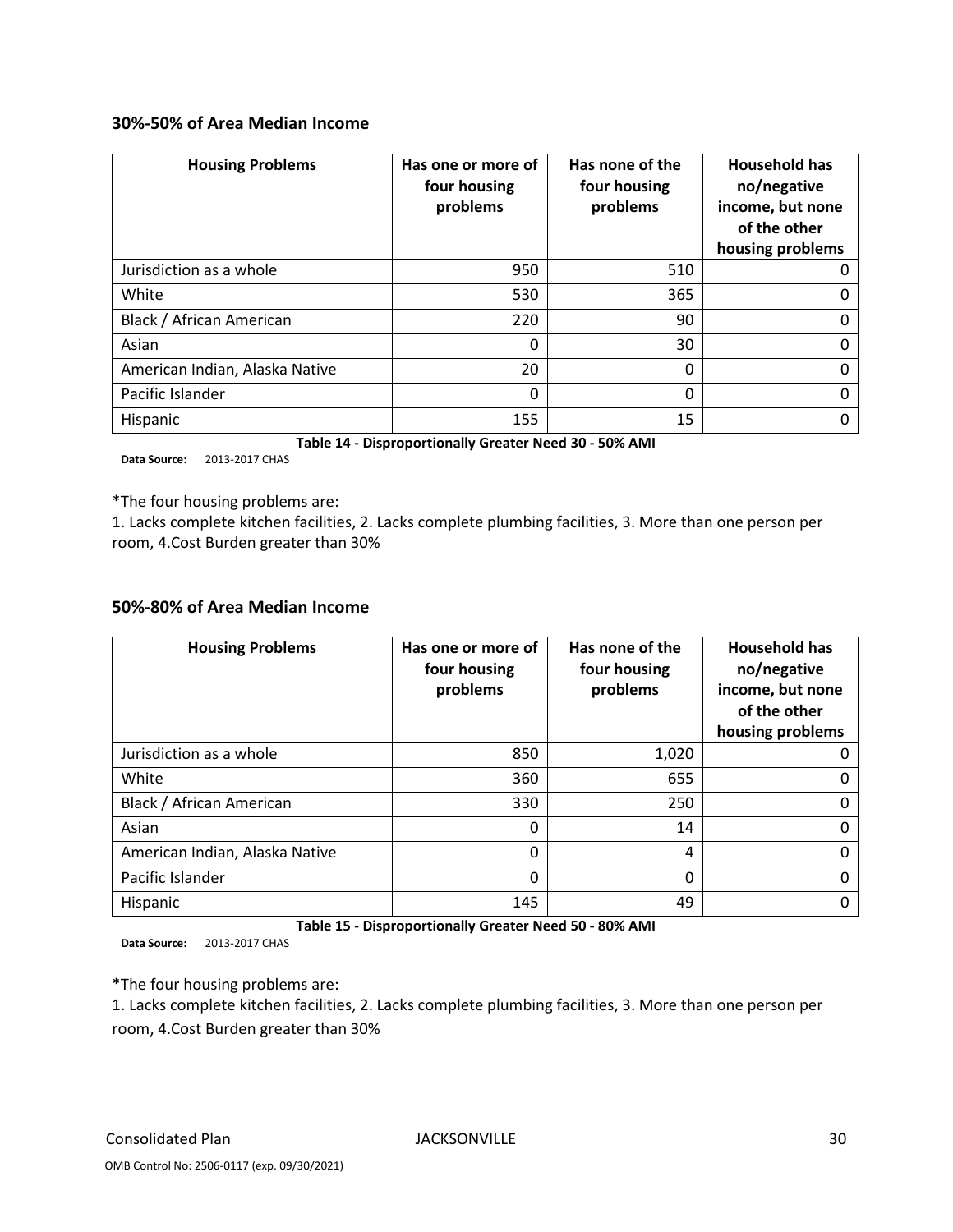### **80%-100% of Area Median Income**

| <b>Housing Problems</b>        | Has one or more of<br>four housing<br>problems | Has none of the<br>four housing<br>problems | <b>Household has</b><br>no/negative<br>income, but none<br>of the other<br>housing problems |
|--------------------------------|------------------------------------------------|---------------------------------------------|---------------------------------------------------------------------------------------------|
| Jurisdiction as a whole        | 145                                            | 980                                         |                                                                                             |
| White                          | 80                                             | 425                                         | 0                                                                                           |
| Black / African American       | 49                                             | 425                                         | 0                                                                                           |
| Asian                          | 0                                              | 10                                          | 0                                                                                           |
| American Indian, Alaska Native | 0                                              | 0                                           | 0                                                                                           |
| Pacific Islander               | 0                                              | 0                                           | O                                                                                           |
| Hispanic                       | 20                                             | 105                                         |                                                                                             |

**Table 16 - Disproportionally Greater Need 80 - 100% AMI**

**Data Source:** 2013-2017 CHAS

\*The four housing problems are:

1. Lacks complete kitchen facilities, 2. Lacks complete plumbing facilities, 3. More than one person per room, 4.Cost Burden greater than 30%

#### **Discussion**

Disproportionately greater need was identified for Black/African American in the 50%-80% AMI category; the American Indian, Alaska Native in the 30%-50% AMI category; and the Hispanic in both the 30%-50% and 50%-80% AMI categories.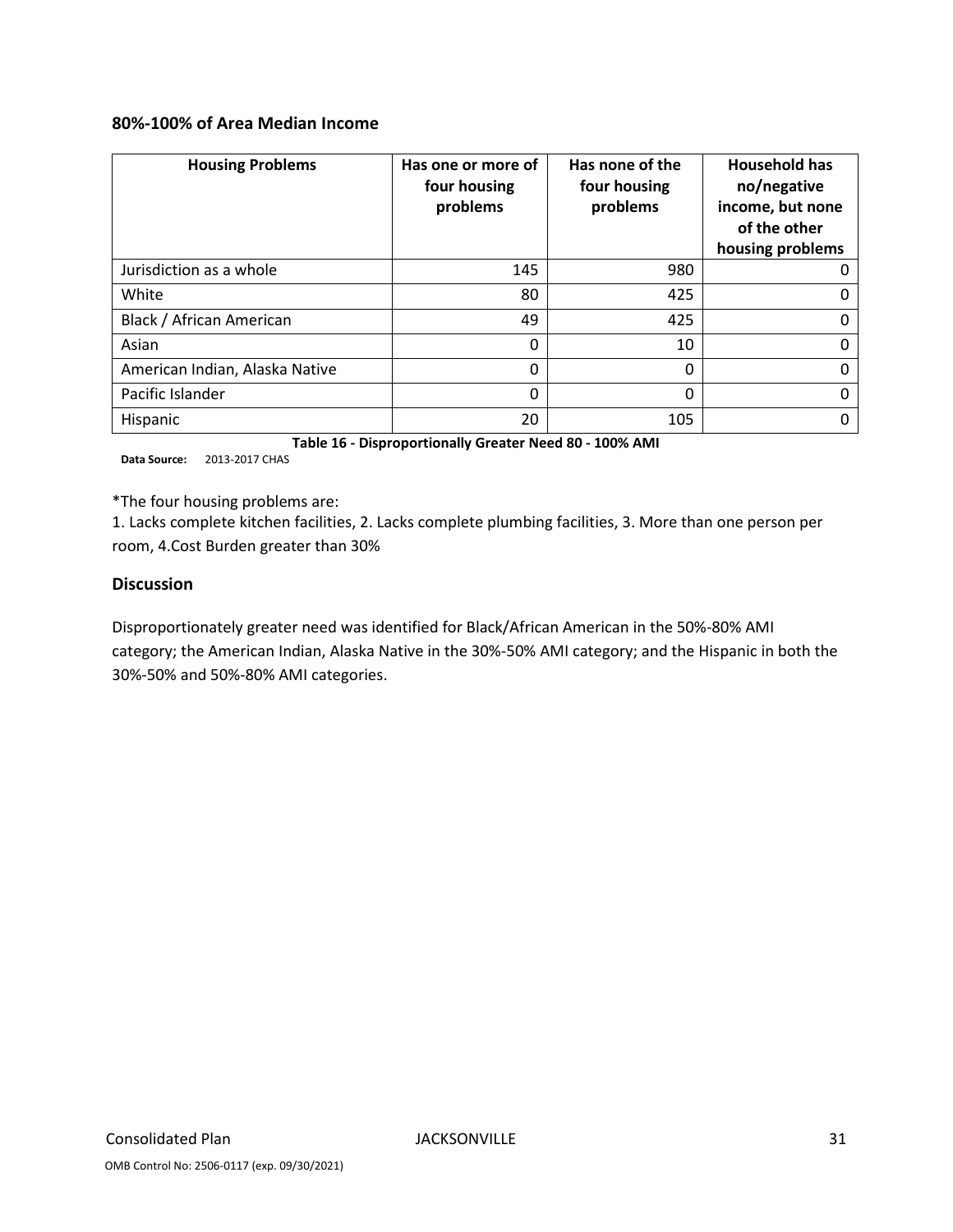# <span id="page-32-0"></span>**NA-20 Disproportionately Greater Need: Severe Housing Problems – 91.205 (b)(2)**

Assess the need of any racial or ethnic group that has disproportionately greater need in comparison to the needs of that category of need as a whole.

## **Introduction**

Per HUD definitions, "disproportionate need" exists when any group has a housing need that is 10% or higher than the jurisdiction as a whole. A household is considered cost burdened when they are paying more than 30% of their income towards housing costs, including utilities. This section analyzes the extent cost burden and identifies populations that are disproportionately affected.

## **0%-30% of Area Median Income**

| <b>Severe Housing Problems*</b> | Has one or more of<br>four housing<br>problems | Has none of the<br>four housing<br>problems | <b>Household has</b><br>no/negative<br>income, but none<br>of the other<br>housing problems |
|---------------------------------|------------------------------------------------|---------------------------------------------|---------------------------------------------------------------------------------------------|
| Jurisdiction as a whole         | 985                                            | 300                                         | 70                                                                                          |
| White                           | 440                                            | 125                                         | 50                                                                                          |
| Black / African American        | 505                                            | 135                                         | 25                                                                                          |
| Asian                           | 0                                              | 0                                           | O                                                                                           |
| American Indian, Alaska Native  | 0                                              | 0                                           |                                                                                             |
| Pacific Islander                | 0                                              | 0                                           |                                                                                             |
| Hispanic                        | 30                                             | 0                                           |                                                                                             |

**Table 17 – Severe Housing Problems 0 - 30% AMI**

**Data Source:** 2013-2017 CHAS

\*The four severe housing problems are:

1. Lacks complete kitchen facilities, 2. Lacks complete plumbing facilities, 3. More than 1.5 persons per room, 4.Cost Burden over 50%

## **30%-50% of Area Median Income**

| <b>Severe Housing Problems*</b> | Has one or more of<br>four housing<br>problems | Has none of the<br>four housing<br>problems | <b>Household has</b><br>no/negative<br>income, but none<br>of the other<br>housing problems |
|---------------------------------|------------------------------------------------|---------------------------------------------|---------------------------------------------------------------------------------------------|
| Jurisdiction as a whole         | 325                                            | 1,135                                       |                                                                                             |

Consolidated Plan JACKSONVILLE 32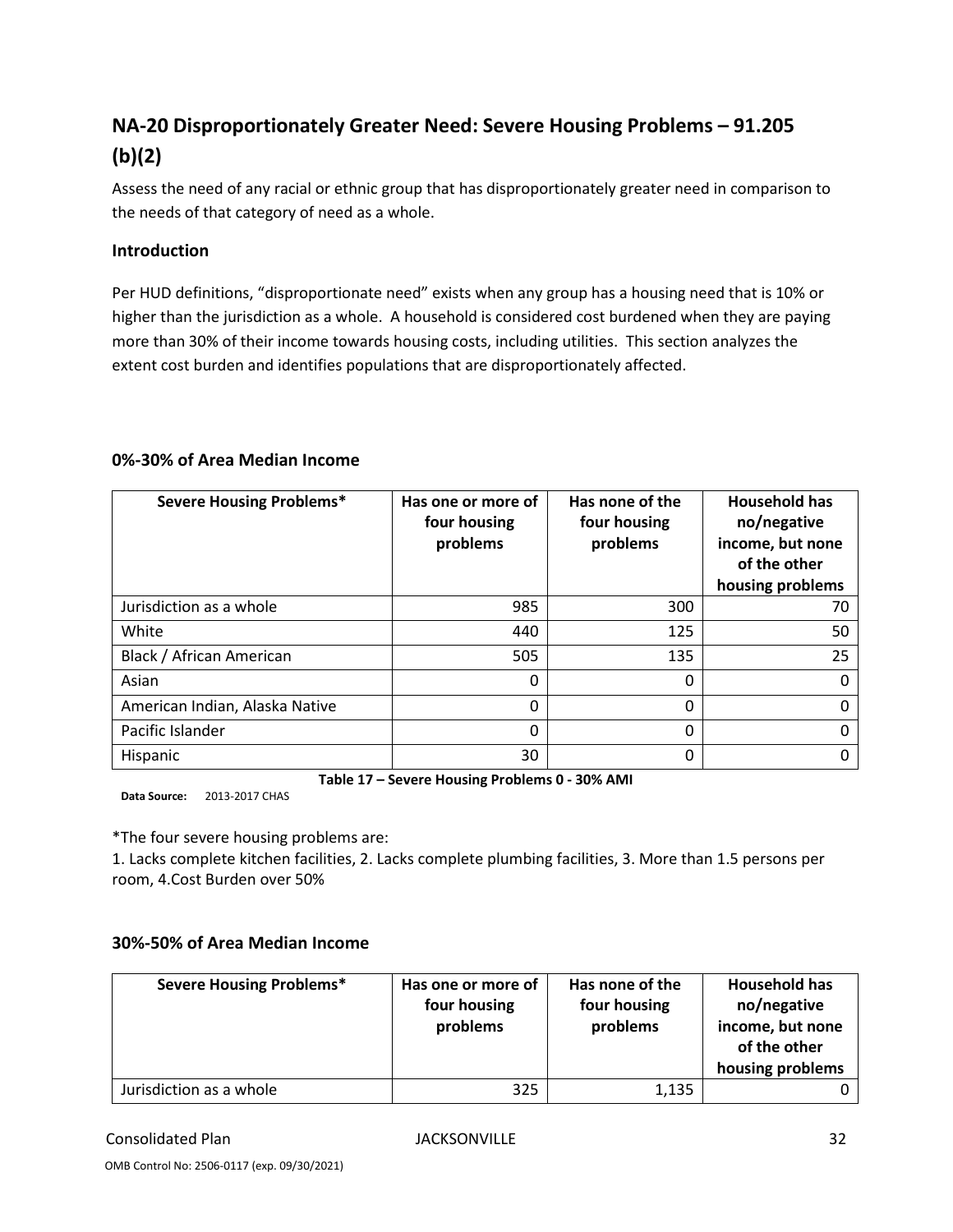| <b>Severe Housing Problems*</b> | Has one or more of<br>four housing<br>problems | Has none of the<br>four housing<br>problems | <b>Household has</b><br>no/negative<br>income, but none<br>of the other<br>housing problems |
|---------------------------------|------------------------------------------------|---------------------------------------------|---------------------------------------------------------------------------------------------|
| White                           | 220                                            | 670                                         |                                                                                             |
| Black / African American        | 50                                             | 265                                         | O                                                                                           |
| Asian                           | 0                                              | 30                                          | 0                                                                                           |
| American Indian, Alaska Native  | 20                                             | 0                                           | O                                                                                           |
| Pacific Islander                | 0                                              | 0                                           | 0                                                                                           |
| Hispanic                        | 29                                             | 140                                         |                                                                                             |

**Table 18 – Severe Housing Problems 30 - 50% AMI**

**Data Source:** 2013-2017 CHAS

\*The four severe housing problems are:

1. Lacks complete kitchen facilities, 2. Lacks complete plumbing facilities, 3. More than 1.5 persons per room, 4.Cost Burden over 50%

#### **50%-80% of Area Median Income**

| <b>Severe Housing Problems*</b> | Has one or more of<br>four housing<br>problems | Has none of the<br>four housing<br>problems | <b>Household has</b><br>no/negative<br>income, but none<br>of the other<br>housing problems |
|---------------------------------|------------------------------------------------|---------------------------------------------|---------------------------------------------------------------------------------------------|
| Jurisdiction as a whole         | 195                                            | 1,675                                       |                                                                                             |
| White                           | 125                                            | 895                                         |                                                                                             |
| Black / African American        | 55                                             | 515                                         |                                                                                             |
| Asian                           | 0                                              | 14                                          |                                                                                             |
| American Indian, Alaska Native  | 0                                              | 4                                           |                                                                                             |
| Pacific Islander                | 0                                              | $\Omega$                                    |                                                                                             |
| Hispanic                        | 10                                             | 180                                         |                                                                                             |

**Table 19 – Severe Housing Problems 50 - 80% AMI**

**Data Source:** 2013-2017 CHAS

\*The four severe housing problems are:

1. Lacks complete kitchen facilities, 2. Lacks complete plumbing facilities, 3. More than 1.5 persons per room, 4.Cost Burden over 50%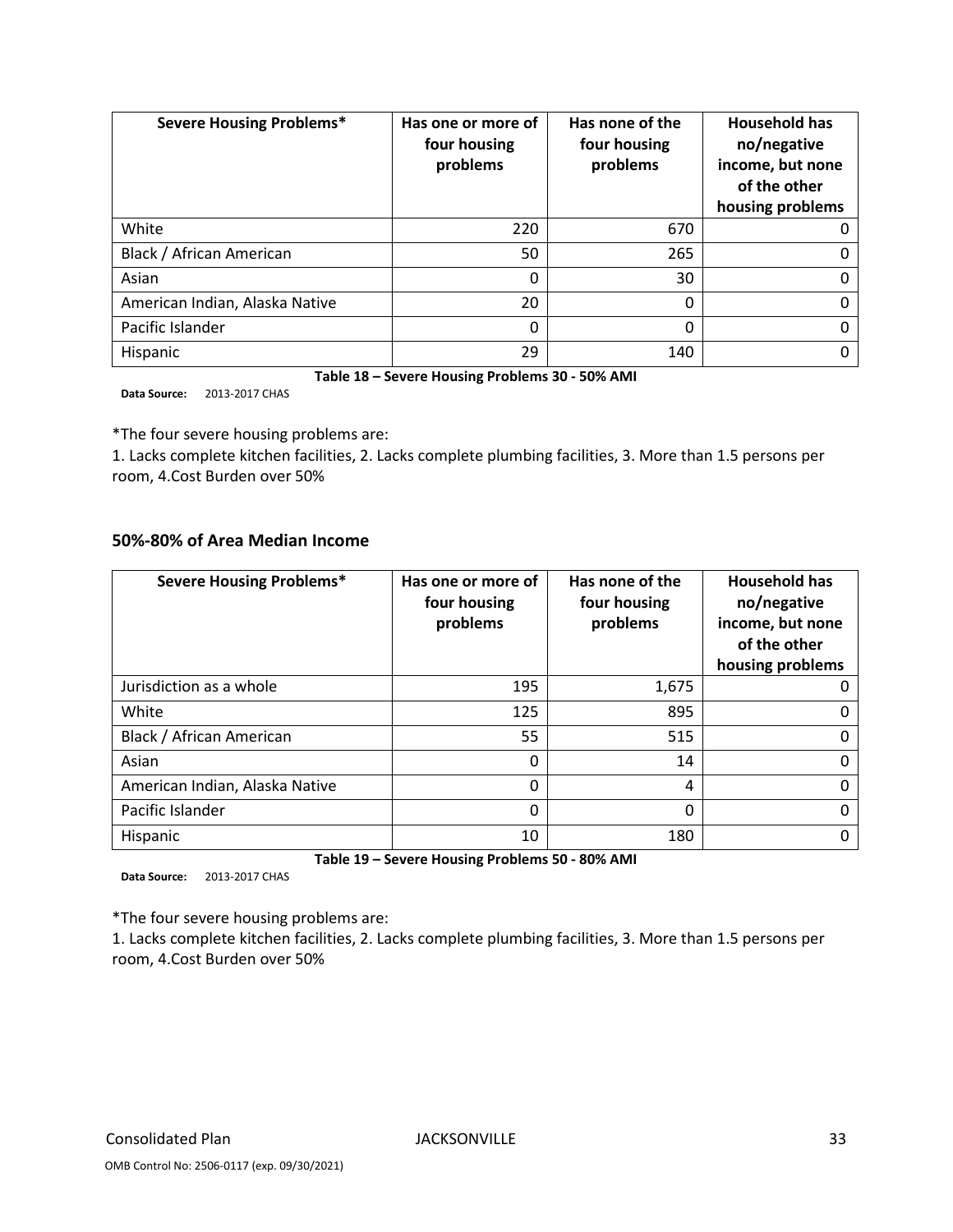## **80%-100% of Area Median Income**

| <b>Severe Housing Problems*</b> | Has one or more of<br>four housing<br>problems | Has none of the<br>four housing<br>problems | <b>Household has</b><br>no/negative<br>income, but none<br>of the other<br>housing problems |
|---------------------------------|------------------------------------------------|---------------------------------------------|---------------------------------------------------------------------------------------------|
| Jurisdiction as a whole         | 75                                             | 1,055                                       |                                                                                             |
| White                           | 10                                             | 495                                         |                                                                                             |
| Black / African American        | 45                                             | 430                                         | Ⴖ                                                                                           |
| Asian                           | 0                                              | 10                                          | Ω                                                                                           |
| American Indian, Alaska Native  | 0                                              | 0                                           | ი                                                                                           |
| Pacific Islander                | 0                                              | 0                                           | Ω                                                                                           |
| Hispanic                        | 20                                             | 105                                         |                                                                                             |

**Table 20 – Severe Housing Problems 80 - 100% AMI**

**Data Source:** 2013-2017 CHAS

\*The four severe housing problems are:

1. Lacks complete kitchen facilities, 2. Lacks complete plumbing facilities, 3. More than 1.5 persons per room, 4.Cost Burden over 50%

#### **Discussion**

Disproportionately greater need was identified for Hispanic in the 0-30% AMI category and for the American Indian, Alaska Native in the 30%-50% AMI category.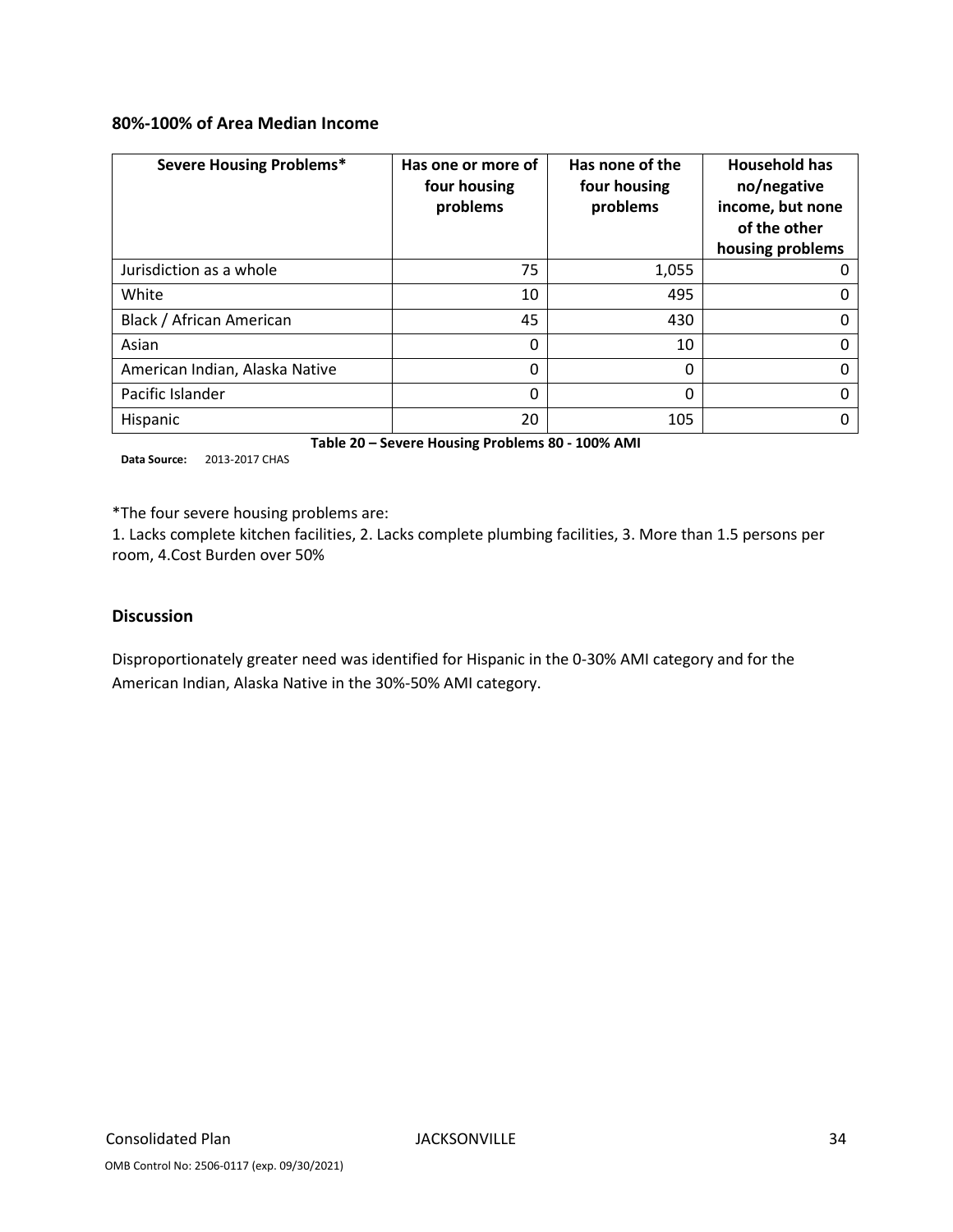# <span id="page-35-0"></span>**NA-25 Disproportionately Greater Need: Housing Cost Burdens – 91.205 (b)(2)**

Assess the need of any racial or ethnic group that has disproportionately greater need in comparison to the needs of that category of need as a whole.

## **Introduction:**

Per HUD definitions, "disproportionate need" exists when any group has a housing need that is 10% or higher than the jurisdiction as a whole. A household is considered cost burdened when they are paying more than 30% of their income towards housing costs, including utilities. This section analyzes the extent cost burden and identifies populations that are disproportionately affected.

#### **Housing Cost Burden**

| <b>Housing Cost Burden</b> | <=30% | 30-50%   | >50%  | No / negative<br>income (not<br>computed) |
|----------------------------|-------|----------|-------|-------------------------------------------|
| Jurisdiction as a whole    | 6,670 | 1,645    | 1,385 | 115                                       |
| White                      | 4,085 | 760      | 690   | 95                                        |
| Black / African American   | 2,100 | 545      | 600   | 25                                        |
| Asian                      | 130   | 0        | 0     |                                           |
| American Indian, Alaska    |       |          |       |                                           |
| <b>Native</b>              | 8     | $\Omega$ | 20    |                                           |
| Pacific Islander           | 0     | $\Omega$ | 0     | O                                         |
| Hispanic                   | 240   | 260      | 65    |                                           |

**Table 21 – Greater Need: Housing Cost Burdens AMI**

**Data Source:** 2013-2017 CHAS

#### **Discussion:**

Disproportionately greater need was identified for Asian in the 0-30% AMI category; for Hispanic in the 30%-50% AMI category; and for American Indian, Alaska Native in the >50% AMI category.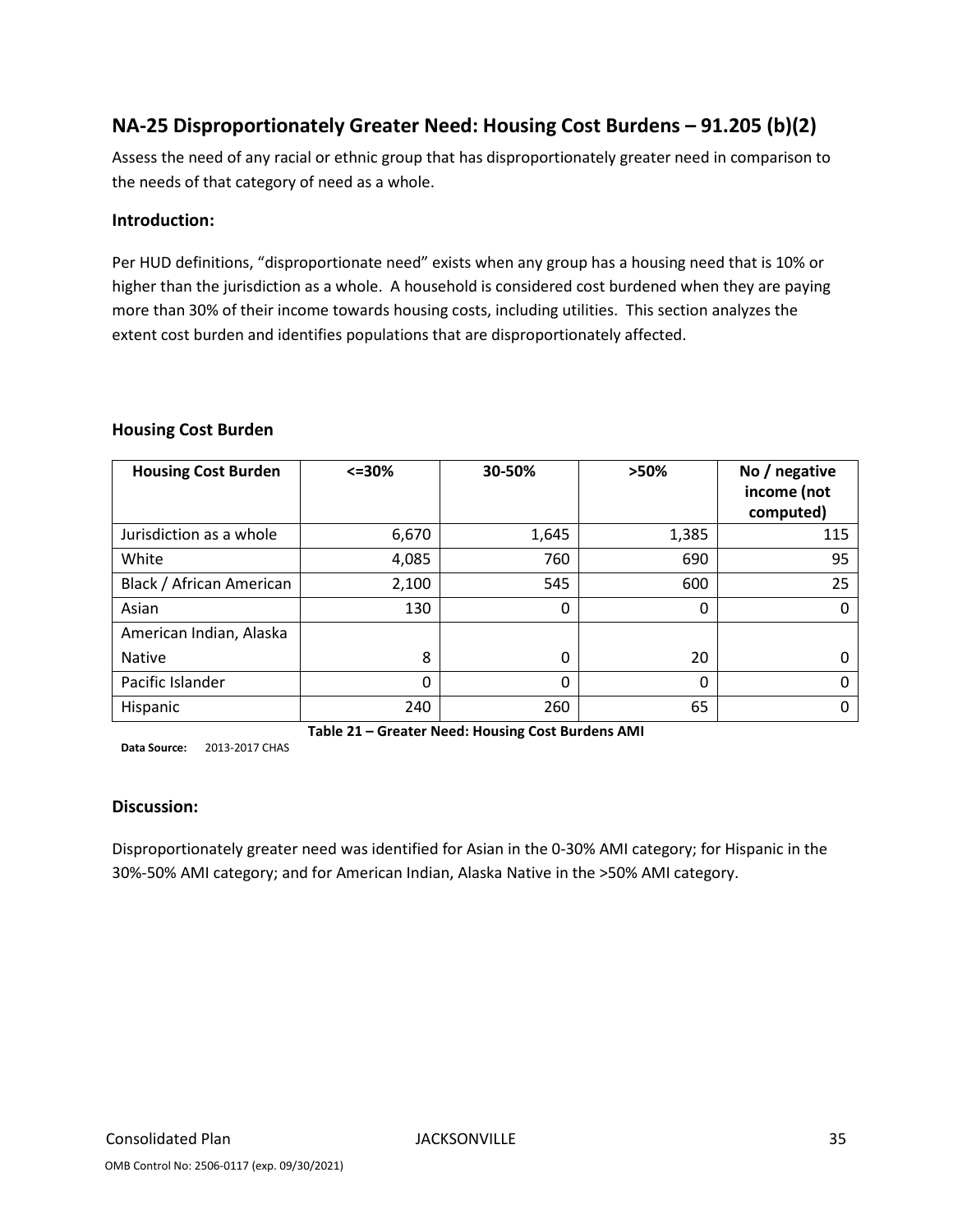## **NA-30 Disproportionately Greater Need: Discussion – 91.205(b)(2)**

## **Are there any Income categories in which a racial or ethnic group has disproportionately greater need than the needs of that income category as a whole?**

As indicated in the previous three sections, there are racial or ethnic groups that are disproportionately affected by housing problems and therefore have a disproportionately greater housing need in comparison to the jurisdiction as a whole. These groups include Black/African American, Asian, American Indian/Alaska Native, and Hispanic.

The Black/African American group experiences a disproportionately greater housing need in terms of the following:

• Housing problems in the 50%-80% AMI group (57% versus 45% as a whole)

The Asian group experiences a disproportionately greater housing need in terms of the following:

• Severe cost burden in the 0-30% AMI group (100% versus 68% as a whole)

The American Indian/Alaska Native group experiences a disproportionately greater housing need in terms of the following:

- Housing problems in the 30%-50% AMI group (100% versus 65% as a whole)
- Severe housing burden in the 30%-50% AMI group (100% versus 22% as a whole)
- Severe cost burden in the >50% AMI group (71% versus 14% as a whole)

The Hispanic group experiences a disproportionately greater housing need in terms of the following:

- Housing problems in the 30%-50% AMI group (91% versus 65% as a whole)
- Housing problems in the 50%-80% AMI group (75% versus 45% as a whole)
- Severe housing burden in the 0-30% AMI group (100% versus 73% as a whole)
- Severe cost burden in the 30%-50% AMI group (46% versus 17% as a whole)

#### **If they have needs not identified above, what are those needs?**

N/A

## **Are any of those racial or ethnic groups located in specific areas or neighborhoods in your community?**

N/A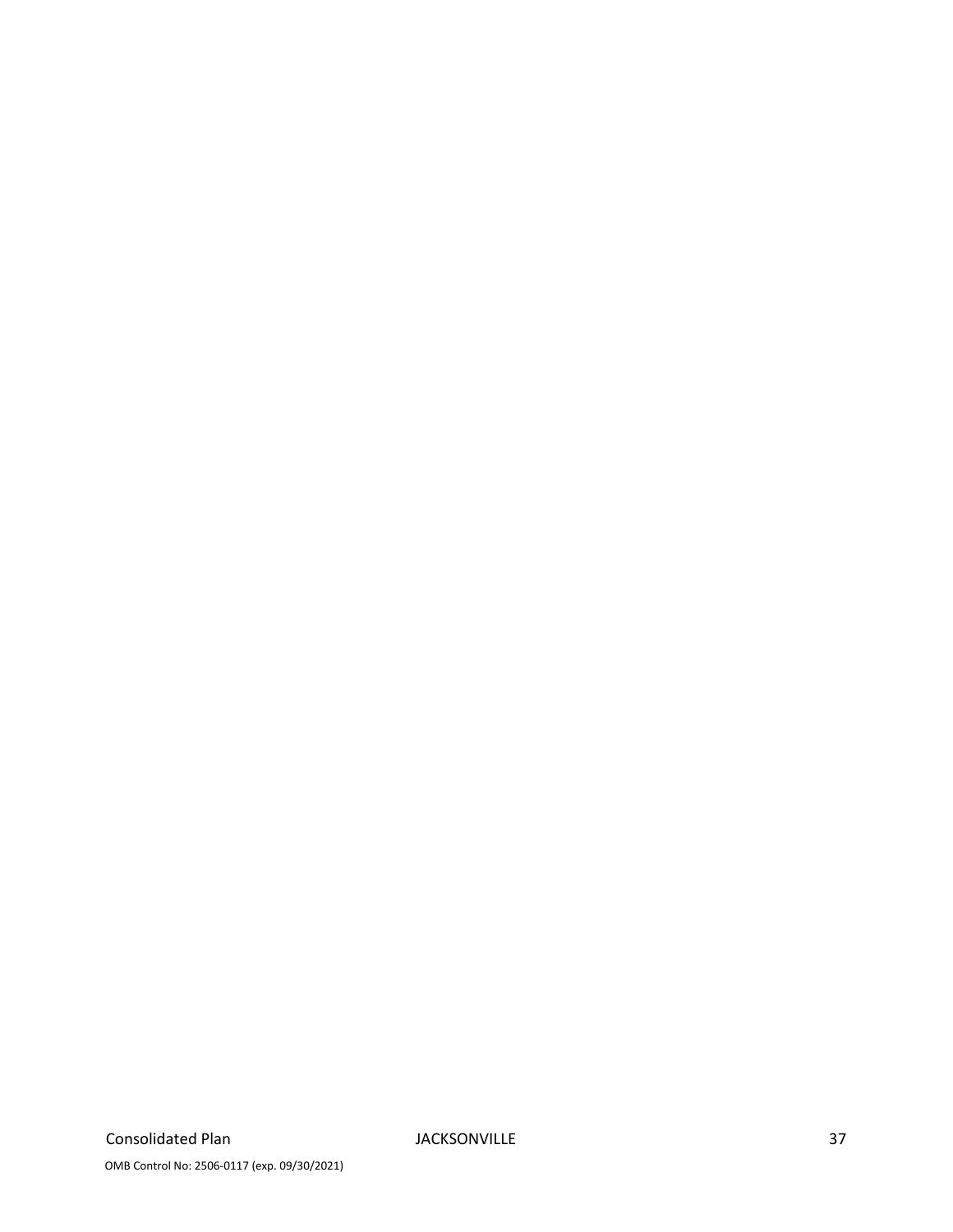## **NA-35 Public Housing – 91.205(b)**

#### **Introduction**

The Jacksonville Housing Authority operates 96 public housing units all contained on one development site and manages 347 vouchers, 3 being VASH and the rest tenant-based. The average annual income of their public housing resident is approximately \$10,038 and for tenant-based voucher holders it's \$11,931 and for VASH holders it's \$17,468. The average length of stay is 3 years for all program types. The residents include 12 elderly persons in public housing and 49 with vouchers; 24 families with persons with a disability in public housing and 66 with disabilities holding vouchers. 54% of the public housing units are occupied by African/Americans compared to 45% by Whites. 78% of the vouchers are held by African/Americans and 21% held by Whites.

#### **Totals in Use**

| Program Type               |                    |       |                         |                 |           |       |                                |                    |                 |
|----------------------------|--------------------|-------|-------------------------|-----------------|-----------|-------|--------------------------------|--------------------|-----------------|
|                            | <b>Certificate</b> | Mod-  | <b>Public</b>           | <b>Vouchers</b> |           |       |                                |                    |                 |
|                            |                    | Rehab | <b>Housing</b><br>Total |                 | Project - |       | <b>Special Purpose Voucher</b> |                    |                 |
|                            |                    |       |                         |                 | based     | based | <b>Veterans</b>                | Family             | <b>Disabled</b> |
|                            |                    |       |                         |                 |           |       | <b>Affairs</b>                 | <b>Unification</b> | *               |
|                            |                    |       |                         |                 |           |       | Supportive                     | Program            |                 |
|                            |                    |       |                         |                 |           |       | <b>Housing</b>                 |                    |                 |
| # of units vouchers in use | 0                  |       | 96                      | 347             |           | 344   |                                |                    |                 |

**Table 22 - Public Housing by Program Type**

**\*includes Non-Elderly Disabled, Mainstream One-Year, Mainstream Five-year, and Nursing Home Transition**

**Data Source:** PIC (PIH Information Center)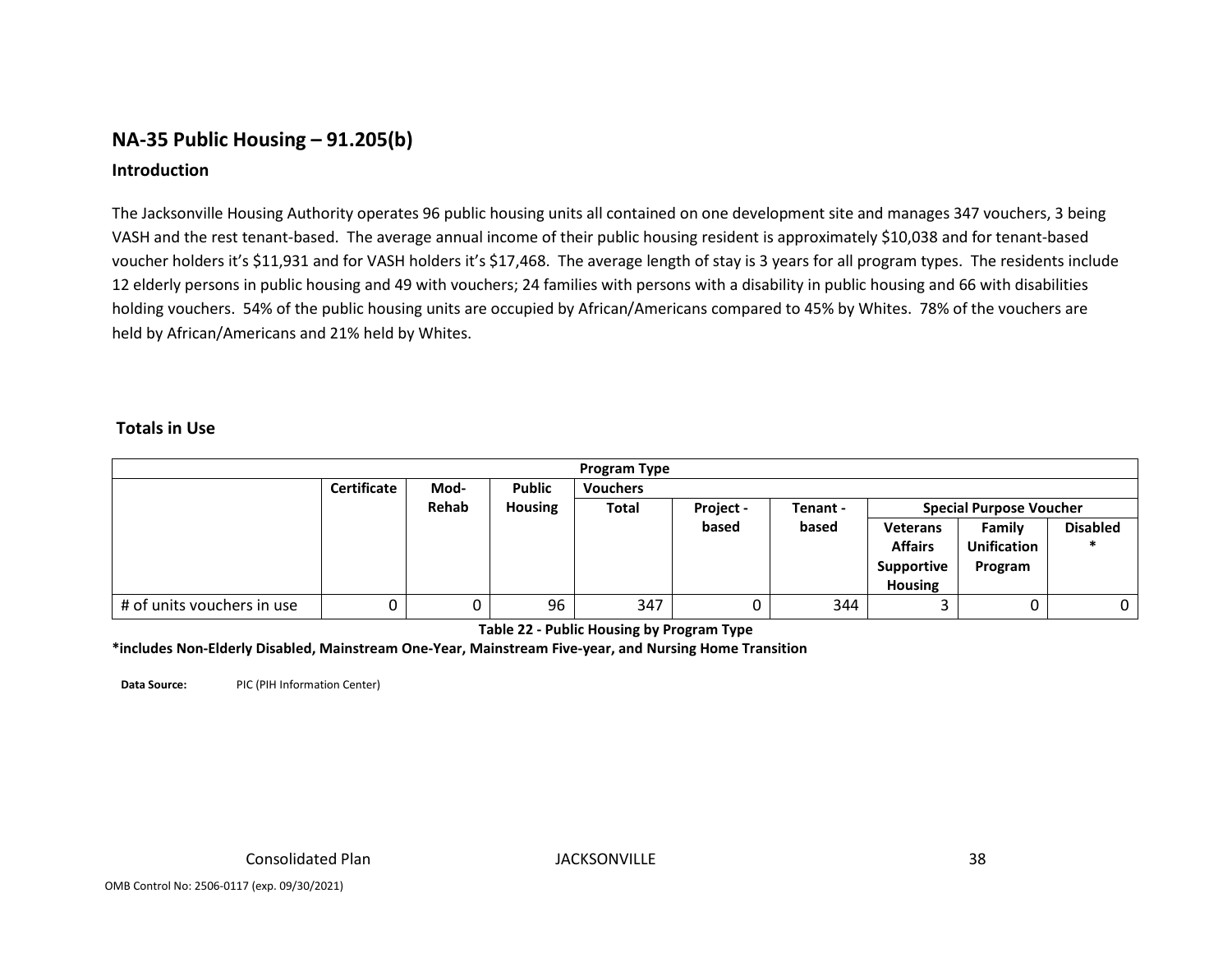#### **Characteristics of Residents**

| <b>Program Type</b>                    |                    |              |                |                 |           |          |                                                                          |                                         |  |  |
|----------------------------------------|--------------------|--------------|----------------|-----------------|-----------|----------|--------------------------------------------------------------------------|-----------------------------------------|--|--|
|                                        | <b>Certificate</b> | Mod-         | <b>Public</b>  | <b>Vouchers</b> |           |          |                                                                          |                                         |  |  |
|                                        |                    | Rehab        | <b>Housing</b> | <b>Total</b>    | Project - | Tenant - |                                                                          | <b>Special Purpose Voucher</b>          |  |  |
|                                        |                    |              |                |                 | based     | based    | <b>Veterans</b><br><b>Affairs</b><br><b>Supportive</b><br><b>Housing</b> | Family<br><b>Unification</b><br>Program |  |  |
| Average Annual Income                  | 0                  | $\pmb{0}$    | 10,038         | 11,979          | 0         | 11,931   | 17,468                                                                   |                                         |  |  |
| Average length of stay                 | 0                  | 0            | 3              | 3               | 0         | 3        | 0                                                                        | 0                                       |  |  |
| Average Household size                 | 0                  | $\mathbf 0$  | 2              | 2               | $\Omega$  | 2        |                                                                          | 0                                       |  |  |
| # Homeless at admission                | 0                  | 0            | 0              | 0               | 0         | 0        | 0                                                                        | 0                                       |  |  |
| # of Elderly Program Participants      |                    |              |                |                 |           |          |                                                                          |                                         |  |  |
| ( > 62)                                | 0                  | 0            | 12             | 49              | 0         | 49       | 0                                                                        | 0                                       |  |  |
| # of Disabled Families                 | 0                  | $\mathbf{0}$ | 24             | 66              | $\Omega$  | 64       | 2                                                                        | $\mathbf{0}$                            |  |  |
| # of Families requesting accessibility |                    |              |                |                 |           |          |                                                                          |                                         |  |  |
| features                               | 0                  | 0            | 96             | 347             | 0         | 344      | 3                                                                        | 0                                       |  |  |
| # of HIV/AIDS program participants     | 0                  | $\mathbf 0$  | 0              | 0               | 0         | 0        | 0                                                                        | 0                                       |  |  |
| # of DV victims                        | 0                  | 0            | 0              | $\mathbf 0$     | 0         | 0        | 0                                                                        | 0                                       |  |  |

**Table 23 – Characteristics of Public Housing Residents by Program Type** 

**Data Source:** PIC (PIH Information Center)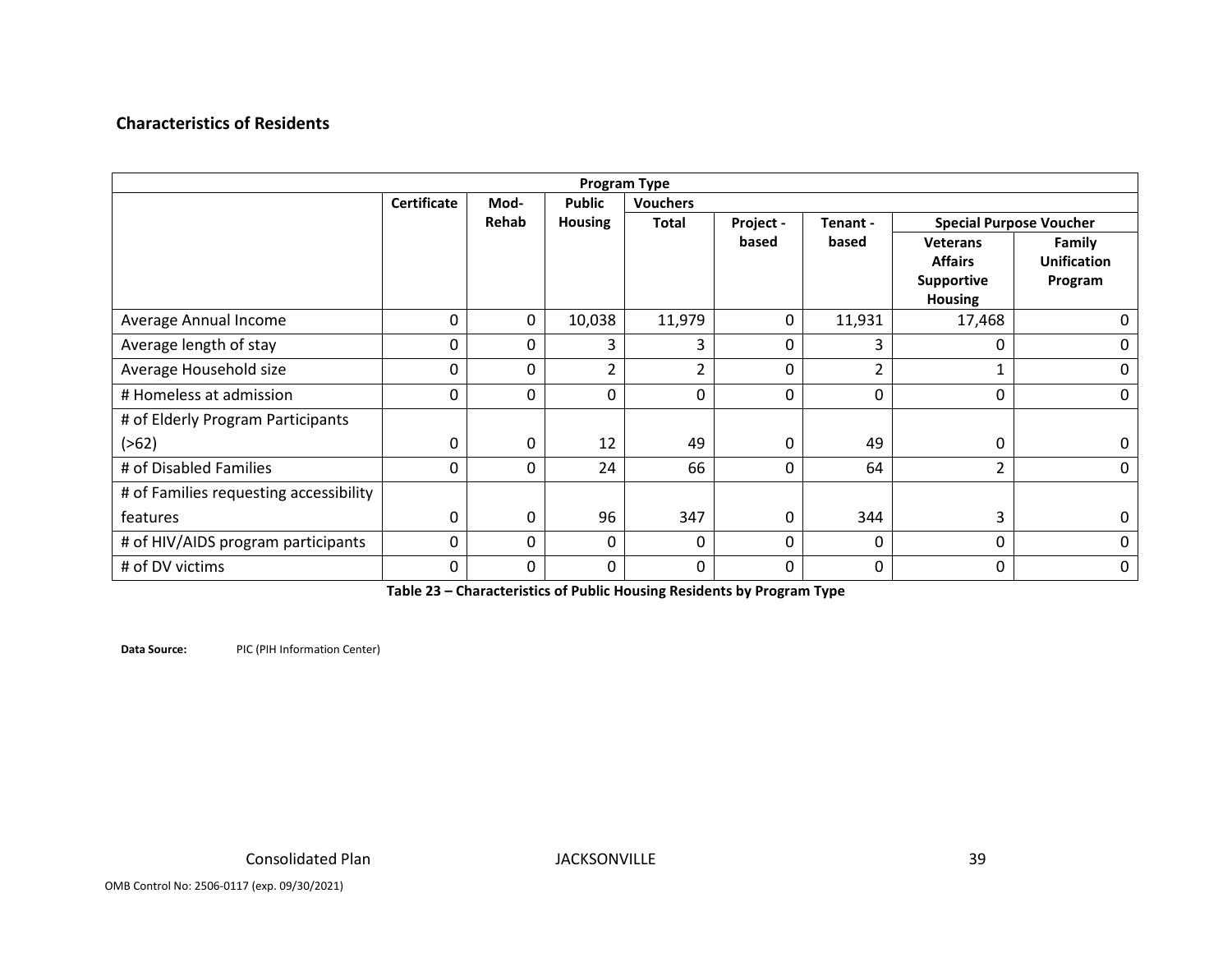#### **Race of Residents**

| <b>Program Type</b>                                                                                    |                    |          |                |                 |              |              |                                                                          |                                         |                 |
|--------------------------------------------------------------------------------------------------------|--------------------|----------|----------------|-----------------|--------------|--------------|--------------------------------------------------------------------------|-----------------------------------------|-----------------|
| Race                                                                                                   | <b>Certificate</b> | Mod-     |                | <b>Vouchers</b> |              |              |                                                                          |                                         |                 |
|                                                                                                        |                    | Rehab    | <b>Housing</b> | Total           | Project -    | Tenant -     |                                                                          | <b>Special Purpose Voucher</b>          |                 |
|                                                                                                        |                    |          |                |                 | based        | based        | <b>Veterans</b><br><b>Affairs</b><br><b>Supportive</b><br><b>Housing</b> | Family<br><b>Unification</b><br>Program | <b>Disabled</b> |
| White                                                                                                  | 0                  | 0        | 43             | 74              | 0            | 74           | 0                                                                        | 0                                       | 0               |
| <b>Black/African American</b>                                                                          | 0                  | 0        | 52             | 269             | 0            | 266          | 3                                                                        | 0                                       | 0               |
| Asian                                                                                                  | ი                  | O        |                | $\overline{2}$  | $\mathbf{0}$ | 2            | 0                                                                        | 0                                       | 0               |
| American Indian/Alaska                                                                                 |                    |          |                |                 |              |              |                                                                          |                                         |                 |
| <b>Native</b>                                                                                          | O                  | $\Omega$ | 0              | 1               | 0            | $\mathbf{1}$ | 0                                                                        | 0                                       | 0               |
| Pacific Islander                                                                                       | 0                  | 0        | 0              | 1               | 0            | $\mathbf{1}$ | 0                                                                        | 0                                       | 0               |
| Other                                                                                                  | 0                  | 0        | 0              | $\mathbf{0}$    | 0            | 0            | 0                                                                        | 0                                       | 0               |
| *includes Non-Elderly Disabled, Mainstream One-Year, Mainstream Five-year, and Nursing Home Transition |                    |          |                |                 |              |              |                                                                          |                                         |                 |

**Table 24 – Race of Public Housing Residents by Program Type**

**Data Source:** PIC (PIH Information Center)

#### **Ethnicity of Residents**

| <b>Program Type</b>                                                                                                   |                    |       |                |                 |           |          |                                   |                                |                 |
|-----------------------------------------------------------------------------------------------------------------------|--------------------|-------|----------------|-----------------|-----------|----------|-----------------------------------|--------------------------------|-----------------|
| <b>Ethnicity</b>                                                                                                      | <b>Certificate</b> | Mod-  | <b>Public</b>  | <b>Vouchers</b> |           |          |                                   |                                |                 |
|                                                                                                                       |                    | Rehab | <b>Housing</b> | <b>Total</b>    | Project - | Tenant - |                                   | <b>Special Purpose Voucher</b> |                 |
|                                                                                                                       |                    |       |                |                 | based     | based    | <b>Veterans</b><br><b>Affairs</b> | Family<br><b>Unification</b>   | <b>Disabled</b> |
|                                                                                                                       |                    |       |                |                 |           |          | Supportive<br><b>Housing</b>      | Program                        |                 |
| Hispanic                                                                                                              | U                  |       |                |                 |           |          |                                   |                                |                 |
| Not Hispanic                                                                                                          | U                  |       | 95             | 344             |           | 341      | ◠                                 |                                |                 |
| the dealer area. Flabelly Michled, and there can Alexander and there are Fire area. The holder and are more more than |                    |       |                |                 |           |          |                                   |                                |                 |

**\*includes Non-Elderly Disabled, Mainstream One-Year, Mainstream Five-year, and Nursing Home Transition**

**Table 25 – Ethnicity of Public Housing Residents by Program Type**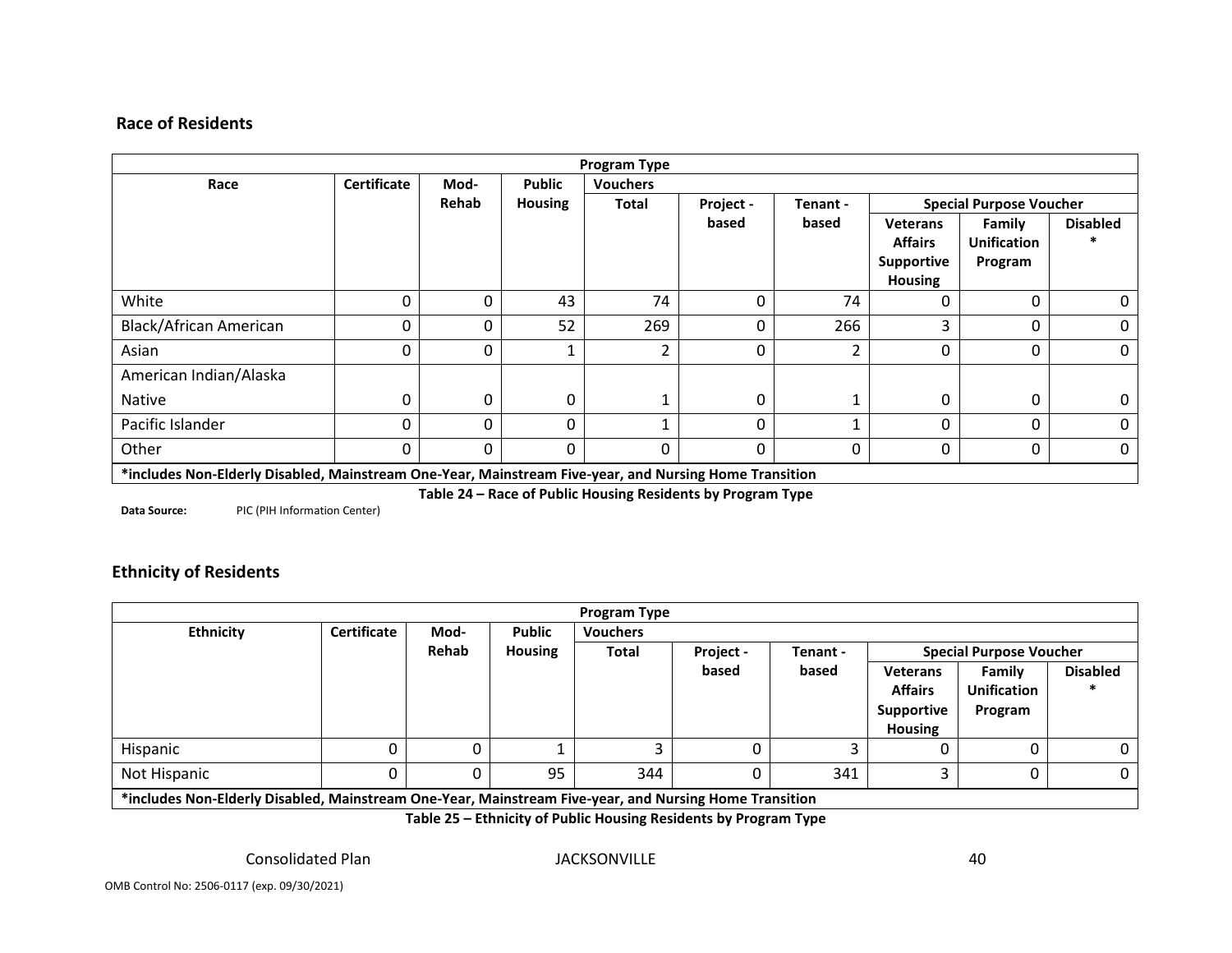**Data Source:** PIC (PIH Information Center)

OMB Control No: 2506-0117 (exp. 09/30/2021)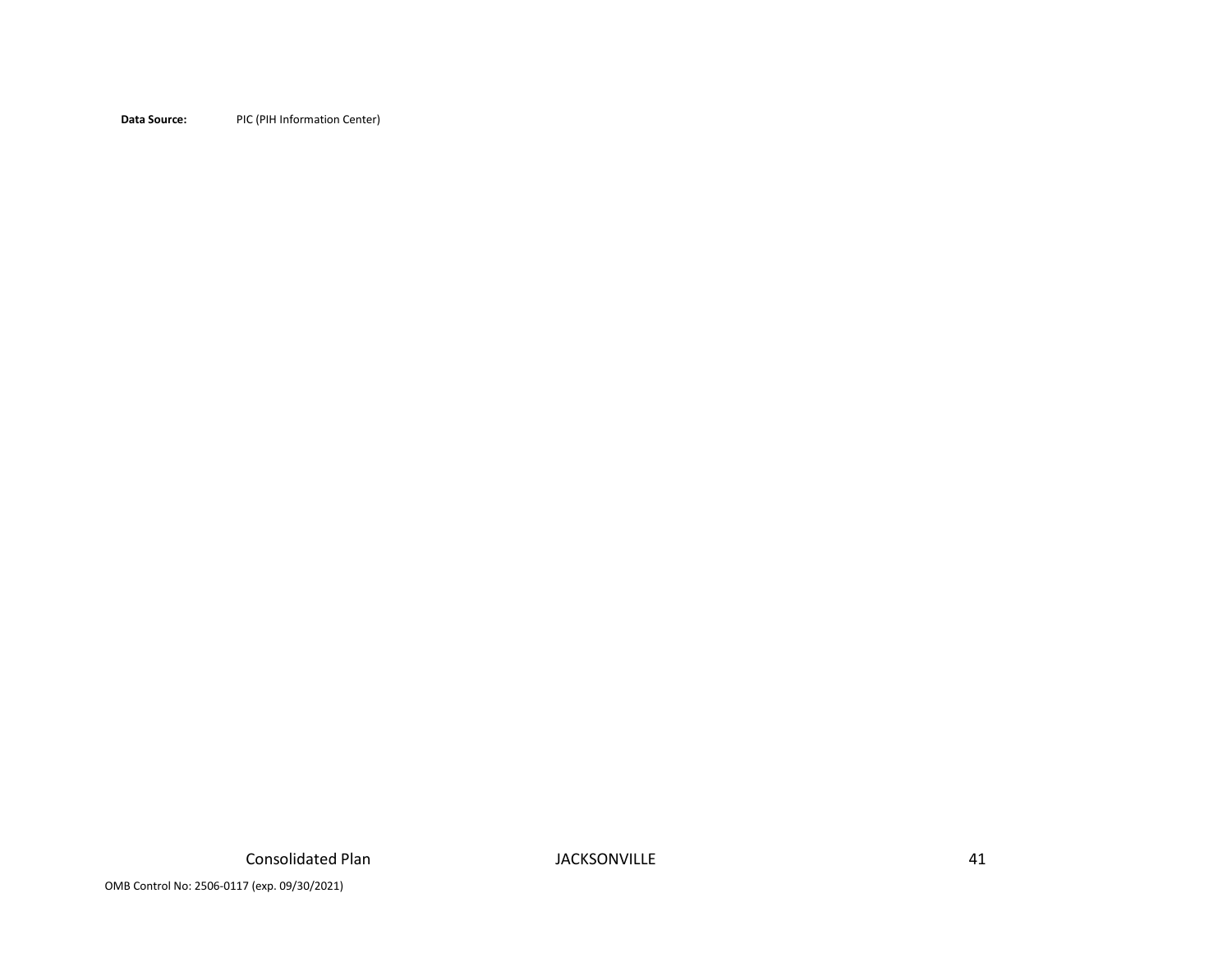## **Section 504 Needs Assessment: Describe the needs of public housing tenants and applicants on the waiting list for accessible units:**

The Jacksonville Housing Authority (JHA) offers one public housing community with 100 units for families and senior/disabled households, ranging in size from 1 to 4 bedrooms.

#### **Most immediate needs of residents of Public Housing and Housing Choice voucher holders**

More housing units and vouchers are needed to meet the needs of the city. Also more affordable housing is needed to meet the need for the Housing Choice voucher program.

#### **How do these needs compare to the housing needs of the population at large**

The aforementioned needs are very similar to the housing needs of the population.

#### **Discussion**

N/A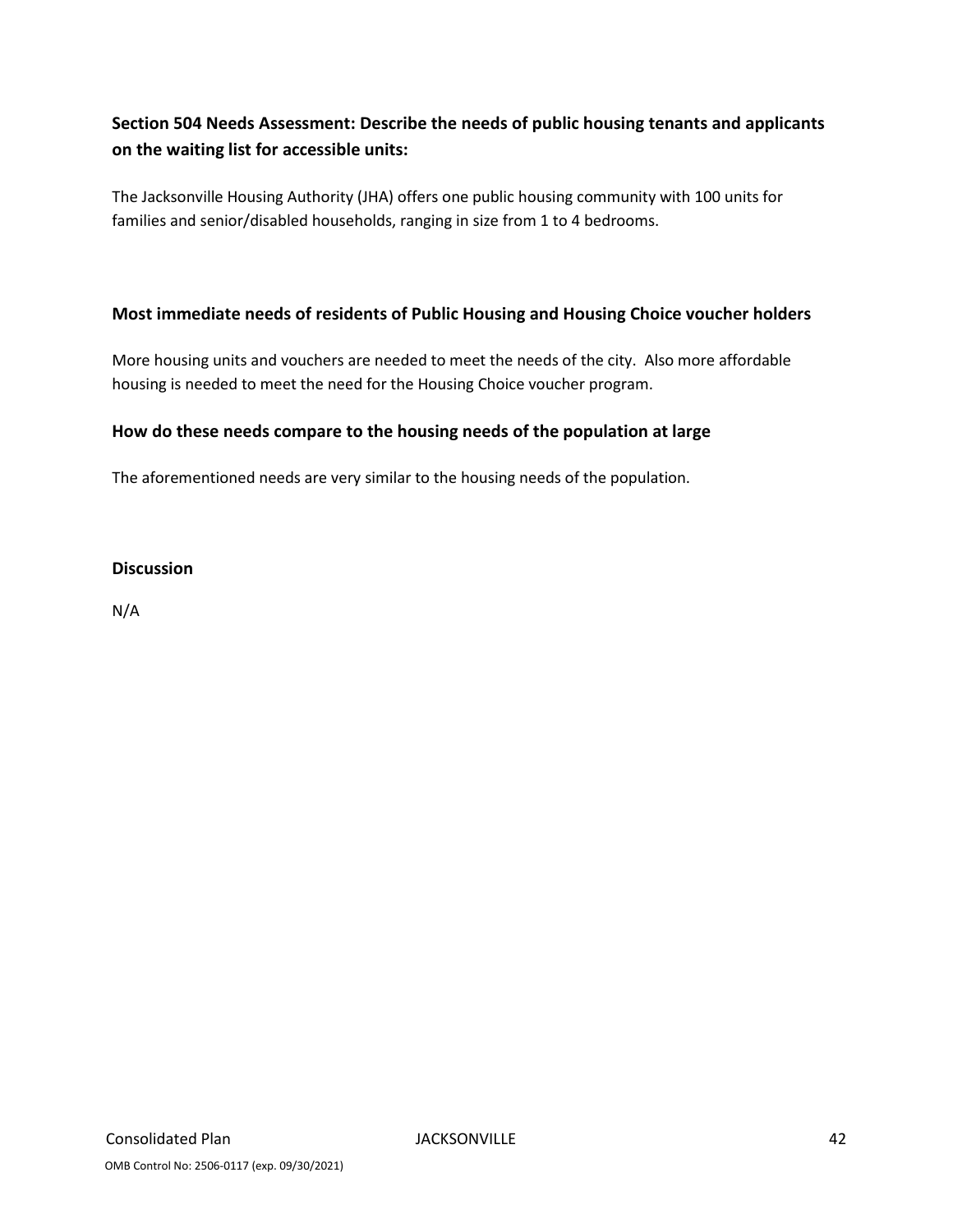## **NA-40 Homeless Needs Assessment – 91.205(c) Introduction:**

#### **Annual Homeless Assessment Report (AHAR)**

In the central Arkansas area, the local homeless assistance program planning network is governed by Central Arkansas Team Care for the Homeless (CATCH) Continuum of Care. CATCH is a collaboration of representatives from local jurisdictions comprised of community-based organizations, local housing authorities, state and local governmental agencies, health service agencies, homeless advocates, faith community, formerly homeless, mental health agencies, and education agencies. The homeless services system utilized by CATCH is referred to as the Homeless Management Information System (HMIS) that stores client-level data about the individuals and households who use the services. Pulaski County Community Services is the lead HMIS agency for CATCH and administers the system statewide.

#### **Point-In-Time Count**

The Annual Point-In-Time count consists of data collected on the sheltered and unsheltered homeless population. Sheltered homeless include those occupying shelter beds on the night of the count. Data describing the characteristics of sheltered homeless persons are obtained from HMIS where possible, and collected directly from providers not using HMIS as needed. Unsheltered homeless are counted by direct observation, and volunteers canvas the areas by car and setting up stations where homeless are regularly seen on the chosen night. A large subset of the unsheltered population is also interviewed by volunteers of the local university, thus providing data that is then used to estimate.

The table below provides an estimate of homeless individuals and families in Central Arkansas with several categories. These numbers were reported from the 2019 Point-In-Time Count for Central Arkansas Team Care for the Homeless (CATCH). The data does not breakdown into numbers by cities in the Continuum, therefore Jacksonville does not have a concrete assessment of how many homeless person exist in the City. HUD require that the CoC conduct a Point-In-Time Count of both sheltered and unsheltered every other year during the last week in January. This count normally takes place on the odd year and on the even year, they conduct a count of the sheltered persons the last week in January. A total of 1066 persons were identified as homeless in the 2019 count of which 573 were unsheltered.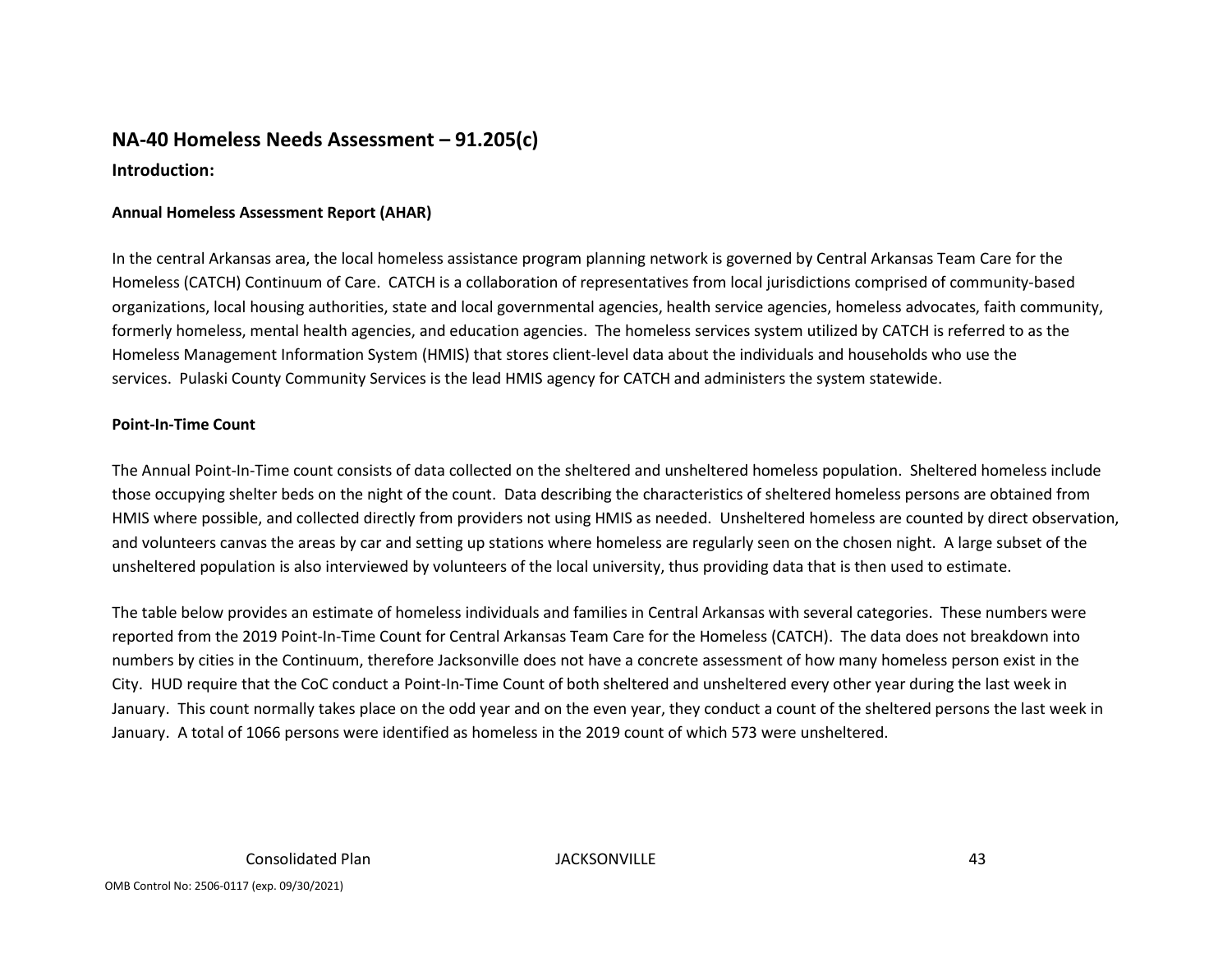**If data is not available for the categories "number of persons becoming and exiting homelessness each year," and "number of days that persons experience homelessness," describe these categories for each homeless population type (including chronically homeless individuals and families, families with children, veterans and their families, and unaccompanied youth):**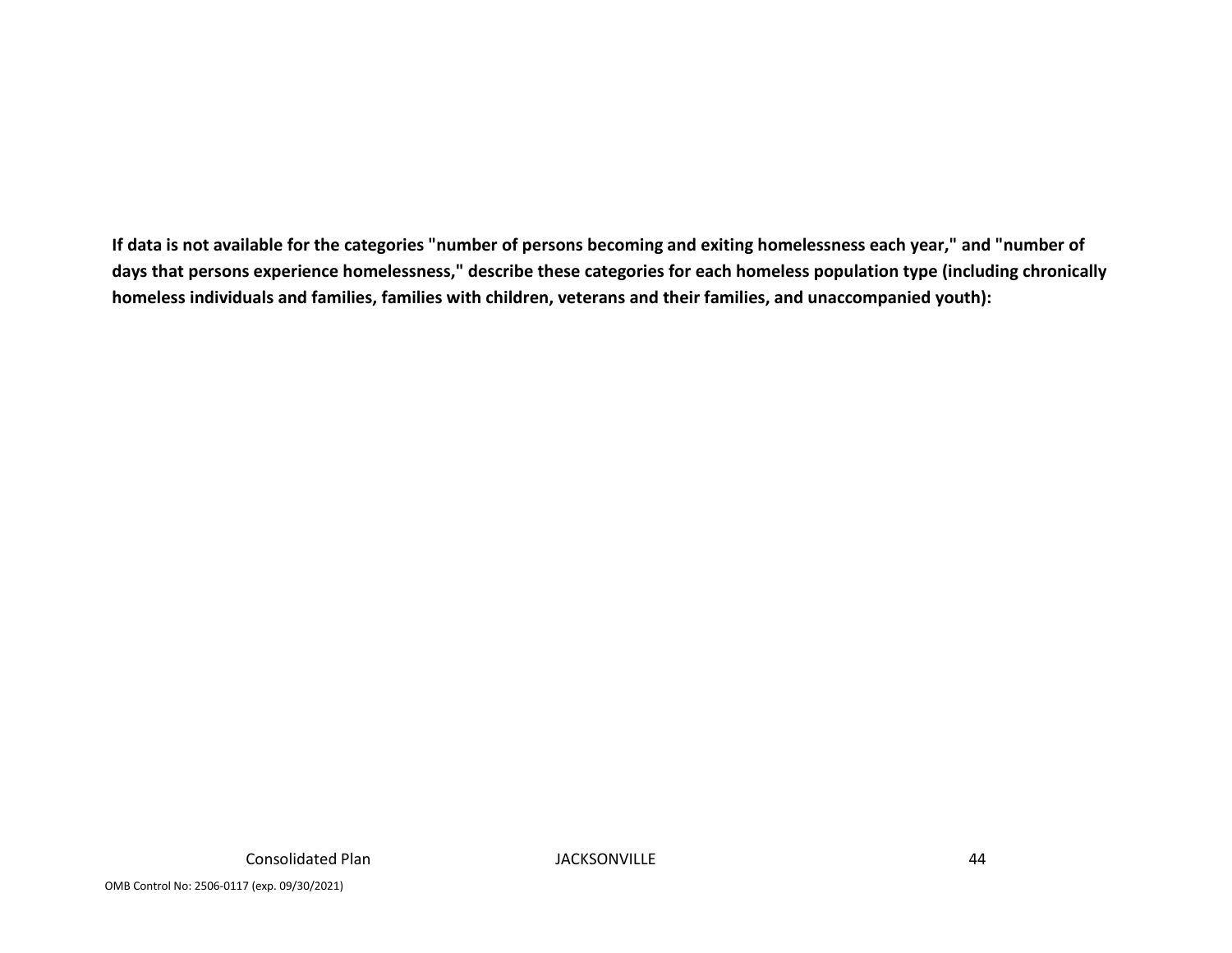**Nature and Extent of Homelessness: (Optional)**

| Race:                            | Sheltered: | <b>Unsheltered (optional)</b> |
|----------------------------------|------------|-------------------------------|
|                                  |            |                               |
| White                            | 234        | 269                           |
| <b>Black or African American</b> | 240        | 292                           |
| Asian                            | 0          | O                             |
| American Indian or Alaska        |            |                               |
| <b>Native</b>                    | 4          |                               |
| Pacific Islander                 | 3          | 0                             |
| <b>Ethnicity:</b>                | Sheltered: | Unsheltered (optional)        |
|                                  |            |                               |
| Hispanic                         | 15         | 15                            |
| Not Hispanic                     | 478        | 558                           |

**Data Source** 

**Comments:**

## **Estimate the number and type of families in need of housing assistance for families with children and the families of veterans.**

The City of Jacksonville has tried counting the homeless population during the Point-In-Time Count. During the last two counts, 2017 and 2019, only one person came to register as being homeless. Outreach efforts were made by distributing fliers in local churches, laundry mats, some local grocery stores, two local food pantries and the local library. While there is evident of a homeless population, they reframe from being counted.

#### **Describe the Nature and Extent of Homelessness by Racial and Ethnic Group.**

Not available.

#### **Describe the Nature and Extent of Unsheltered and Sheltered Homelessness.**

Not available.

#### **Discussion:**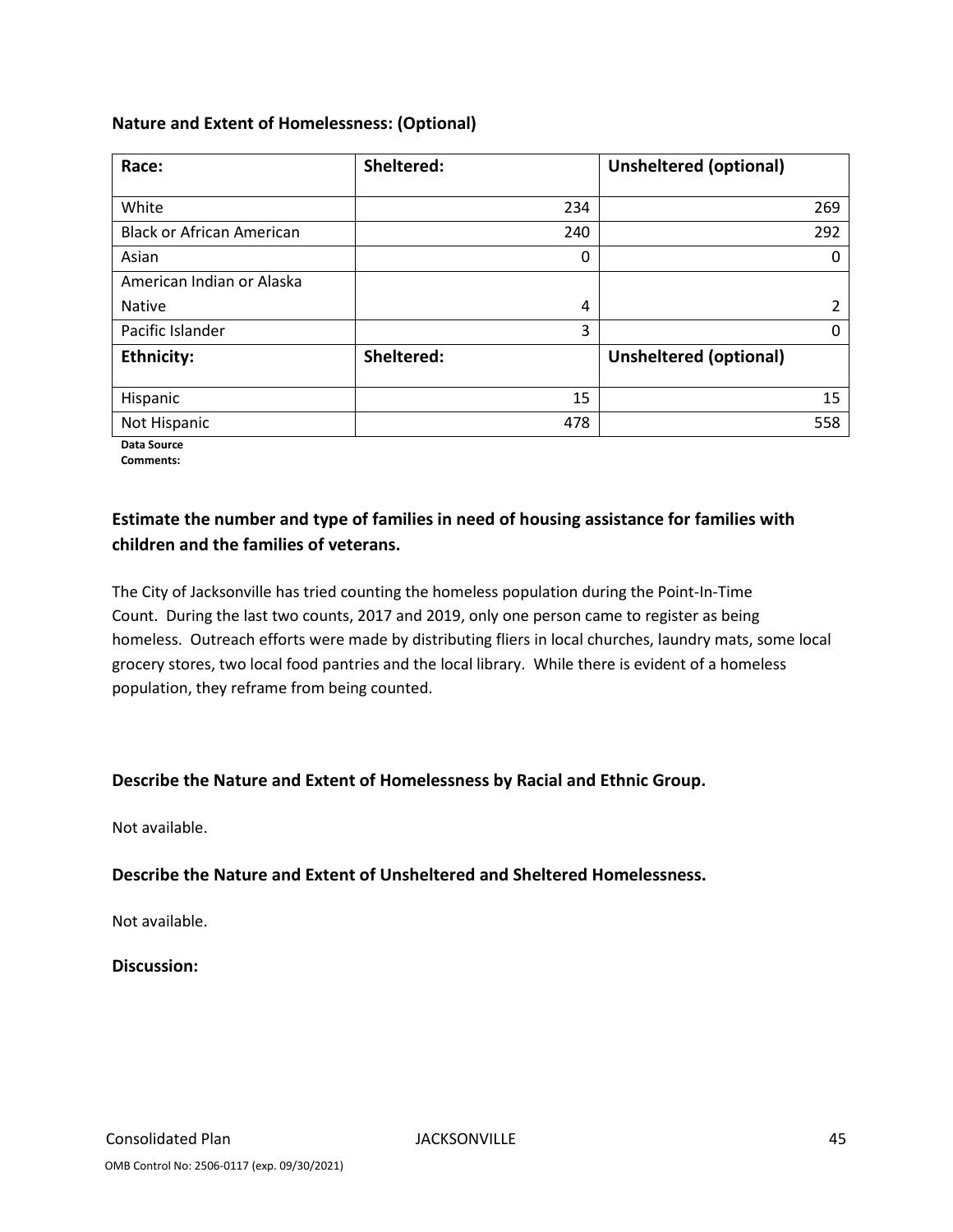# **NA-45 Non-Homeless Special Needs Assessment - 91.205 (b,d)**

#### **Introduction:**

According to HUD, special needs populations are "not homeless but require supportive housing, including the elderly, frail elderly, persons with disabilities (mental, physical, developmental), persons with alcohol and other drug addiction, persons with HIV/AIDS. These families and individuals are living either with families, in group facilities or independently. Because individuals in these groups face unique housing challenges and are vulnerable to becoming homeless, a variety of support services are needed in order for them to achieve and maintain a suitable and stable living environment.

While most special needs groups were perceived as having a high level of need, neglected and/or abused children had the most significant level of high need. Victims of domestic violence, person with substance abuse problems and the frail elderly were also identified as having high levels of need for services.

#### **Describe the characteristics of special needs populations in your community:**

**Elderly Households:** HUD defines elderly as age 62 and older and frail elderly person who require assistance with three or more activities of daily living, such as eating, bathing, walking, and performing light housework. Elderly residents general face a unique set of housing needs, largely due to physical limitations, lower household incomes, and the rising cost of health care. Housing affordability remains the primary issue for seniors, many of whom are living on a fixed income. The demand for senior affordable housing will likely increase as the baby boom generation ages. According to the 2015-2019 ACS Data, 13.5% of Jacksonville's residents are 65 and older.

**Persons with Disabilities:** HUD defines disability as a physical or mental impairment that substantially limits one or more of the major life activities for an individual. Person with disabilities can face unique barriers to securing affordable housing that provides them with the accommodations they need. Person with disabilities may require units equipped with wheelchair accessibility or other special features that accommodate physical or sensory limitations. Access to transit, health care, services and shopping also are important factors for this population. According to the 2015-2019 ACS Data, 16.2% of Jacksonville's residents have a disability (under the age of 65).

**Substance Abuse:** For persons suffering from addictions to drugs and alcohol, housing is complicated. Persons who have stable housing are much better to treat their addictions. However,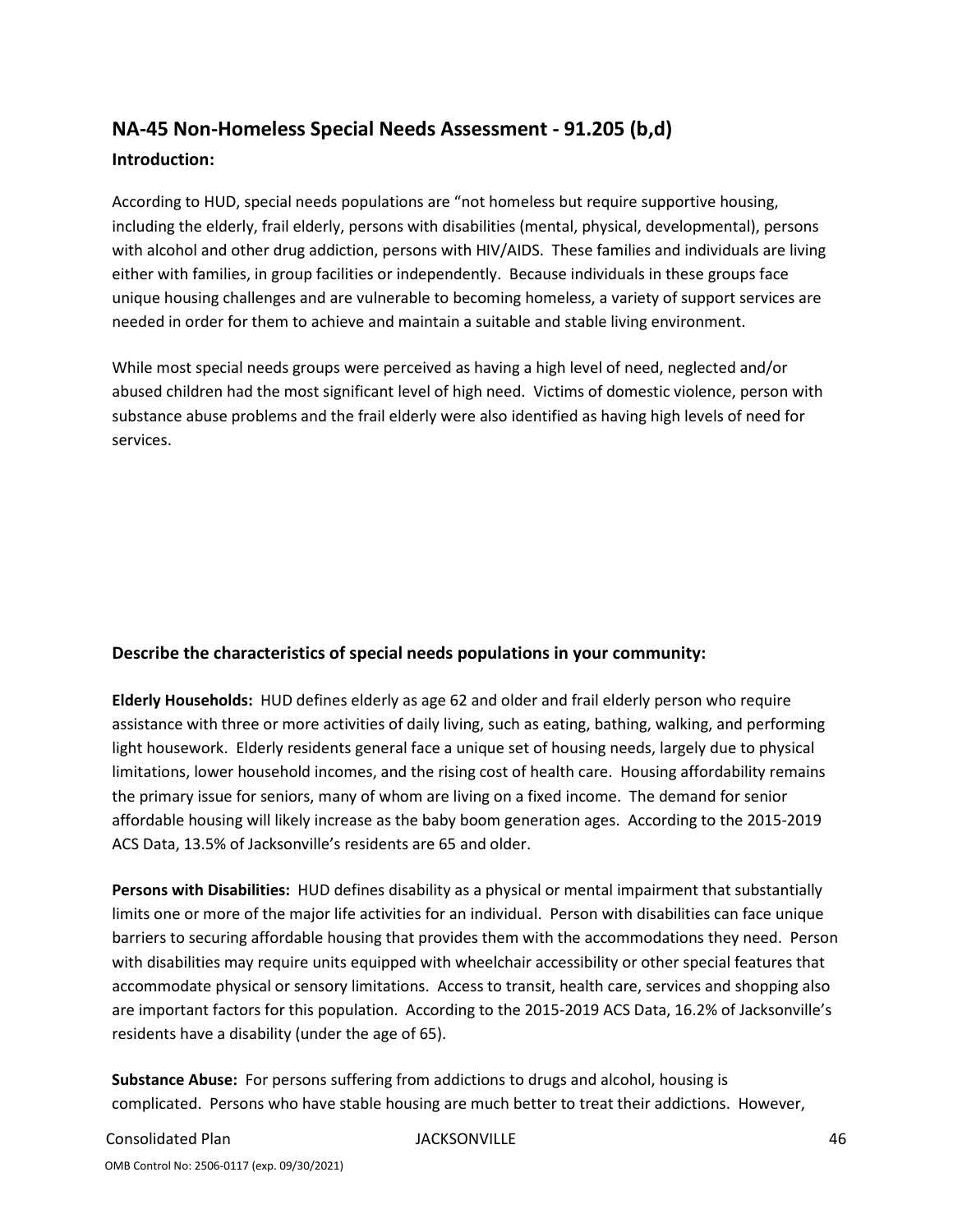obtaining stable housing while suffering from addiction can be quite difficult, and the frustrations caused by a lack of housing options may only exacerbate addictions.

**Domestic Violence:** Domestic violence describes behavior that are used by one person in a relationship to control the other. This aggressive conduct is often criminal, including physical assault, sexual abuse and stalking. Victims can be of all races, ages, genders, religions, cultures, education levels and marital statuses. Victims of domestic violence are at risk of becoming homeless due to an unstable living environment. If domestic violence victims flee the home, they are often faced with finding emergency shelter and services for themselves and their children. Victims of domestic violence are predominantly women. However, children can also be affected as either victims of abuse or a witnesses to abuse of members of their family.

Pinpointing a specific number of victims of domestic violence can be difficult because many cases go unreported. There are other means of gathering statistics, including tracking the number of cases that are reported to law enforcement.

## **What are the housing and supportive service needs of these populations and how are these needs determined?**

Housing and supportive service needs of these populations include group housing; physical rehabilitation and medical care; new job training skills; life skills training; extensive medical care and treatment; mobility assistance in normal daily activities; counseling/support groups to deal with problems; unemployment and the resulting loss of income/insurance coverage due to inability to perform job functions; rehabilitation programs; medical care/prescription medications, straining their already limited income; special transportation needs due to medical and physical condition; assistance in meal preparation, housekeeping and shopping; and physical rehabilitative care due to injury/falls. These needs were compiled through consultation with service providers and results from the "Needs for Services" survey.

## **Discuss the size and characteristics of the population with HIV/AIDS and their families within the Eligible Metropolitan Statistical Area:**

According to the HIV Surveillance Report Arkansas, 2018, there were 550 newly diagnosed cases of HIV disease in the state of Arkansas. As of December 31, 2018 approximately 6,070 persons were living with HIV in the state. In Pulaski County for the same time, there were 2,182 persons living with HIV.

At the end of 2017, Arkansas had the nation's 20th highest rate of new HIV diagnoses. Arkansas received \$199,738 from the federal Centers for Disease Control Prevention in September 2019 with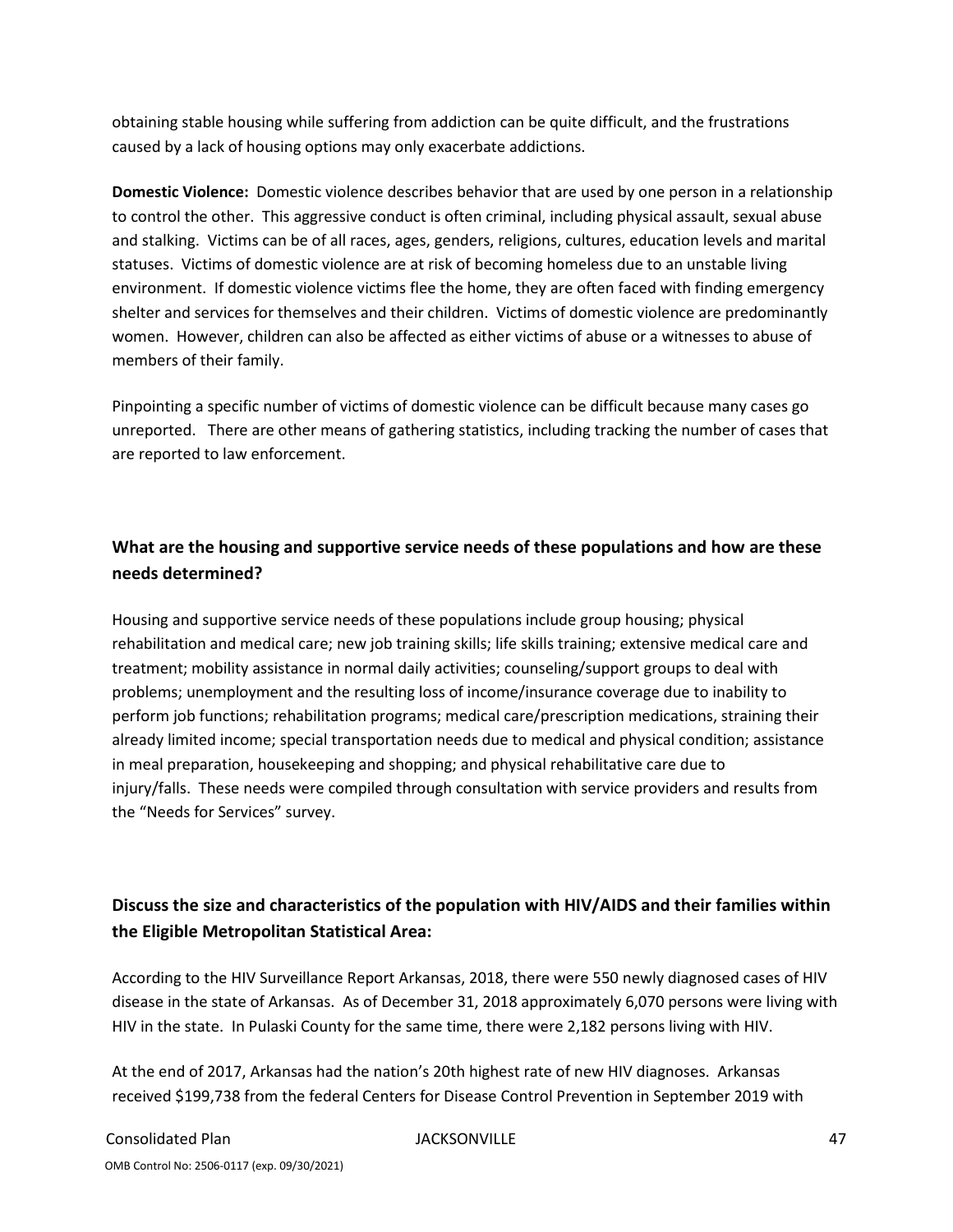word of a 2 million award expected in 2020. In the state, there are 8 district locations funded for HOWPA. Core HOWPA services include:

- Tenant Based Rental Assistance (TBRA) long term housing subsidy
- Short-Term Rent, Mortgage or Utility Assistance (STRMA) up to 21 weeks of assistance
- Permanent Housing Placement (PHP) utility and/or security deposits and 1st month rent
- Support Services linkage to essential medical, dental and mental health care; job training; etc.

#### **Discussion:**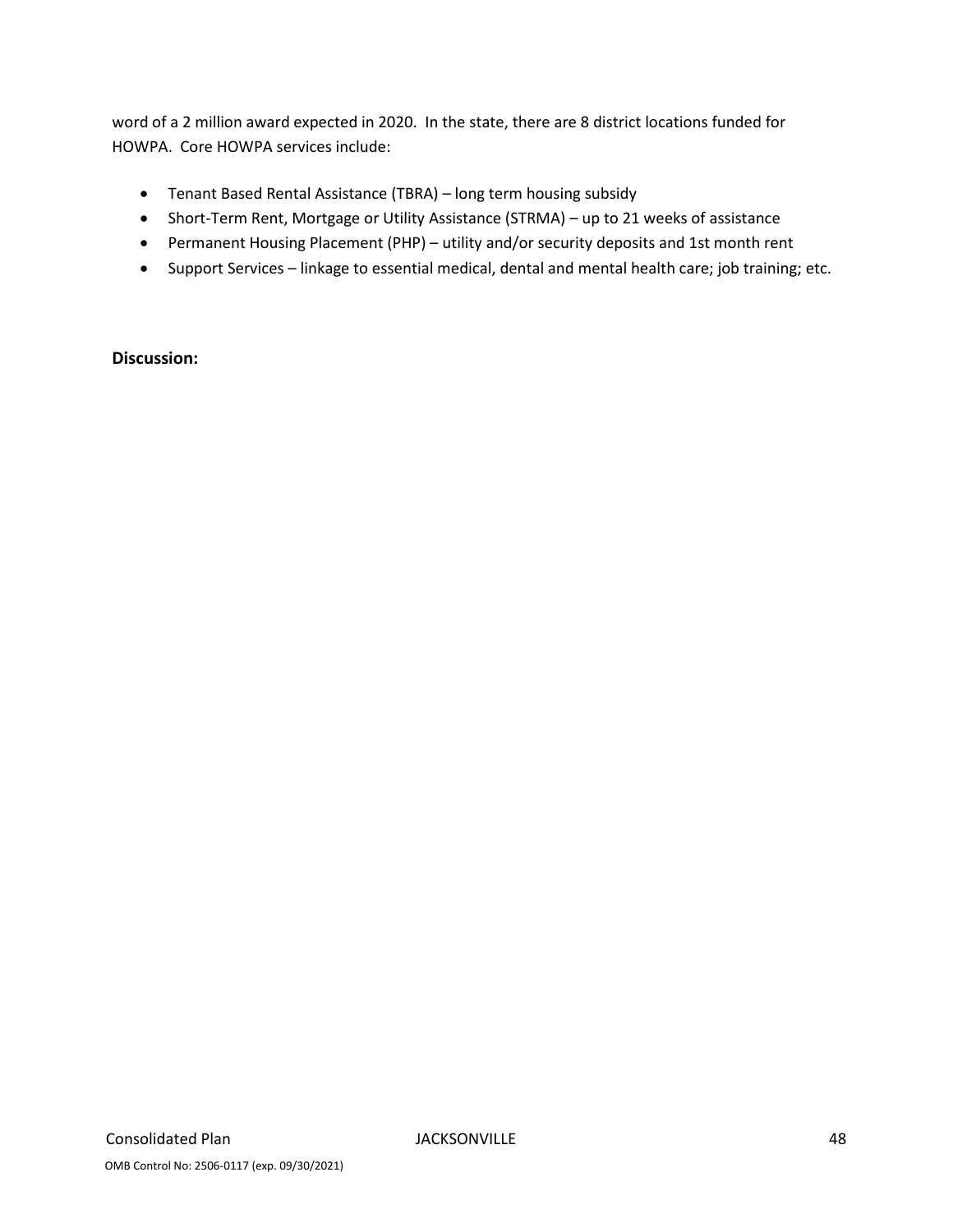## **NA-50 Non-Housing Community Development Needs – 91.215 (f)**

#### **Describe the jurisdiction's need for Public Facilities:**

Public meetings and survey were used to engage stakeholders and residents to identify areas that were in need of improvement. Participants ranked health facilities, disability centers and senior centers as their top priority.

#### **How were these needs determined?**

Feedback was gathered from public input meetings and from the community needs survey where residents and stakeholders of the City provided input on community needs.

#### **Describe the jurisdiction's need for Public Improvements:**

Public meeting and survey were used to engage stakeholders and residents to identify areas that were in need of improvement. Participants ranked water/sewer improvements as their top priority followed by drainage, sidewalks and street repaving.

#### **How were these needs determined?**

Feedback was gathered from public input meetings and from the community needs survey where residents and stakeholders of the City provided input on community needs.

#### **Describe the jurisdiction's need for Public Services:**

The needs identified includes housing counseling, employment training, fair housing, senior services, veteran services, homeless and homeless prevention services, disability services, transportation, substance abuse treatment, health services, crime awareness/prevention, and domestic violence/child abuse services, prevention and outreach, with public transportation being the top priority.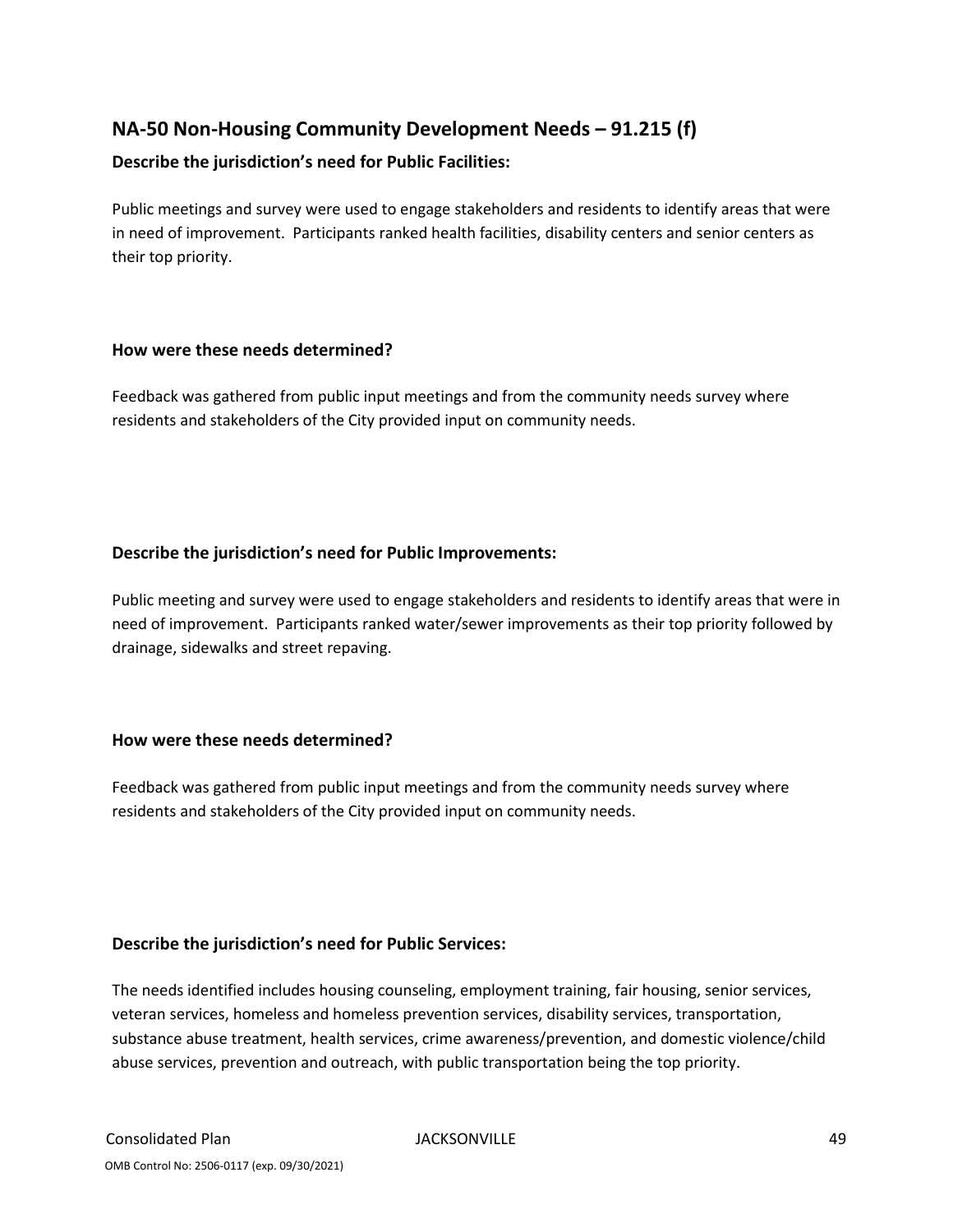#### **How were these needs determined?**

Feedback was gathered from public input meetings and from the community needs survey where residents and stakeholders of the City provided input on community needs.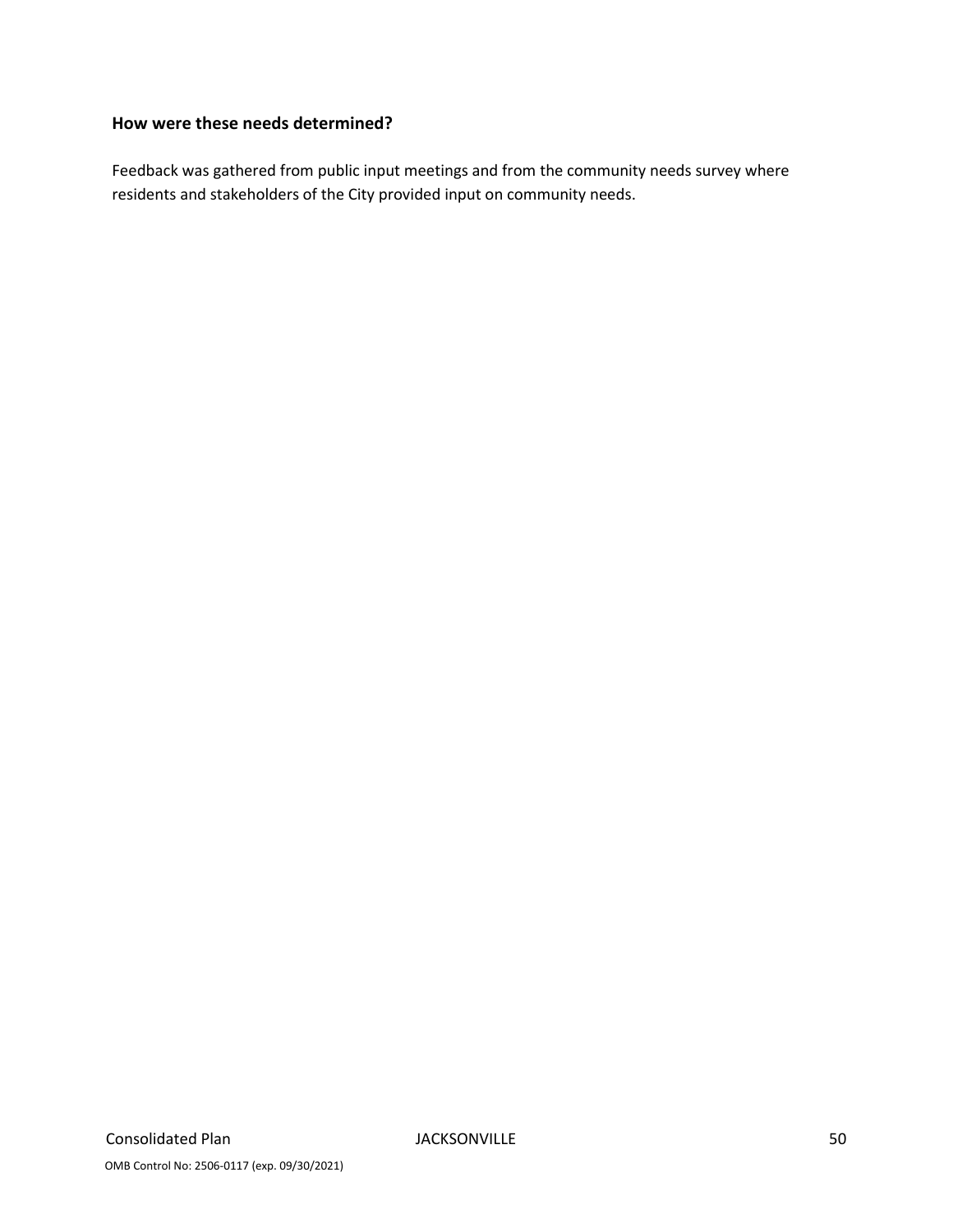# **Housing Market Analysis**

### **MA-05 Overview**

### **Housing Market Analysis Overview:**

According to ACS data, in Jacksonville there are 11,635 housing units, with around 6,950 of these units constructed prior to 1980. The following section will look at the number of housing units and what the subsequent needs are for those units.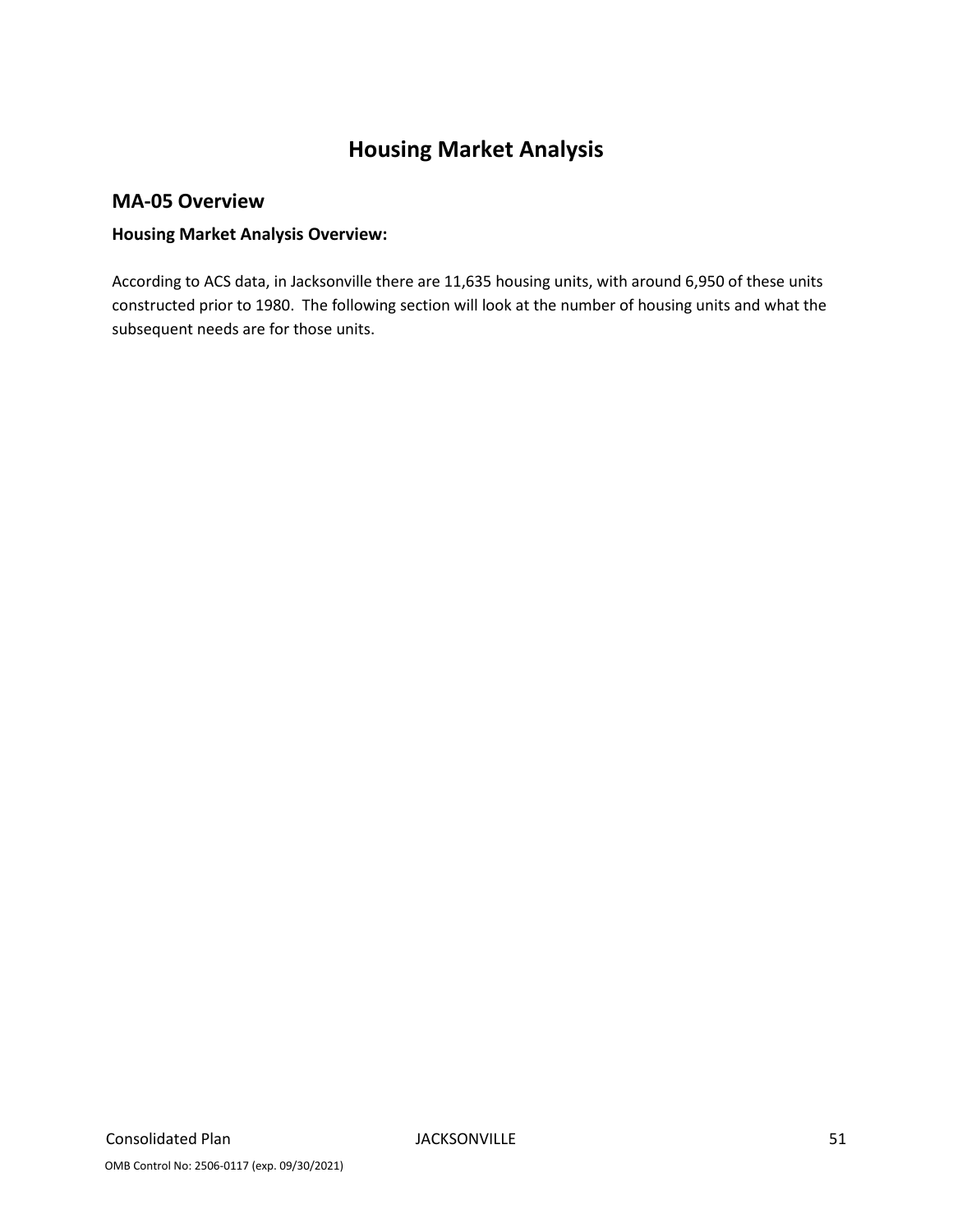## **MA-10 Number of Housing Units – 91.210(a)&(b)(2)**

#### **Introduction**

The majority of the housing stock in Jacksonville is single-family, with 66% of households residing in single-family detached structures, while 22% reside in structures with two or more units. Jacksonville have a housing supply of 52.1% owner-occupied units and 47.9% renters. The average household size is 2.67. According to the HUD ACS 2013-2018 data, the number of residential properties in Jacksonville has decreased compared to the figures from HUD ACS 2008-2012. In the data source 2008-2013 there were 12,788 residential properties.

| <b>Property Type</b>            | <b>Number</b>                                    | %    |
|---------------------------------|--------------------------------------------------|------|
| 1-unit detached structure       | 7,665                                            | 66%  |
| 1-unit, attached structure      | 545                                              | 5%   |
| 2-4 units                       | 1,570                                            | 13%  |
| 5-19 units                      | 665                                              | 6%   |
| 20 or more units                | 315                                              | 3%   |
| Mobile Home, boat, RV, van, etc | 875                                              | 8%   |
| <b>Total</b>                    | 11,635                                           | 100% |
|                                 | Table 26 – Residential Properties by Unit Number |      |

#### **All residential properties by number of units**

**Data Source:** 2013-2017 ACS

#### **Unit Size by Tenure**

|                    | <b>Owners</b> |      | <b>Renters</b> |      |  |
|--------------------|---------------|------|----------------|------|--|
|                    | <b>Number</b> | %    | <b>Number</b>  | %    |  |
| No bedroom         | 4             | 0%   | 75             | 2%   |  |
| 1 bedroom          | 40            | 1%   | 610            | 13%  |  |
| 2 bedrooms         | 375           | 7%   | 1,690          | 36%  |  |
| 3 or more bedrooms | 4,705         | 92%  | 2,320          | 49%  |  |
| <b>Total</b>       | 5,124         | 100% | 4,695          | 100% |  |

**Table 27 – Unit Size by Tenure**

**Data Source:** 2013-2017 ACS

## **Describe the number and targeting (income level/type of family served) of units assisted with federal, state, and local programs.**

Jacksonville's federally assisted affordable rental housing stock includes properties financed through the following programs:

Consolidated Plan 52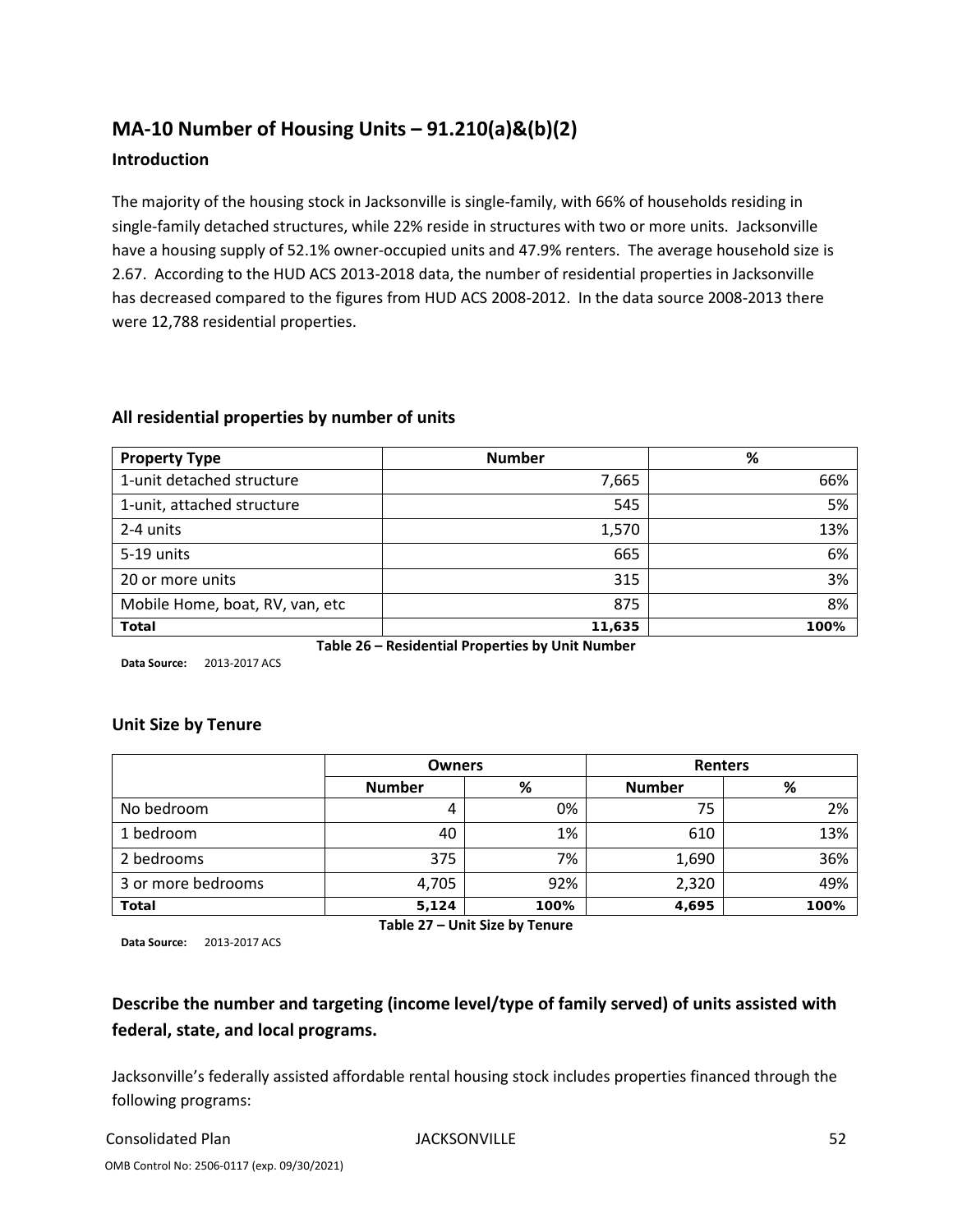- Section 8
- HOME
- LIHTC
- Section 515
- Section 202
- Section 811

## **Provide an assessment of units expected to be lost from the affordable housing inventory for any reason, such as expiration of Section 8 contracts.**

Information not available.

### **Does the availability of housing units meet the needs of the population?**

There currently is not sufficient housing, owner or renter, especially for households at 0 to 30% AMI. Over 70% of all households in Jacksonville reside in single-family homes, either detached or attached. While this is often considered the ideal in terms of raising a family, the growing senior population may require a reconsideration of what is ideal with respect to housing type. Future development of units design with retirees in mind and active senior apartment communities may take on a larger presence in the housing market. All in all, there is not enough affordable units to meet the needs of the very low and low-income population.

### **Describe the need for specific types of housing:**

Well over 90% of owner households live in homes with three or more bedrooms. Only 49 % of renters live in units with three or more bedrooms. Table 28 shows that 51%, slightly more than half, of renters live in units less than three bedrooms, thus suggesting there is overcrowding.

#### **Discussion**

The largest sector of housing units in Jacksonville are in single-family structures (71%). Of renter households, most (51%) live in units with two or fewer bedrooms. As the demographics of the city and state start reflecting the aging of the baby boom generation, the housing market will need to adapt to provide new housing opportunities for those seeking to downsize from their family home to smaller units, some of which might be in senior's communities where residents can participate in a variety of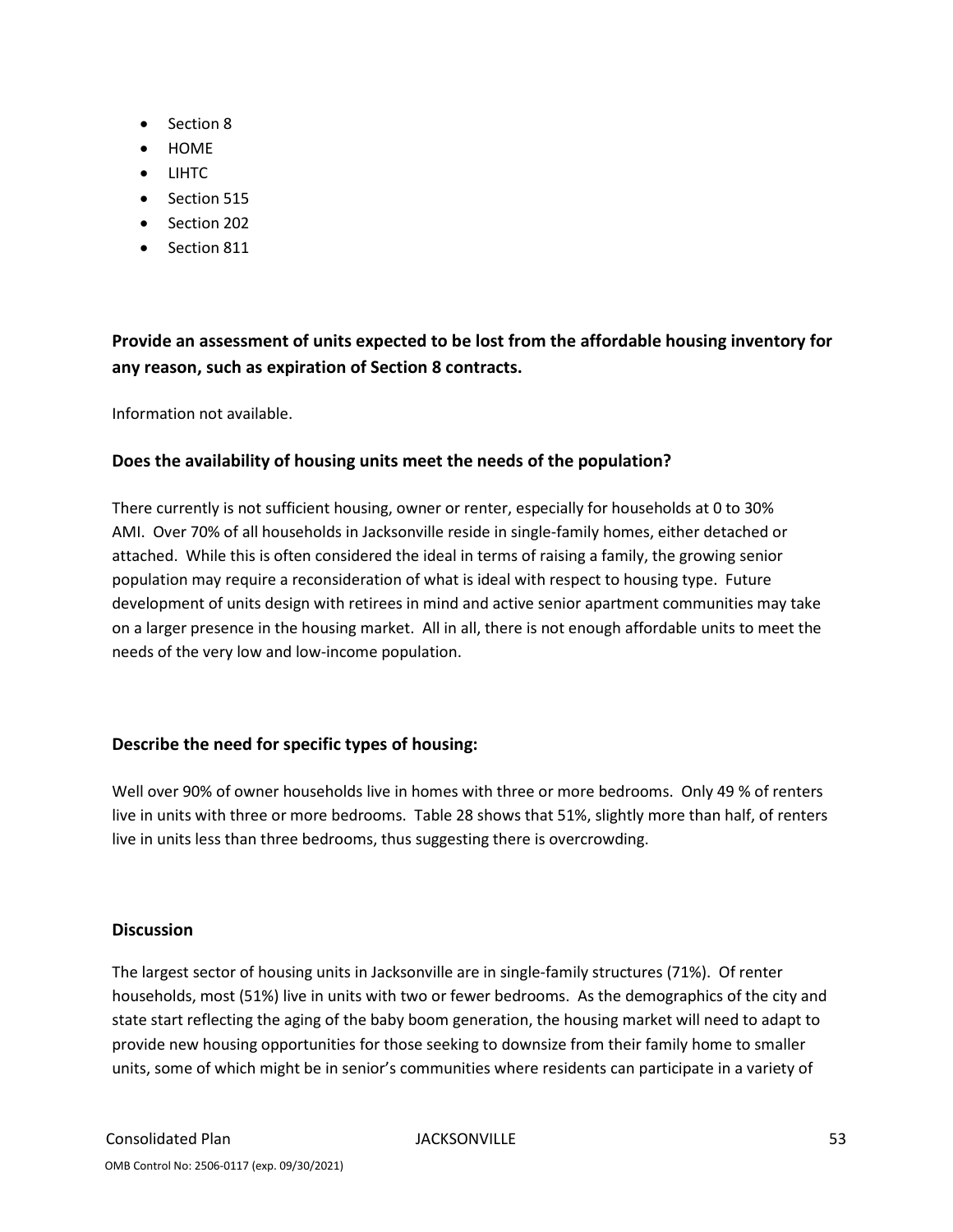community activities. The housing stock also needs additional supplies of larger rental units, some of which may come from the baby boomers moving to smaller units.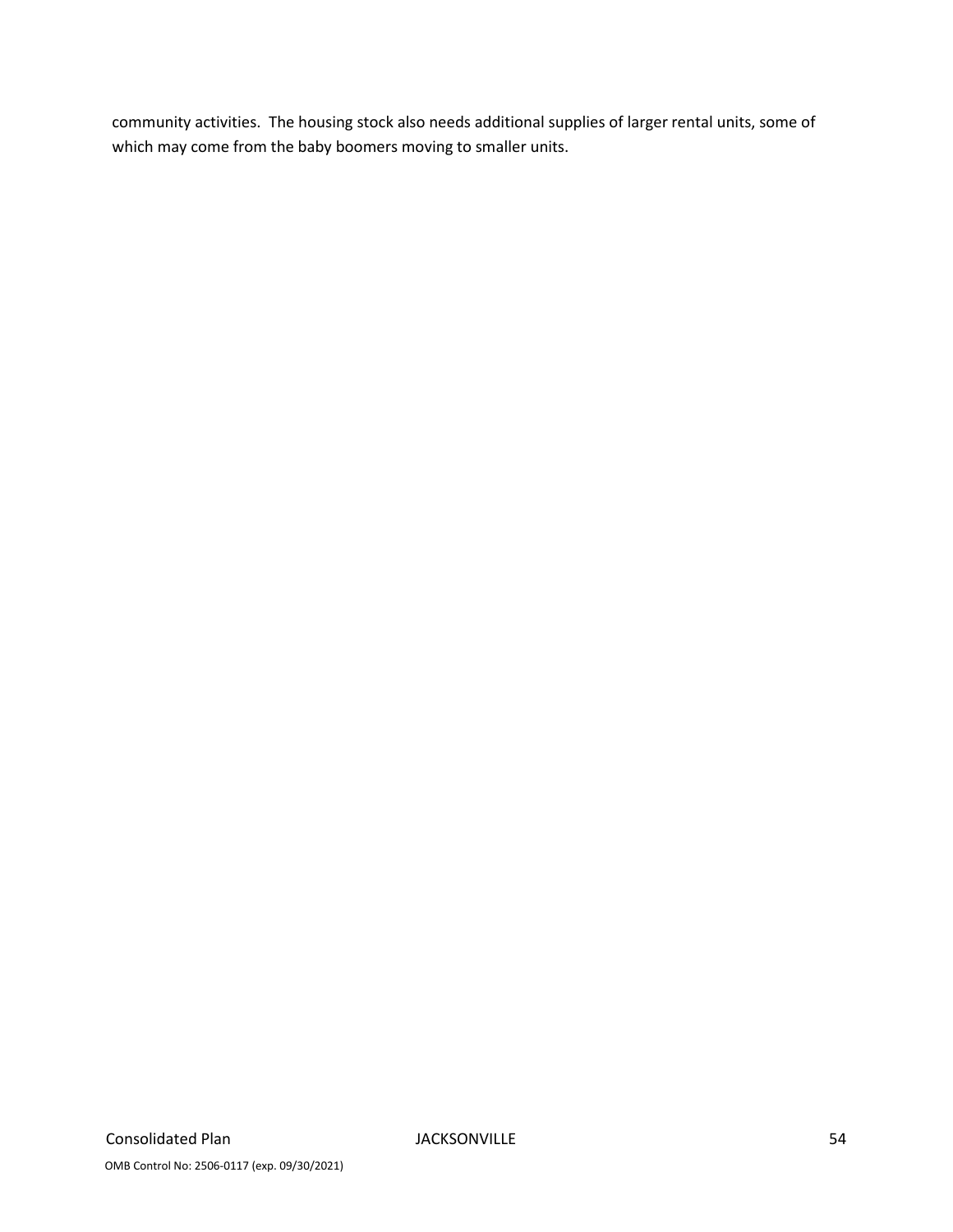## **MA-15 Housing Market Analysis: Cost of Housing - 91.210(a)**

#### **Introduction**

Housing affordability is an important factor for evaluating the housing market, as well as quality of life, as many housing problems are directly related to the cost of housing. HUD standards measure affordability by the number of household paying no more than 30% of their gross income towards housing costs, including utilities.

#### **Cost of Housing**

|                      | Base Year: 2009 | <b>Most Recent Year: 2017</b> | % Change |
|----------------------|-----------------|-------------------------------|----------|
| Median Home Value    | 98,500          | 117.600                       | 19%      |
| Median Contract Rent | 483             | 593                           | 23%      |

**Table 28 – Cost of Housing**

**Data Source:** 2000 Census (Base Year), 2013-2017 ACS (Most Recent Year)

| <b>Rent Paid</b>     | <b>Number</b> | %      |  |  |  |  |
|----------------------|---------------|--------|--|--|--|--|
| Less than \$500      | 1,830         | 39.0%  |  |  |  |  |
| \$500-999            | 2,040         | 43.5%  |  |  |  |  |
| \$1,000-1,499        | 780           | 16.6%  |  |  |  |  |
| \$1,500-1,999        | 45            | 1.0%   |  |  |  |  |
| \$2,000 or more      | 4             | 0.1%   |  |  |  |  |
| <b>Total</b>         | 4,699         | 100.2% |  |  |  |  |
| Table 29 - Rent Paid |               |        |  |  |  |  |

**Data Source:** 2013-2017 ACS

#### **Housing Affordability**

| % Units affordable to Households | Renter  | Owner   |
|----------------------------------|---------|---------|
| earning                          |         |         |
| 30% HAMFI                        | 300     | No Data |
| 50% HAMFI                        | 1,670   | 895     |
| 80% HAMFI                        | 3,385   | 1,920   |
| <b>100% HAMFI</b>                | No Data | 2,435   |
| <b>Total</b>                     | 5,355   | 5,250   |

**Table 30 – Housing Affordability**

**Data Source:** 2013-2017 CHAS

OMB Control No: 2506-0117 (exp. 09/30/2021)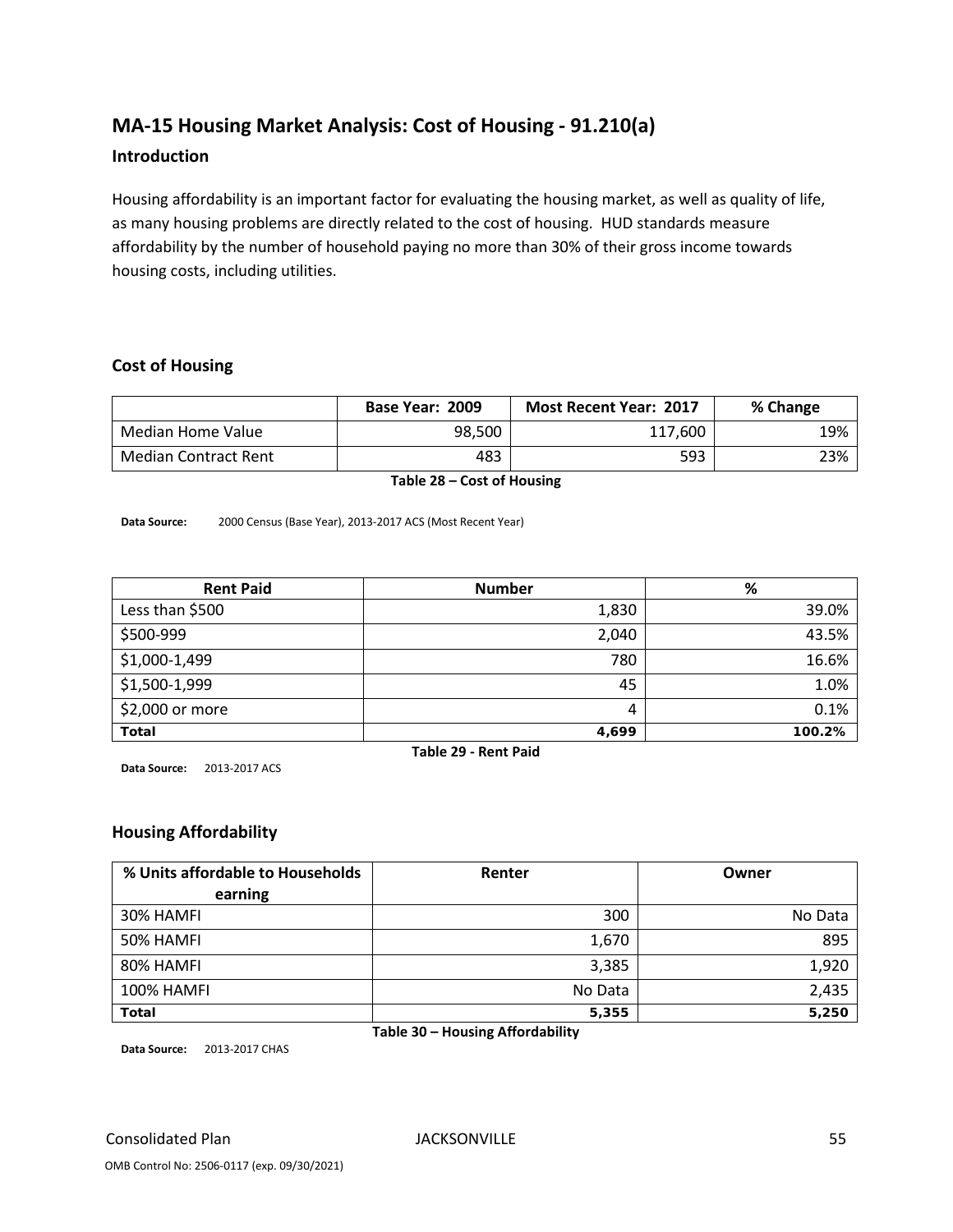#### **Monthly Rent**

| Monthly Rent (\$)       | <b>Efficiency (no</b><br>bedroom) | 1 Bedroom | 2 Bedroom | 3 Bedroom | 4 Bedroom |
|-------------------------|-----------------------------------|-----------|-----------|-----------|-----------|
| <b>Fair Market Rent</b> | 702                               | 735       | 849       | 1.140     | 1,339     |
| High HOME Rent          | 702                               | 735       | 849       | 1.140     | 1,305     |
| Low HOME Rent           | 632                               | 677       | 812       | 938       | 1,047     |

**Data Source Comments:**

**Table 31 – Monthly Rent**

#### **Is there sufficient housing for households at all income levels?**

The lowest income households have the least housing stock from which to choose. According to 2013- 2017 CHAS data, approximately 1,355 households earn less than 30% MI, yet there are only 300 units available that are affordable to these households. With this limited housing stock, many households are forced to spend more of their income on housing expenses. In many cases it creates a severe cost burden, requiring more than 50% of their income for housing. Most likely some households are forced to double-up with other families, sharing housing units that were designed for only one household.

## **How is affordability of housing likely to change considering changes to home values and/or rents?**

With a 19% increase in median home value between 2010 and 2019, homeownership is becoming less affordable. With an improving economy, pressure to become a homeowner is likely to increase as the housing market continues to recover from the mortgage foreclosure situation of the recent past and home prices return to pre-2008 levels and grow even more. On the other hand, mortgage interest rates are at historic lows, making home purchases more affordable than in 2010. The lower interest rates are somewhat responsible for the rise in home prices since 2010 as an individual household is able to afford a higher price home with such lower interest rates. Rents are less affordable than in 2010 and the demand for rental housing is most likely higher than in 2010 due to the number of homeowners losing their homes to foreclosure.

## **How do HOME rents / Fair Market Rent compare to Area Median Rent? How might this impact your strategy to produce or preserve affordable housing?**

The HOME Rents/Fair Market Rents are consistent with the Area Median Rent for the efficiency, one, two and three bedroom units. With four bedrooms and above a large discrepancy appears between the Low HOME Rents and the Fair Market and High HOME Rents. The ability to develop housing that is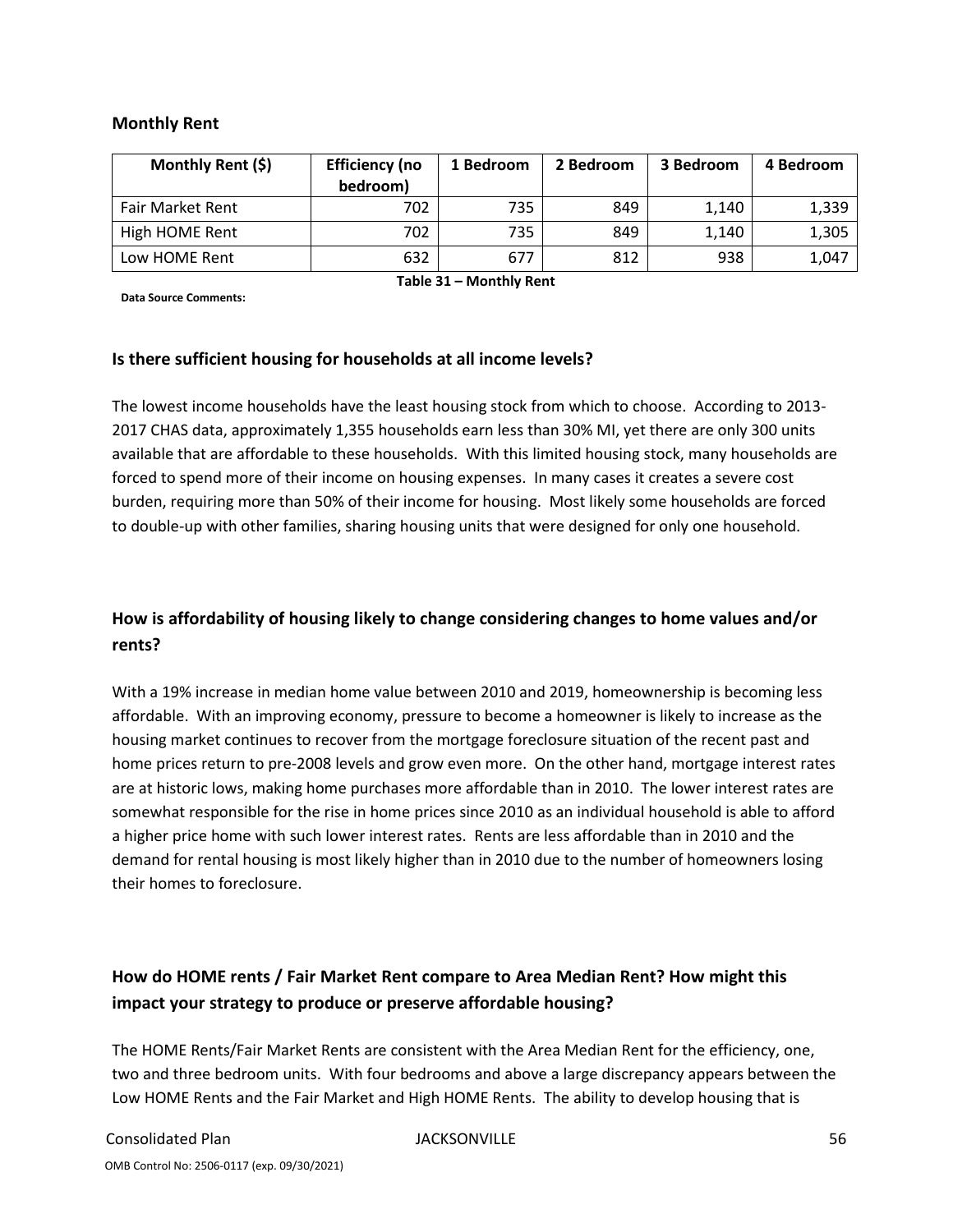affordable to those at or below 50% AMI will require substantial investment in the project from outside sources such as the HOME program or the LIHTC Program to maintain rents that are affordable to this income level.

#### **Discussion**

While competing factors in the housing market have kept homeownership somewhat affordable, the pandemic has now created another challenge for homeowner. In 2020 some homeowners lost or had a decrease in their income due to the pandemic. With those circumstances, some were forced into foreclosure. There is not a clear knowledge as to when or if the economy will recover from this. To add to the mix, those once homeowners will now become renters looking for affordable units, which might not exist for their family size.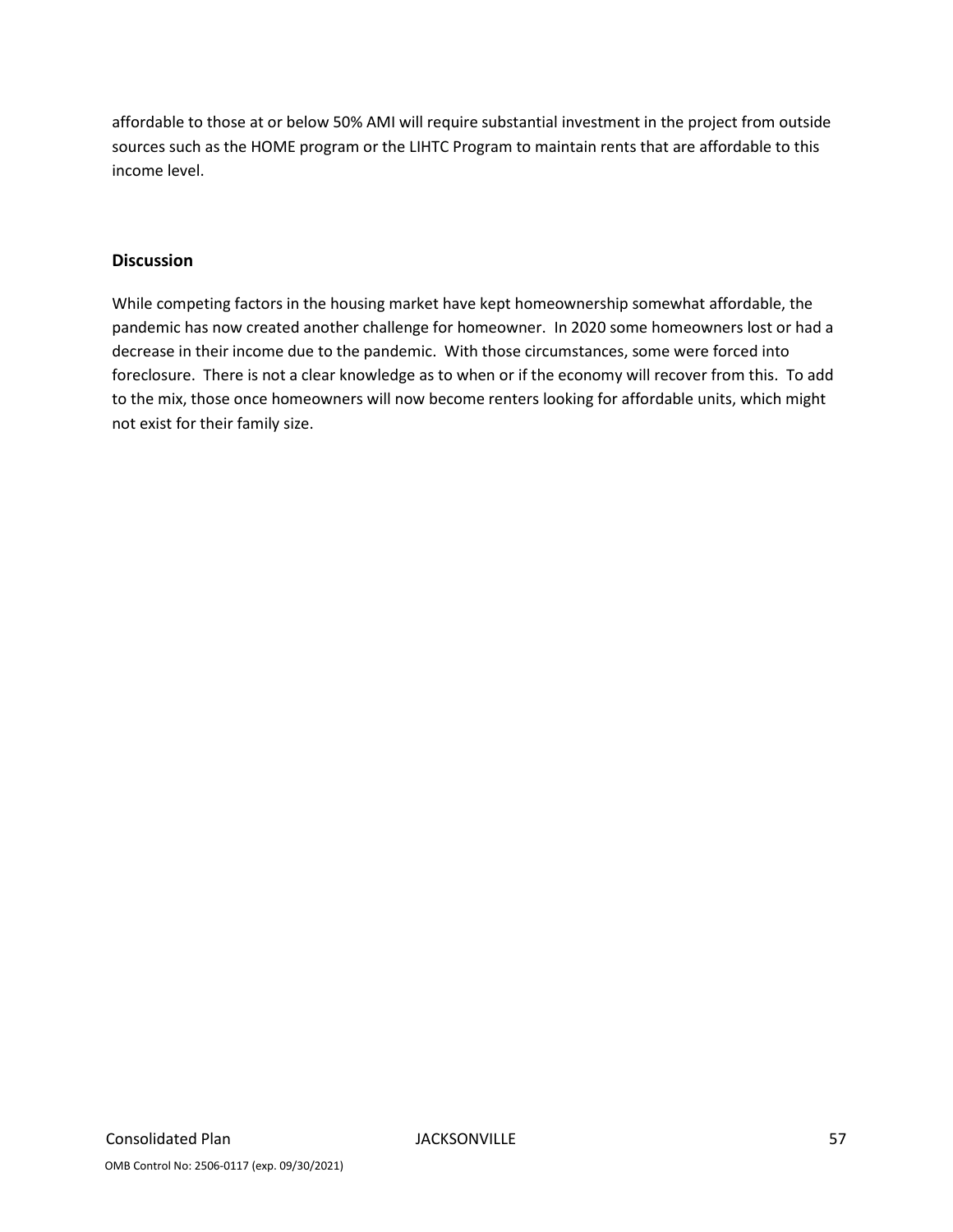# **MA-20 Housing Market Analysis: Condition of Housing – 91.210(a) Introduction**

HUD defines housing "conditions" similarly as to the housing problems evaluated in the Needs Assessment. These conditions are: overcrowding, cost burden, or a lack of complete plumbing or kitchen facilities. Based on this definition, 52% of renters have at least one of the selected conditions with only 19% of owners experiencing one or more conditions.

#### **Definitions**

Substandard condition is defined as a combination of incomplete kitchen or plumbing facilities, missing windows or exterior doors, severely compromised foundations, outdated electrical infrastructure, holes in floors or walls, and holds in roof or severely compromised roofing materials preventing closure from weather penetration. Many units with a combination that includes all these conditions may be unfit for human occupation. Some may be candidates for rehabilitation, others may not be. Substandard condition suitable for rehabilitation would be units where the home is determined to be less than 60% deteriorated or the cost of the combination of needed repairs of all conditions does not exceed the estimated after-rehabilitation value of the house.

#### **Condition of Units**

| <b>Condition of Units</b>      |                                      | <b>Owner-Occupied</b> | <b>Renter-Occupied</b> |      |  |
|--------------------------------|--------------------------------------|-----------------------|------------------------|------|--|
|                                | <b>Number</b>                        | %                     | <b>Number</b>          | %    |  |
| With one selected Condition    | 960                                  | 19%                   | 2,325                  | 50%  |  |
| With two selected Conditions   |                                      | 0%                    | 75                     | 2%   |  |
| With three selected Conditions |                                      | 0%                    | 0                      | 0%   |  |
| With four selected Conditions  |                                      | 0%                    |                        | 0%   |  |
| No selected Conditions         | 4,160                                | 81%                   | 2,295                  | 49%  |  |
| <b>Total</b>                   | 5,120                                | 100%                  | 4,695                  | 101% |  |
|                                | <b>Table 32 - Condition of Units</b> |                       |                        |      |  |

**Data Source:** 2013-2017 ACS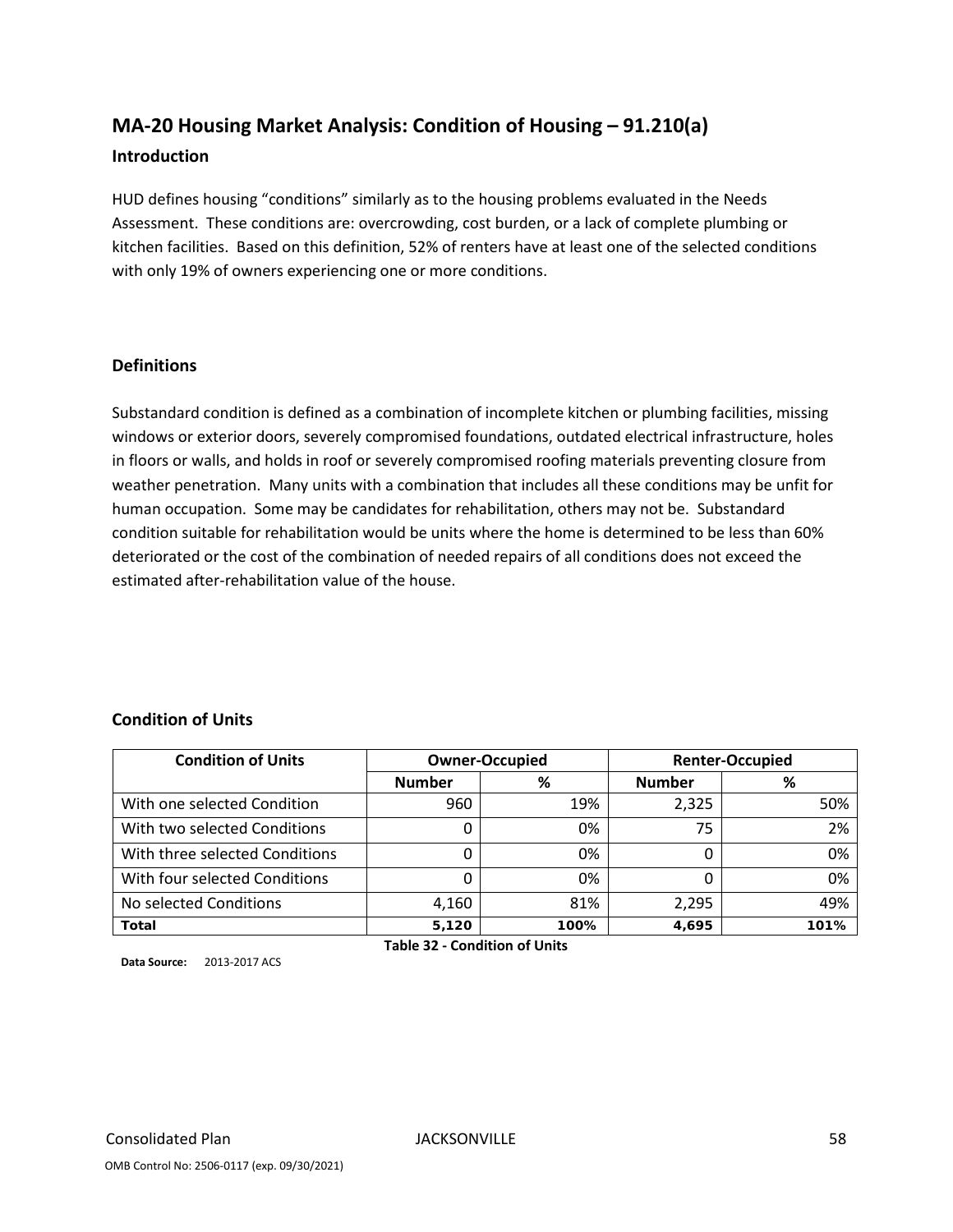#### **Year Unit Built**

| <b>Year Unit Built</b> |               | <b>Owner-Occupied</b> | <b>Renter-Occupied</b> |      |  |
|------------------------|---------------|-----------------------|------------------------|------|--|
|                        | <b>Number</b> | %                     | <b>Number</b>          | %    |  |
| 2000 or later          | 880           | 17%                   | 840                    | 18%  |  |
| 1980-1999              | 1,575         | 31%                   | 975                    | 21%  |  |
| 1950-1979              | 2,490         | 49%                   | 2,685                  | 57%  |  |
| Before 1950            | 165           | 3%                    | 195                    | 4%   |  |
| <b>Total</b>           | 5,110         | 100%                  | 4,695                  | 100% |  |

**Table 33 – Year Unit Built Data Source:** 2013-2017 CHAS

#### **Risk of Lead-Based Paint Hazard**

| <b>Risk of Lead-Based Paint Hazard</b>                | <b>Owner-Occupied</b> |     | <b>Renter-Occupied</b> |           |
|-------------------------------------------------------|-----------------------|-----|------------------------|-----------|
|                                                       | <b>Number</b>         | %   | <b>Number</b>          | %         |
| Total Number of Units Built Before 1980               | 2.655                 | 52% | 2,880                  | 61%       |
| Housing Units build before 1980 with children present | 740                   | 14% | 320                    | <b>7%</b> |

**Table 34 – Risk of Lead-Based Paint**

**Data Source:** 2013-2017 ACS (Total Units) 2013-2017 CHAS (Units with Children present)

#### **Vacant Units**

|                               | Suitable for<br><b>Rehabilitation</b> | <b>Not Suitable for</b><br><b>Rehabilitation</b> | Total |
|-------------------------------|---------------------------------------|--------------------------------------------------|-------|
| Vacant Units                  |                                       |                                                  |       |
| <b>Abandoned Vacant Units</b> |                                       |                                                  |       |
| <b>REO Properties</b>         |                                       |                                                  |       |
| Abandoned REO Properties      |                                       |                                                  |       |

**Data Source:** 2005-2009 CHAS

**Table 35 - Vacant Units**

#### **Need for Owner and Rental Rehabilitation**

Characteristics commonly used to evaluate the housing supply are age of housing stock, the number of vacant/abandoned units, and the risk of lead-based paint. Approximately 52% of the owner-occupied housing stock and 61% of the renter-occupied housing stock was built before 1980, placing the age of the house at more than 30 years old. As houses age, many factors can cause rapid deterioration of housing units, especially in homes where the occupant don't or can't provide the needed maintenance. In Jacksonville, the oldest housing stock is located in the lowest-income neighborhood and is must needed repairs.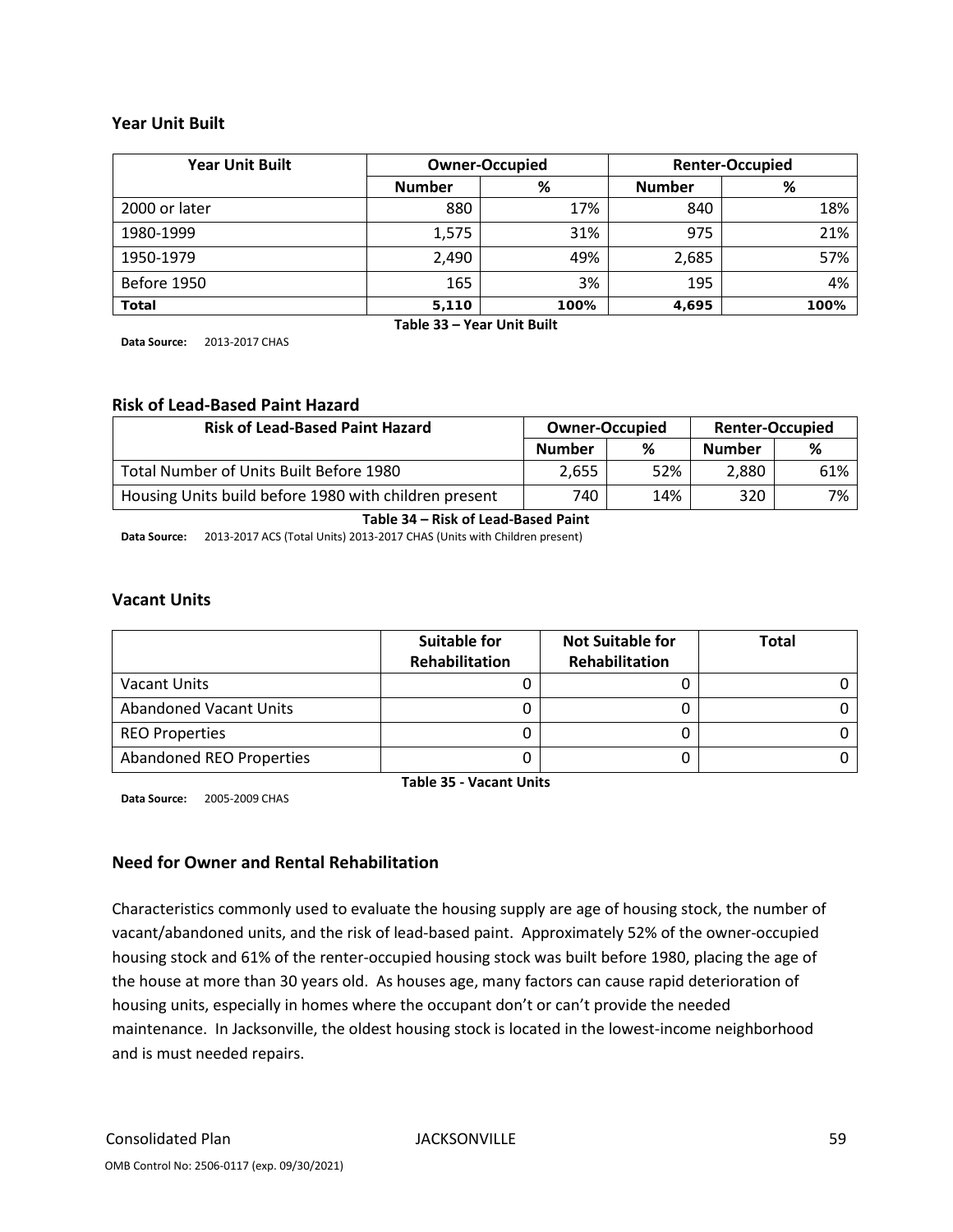## **Estimated Number of Housing Units Occupied by Low or Moderate Income Families with LBP Hazards**

Building age is used to estimate the number of homes with lead-based paint (LBP), as LBP was prohibited on residential units after 1978. For the purpose of this plan, units built before 1980 are used as a baseline for units that contain LBP. Table 34 show that 52% of owner-occupied households and 61% of renter-occupied households live in units built before 1980 and have potential exposure of LBP. Furthermore, 14% of owner housing units and 7% of rental housing units built prior to 1980 are occupied by families with children present, a total of over 1000 housing units.

#### **Discussion**

Children, six years of age and younger, have the highest risk of lead poisoning as they are more likely to place their hands and other objects into their mouths. The effect of lead poisoning include damage to the nervous system, decreased brain development, and learning disabilities. As shown in table 34, approximately 1,060 households live in housing with risk of LBP and contain children age 6 or younger.

As housing units age, they typically fall through the income classes from middle- or moderate-income households to lower income households. Typically the oldest neighborhoods are where the poorest residents are found and Jacksonville is no different. As a result, it is reasonable to assume that most of the 1,060 units are in the Sunnyside Addition or Henry Estate area of the City and are likely occupied by low-income families.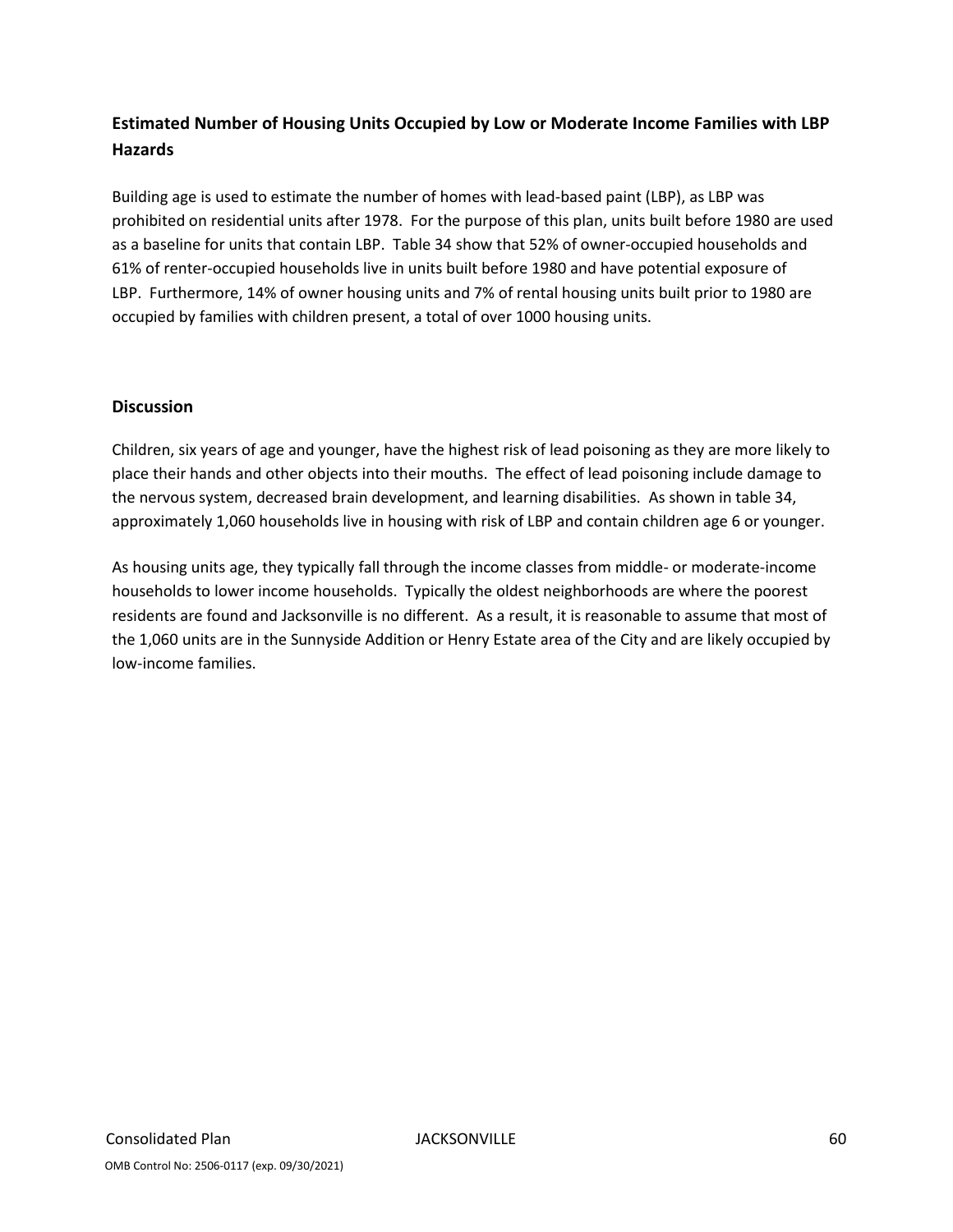## **MA-25 Public and Assisted Housing – 91.210(b)**

**Introduction**

#### **Totals Number of Units**

| Certificate<br>Public<br>Mod-Rehab<br><b>Vouchers</b><br><b>Housing</b><br>Project -based<br><b>Special Purpose Voucher</b><br>Total<br><b>Tenant-based</b><br><b>Disabled</b><br>Family<br><b>Veterans</b><br><b>Affairs</b><br><b>Unification</b><br>Supportive<br>Program<br><b>Housing</b><br># of units vouchers<br>362<br>100<br>available<br>0<br># of accessible units | Program Type |  |  |  |  |  |  |  |  |              |  |  |
|--------------------------------------------------------------------------------------------------------------------------------------------------------------------------------------------------------------------------------------------------------------------------------------------------------------------------------------------------------------------------------|--------------|--|--|--|--|--|--|--|--|--------------|--|--|
|                                                                                                                                                                                                                                                                                                                                                                                |              |  |  |  |  |  |  |  |  |              |  |  |
|                                                                                                                                                                                                                                                                                                                                                                                |              |  |  |  |  |  |  |  |  |              |  |  |
|                                                                                                                                                                                                                                                                                                                                                                                |              |  |  |  |  |  |  |  |  |              |  |  |
|                                                                                                                                                                                                                                                                                                                                                                                |              |  |  |  |  |  |  |  |  |              |  |  |
|                                                                                                                                                                                                                                                                                                                                                                                |              |  |  |  |  |  |  |  |  |              |  |  |
|                                                                                                                                                                                                                                                                                                                                                                                |              |  |  |  |  |  |  |  |  |              |  |  |
|                                                                                                                                                                                                                                                                                                                                                                                |              |  |  |  |  |  |  |  |  |              |  |  |
|                                                                                                                                                                                                                                                                                                                                                                                |              |  |  |  |  |  |  |  |  | $\mathbf{0}$ |  |  |
|                                                                                                                                                                                                                                                                                                                                                                                |              |  |  |  |  |  |  |  |  |              |  |  |
| *includes Non-Elderly Disabled, Mainstream One-Year, Mainstream Five-year, and Nursing Home Transition                                                                                                                                                                                                                                                                         |              |  |  |  |  |  |  |  |  |              |  |  |

**Table 36 – Total Number of Units by Program Type**

**Data Source:** PIC (PIH Information Center)

#### **Describe the supply of public housing developments:**

## **Describe the number and physical condition of public housing units in the jurisdiction, including those that are participating in an approved Public Housing Agency Plan:**

The Jacksonville Housing Authority operates 96 public housing units all contained on one development site and manages 347 vouchers, 3 being VASH and the rest tenant-based. The average annual income of their public housing resident is approximately \$10,038 and for tenant-based voucher holders it's \$11,931 and for VASH holders it's \$17,468. The average length of stay is 3 years for all program types. The residents include 12 elderly persons in public housing and 49 with vouchers; 24 families with persons with a disability in public housing and 66 with disabilities holding vouchers. 54% of the public housing units are occupied by African/Americans compared to 45% by Whites. 78% of the vouchers are held by African/Americans and 21% held by Whites.

Consolidated Plan 61 Consolidated Plan 61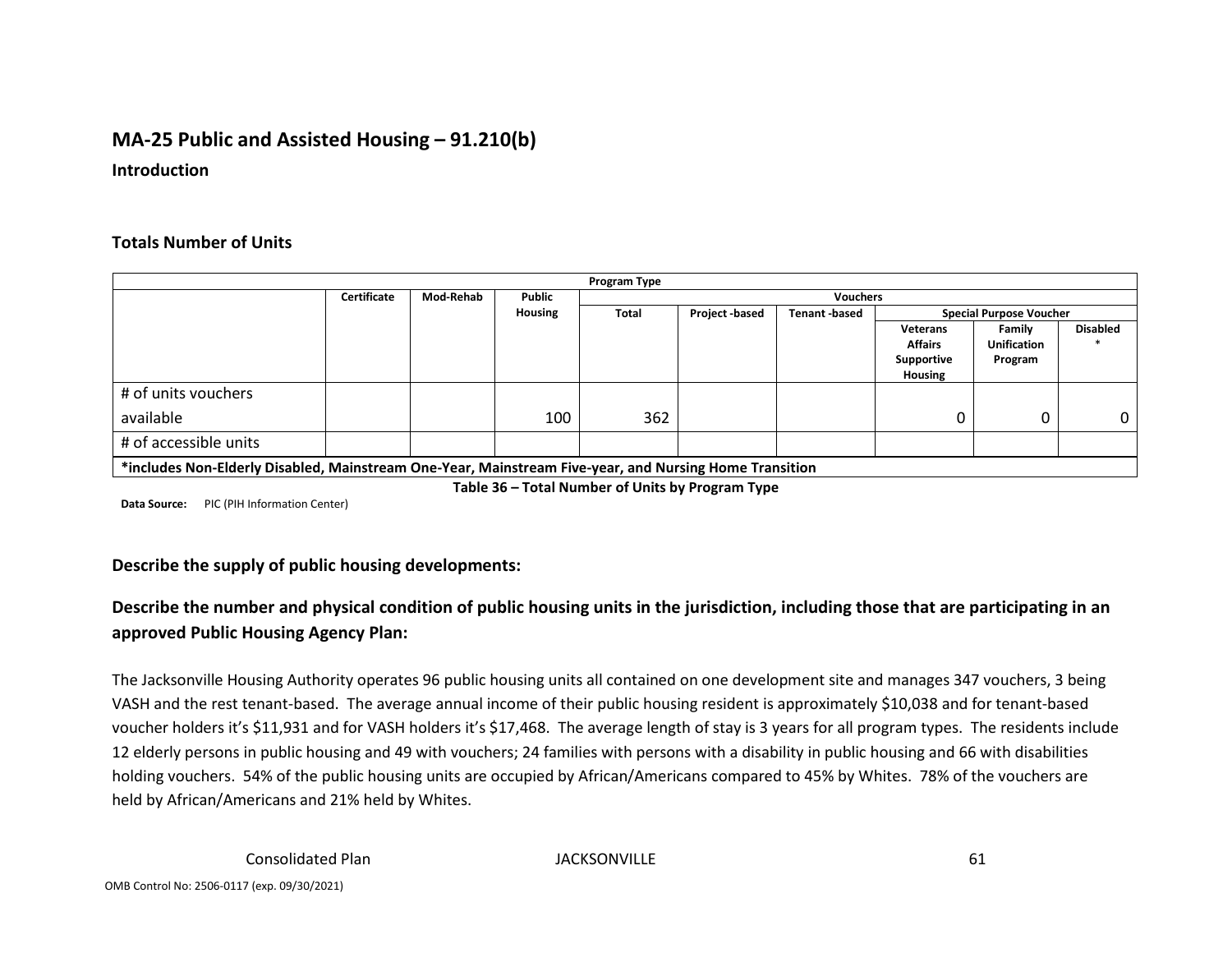The Jacksonville Housing Authority has only one development site and all units are in good order in regards to the exterior and interior condition.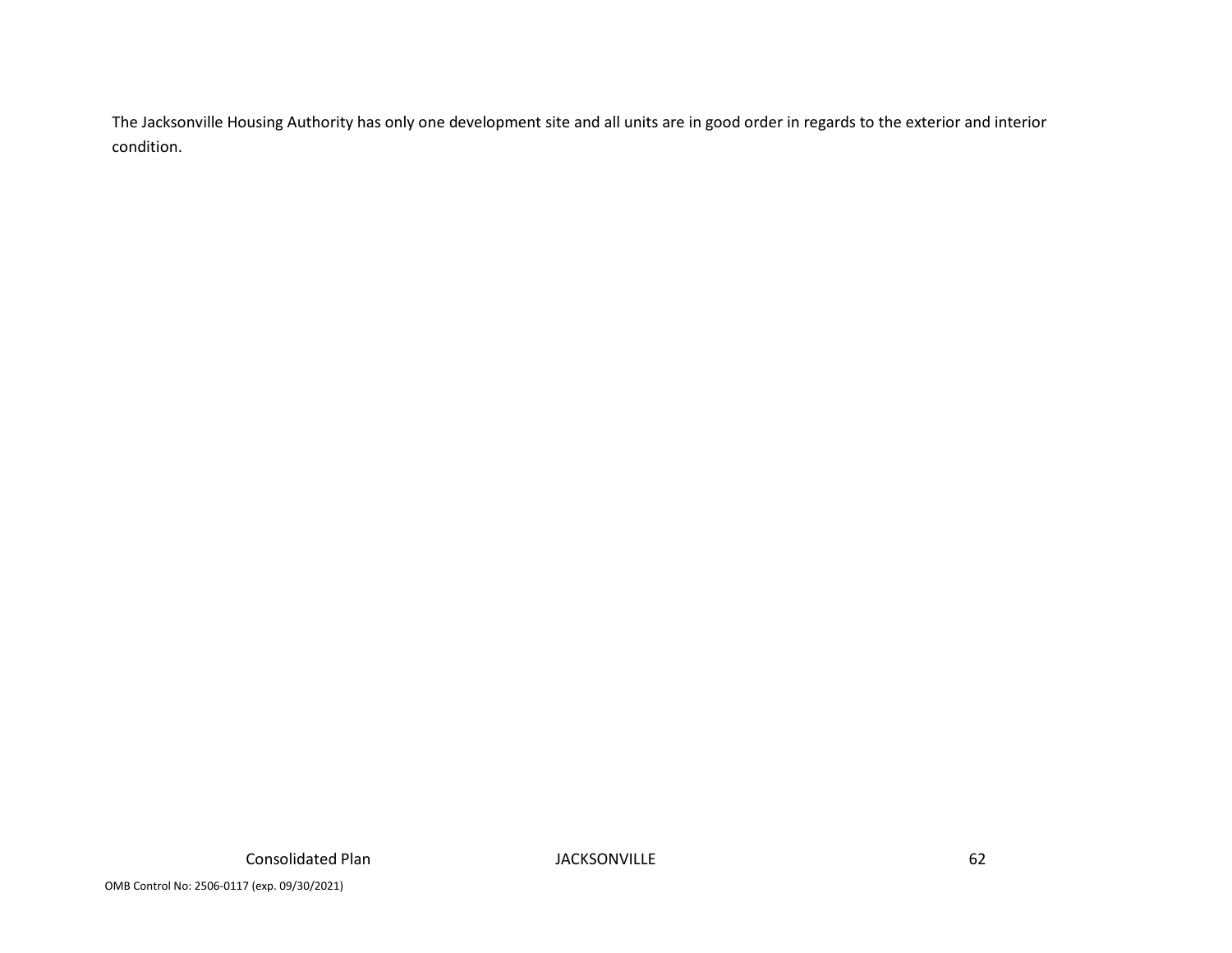#### **Public Housing Condition**

| <b>Public Housing Development</b>          | <b>Average Inspection Score</b> |  |  |  |  |
|--------------------------------------------|---------------------------------|--|--|--|--|
| Max Howell                                 | 85                              |  |  |  |  |
| <b>Table 37 - Public Housing Condition</b> |                                 |  |  |  |  |

#### **Describe the restoration and revitalization needs of public housing units in the jurisdiction:**

Routine upkeep and maintenance.

## **Describe the public housing agency's strategy for improving the living environment of lowand moderate-income families residing in public housing:**

The public housing units were built in 1984. The units are well maintained and annual upgrades are made when needed.

**Discussion:**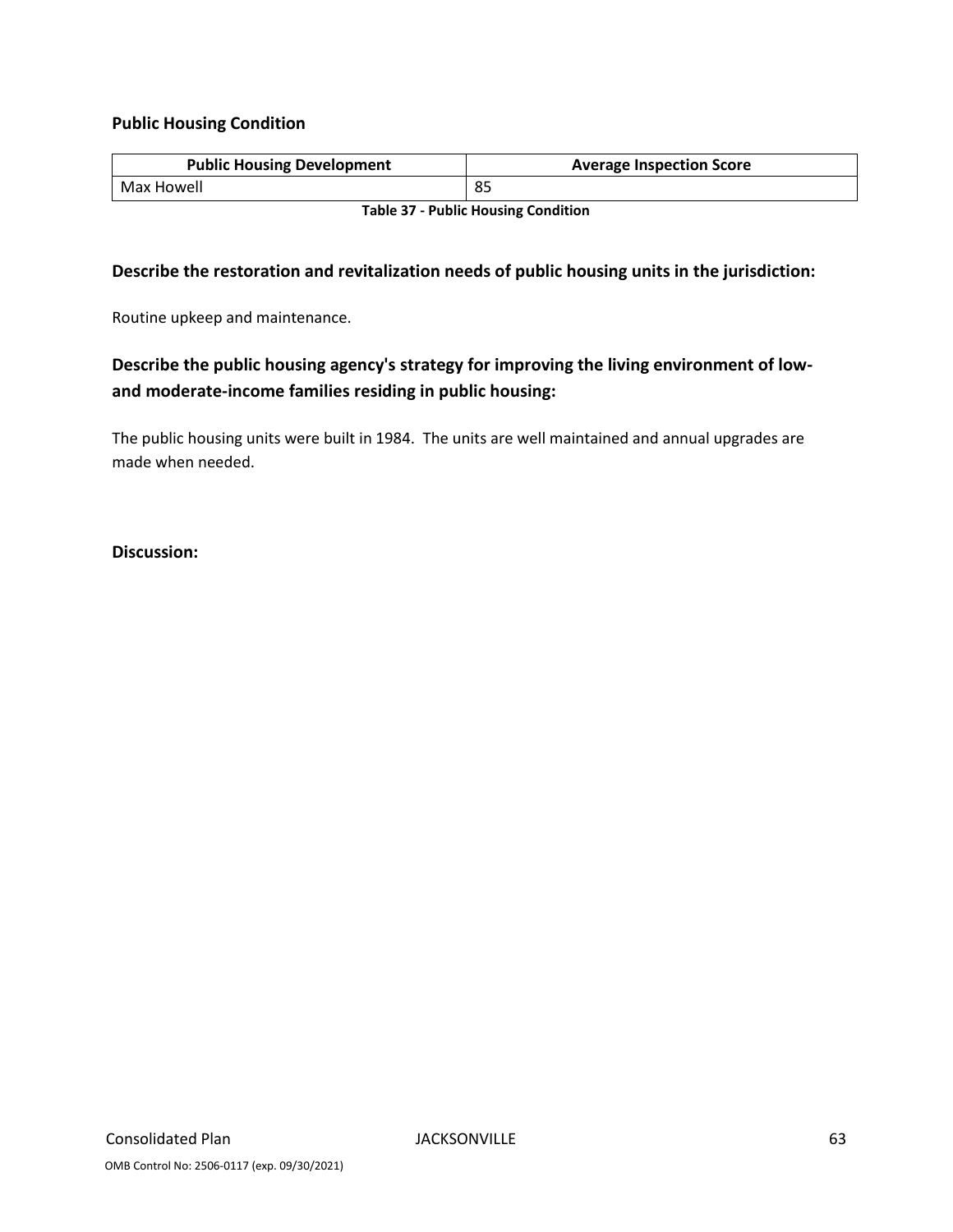## **MA-30 Homeless Facilities and Services – 91.210(c)**

#### **Introduction**

Jacksonville has no emergency shelters, transitional housing or permanent supportive housing facilities located within the city. Agencies in the Continuum of Care (CoC) have clients that they assist with housing in the Jacksonville area.

A total of 641 emergency shelter beds and 241 transitional beds are located in the CoC, which includes Little Rock, North Little Rock, Lonoke County and other areas. The count also includes 959 permanent supportive housing beds. Chronic homeless populations data was not available. Veterans are served with 31 emergency shelter beds, 47 transitional housing beds, and 408 permanent supportive housing beds.

#### **Facilities and Housing Targeted to Homeless Households**

|                                        | <b>Emergency Shelter Beds</b>             |                                                 | <b>Transitional</b><br><b>Housing Beds</b> | <b>Permanent Supportive Housing</b><br><b>Beds</b> |                                    |  |
|----------------------------------------|-------------------------------------------|-------------------------------------------------|--------------------------------------------|----------------------------------------------------|------------------------------------|--|
|                                        | <b>Year Round Beds</b><br>(Current & New) | Voucher /<br>Seasonal /<br><b>Overflow Beds</b> | <b>Current &amp; New</b>                   | <b>Current &amp; New</b>                           | <b>Under</b><br><b>Development</b> |  |
| Households with Adult(s) and           |                                           |                                                 |                                            |                                                    |                                    |  |
| Child(ren)                             | 188                                       | 20                                              | 70                                         | 293                                                | 0                                  |  |
| Households with Only Adults            | 453                                       |                                                 | 171                                        | 666                                                | $\Omega$                           |  |
| <b>Chronically Homeless Households</b> |                                           |                                                 |                                            |                                                    | $\mathbf{0}$                       |  |
| Veterans                               | 31                                        |                                                 | 47                                         | 408                                                | $\mathbf{0}$                       |  |
| <b>Unaccompanied Youth</b>             | 0                                         |                                                 |                                            |                                                    | 0                                  |  |

**Table 38 - Facilities and Housing Targeted to Homeless Households**

**Data Source Comments:**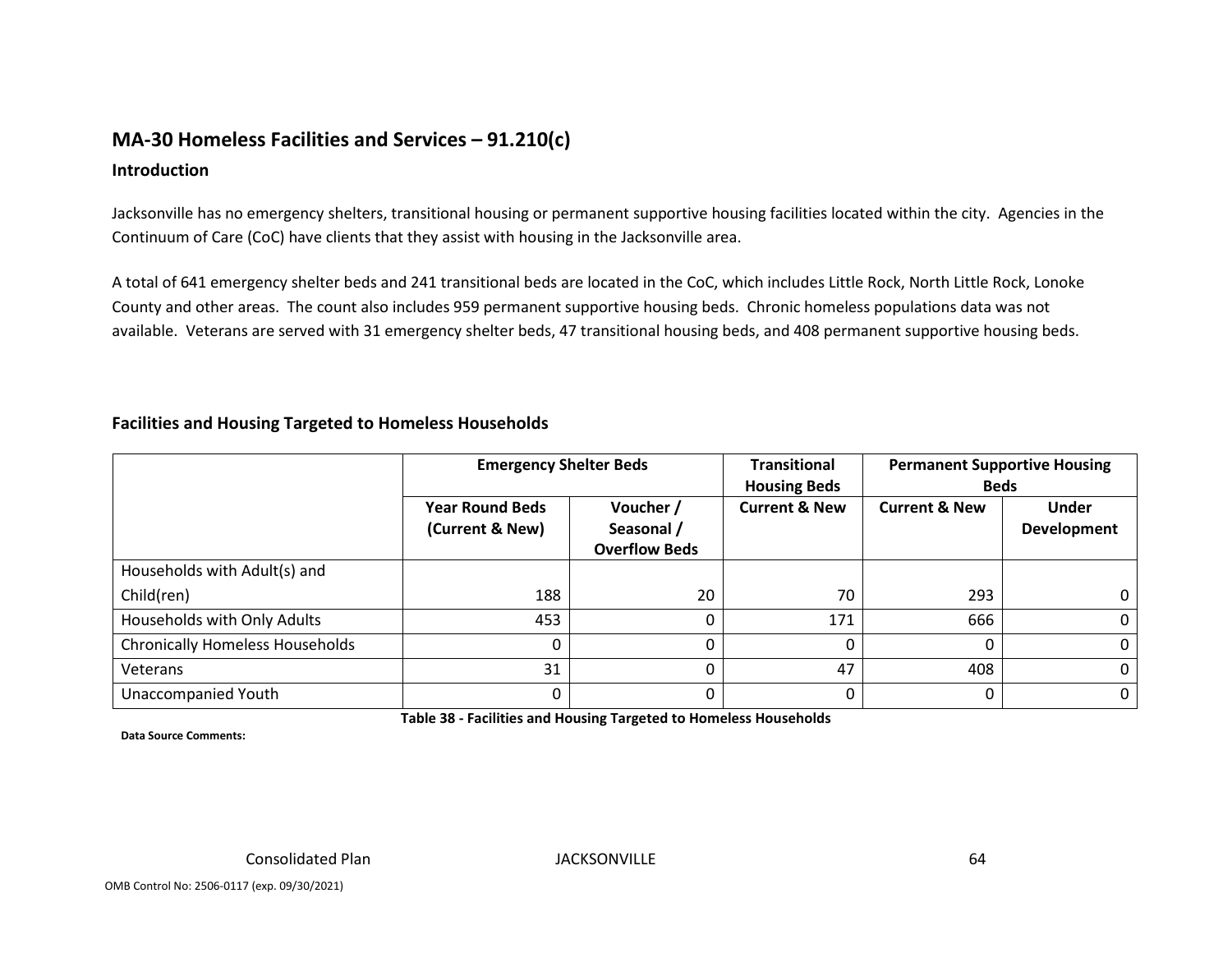#### **Describe mainstream services, such as health, mental health, and employment services to the extent those services are use to complement services targeted to homeless persons**

These services are not provided in the Jacksonville area, but rather can be done in the CoC which typically is located in Little Rock or North Little Rock.

**List and describe services and facilities that meet the needs of homeless persons, particularly chronically homeless individuals and families, families with children, veterans and their families, and unaccompanied youth. If the services and facilities are listed on screen SP-40 Institutional Delivery Structure or screen MA-35 Special Needs Facilities and Services, describe how these facilities and services specifically address the needs of these populations.**

While there are no agencies in Jacksonville that addresses the needs of the homeless, the following organizations addresses the needs of homeless individuals and families and can be easily accessed:

- Abba House pregnant women & new mothers emergency shelter
- Get Yourself Together (GYST) House drug treatment, legal assistance, supportive housing
- Better Community Development drug treatment, supportive housing
- Family Promise temporary shelter, financial assistance, mentoring
- Gaines House mental health diagnosis or physical disability, recovery, day shelter, long term housing
- Little Rock Compassion Center meals, emergency shelter, clothing assistance, educational programs
- Pulaski County Housing rapid rehousing
- Our House emergency shelter, transitional housing, educational assistance, homelessness prevention, children's programs
- River City Ministry food, mental health services, health services, dental services, pharmacy, vison, clothing, permanent housing, rapid rehousing
- Salvation Army emergency shelter, meals, clothes closet, services
- Women & Children First domestic violence shelter
- Dorcas House domestic violence shelter
- Union Rescue Mission emergency and long term services
- Jericho Way day resource center
- Immerse Arkansas youth ages 14-21
- Lucie's Place LGBTQ, drop in center
- St. Francis House veteran reentry
- The Van homeless outreach
- Street Ministry homeless outreach
- The Centers substance abuse, mental health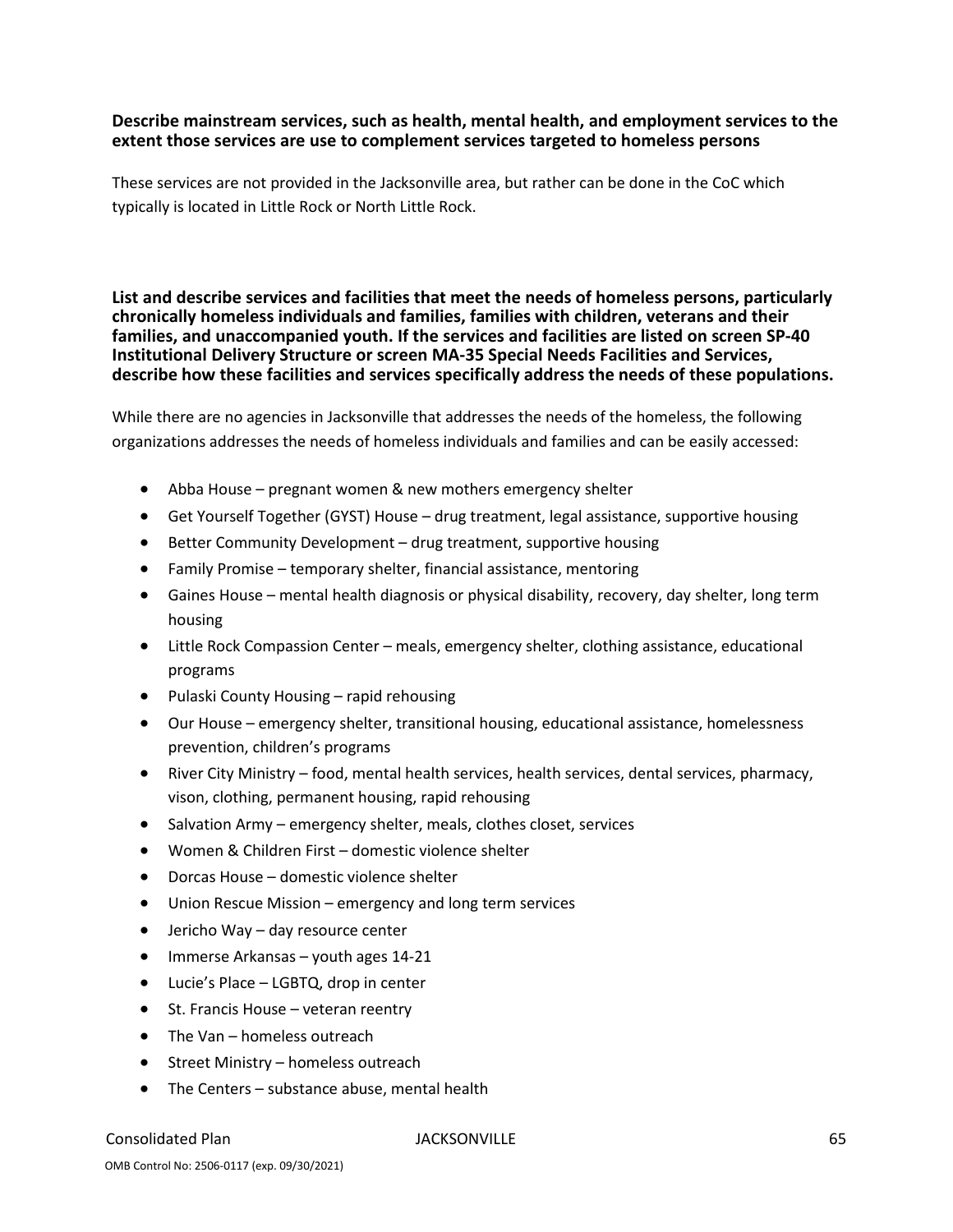- VA Day Treatment Center day center for veteran
- Nehemiah House substance abuse, mental health

These facilities and programs address housing and service needs of homeless individuals and families by offering beds and a variety of other needed services.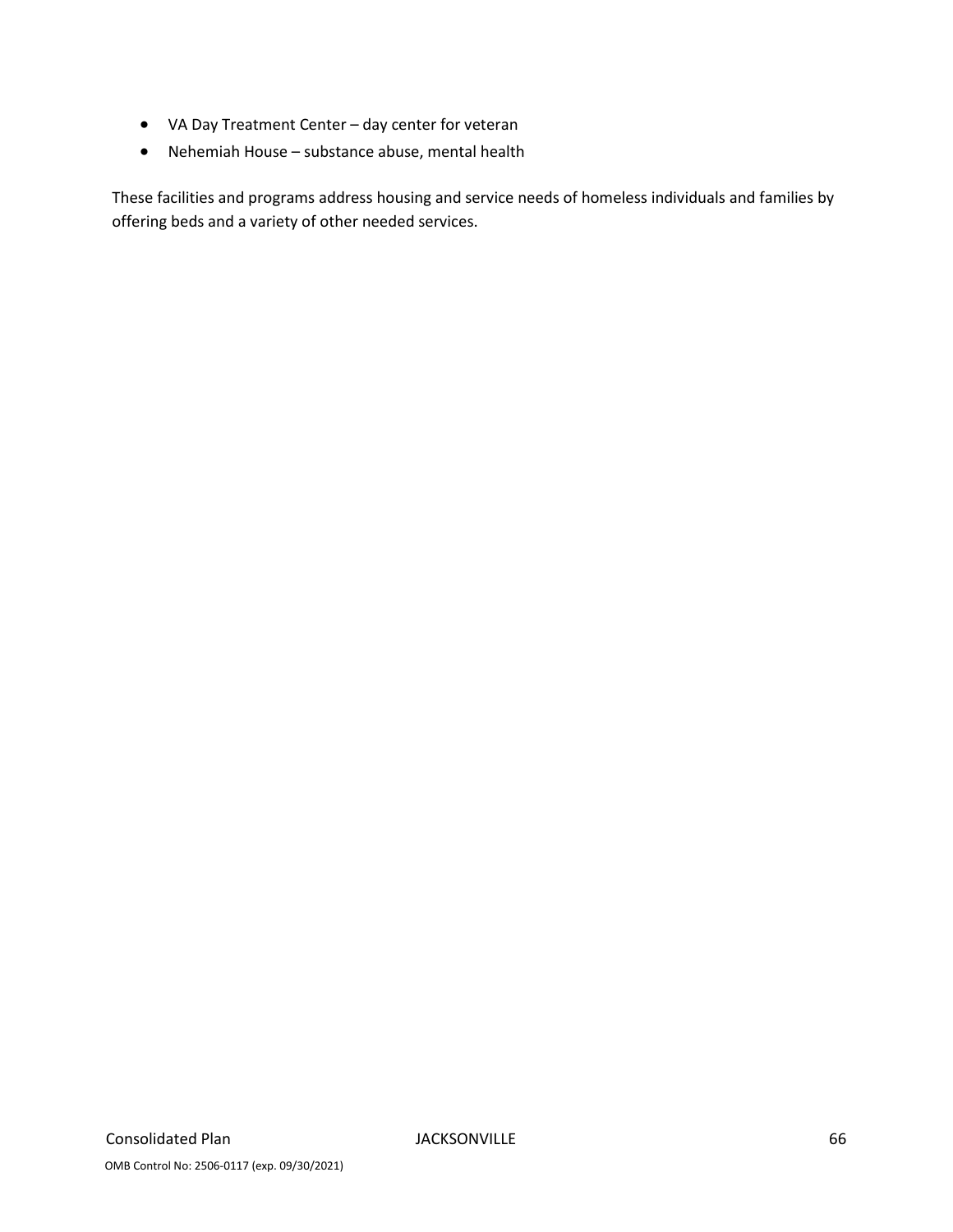## **MA-35 Special Needs Facilities and Services – 91.210(d) Introduction**

Special needs populations in Jacksonville include the elderly; frail elderly; persons with disabilities; persons with HIV/AIDS; and persons with substance abuse problems. Considering the non-homeless special needs population, many in these populations are currently having their housing and service needs met without or with limited public assistance. Circumstances, however, are subject to change and the more the community prepares for future needs, the better it will be able to meet those needs when they occur.

**Including the elderly, frail elderly, persons with disabilities (mental, physical, developmental), persons with alcohol or other drug addictions, persons with HIV/AIDS and their families, public housing residents and any other categories the jurisdiction may specify, and describe their supportive housing needs**

**Elderly Households:** Housing affordability remain the primary issue for seniors, many of whom are living on a fixed income. The demand for senior affordable housing will likely increase as the baby boom generation ages. According to the 2015-2019 ACS Data, 10% (2,979 individuals) of Jacksonville's residents are elderly.

**Persons with Disabilities:** Persons with disabilities can face unique barriers to securing affordable housing that provides them with the accommodations they need. Persons with disabilities may require units equipped with wheelchair accessibility or other special features that accommodate physical or sensory limitations. Access to transit, health care, services and shopping also are important factors for this population. According to 2015-2019 ACS Data Census, 16.2% of Jacksonville's residents under the age of 65 have a disability.

**Persons Living with AIDS/HIV and their Families:** In Pulaski County a total of 2,182 cases of people living with AIDS/HIV. The Arkansas Department of Public Health tracks data on a county basis, information was not available for specifically for Jacksonville. Stable and affordable housing is essential for ensuring that those living with AIDS/HIV have consistent access to the medical and supportive services needed for their health and welfare. Additional needs for those living with AIDS/HIV and their families include housing assistance, such as short-term help with rent or mortgage payments; and/or supportive services, especially for those with multiple diagnoses such as mental health, substance abuse, or other health challenges.

#### Consolidated Plan 67 (George Consolidated Plan 67)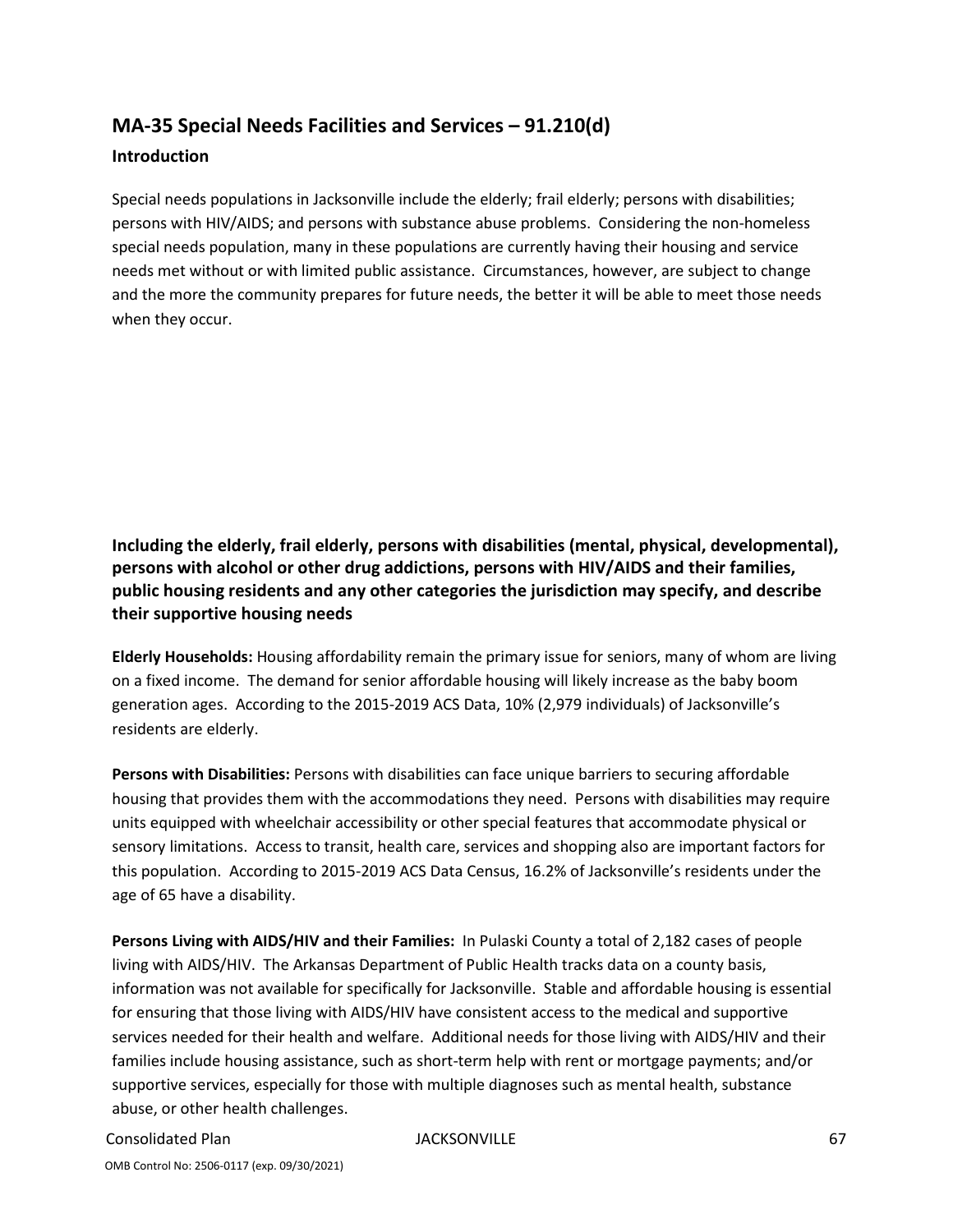## **Describe programs for ensuring that persons returning from mental and physical health institutions receive appropriate supportive housing**

The City of Jacksonville does not have supportive housing for those described in this section.

**Specify the activities that the jurisdiction plans to undertake during the next year to address the housing and supportive services needs identified in accordance with 91.215(e) with respect to persons who are not homeless but have other special needs. Link to one-year goals. 91.315(e)**

None

**For entitlement/consortia grantees: Specify the activities that the jurisdiction plans to undertake during the next year to address the housing and supportive services needs identified in accordance with 91.215(e) with respect to persons who are not homeless but have other special needs. Link to one-year goals. (91.220(2))**

N/A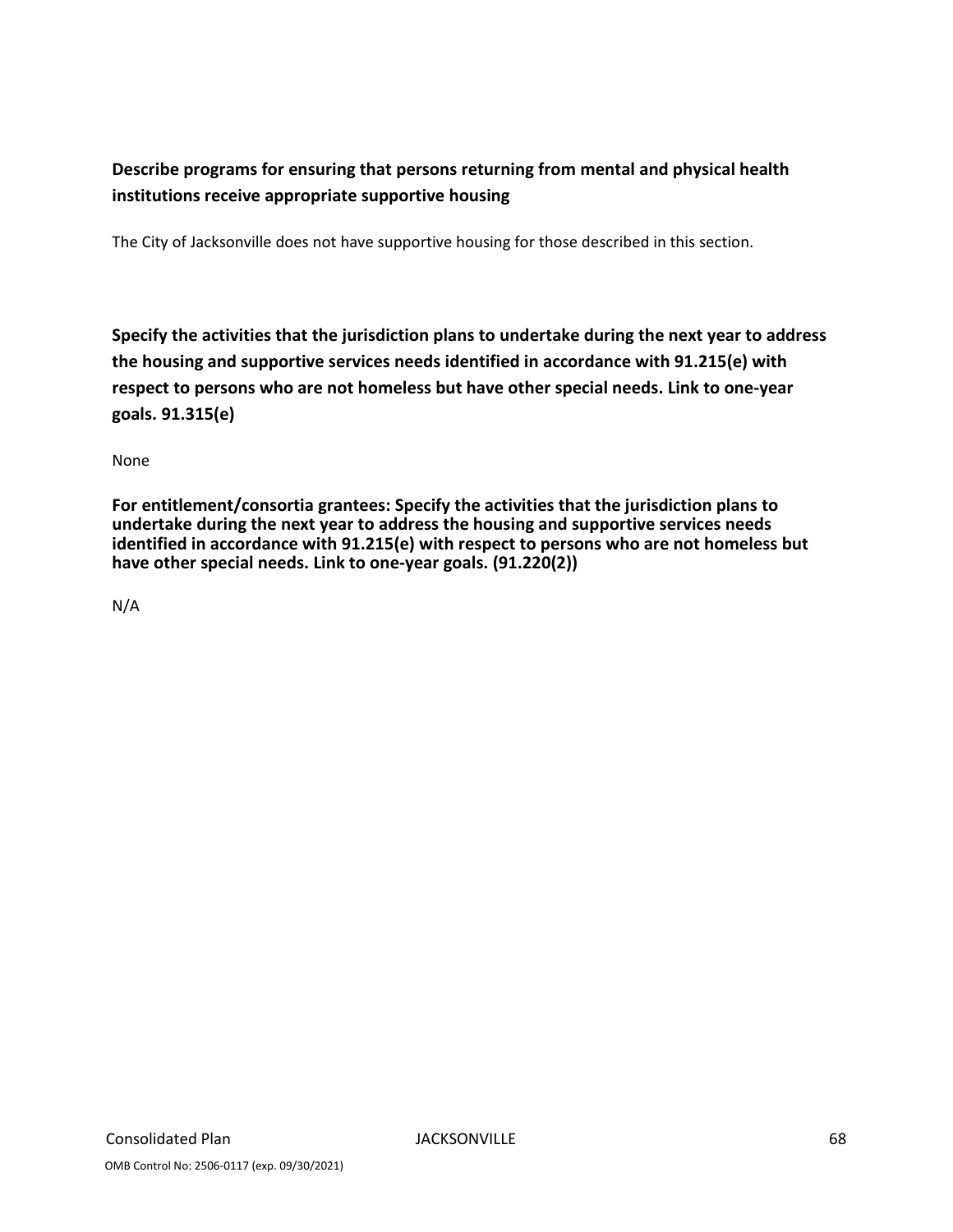## **MA-40 Barriers to Affordable Housing – 91.210(e)**

#### **Negative Effects of Public Policies on Affordable Housing and Residential Investment**

The barriers to affordable housing include:

- 1. Income and wages are not keeping pace with rising housing costs and the overall cost of living.
- 2. Federal resources for programs do not match the need experienced, such as the federal Section 8 Program.
- 3. Homeownership is out of reach for the majority of low-income residents and almost impossible for the very low-income residents.
- 4. The cost of land is high and there is a lack of vacant land for future growth.
- 5. Development barriers in some communities, such as "NIMBYism".
- 6. Impediments to Fair Housing.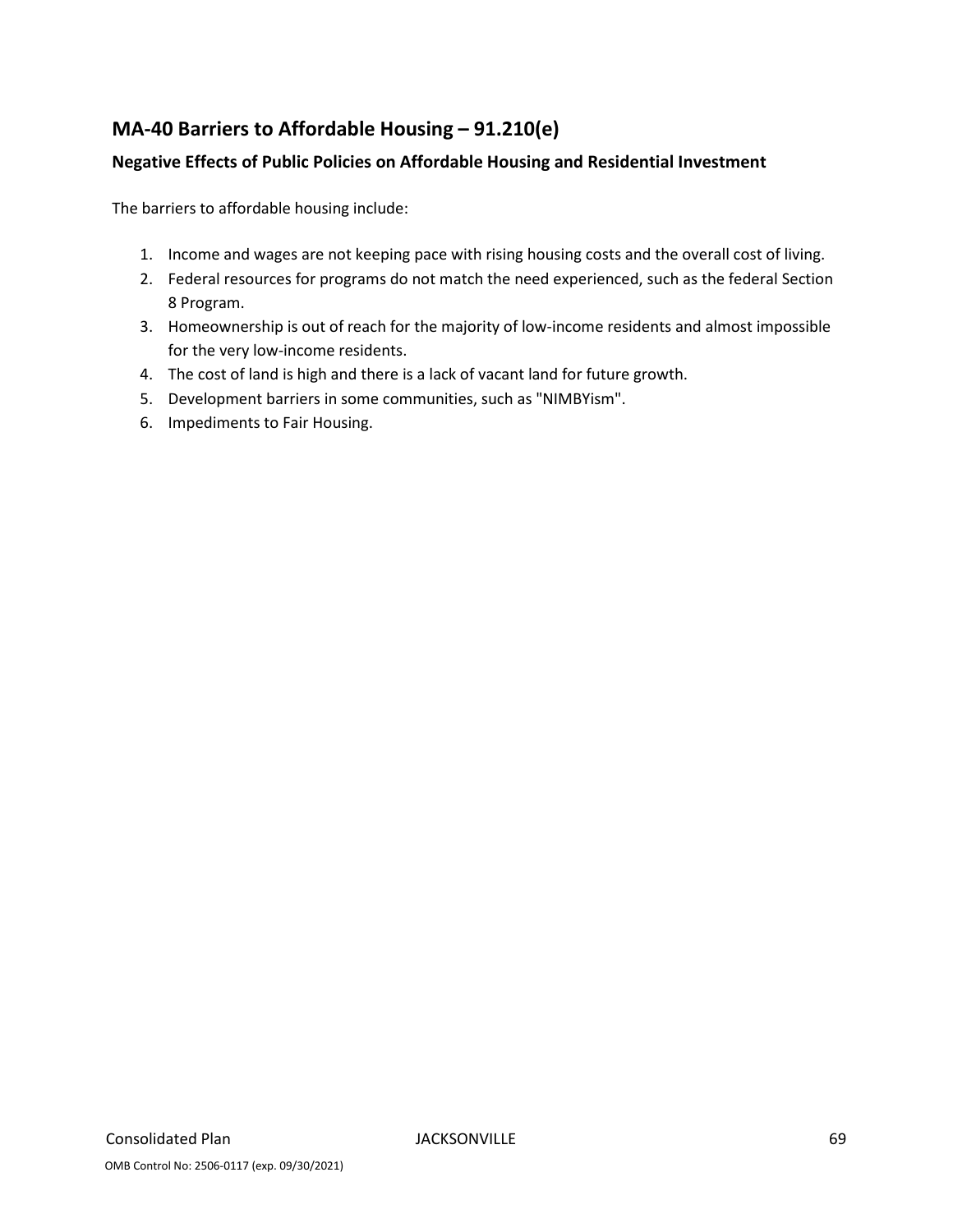# **MA-45 Non-Housing Community Development Assets – 91.215 (f)**

#### **Introduction**

A livable wage is a wage that will enable a full-time worker to meet basic needs and avoid economic hardship. It also will give households the ability to meet the financial needs of owning or renting their desired housing units. The economic health of a community has a large impact on that ability through the job market, business activity, and the household's level of education and employment status. Tables 39-45 below provides a look at where jobs and economic activity in Jacksonville provide employment opportunities and some descriptive consideration of education and employment levels. The unemployment rate for Jacksonville usually runs higher than the state average, as of November 2020 Jacksonville's rate was 8.8% compared to the state 5.7%.

#### **Economic Development Market Analysis**

#### **Business Activity**

| <b>Business by Sector</b>                     | Number of<br>Workers | <b>Number of Jobs</b> | <b>Share of Workers</b><br>% | <b>Share of Jobs</b><br>% | Jobs less workers<br>% |
|-----------------------------------------------|----------------------|-----------------------|------------------------------|---------------------------|------------------------|
| Agriculture, Mining, Oil & Gas Extraction     | 38                   | 0                     |                              |                           | 0                      |
| Arts, Entertainment, Accommodations           | 1,319                | 916                   | 16                           | 13                        | $-3$                   |
| Construction                                  | 342                  | 233                   | 4                            | 3                         | $-1$                   |
| <b>Education and Health Care Services</b>     | 1,823                | 2,093                 | 22                           | 29                        |                        |
| Finance, Insurance, and Real Estate           | 596                  | 618                   |                              | q                         |                        |
| Information                                   | 99                   | 91                    |                              |                           | 0                      |
| Manufacturing                                 | 783                  | 731                   | 10                           | 10                        | 0                      |
| <b>Other Services</b>                         | 263                  | 173                   | ∍                            | ∍                         | $-1$                   |
| Professional, Scientific, Management Services | 529                  | 358                   | 6                            |                           | -1                     |
| <b>Public Administration</b>                  |                      | $\Omega$              |                              |                           | $\mathbf{0}$           |
| <b>Retail Trade</b>                           | 1,440                | 1,595                 | 18                           | 22                        | 4                      |
| <b>Transportation and Warehousing</b>         | 463                  | 187                   | 6                            | 3                         | $-3$                   |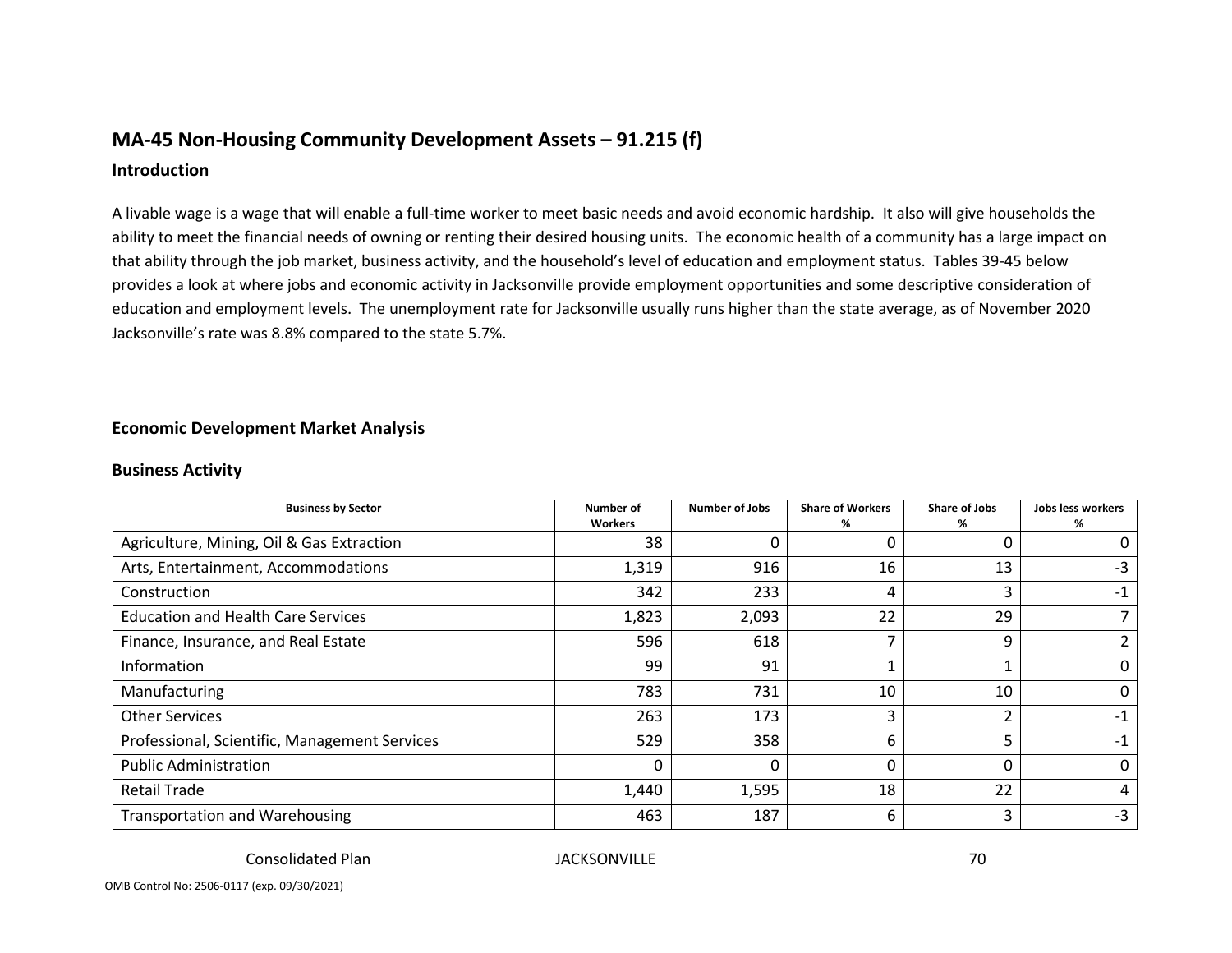| <b>Business by Sector</b> | Number of | <b>Number of Jobs</b> | <b>Share of Workers</b> | <b>Share of Jobs</b> | Jobs less workers |
|---------------------------|-----------|-----------------------|-------------------------|----------------------|-------------------|
|                           | Workers   |                       |                         |                      | %                 |
| <b>Wholesale Trade</b>    | 470       | 192                   |                         |                      |                   |
| Total                     | 8,165     | 7,187                 | $- -$                   | $- -$                | $- -$             |

**Table 39 - Business Activity**

**Data Source:** 2013-2017 ACS (Workers), 2017 Longitudinal Employer-Household Dynamics (Jobs)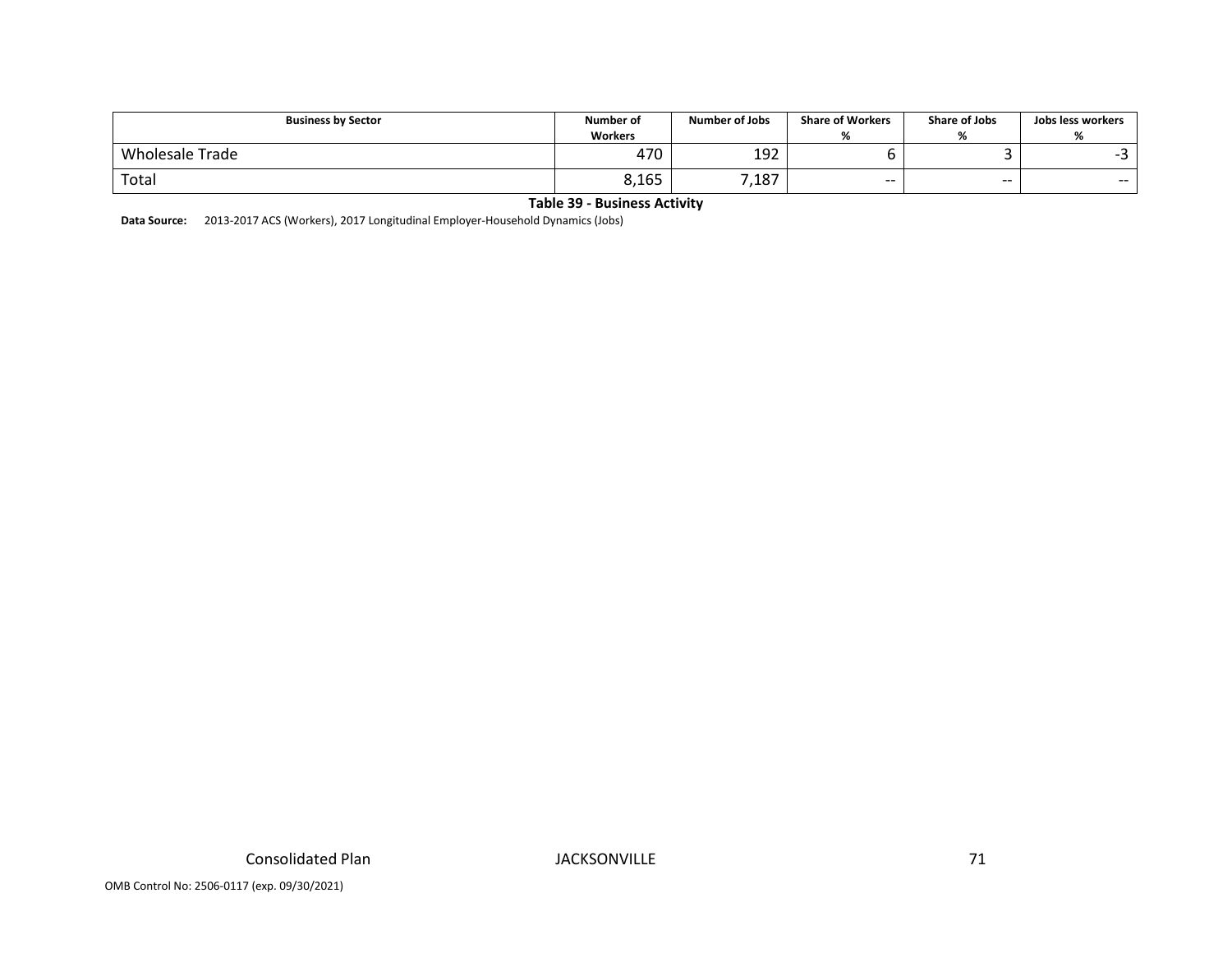#### **Labor Force**

| Total Population in the Civilian Labor Force   | 11,854 |  |
|------------------------------------------------|--------|--|
| Civilian Employed Population 16 years and over | 11,015 |  |
| Unemployment Rate                              | 7.15   |  |
| Unemployment Rate for Ages 16-24               | 8.98   |  |
| Unemployment Rate for Ages 25-65               | 4.99   |  |
| Table 40 - Labor Force                         |        |  |

**Data Source:** 2013-2017 ACS

| <b>Occupations by Sector</b>                   | <b>Number of People</b> |
|------------------------------------------------|-------------------------|
| Management, business and financial             | 1,887                   |
| Farming, fisheries and forestry occupations    |                         |
| Service                                        | 1,740                   |
| Sales and office                               | 1,367                   |
| Construction, extraction, maintenance and      |                         |
| repair                                         | 510                     |
| Production, transportation and material moving | 700                     |

**Table 41 – Occupations by Sector**

**Data Source Comments:**

#### **Travel Time**

| <b>Travel Time</b>            | <b>Number</b> | Percentage |  |
|-------------------------------|---------------|------------|--|
| < 30 Minutes                  | 9,255         | 79%        |  |
| 30-59 Minutes                 | 2,245         | 19%        |  |
| 60 or More Minutes            | 285           | 2%         |  |
| <b>Total</b>                  | 11,785        | 100%       |  |
| <b>Table 42 - Travel Time</b> |               |            |  |

**Data Source:** 2013-2017 ACS

#### **Education:**

Educational Attainment by Employment Status (Population 16 and Older)

| <b>Educational Attainment</b>      | In Labor Force           |            |                           |
|------------------------------------|--------------------------|------------|---------------------------|
|                                    | <b>Civilian Employed</b> | Unemployed | <b>Not in Labor Force</b> |
| Less than high school graduate     |                          |            |                           |
| High school graduate (includes     |                          |            |                           |
| equivalency)                       |                          |            |                           |
| Some college or Associate's degree |                          |            |                           |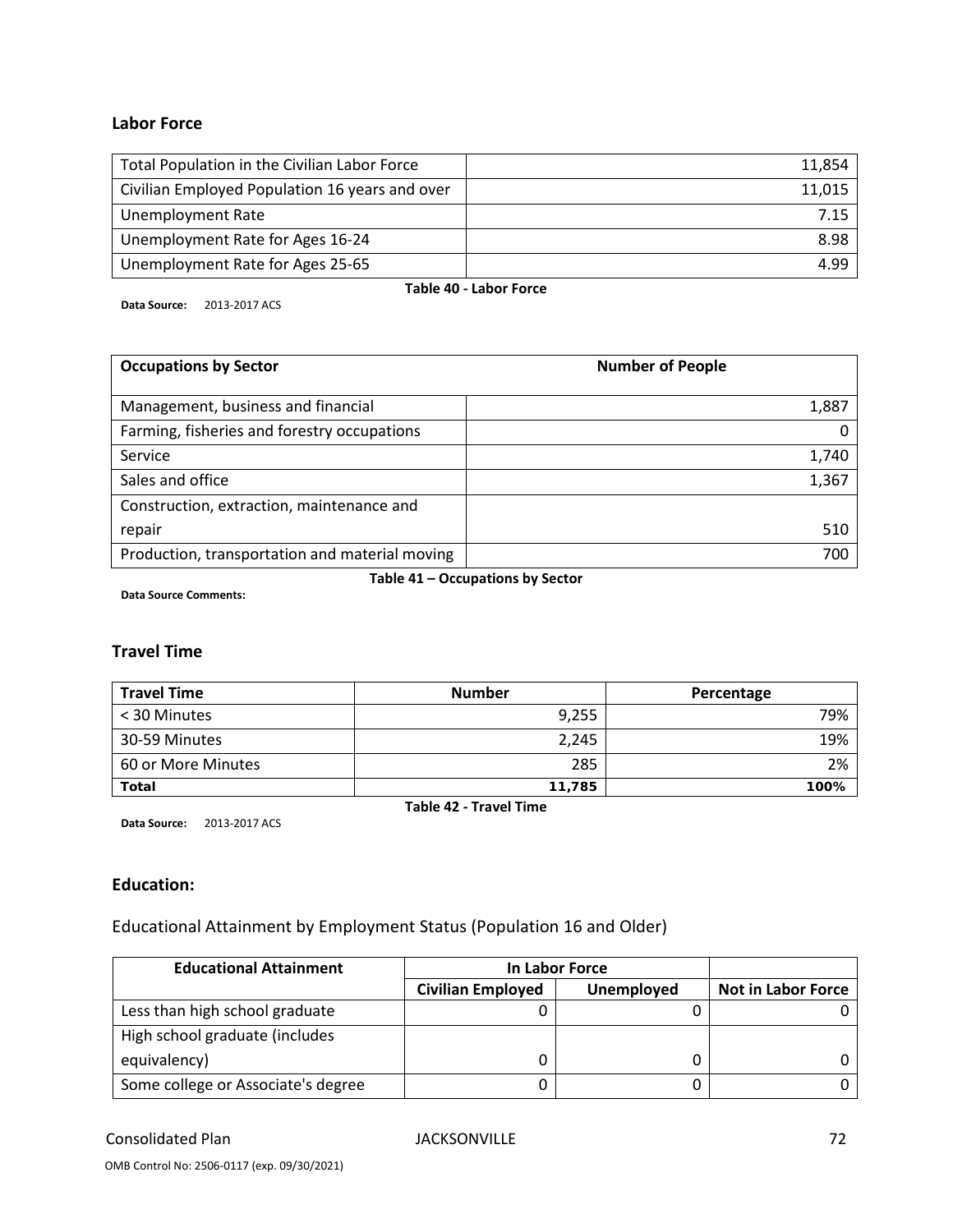| <b>Educational Attainment</b> | In Labor Force    |            |                           |
|-------------------------------|-------------------|------------|---------------------------|
|                               | Civilian Employed | Unemployed | <b>Not in Labor Force</b> |
| Bachelor's degree or higher   |                   |            |                           |

**Table 43 - Educational Attainment by Employment Status**

**Data Source Comments:**

#### Educational Attainment by Age

|                                 | Age       |           |           |           |          |
|---------------------------------|-----------|-----------|-----------|-----------|----------|
|                                 | 18-24 yrs | 25-34 yrs | 35-44 yrs | 45-65 yrs | $65+yrs$ |
| Less than 9th grade             | 3         | 3         | 2         |           | 4        |
| 9th to 12th grade, no diploma   | 9         | 8         | 10        | 9         |          |
| High school graduate, GED, or   |           |           |           |           |          |
| alternative                     | 36        | 23        | 32        | 30        | 0        |
| Some college, no degree         | 38        | 37        | 19        | 32        | n        |
| Associate's degree              | ⇁         | 12        | 14        | 9         | 0        |
| Bachelor's degree               | ⇁         | 16        | 13        | 12        | 0        |
| Graduate or professional degree | 0         |           | 10        | 6         | 8        |

**Table 44 - Educational Attainment by Age**

**Data Source Comments:**

Educational Attainment – Median Earnings in the Past 12 Months

| <b>Educational Attainment</b>               | <b>Median Earnings in the Past 12 Months</b> |
|---------------------------------------------|----------------------------------------------|
| Less than high school graduate              | 23,250                                       |
| High school graduate (includes equivalency) | 31,289                                       |
| Some college or Associate's degree          | 31,746                                       |
| Bachelor's degree                           | 43,724                                       |
| Graduate or professional degree             | 62,821                                       |

**Table 45 – Median Earnings in the Past 12 Months**

**Data Source Comments:**

### **Based on the Business Activity table above, what are the major employment sectors within your jurisdiction?**

In terms of the number of workers, both Education and Health Care Services and Retail Trade have 18% of all workers. The next sector is Arts, Entertainment, Accommodations with 13%.

#### **Describe the workforce and infrastructure needs of the business community:**

Consolidated Plan JACKSONVILLE 73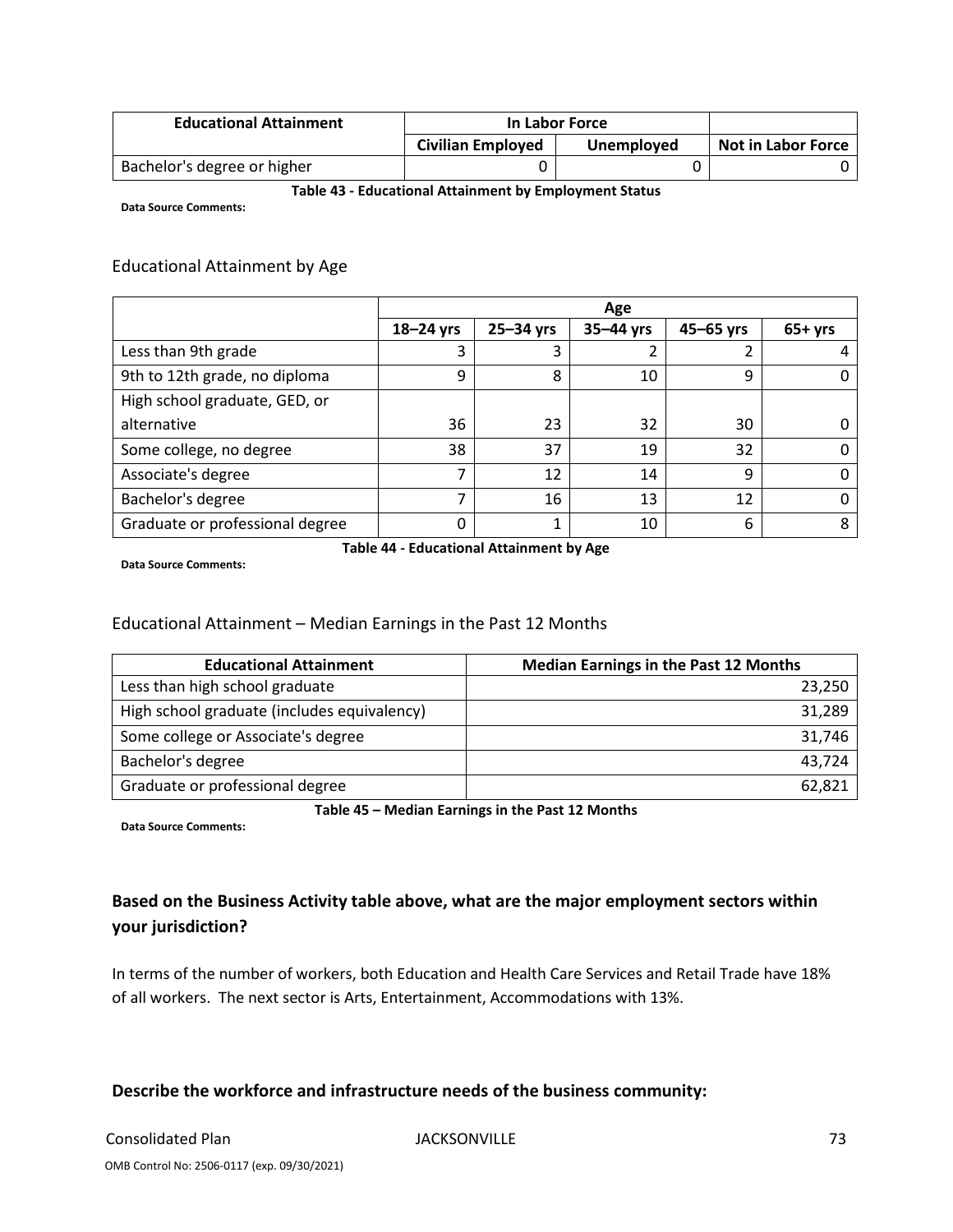Small businesses and Sole proprietors need training to ensure retention of job and/or the business. Often times they are in need of skills for bookkeeping, advertising, business promotion, technology and budgeting.

**Describe any major changes that may have an economic impact, such as planned local or regional public or private sector investments or initiatives that have affected or may affect job and business growth opportunities during the planning period. Describe any needs for workforce development, business support or infrastructure these changes may create.**

The City has entered into an agreement with Unity Health of Searcy, Arkansas. The plan is to provide an emergency department, radiology and imaging services, behavioral health services, and observation and acute inpatient rooms, with the intent to add more services throughout the first three years. The previous hospital had been closed since August 2019. The summer of 2022 is the target date for opening.

### **How do the skills and education of the current workforce correspond to employment opportunities in the jurisdiction?**

According to the latest ACS 2021 Estimates, the educational attainment of residents 25 years of age and older in the City of Jacksonville is as follows:

- 2% less than 9th grade
- 8% 9th to 12th grade
- 31% have graduated high school (includes equivalency)
- 30% have some college education but no degree
- 10% have an associate's degree
- 13% have a bachelor's degree
- 6% have a graduate or professional degree

Overall, 90% of the workforce have at least a high school diploma or higher, and 19% have a bachelor's degree or higher. This means that the majority of the workforce is without an advance or professional degree, making it more difficult to compete for jobs requiring higher education and technical skills, such as scientists, engineers, and managers across multiple industries.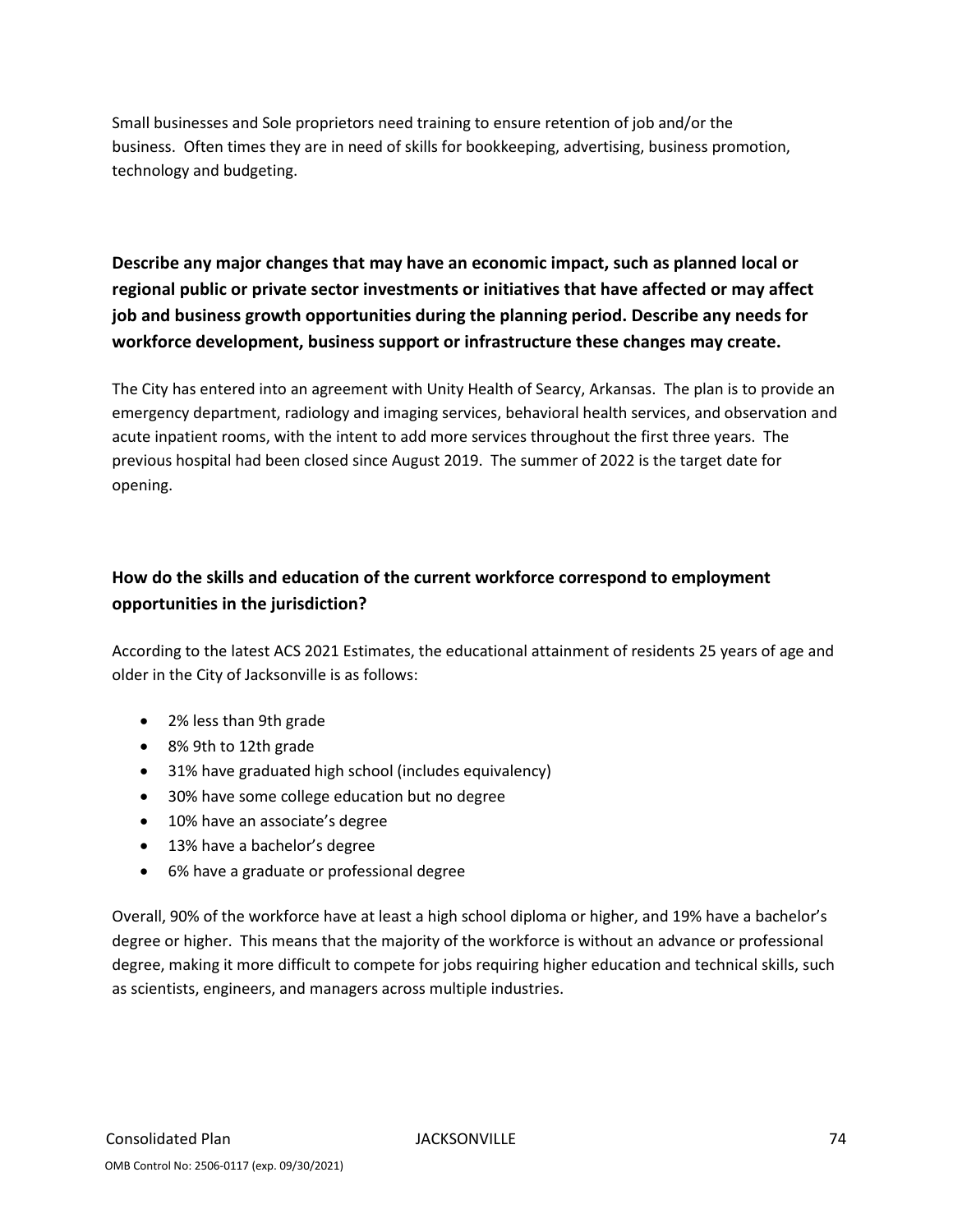### **Describe any current workforce training initiatives, including those supported by Workforce Investment Boards, community colleges and other organizations. Describe how these efforts will support the jurisdiction's Consolidated Plan.**

The Arkansas Development Workforce Centers provide locally developed and operated services linking employers and jobseekers through a statewide system. These convenient "one-stop" centers are designed for ease and time saving, eliminating the need to visit several locations.

The Centers integrate multiple workforce programs into a single system, making resources easily and more accessible and user friendly to jobseekers. They are a member of America's Workforce Network.

The Center provides the latest information on job vacancies, worker availability, salary/wage rates for the area, services and training.

One of the many programs offered is the Career Readiness Certificate, provides a portable skill credential that enhances employability and sets the stage for possible career advancement and lifelong learning. This programs creates a win-win for employers, job seekers, educators and the community.

### **Does your jurisdiction participate in a Comprehensive Economic Development Strategy (CEDS)?**

No

**If so, what economic development initiatives are you undertaking that may be coordinated with the Consolidated Plan? If not, describe other local/regional plans or initiatives that impact economic growth.**

**Discussion**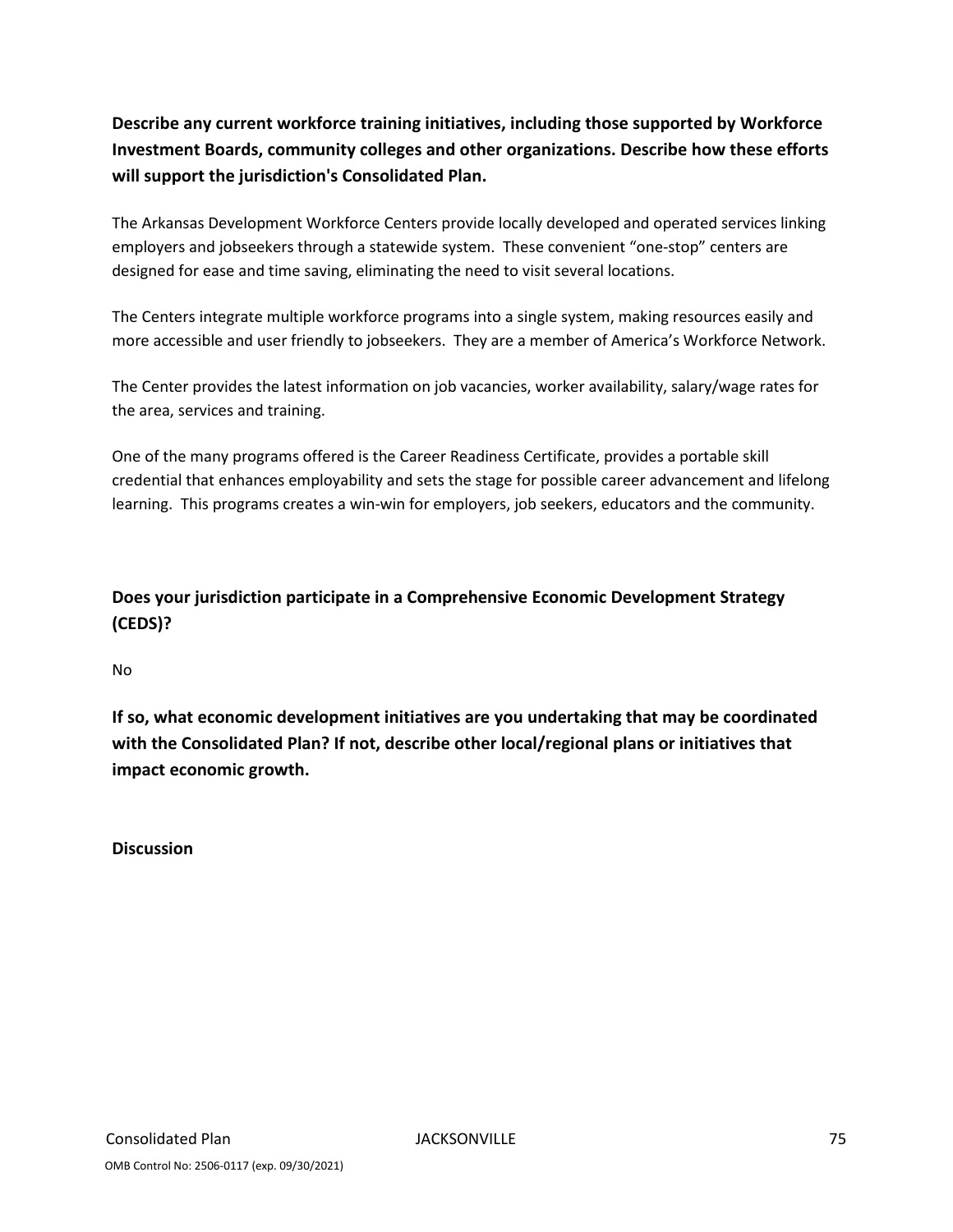### **MA-50 Needs and Market Analysis Discussion**

### **Are there areas where households with multiple housing problems are concentrated? (include a definition of "concentration")**

Housing problems disproportionately affect low-income and the minority populations. The CDBG Eligible Census Tracts are Sunnyside Addition (entire area) and the Henry Estate (in parts). The housing in these neighborhoods are often in very poor condition and many need extensive rehabilitation or demolition. In the Sunnyside area, the majority of the houses are rental units. These neighborhoods also have the lowest income households thus living in houses in poor condition and often times paying a lower rent. Despite the lower rent or sale price, the lower income households pay a large portion of their income on housing expenses. Concentrated means that a large portion (51% or more) of the neighborhood shows the impact of these housing problems.

### **Are there any areas in the jurisdiction where racial or ethnic minorities or low-income families are concentrated? (include a definition of "concentration")**

The population of Jacksonville is 39.4% African-American, 6.9% Hispanic. African-Americans are concentrated in several areas of the city. Concentration means the population if a given census tract exceed twice the percentage minority population as the city as a whole.

#### **What are the characteristics of the market in these areas/neighborhoods?**

The population of Jacksonville is 39.4% African-American, 6.9% Hispanic. African-Americans are concentrated in several areas of the city. Concentration means the population if a given census tract exceed twice the percentage minority population as the city as a whole.

#### **Are there any community assets in these areas/neighborhoods?**

Of the Census Tracts where low income, housing problems and concentration of racial and ethnic minorities overlap, many have community assets other than housing, including access to neighborhood parks, a senior center and a safe room.

#### **Are there other strategic opportunities in any of these areas?**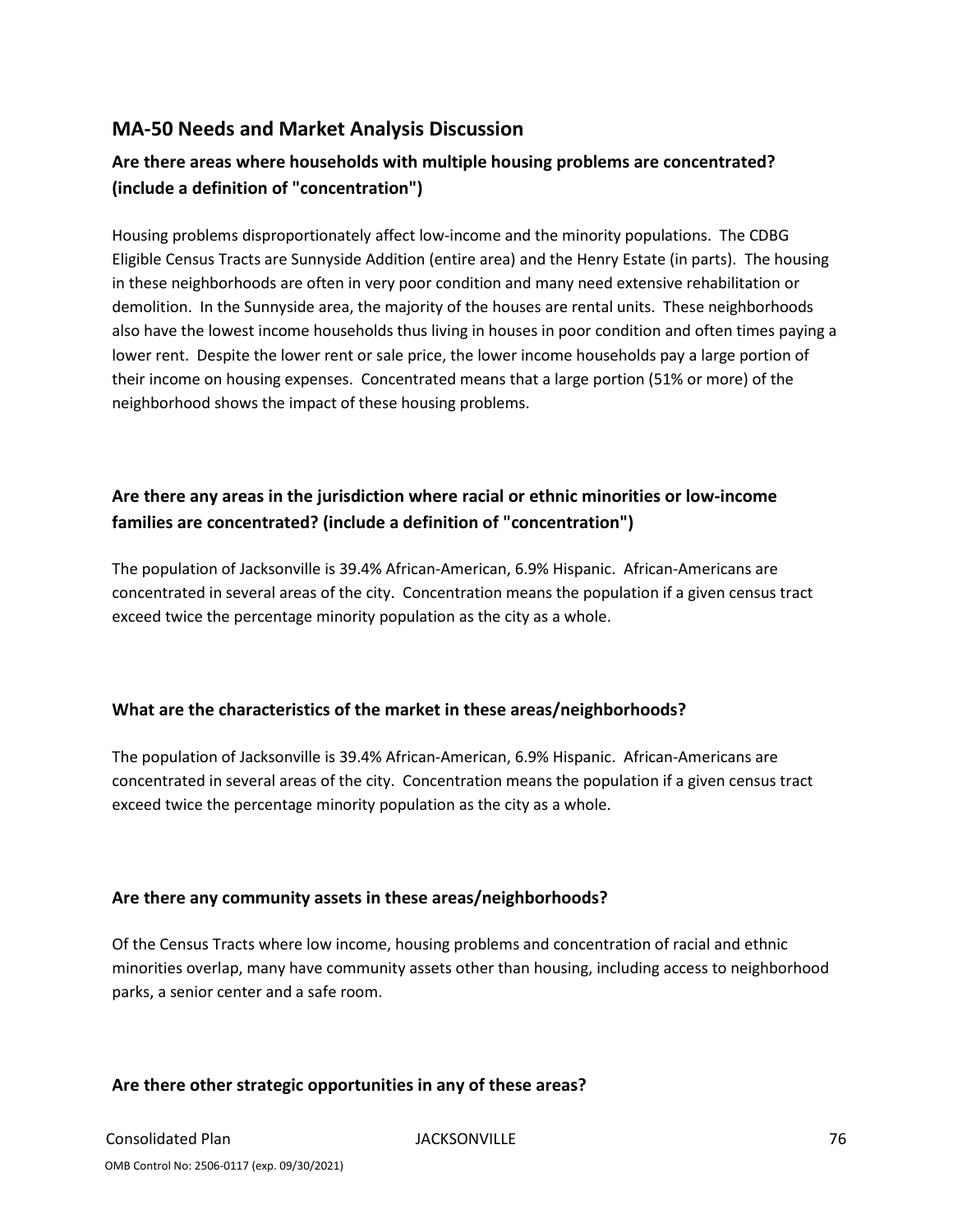No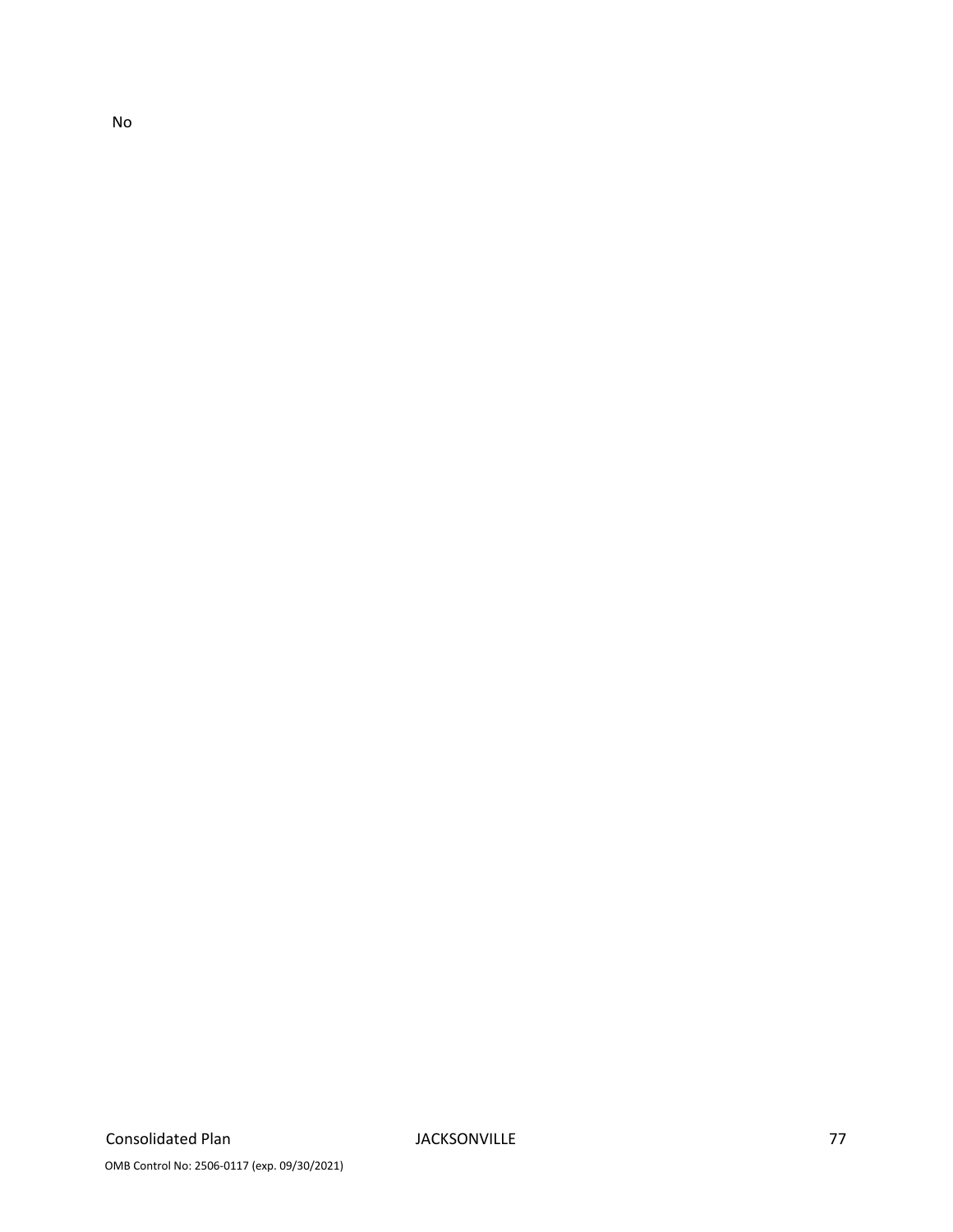# **MA-60 Broadband Needs of Housing occupied by Low- and Moderate-Income Households - 91.210(a)(4), 91.310(a)(2)**

### **Describe the need for broadband wiring and connections for households, including low- and moderate-income households and neighborhoods.**

According to the National Broadband Availability Map (NBAM) created by the National Telecommunication and Information Administration (NTIA) of the Department of Commerce, as well as the NTIA's BroadbandUSA initiative, broadband internet access is critical in supporting economic opportunity among low- and moderate-income households. Access to the internet supports a household's connection to employment, education and healthcare, as well as government services and social networks. For example, in today's society, simply applying for a job, completing a homework assignment, or even making a doctor appointment is dependent on internet access. Therefore, all lowand moderate-income neighborhoods need access to broadband wiring and connections in order for residents to participate equitably in society. Although most neighborhoods in Jacksonville already have broadband wiring and connections in-place, according to the NTIA, the primary reasons why lower income households do not utilize broadband service are two-fold: (1) there is no working computer in the household and/or (2) internet service subscriptions are unaffordable.

### **Describe the need for increased competition by having more than one broadband Internet service provider serve the jurisdiction.**

In Jacksonville, consumers have access to 16 internet service providers. Jacksonville's internet infrastructure follows a pattern similar to other US cities. It uses wide coverage of cable and DSL, simply put, internet providers were started as cable TV and telephone companies, thereby using the existing wired networks for delivering broadband services. Currently there are 10 residential internet providers in Jacksonville, but not all 10 are 100% available. Data show the leading two providers are Viasat and HughesNet available at 100%, followed by CenturyLink at 87.9% and Xfinity at 78.8%. The rates range from \$30 - \$65 per month for services.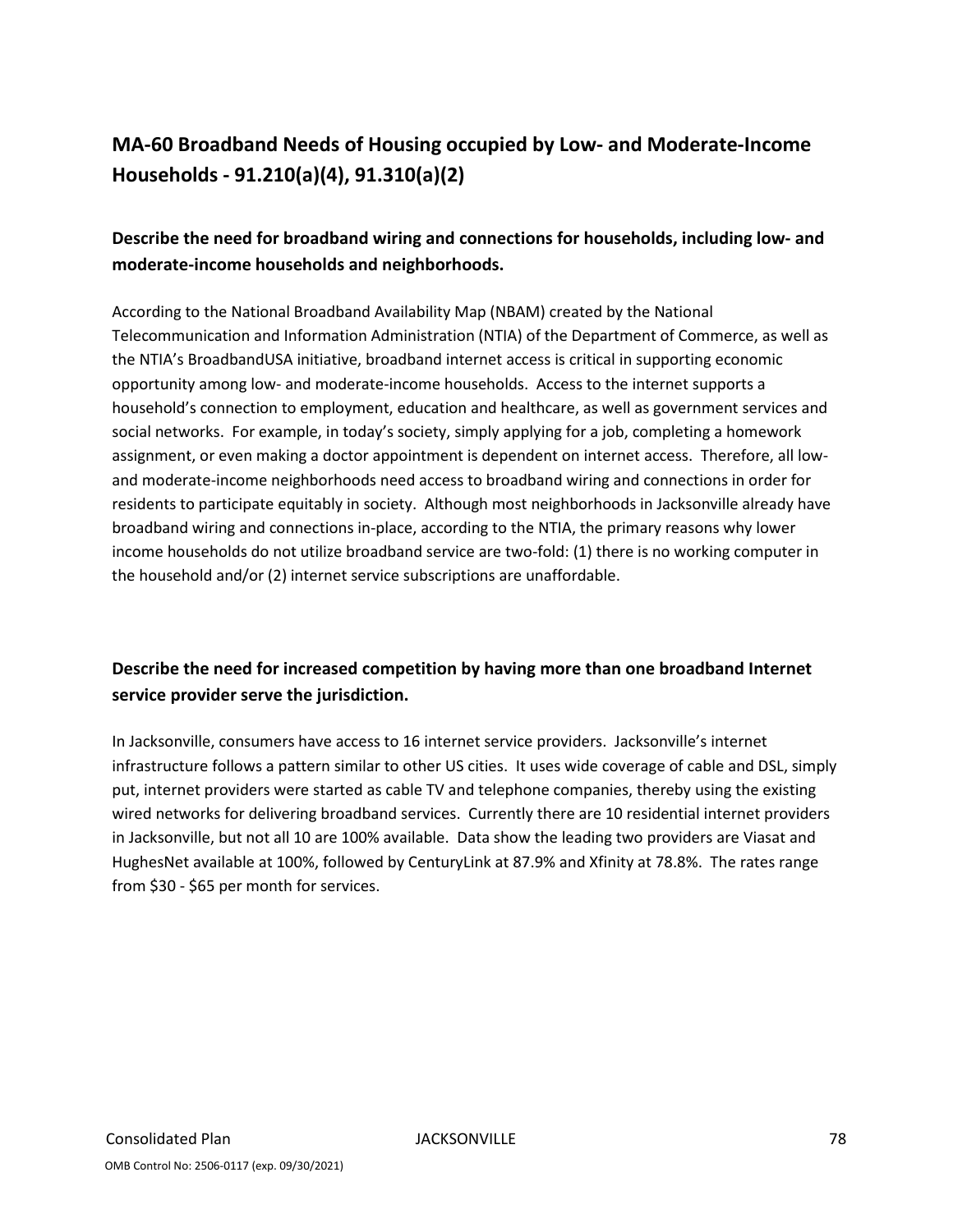# **MA-65 Hazard Mitigation - 91.210(a)(5), 91.310(a)(3)**

#### **Describe the jurisdiction's increased natural hazard risks associated with climate change.**

According to the Pulaski County Hazard Mitigation Plan, Jacksonville list tornadoes and floods as being severe risk for the city. As stated in the plan, Jacksonville list one occurrence in flooding where 5-11 inches of heavy rainfall fell in a short period of time. During this amount of rainfall, flash flooding will start to occur and the storm water drainage system will not accommodate the excess rainfall. Generally, the only flooding that occurs is in low-lying areas and the 100-year flood plain.

### **Describe the vulnerability to these risks of housing occupied by low- and moderate-income households based on an analysis of data, findings, and methods.**

The Plan list 658 structures in Jacksonville that are located in a floodplain. The largest area is located in the southwest portion of the City, which is sparsely populated. The neighborhoods with flooding are not in the very low-low-income areas. However low and moderate-income households may not have the resources necessary to mitigate risks or recover from disasters. It can be concluded that low-income, minority, low mobility, and elderly households are the most vulnerable to the impacts of some hazards in any given city with Jacksonville not being an exception.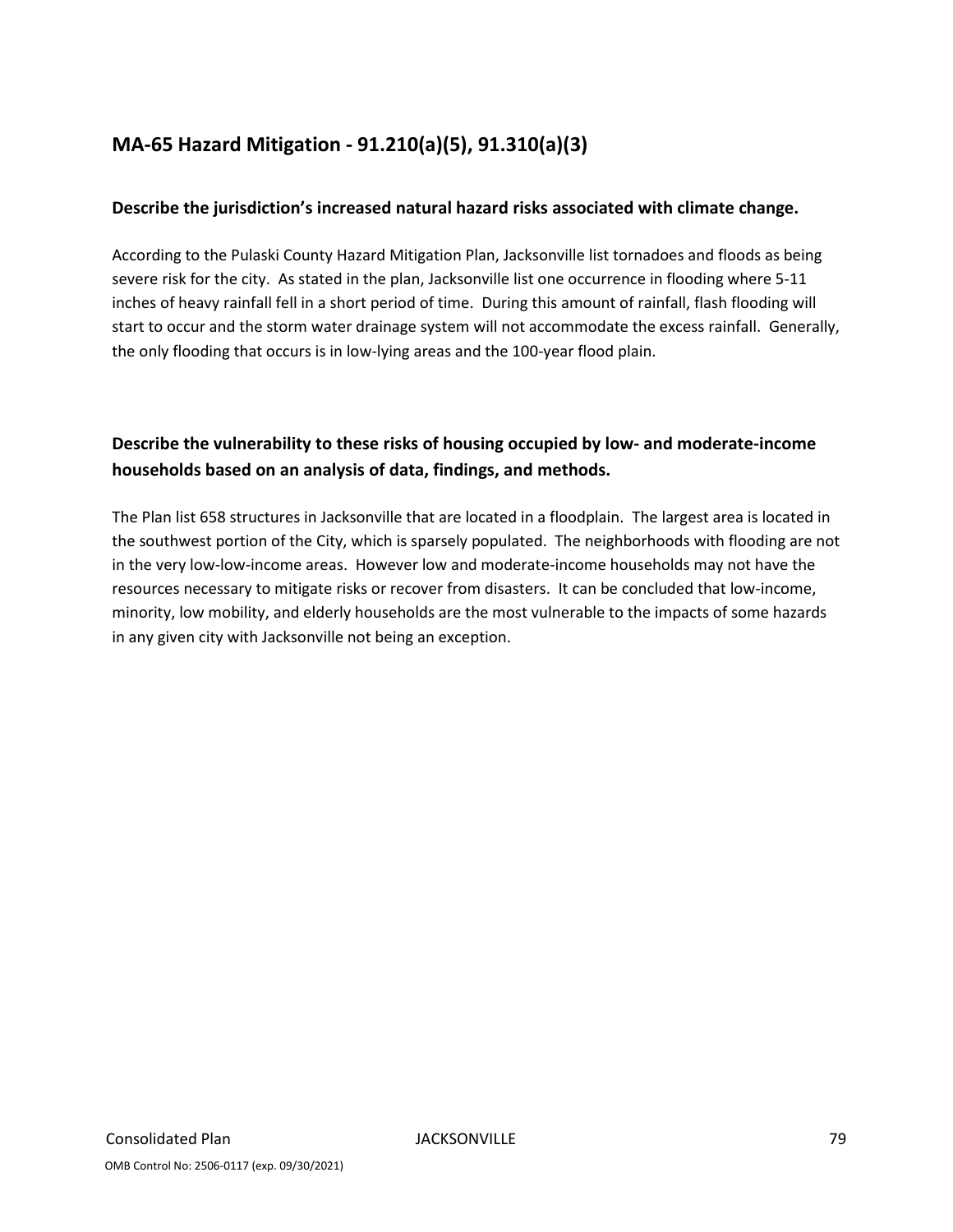# **Strategic Plan**

#### **SP-05 Overview**

#### **Strategic Plan Overview**

The Consolidated Plan process requires the City of Jacksonville to identify priority needs and a Strategic Plan to meet those needs over the next five years. For every priority, there are goals and outcomes established to measure progress as well as strategies to address them. There are essentially four (4) major categories in this Consolidated Plan that capture the needs identified during the citizen participation process: affordable housing, homelessness, non-homeless special needs, and non-housing community development.

Priority needs identified during the citizen participation process, consultation with stakeholders, and input from the City's staff/departments included preservation/production of affordable housing; housing assistance; special needs housing, facilities and services; homeless facilities and services; public facilities and improvements; public services; economic development; and program administration.

To address these topics, the City of Jacksonville has developed 6 goals that will guide funding decisions through the course of the Consolidated Plan five-year term. These goals will address needs in public facility improvement, public improvements, public services, elimination of slum and blight, code enforcement, economic development, neighborhood improvements, preservation of housing, homeownership opportunities, healthy homes, shelter for the homeless, emergency/disaster response, and administration of the City of Jacksonville federally-funded programs.

For each goal, the City has established strategies to address the goal and specific target outcomes to measure progress. Such strategies address how the City will tackle issues related to affordable housing, public housing, homelessness, housing rehabilitation/lead-based paint mitigation, anti-poverty, and program monitoring.

Through the identification of specific goals, outcomes, and target areas, the City of Jacksonville strives to address the priority needs of low-and moderate-income persons in a coordinated and strategic manner.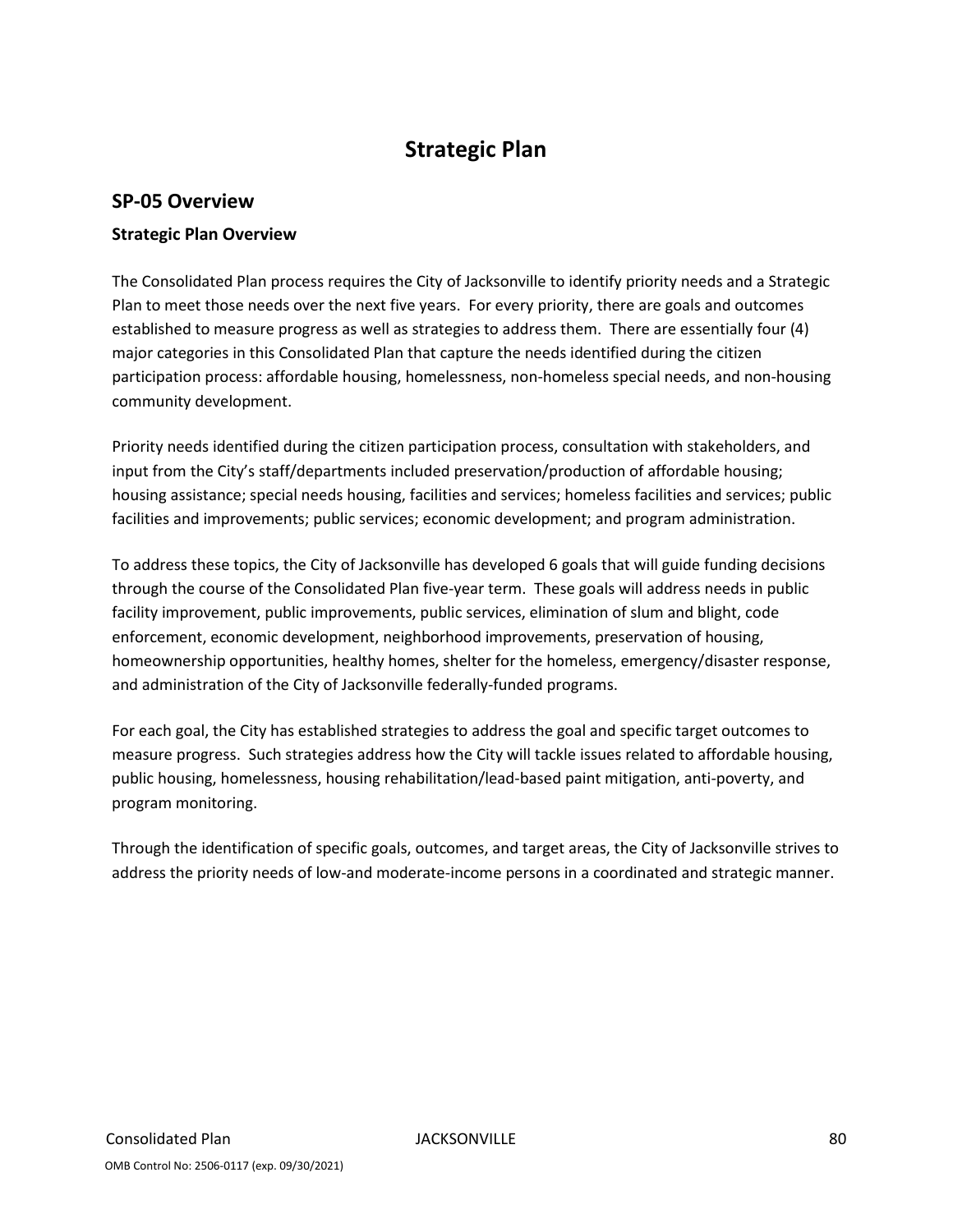# **SP-10 Geographic Priorities – 91.215 (a)(1)**

### **Geographic Area**

#### **Table 46 - Geographic Priority Areas**

| 1              | <b>Area Name:</b>                                                                                                       | Low Income Individuals<br>or Families |  |
|----------------|-------------------------------------------------------------------------------------------------------------------------|---------------------------------------|--|
|                | <b>Area Type:</b>                                                                                                       | Local Target area                     |  |
|                | <b>Other Target Area Description:</b>                                                                                   |                                       |  |
|                | <b>HUD Approval Date:</b>                                                                                               |                                       |  |
|                | % of Low/ Mod:                                                                                                          |                                       |  |
|                | <b>Revital Type:</b>                                                                                                    | Housing                               |  |
|                | <b>Other Revital Description:</b>                                                                                       |                                       |  |
|                | Identify the neighborhood boundaries for this target area.                                                              |                                       |  |
|                | Include specific housing and commercial characteristics of this target<br>area.                                         |                                       |  |
|                | How did your consultation and citizen participation process help you to<br>identify this neighborhood as a target area? |                                       |  |
|                | Identify the needs in this target area.                                                                                 |                                       |  |
|                | What are the opportunities for improvement in this target area?                                                         |                                       |  |
|                | Are there barriers to improvement in this target area?                                                                  |                                       |  |
| $\overline{2}$ | <b>Area Name:</b>                                                                                                       | SUNNYSIDE INCLUSIVE<br>OF CT 36.05    |  |
|                | Area Type:                                                                                                              | Strategy area                         |  |
|                | <b>Other Target Area Description:</b>                                                                                   |                                       |  |
|                | <b>HUD Approval Date:</b>                                                                                               | 1/1/1999                              |  |
|                | % of Low/ Mod:                                                                                                          |                                       |  |
|                | <b>Revital Type:</b>                                                                                                    | Comprehensive                         |  |
|                | <b>Other Revital Description:</b>                                                                                       |                                       |  |
|                | Identify the neighborhood boundaries for this target area.                                                              |                                       |  |
|                | Include specific housing and commercial characteristics of this target<br>area.                                         |                                       |  |
|                | How did your consultation and citizen participation process help you to<br>identify this neighborhood as a target area? |                                       |  |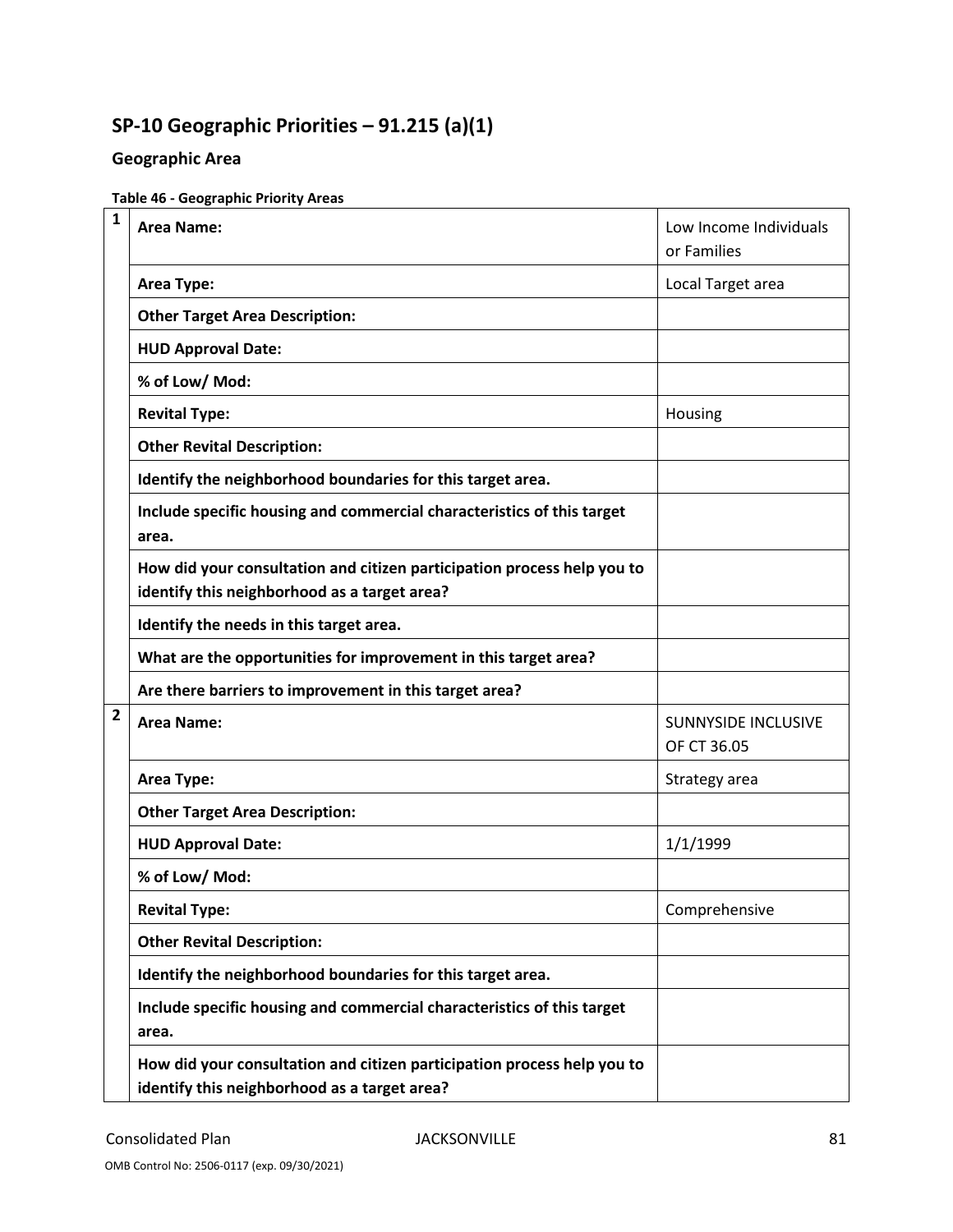| Identify the needs in this target area.                         |  |
|-----------------------------------------------------------------|--|
| What are the opportunities for improvement in this target area? |  |
| Are there barriers to improvement in this target area?          |  |

#### **General Allocation Priorities**

Describe the basis for allocating investments geographically within the jurisdiction (or within the EMSA for HOPWA)

All projects must meet one of HUD's national objectives to benefit low/mod income residents or protected classes, prevent or eliminate slum and blight, or meet an urgent need that threatens the community. All projects must also meet one of the overall Consolidated Plan goals to provide decent housing, provide a suitable living environment, or to expand economic opportunities for residents.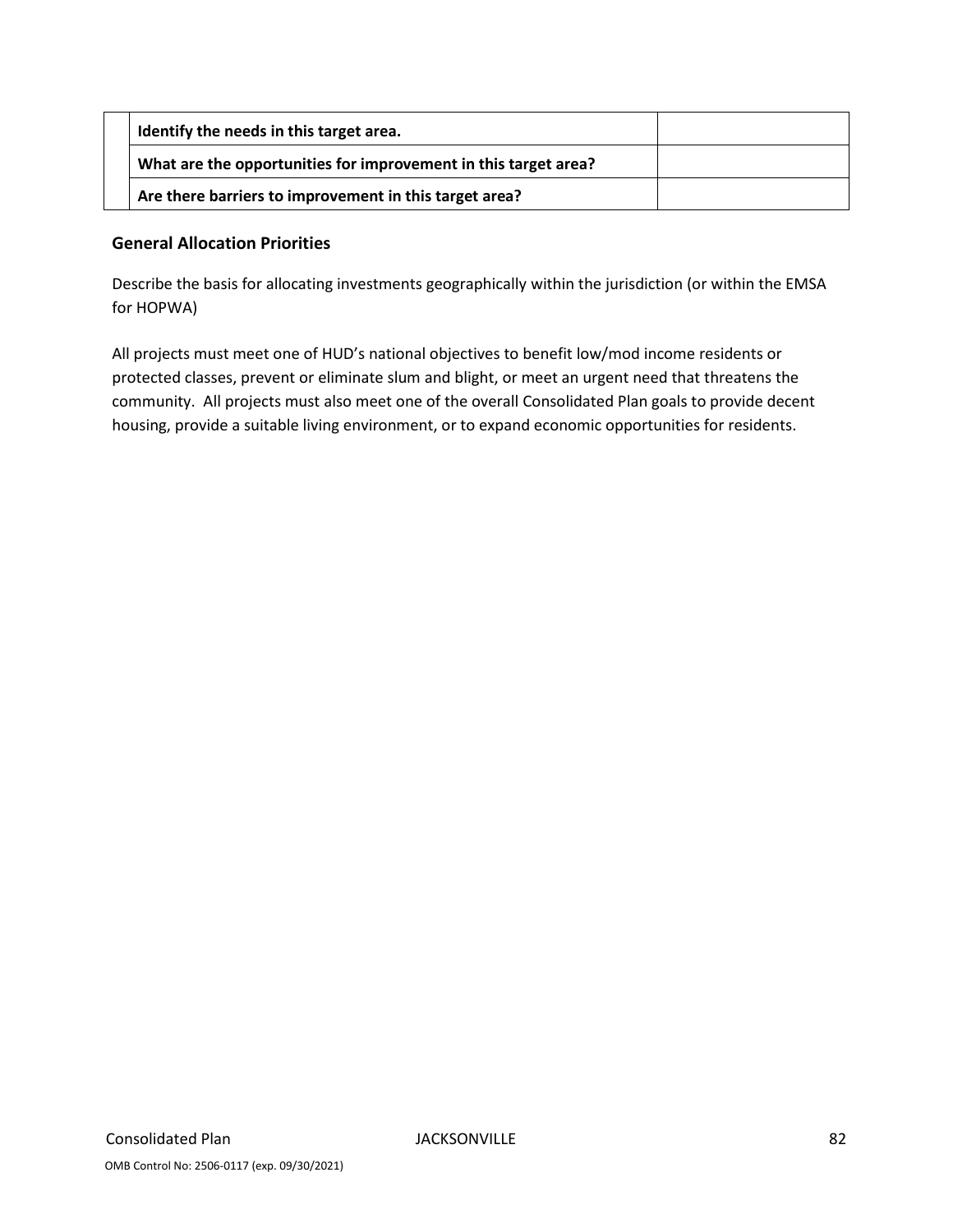# **SP-25 Priority Needs - 91.215(a)(2)**

### **Priority Needs**

|--|

| $\mathbf{1}$   | <b>Priority Need</b><br><b>Name</b>          | Program Administration                                                 |
|----------------|----------------------------------------------|------------------------------------------------------------------------|
|                | <b>Priority Level</b>                        | High                                                                   |
|                | <b>Population</b>                            | <b>Extremely Low</b>                                                   |
|                |                                              | Low                                                                    |
|                |                                              | Moderate                                                               |
|                |                                              | Large Families                                                         |
|                |                                              | Families with Children                                                 |
|                |                                              | Elderly                                                                |
|                |                                              | Elderly                                                                |
|                |                                              | Frail Elderly                                                          |
|                |                                              | Non-housing Community Development                                      |
|                | <b>Geographic Areas</b>                      | SUNNYSIDE INCLUSIVE OF CT 36.05                                        |
|                | <b>Affected</b>                              | Low Income Individuals or Families                                     |
|                | <b>Associated Goals</b>                      |                                                                        |
|                | <b>Description</b>                           | Oversight of federal funding program.                                  |
|                | <b>Basis for Relative</b><br><b>Priority</b> | N/A                                                                    |
| $\overline{2}$ | <b>Priority Need</b><br><b>Name</b>          | <b>Housing Rehabilitation</b>                                          |
|                | <b>Priority Level</b>                        | High                                                                   |
|                | <b>Population</b>                            | <b>Extremely Low</b>                                                   |
|                |                                              | Low                                                                    |
|                |                                              | Moderate                                                               |
|                |                                              | Large Families                                                         |
|                |                                              | Families with Children                                                 |
|                |                                              | Elderly                                                                |
|                |                                              | Elderly                                                                |
|                |                                              | Frail Elderly                                                          |
|                | <b>Geographic Areas</b>                      | SUNNYSIDE INCLUSIVE OF CT 36.05                                        |
|                | <b>Affected</b>                              | Low Income Individuals or Families                                     |
|                | <b>Associated Goals</b>                      | Housing                                                                |
|                | <b>Description</b>                           | Programs that provide rehabilitation for owner-occupied housing units. |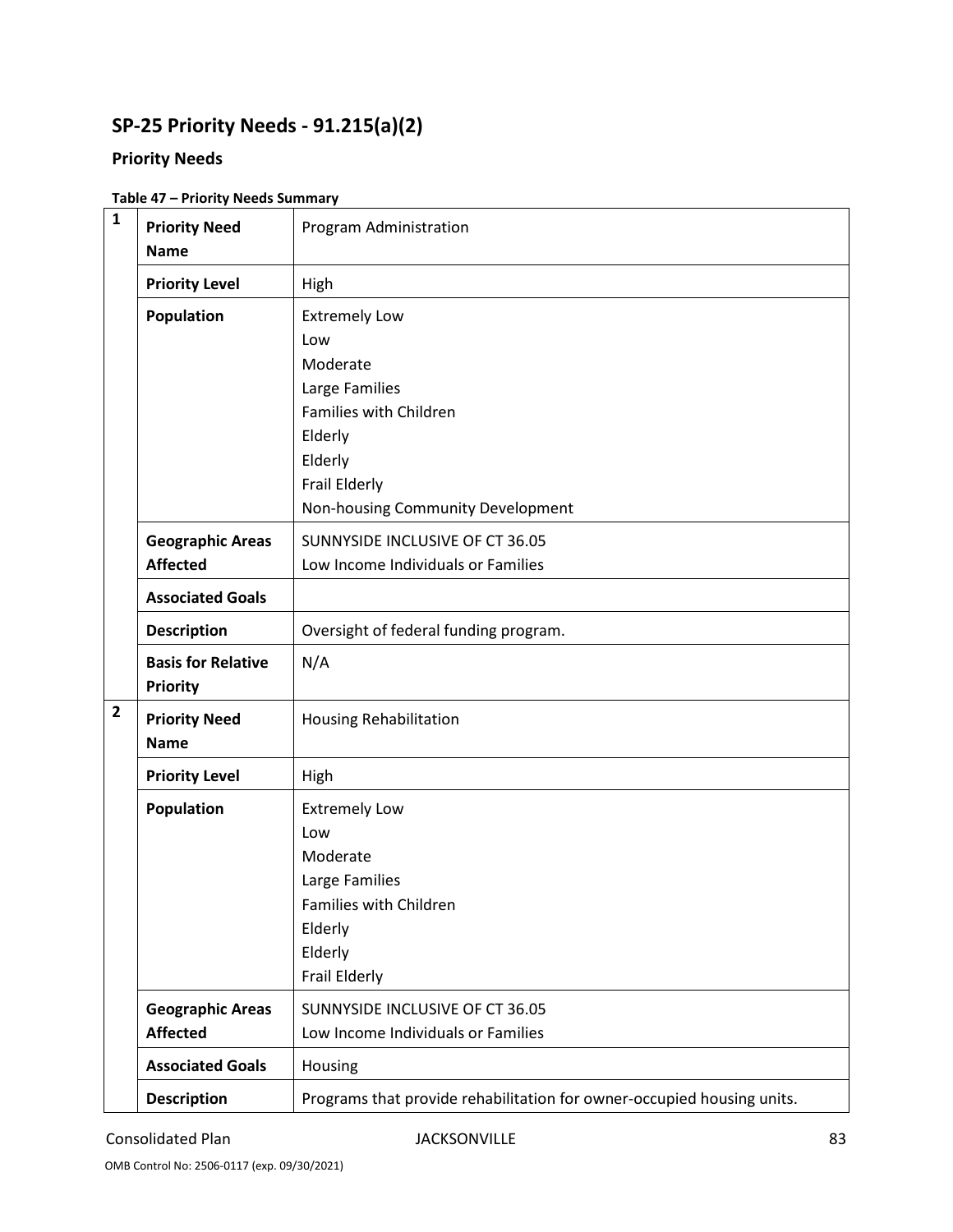|   | <b>Basis for Relative</b><br><b>Priority</b> | Community input through surveys and public meetings.                                                                           |
|---|----------------------------------------------|--------------------------------------------------------------------------------------------------------------------------------|
| 3 | <b>Priority Need</b><br><b>Name</b>          | Homebuyers Assistance                                                                                                          |
|   | <b>Priority Level</b>                        | High                                                                                                                           |
|   | <b>Population</b>                            | <b>Extremely Low</b><br>Low<br>Moderate<br>Large Families<br>Families with Children<br>Elderly                                 |
|   | <b>Geographic Areas</b><br><b>Affected</b>   | SUNNYSIDE INCLUSIVE OF CT 36.05<br>Low Income Individuals or Families                                                          |
|   | <b>Associated Goals</b>                      | Housing                                                                                                                        |
|   | <b>Description</b>                           | Provide support for homebuyers to include down payment and closing cost.                                                       |
|   | <b>Basis for Relative</b><br><b>Priority</b> | Community input through surveys and public meetings.                                                                           |
| 4 | <b>Priority Need</b><br><b>Name</b>          | Code Enforcement/Removal of Slum and Blight                                                                                    |
|   | <b>Priority Level</b>                        | High                                                                                                                           |
|   | Population                                   | Non-housing Community Development                                                                                              |
|   | <b>Geographic Areas</b><br><b>Affected</b>   | SUNNYSIDE INCLUSIVE OF CT 36.05<br>Low Income Individuals or Families                                                          |
|   | <b>Associated Goals</b>                      | Create a suitable living environment                                                                                           |
|   | <b>Description</b>                           | Removal of dilapidated homes and debris from vacant lots in CDBG eligible<br>areas. Also provide support for Code Enforcement. |
|   | <b>Basis for Relative</b><br><b>Priority</b> | Community input through surveys and public meetings.                                                                           |
| 5 | <b>Priority Need</b><br><b>Name</b>          | <b>Handicap Accessibility</b>                                                                                                  |
|   | <b>Priority Level</b>                        | High                                                                                                                           |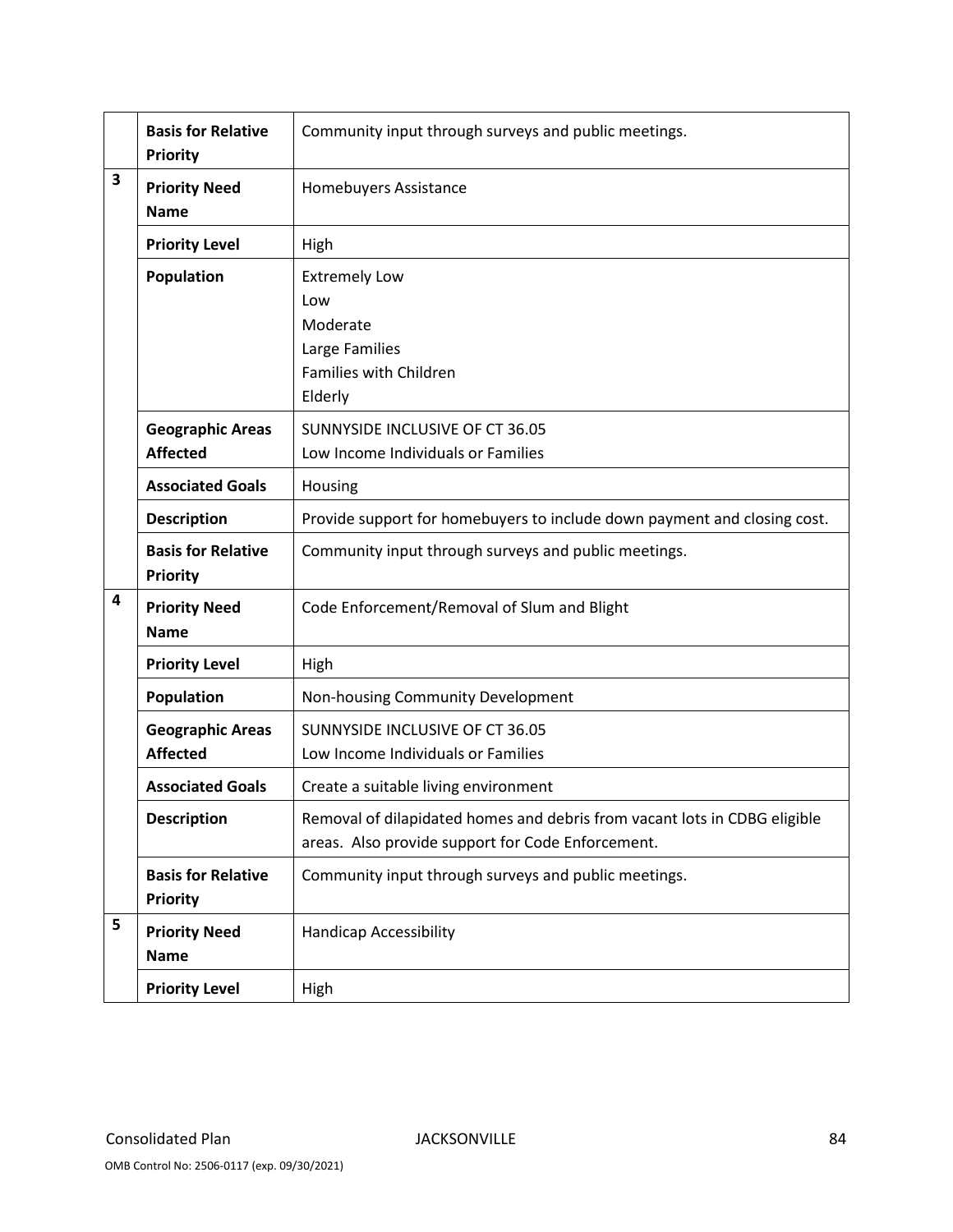|                         | <b>Population</b>                            | <b>Extremely Low</b>                                                      |  |  |  |  |  |
|-------------------------|----------------------------------------------|---------------------------------------------------------------------------|--|--|--|--|--|
|                         |                                              | Low                                                                       |  |  |  |  |  |
|                         |                                              | Moderate                                                                  |  |  |  |  |  |
|                         |                                              | Elderly                                                                   |  |  |  |  |  |
|                         |                                              | Frail Elderly                                                             |  |  |  |  |  |
|                         |                                              | Persons with Mental Disabilities                                          |  |  |  |  |  |
|                         |                                              | Persons with Physical Disabilities                                        |  |  |  |  |  |
|                         | <b>Geographic Areas</b>                      | SUNNYSIDE INCLUSIVE OF CT 36.05                                           |  |  |  |  |  |
|                         | <b>Affected</b>                              | Low Income Individuals or Families                                        |  |  |  |  |  |
|                         | <b>Associated Goals</b>                      | Housing                                                                   |  |  |  |  |  |
|                         | <b>Description</b>                           | Provide modifications to owner-occupied units for handicap accessibility. |  |  |  |  |  |
|                         | <b>Basis for Relative</b><br><b>Priority</b> | Community input through surveys and public meetings.                      |  |  |  |  |  |
| 6                       | <b>Priority Need</b><br><b>Name</b>          | <b>Emergency Home Repairs</b>                                             |  |  |  |  |  |
|                         | <b>Priority Level</b>                        | High                                                                      |  |  |  |  |  |
|                         | <b>Population</b>                            | <b>Extremely Low</b>                                                      |  |  |  |  |  |
|                         |                                              | Low                                                                       |  |  |  |  |  |
|                         |                                              | Large Families                                                            |  |  |  |  |  |
|                         |                                              | Families with Children                                                    |  |  |  |  |  |
|                         |                                              | Elderly                                                                   |  |  |  |  |  |
|                         |                                              | Elderly                                                                   |  |  |  |  |  |
|                         |                                              | Frail Elderly                                                             |  |  |  |  |  |
|                         | <b>Geographic Areas</b><br><b>Affected</b>   |                                                                           |  |  |  |  |  |
|                         | <b>Associated Goals</b>                      | Housing                                                                   |  |  |  |  |  |
|                         | <b>Description</b>                           | Provide emergency repairs to owner-occupied housing units.                |  |  |  |  |  |
|                         | <b>Basis for Relative</b><br><b>Priority</b> | Community input through surveys and public meetings.                      |  |  |  |  |  |
| $\overline{\mathbf{z}}$ | <b>Priority Need</b><br><b>Name</b>          | <b>Youth Services</b>                                                     |  |  |  |  |  |
|                         | <b>Priority Level</b>                        | High                                                                      |  |  |  |  |  |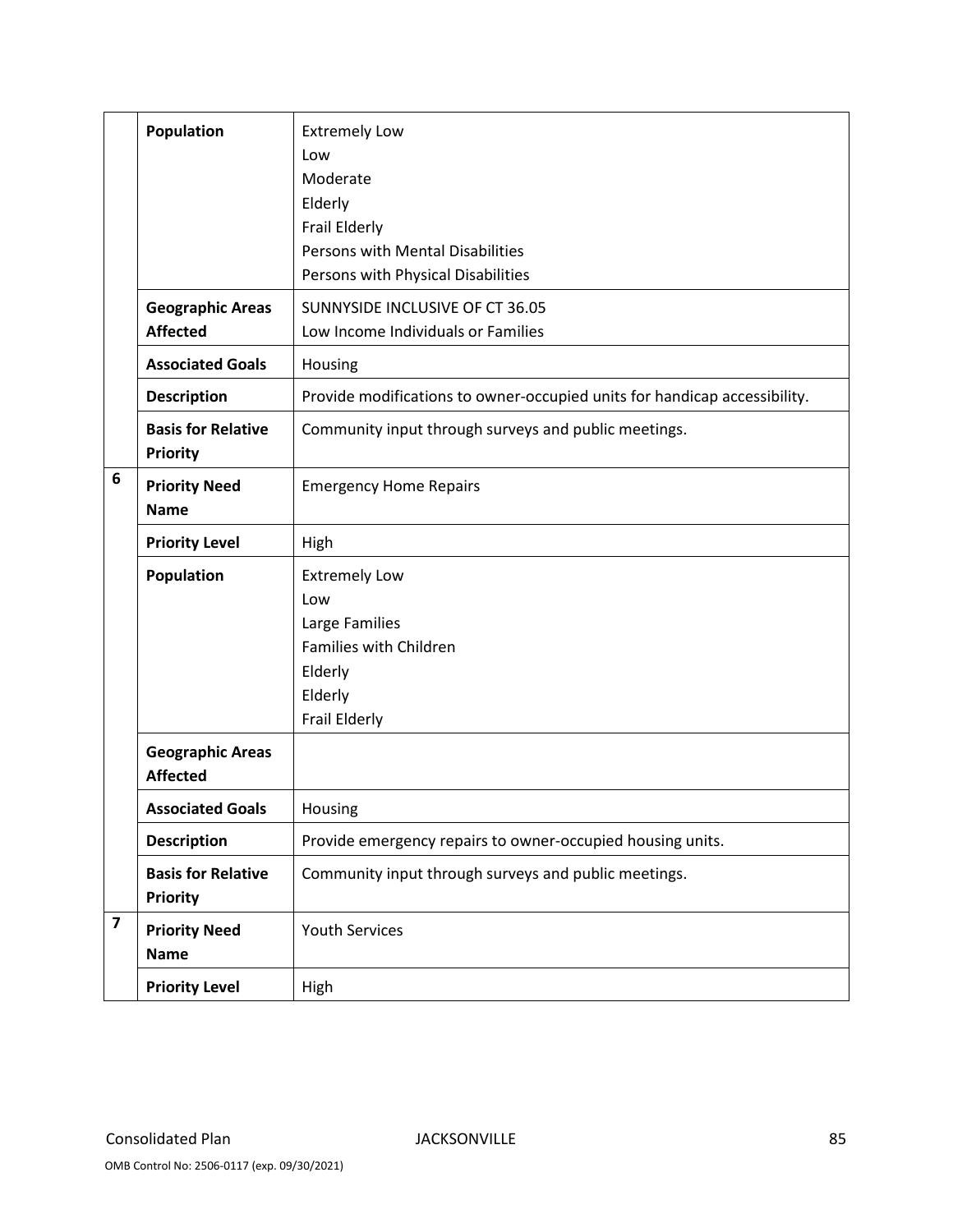|   | <b>Population</b>                            | <b>Extremely Low</b><br>Low<br>Moderate<br>Large Families<br>Families with Children                           |  |  |  |  |  |
|---|----------------------------------------------|---------------------------------------------------------------------------------------------------------------|--|--|--|--|--|
|   | <b>Geographic Areas</b><br><b>Affected</b>   | SUNNYSIDE INCLUSIVE OF CT 36.05<br>Low Income Individuals or Families                                         |  |  |  |  |  |
|   | <b>Associated Goals</b>                      | <b>Public Service</b>                                                                                         |  |  |  |  |  |
|   | <b>Description</b>                           | Provide assistance for programs that provide services to youth.                                               |  |  |  |  |  |
|   | <b>Basis for Relative</b><br><b>Priority</b> | Community input through surveys and public meetings.                                                          |  |  |  |  |  |
| 8 | <b>Priority Need</b><br><b>Name</b>          | Transportation                                                                                                |  |  |  |  |  |
|   | <b>Priority Level</b>                        | High                                                                                                          |  |  |  |  |  |
|   | <b>Population</b>                            | <b>Extremely Low</b><br>Low<br>Moderate<br>Elderly                                                            |  |  |  |  |  |
|   | <b>Geographic Areas</b><br><b>Affected</b>   | SUNNYSIDE INCLUSIVE OF CT 36.05<br>Low Income Individuals or Families                                         |  |  |  |  |  |
|   | <b>Associated Goals</b>                      | <b>Public Service</b>                                                                                         |  |  |  |  |  |
|   | <b>Description</b>                           | Provide transportation for low-moderate elderly persons.                                                      |  |  |  |  |  |
|   | <b>Basis for Relative</b><br><b>Priority</b> | Community input through surveys and public meetings.                                                          |  |  |  |  |  |
| 9 | <b>Priority Need</b><br><b>Name</b>          | <b>Homeless Prevention</b>                                                                                    |  |  |  |  |  |
|   | <b>Priority Level</b>                        | High                                                                                                          |  |  |  |  |  |
|   | <b>Population</b>                            | <b>Extremely Low</b><br>Low<br>Moderate<br>Large Families<br>Families with Children<br>Families with Children |  |  |  |  |  |
|   | <b>Geographic Areas</b><br><b>Affected</b>   | SUNNYSIDE INCLUSIVE OF CT 36.05<br>Low Income Individuals or Families                                         |  |  |  |  |  |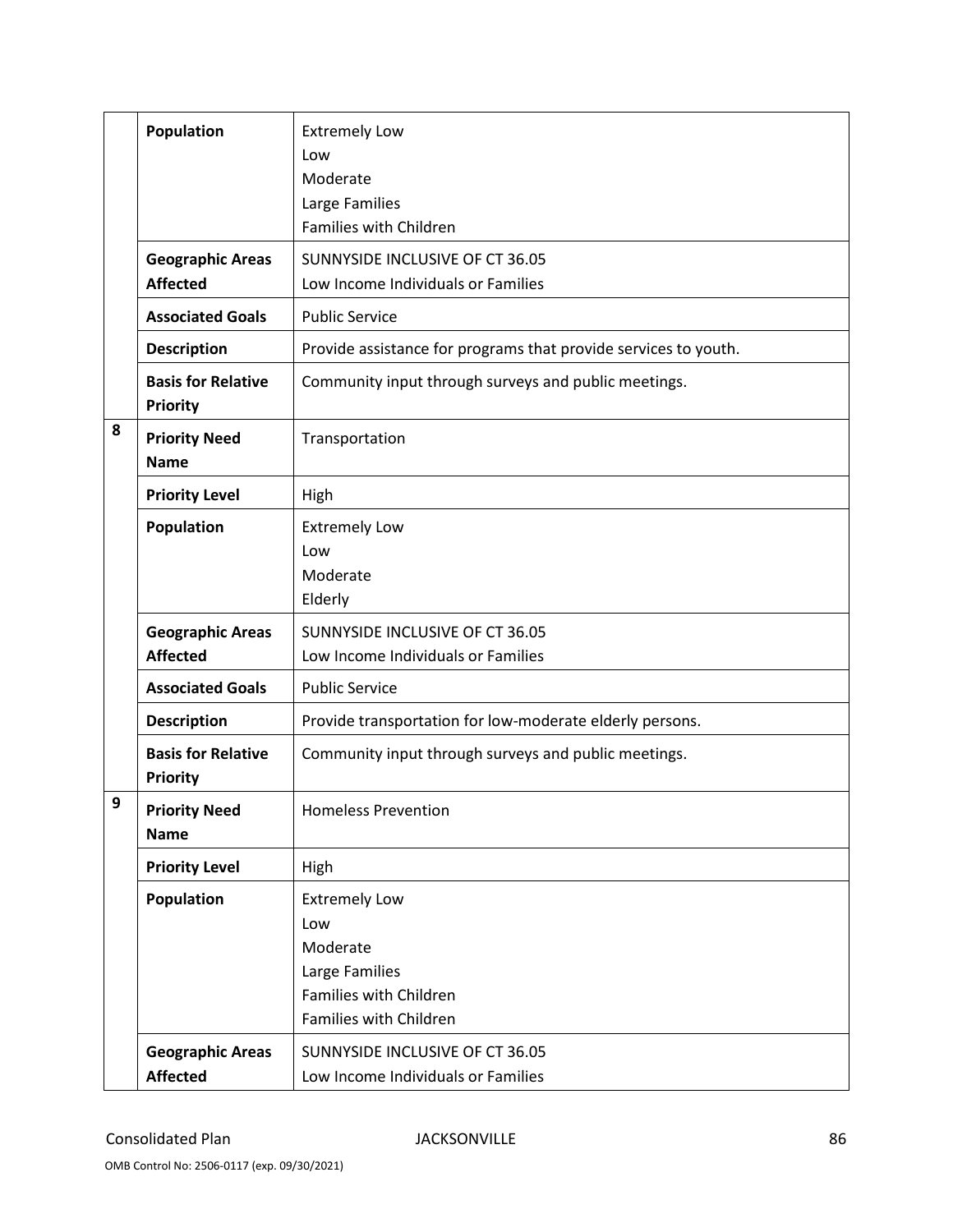|    |                                              | <b>Public Service</b>                                                    |  |  |  |  |  |
|----|----------------------------------------------|--------------------------------------------------------------------------|--|--|--|--|--|
|    | <b>Associated Goals</b>                      |                                                                          |  |  |  |  |  |
|    | <b>Description</b>                           | Provide assistance for temporary lodging.                                |  |  |  |  |  |
|    | <b>Basis for Relative</b><br><b>Priority</b> | Community input through surveys and public meetings.                     |  |  |  |  |  |
| 10 | <b>Priority Need</b><br><b>Name</b>          | <b>Public Facilities</b>                                                 |  |  |  |  |  |
|    | <b>Priority Level</b>                        | High                                                                     |  |  |  |  |  |
|    | <b>Population</b>                            | Non-housing Community Development                                        |  |  |  |  |  |
|    | <b>Geographic Areas</b><br><b>Affected</b>   |                                                                          |  |  |  |  |  |
|    | <b>Associated Goals</b>                      |                                                                          |  |  |  |  |  |
|    | <b>Description</b>                           | Provide assistance to public facilities in low-to moderate-income areas. |  |  |  |  |  |
|    | <b>Basis for Relative</b><br>Priority        | Community input through surveys and public meetings.                     |  |  |  |  |  |
| 11 | <b>Priority Need</b><br><b>Name</b>          | Counseling                                                               |  |  |  |  |  |
|    | <b>Priority Level</b>                        | High                                                                     |  |  |  |  |  |
|    | <b>Population</b>                            | <b>Extremely Low</b><br>Low<br>Moderate<br>Elderly<br>Other              |  |  |  |  |  |
|    | <b>Geographic Areas</b><br><b>Affected</b>   | Low Income Individuals or Families                                       |  |  |  |  |  |
|    | <b>Associated Goals</b>                      | <b>Public Service</b>                                                    |  |  |  |  |  |
|    | <b>Description</b>                           | Provide assistance to elderly and youth especially with life skills.     |  |  |  |  |  |
|    | <b>Basis for Relative</b><br><b>Priority</b> | Community input through surveys and public meetings.                     |  |  |  |  |  |
| 12 | <b>Priority Need</b><br><b>Name</b>          | <b>Public Improvements</b>                                               |  |  |  |  |  |
|    | <b>Priority Level</b>                        | High                                                                     |  |  |  |  |  |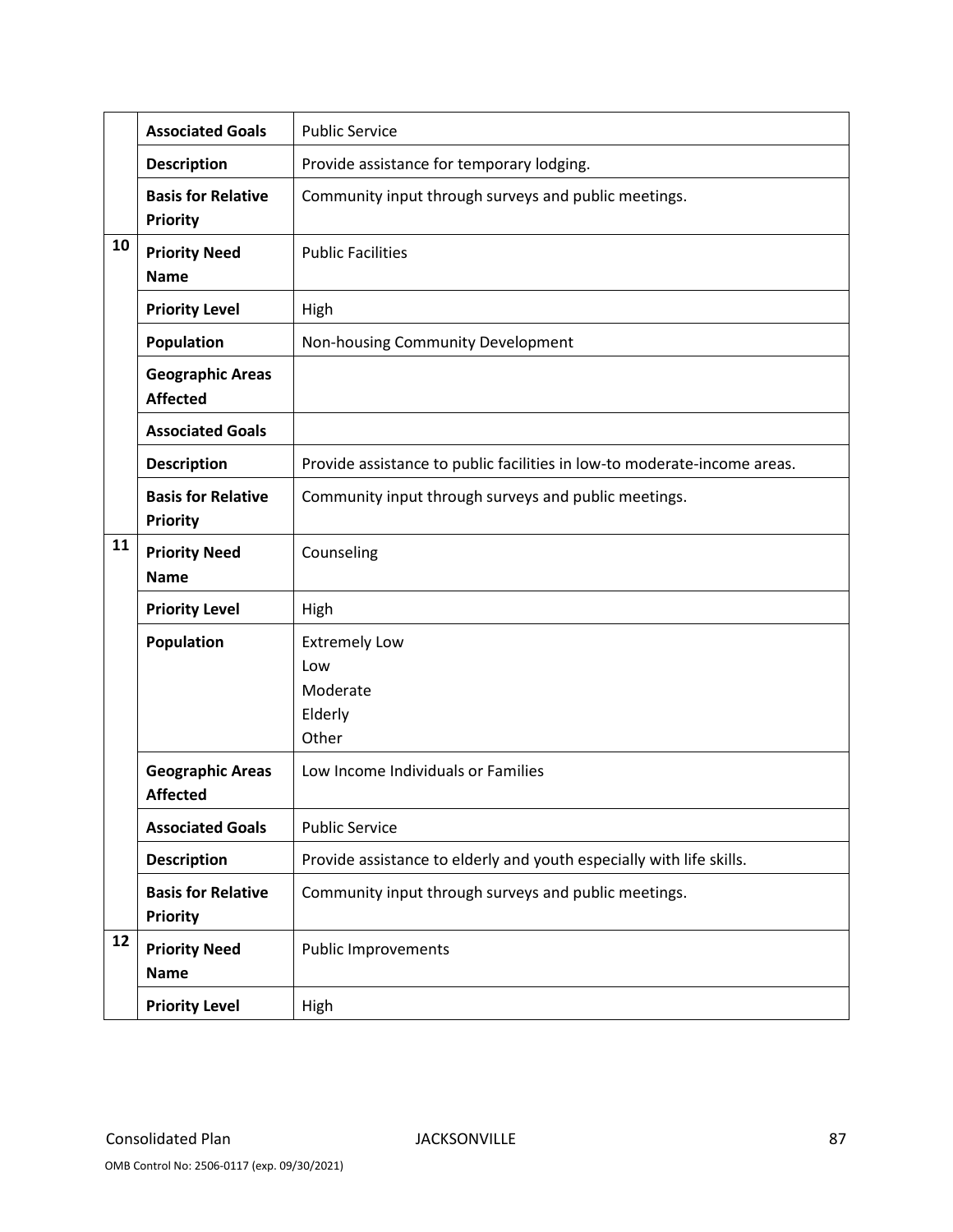|    | Population                                   | <b>Extremely Low</b><br>Low                                                                           |  |  |  |  |  |
|----|----------------------------------------------|-------------------------------------------------------------------------------------------------------|--|--|--|--|--|
|    |                                              | Moderate                                                                                              |  |  |  |  |  |
|    |                                              | Large Families                                                                                        |  |  |  |  |  |
|    |                                              | Families with Children                                                                                |  |  |  |  |  |
|    |                                              | Elderly                                                                                               |  |  |  |  |  |
|    |                                              | Elderly                                                                                               |  |  |  |  |  |
|    |                                              | Frail Elderly                                                                                         |  |  |  |  |  |
|    |                                              | Persons with Mental Disabilities                                                                      |  |  |  |  |  |
|    |                                              | Persons with Physical Disabilities                                                                    |  |  |  |  |  |
|    | <b>Geographic Areas</b>                      | SUNNYSIDE INCLUSIVE OF CT 36.05                                                                       |  |  |  |  |  |
|    | <b>Affected</b>                              | Low Income Individuals or Families                                                                    |  |  |  |  |  |
|    | <b>Associated Goals</b>                      | <b>Public Facility/Improvements</b>                                                                   |  |  |  |  |  |
|    | <b>Description</b>                           | Provide assistance for drainage, streets and sidewalks in low income<br>neighborhoods/areas.          |  |  |  |  |  |
|    | <b>Basis for Relative</b><br><b>Priority</b> | Community input through surveys and public meetings.                                                  |  |  |  |  |  |
| 13 | <b>Priority Need</b><br><b>Name</b>          | Job Creation/Retention                                                                                |  |  |  |  |  |
|    | <b>Priority Level</b>                        | High                                                                                                  |  |  |  |  |  |
|    | Population                                   | <b>Extremely Low</b>                                                                                  |  |  |  |  |  |
|    |                                              | Low                                                                                                   |  |  |  |  |  |
|    |                                              | Moderate                                                                                              |  |  |  |  |  |
|    |                                              | Other                                                                                                 |  |  |  |  |  |
|    | <b>Geographic Areas</b><br><b>Affected</b>   | Low Income Individuals or Families                                                                    |  |  |  |  |  |
|    | <b>Associated Goals</b>                      | <b>Economic Development</b>                                                                           |  |  |  |  |  |
|    | <b>Description</b>                           | Provide support to small businesses and/or sole proprietors for training to<br>create or retain jobs. |  |  |  |  |  |
|    | <b>Basis for Relative</b><br><b>Priority</b> | Community input through surveys and public meetings.                                                  |  |  |  |  |  |
| 14 | <b>Priority Need</b><br><b>Name</b>          | <b>Fair Housing Education</b>                                                                         |  |  |  |  |  |
|    | <b>Priority Level</b>                        | High                                                                                                  |  |  |  |  |  |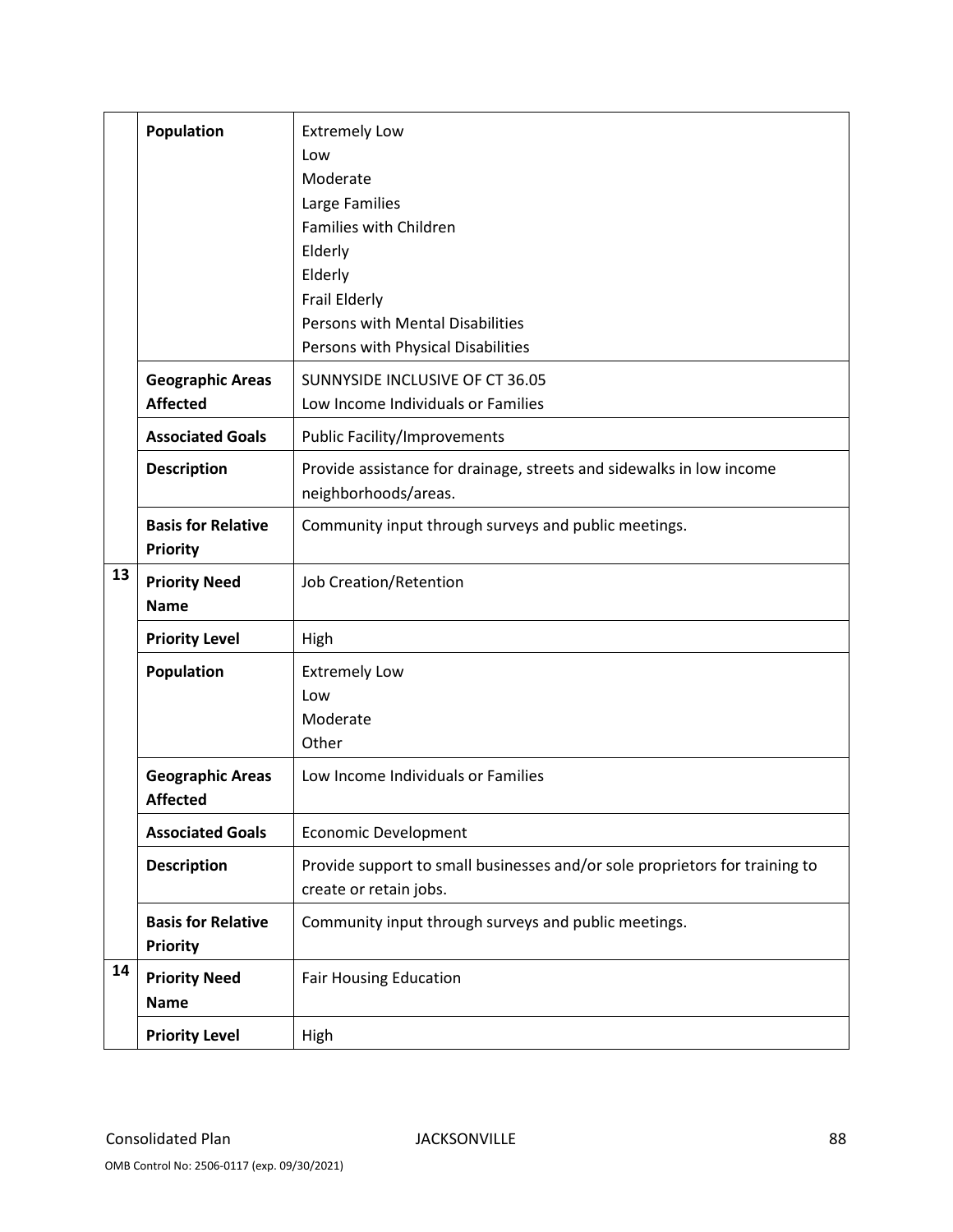|    | <b>Population</b>                            | <b>Extremely Low</b>                                                                                        |  |  |  |  |  |
|----|----------------------------------------------|-------------------------------------------------------------------------------------------------------------|--|--|--|--|--|
|    |                                              | Low                                                                                                         |  |  |  |  |  |
|    |                                              | Moderate                                                                                                    |  |  |  |  |  |
|    |                                              | Large Families                                                                                              |  |  |  |  |  |
|    |                                              | Families with Children                                                                                      |  |  |  |  |  |
|    |                                              | Elderly                                                                                                     |  |  |  |  |  |
|    |                                              | <b>Public Housing Residents</b>                                                                             |  |  |  |  |  |
|    |                                              | veterans                                                                                                    |  |  |  |  |  |
|    |                                              | Persons with HIV/AIDS                                                                                       |  |  |  |  |  |
|    |                                              | <b>Victims of Domestic Violence</b>                                                                         |  |  |  |  |  |
|    |                                              | <b>Unaccompanied Youth</b>                                                                                  |  |  |  |  |  |
|    |                                              | Frail Elderly                                                                                               |  |  |  |  |  |
|    |                                              | Persons with Mental Disabilities                                                                            |  |  |  |  |  |
|    |                                              | Persons with Physical Disabilities                                                                          |  |  |  |  |  |
|    |                                              | Persons with Developmental Disabilities                                                                     |  |  |  |  |  |
|    |                                              | Persons with Alcohol or Other Addictions                                                                    |  |  |  |  |  |
|    |                                              | Persons with HIV/AIDS and their Families                                                                    |  |  |  |  |  |
|    | <b>Geographic Areas</b><br><b>Affected</b>   | Low Income Individuals or Families                                                                          |  |  |  |  |  |
|    | <b>Associated Goals</b>                      | <b>Public Service</b>                                                                                       |  |  |  |  |  |
|    | <b>Description</b>                           | Help residents and landlords to comply with fair housing legal requirements<br>in all housing transactions. |  |  |  |  |  |
|    | <b>Basis for Relative</b><br><b>Priority</b> | Community input through surveys and public meetings.                                                        |  |  |  |  |  |
| 15 | <b>Priority Need</b><br><b>Name</b>          | <b>Homeless Facilities and Services</b>                                                                     |  |  |  |  |  |
|    | <b>Priority Level</b>                        | Low                                                                                                         |  |  |  |  |  |
|    | <b>Population</b>                            | <b>Extremely Low</b>                                                                                        |  |  |  |  |  |
|    |                                              | Low                                                                                                         |  |  |  |  |  |
|    |                                              | Moderate                                                                                                    |  |  |  |  |  |
|    |                                              | <b>Chronic Homelessness</b>                                                                                 |  |  |  |  |  |
|    |                                              | Individuals                                                                                                 |  |  |  |  |  |
|    |                                              | Families with Children                                                                                      |  |  |  |  |  |
|    |                                              | Mentally III                                                                                                |  |  |  |  |  |
|    |                                              | <b>Chronic Substance Abuse</b>                                                                              |  |  |  |  |  |
|    |                                              | veterans                                                                                                    |  |  |  |  |  |
|    |                                              | Persons with HIV/AIDS                                                                                       |  |  |  |  |  |
|    |                                              | <b>Victims of Domestic Violence</b>                                                                         |  |  |  |  |  |
|    |                                              | <b>Unaccompanied Youth</b>                                                                                  |  |  |  |  |  |

OMB Control No: 2506-0117 (exp. 09/30/2021)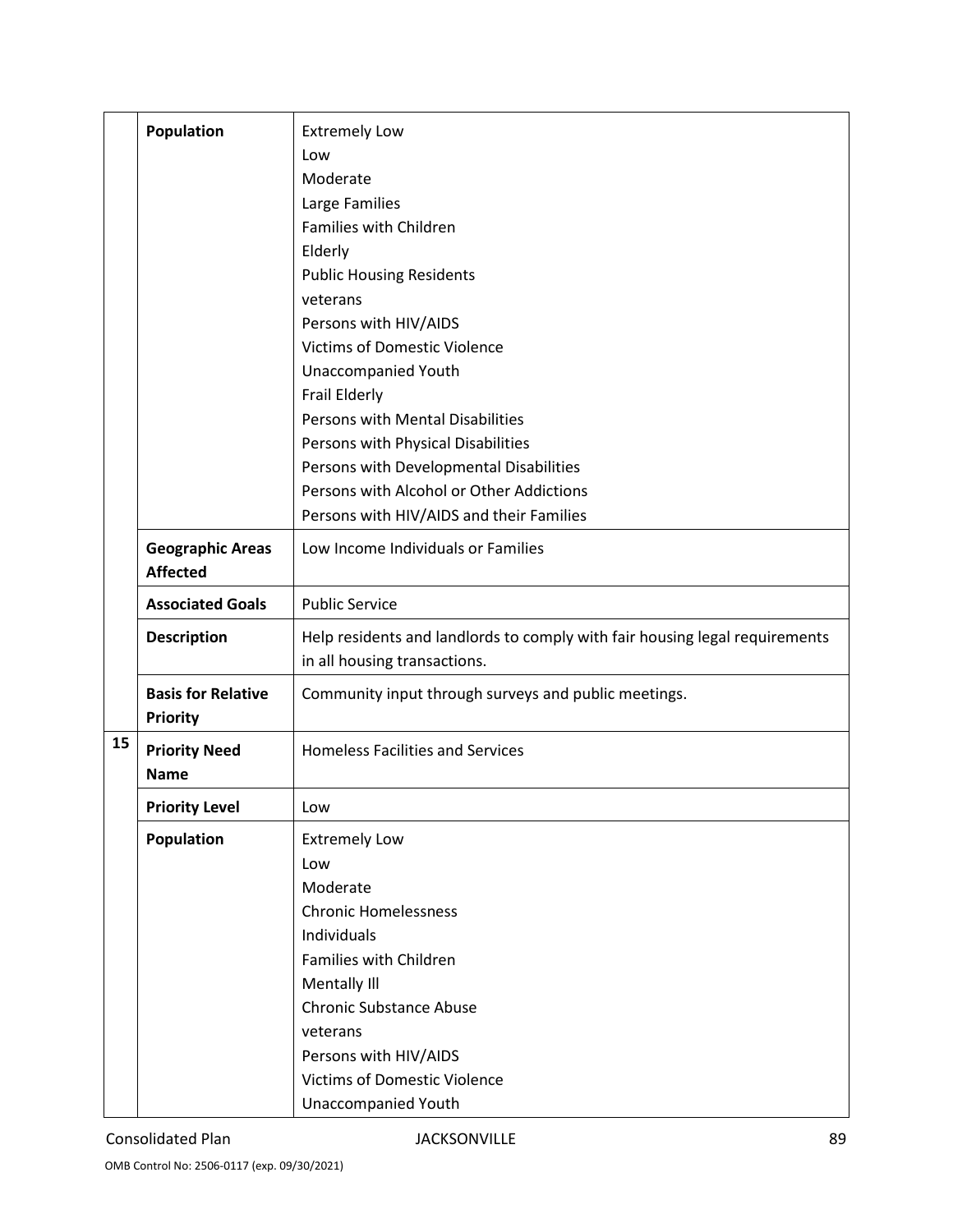|    | <b>Geographic Areas</b>                      | SUNNYSIDE INCLUSIVE OF CT 36.05                                             |
|----|----------------------------------------------|-----------------------------------------------------------------------------|
|    | <b>Affected</b>                              | Low Income Individuals or Families                                          |
|    | <b>Associated Goals</b>                      | <b>Public Service</b>                                                       |
|    | <b>Description</b>                           | Provide support for homeless facilities and services for the homeless.      |
|    | <b>Basis for Relative</b><br><b>Priority</b> | Community input through surveys and public meetings.                        |
| 16 | <b>Priority Need</b><br><b>Name</b>          | <b>Historic Preservation</b>                                                |
|    | <b>Priority Level</b>                        | Low                                                                         |
|    | Population                                   | Non-housing Community Development                                           |
|    | <b>Geographic Areas</b><br><b>Affected</b>   | Low Income Individuals or Families                                          |
|    | <b>Associated Goals</b>                      | <b>Public Facility/Improvements</b><br>Create a suitable living environment |
|    | <b>Description</b>                           | Non-Residential Historic Preservation                                       |
|    | <b>Basis for Relative</b><br><b>Priority</b> | Community input through surveys and public meetings.                        |

#### **Narrative (Optional)**

The Needs for Services and Improvements survey, forums and meetings, highlight Jacksonville's need for investment in economic development, critical public improvements, affordable housing, increased access to services for vulnerable populations and services for the homeless.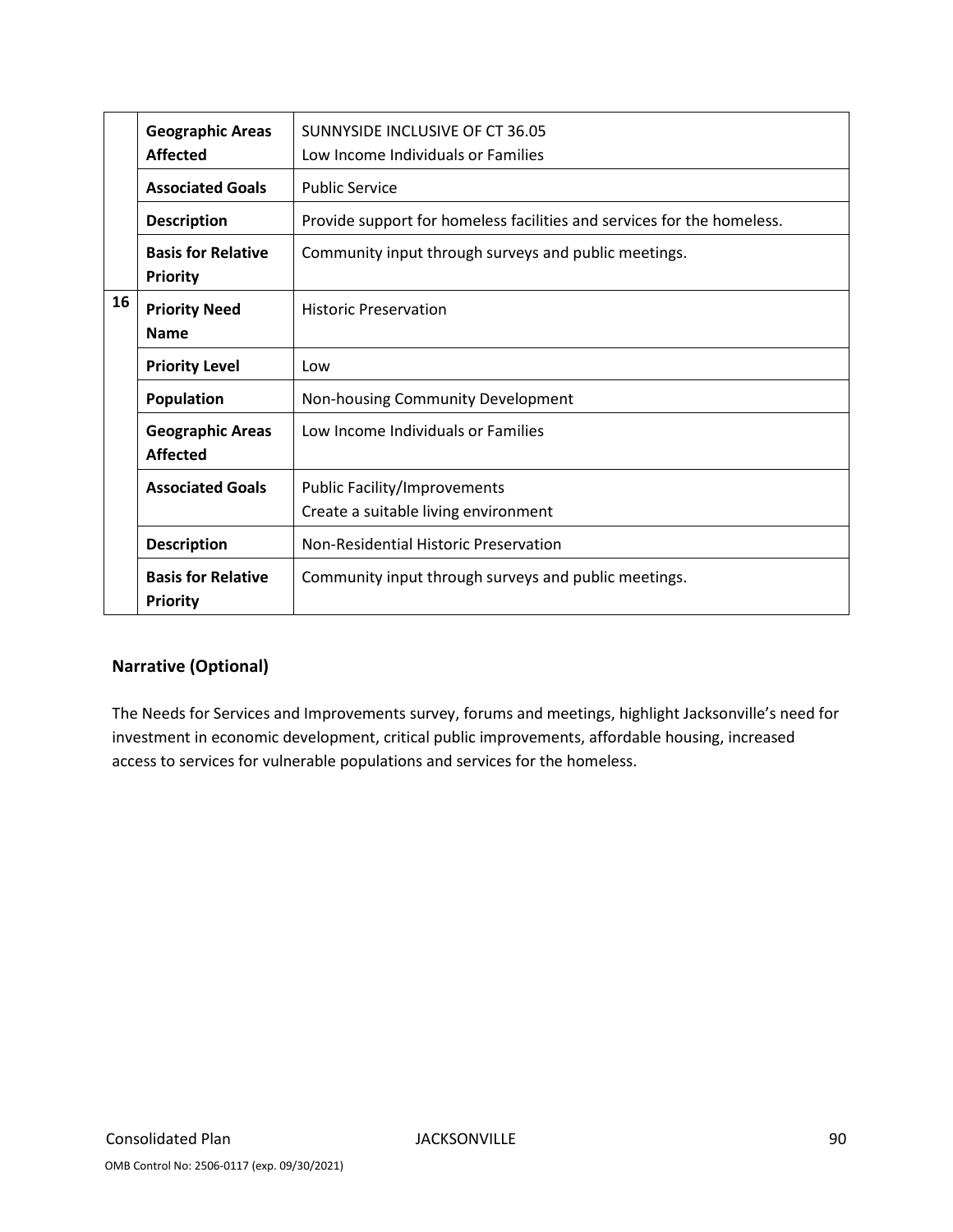# **SP-30 Influence of Market Conditions – 91.215 (b)**

### **Influence of Market Conditions**

| <b>Affordable Housing Type</b>        | <b>Market Characteristics that will influence</b><br>the use of funds available for housing type |
|---------------------------------------|--------------------------------------------------------------------------------------------------|
| Tenant Based Rental Assistance (TBRA) | N/A                                                                                              |
| TBRA for Non-Homeless Special Needs   | N/A                                                                                              |
| New Unit Production                   | N/A                                                                                              |
| Rehabilitation                        | Need and condition of homes.                                                                     |
| Acquisition, including preservation   | N/A                                                                                              |

**Table 48 – Influence of Market Conditions**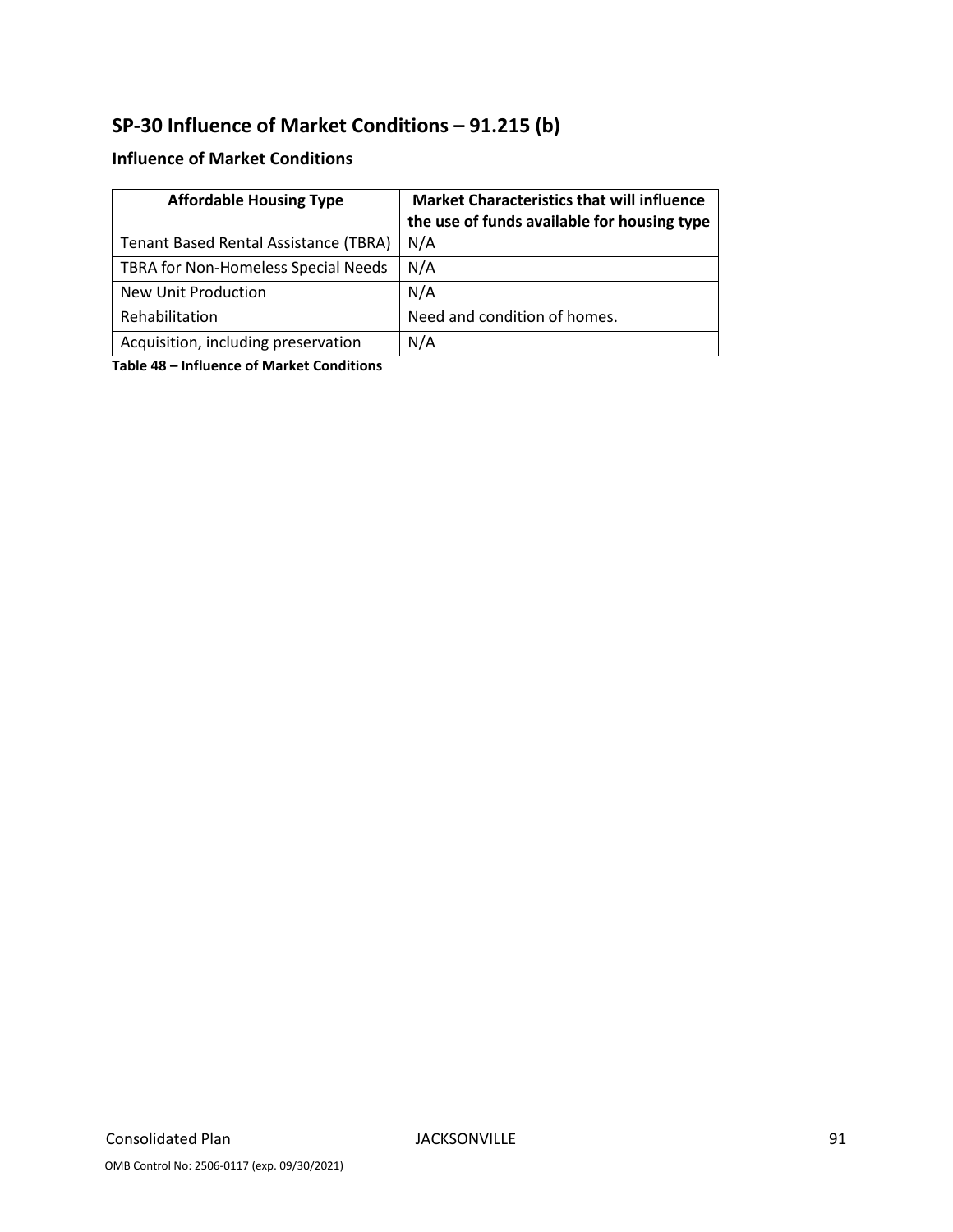# **SP-35 Anticipated Resources - 91.215(a)(4), 91.220(c)(1,2)**

#### **Introduction**

#### **Anticipated Resources**

| Program     | Source of           | <b>Uses of Funds</b>                                                                                 |                                   |                         | <b>Expected Amount Available Year 1</b>     |              | <b>Expected</b>                                                     | <b>Narrative Description</b>                                                                                |
|-------------|---------------------|------------------------------------------------------------------------------------------------------|-----------------------------------|-------------------------|---------------------------------------------|--------------|---------------------------------------------------------------------|-------------------------------------------------------------------------------------------------------------|
|             | <b>Funds</b>        |                                                                                                      | Annual<br><b>Allocation:</b><br>S | Program<br>Income:<br>Ş | <b>Prior Year</b><br><b>Resources:</b><br>5 | Total:<br>Ş. | <b>Amount</b><br><b>Available</b><br><b>Remainder</b><br>of ConPlan |                                                                                                             |
| <b>CDBG</b> | public -<br>federal | Acquisition<br>Admin and<br>Planning<br>Economic<br>Development<br>Housing<br>Public<br>Improvements |                                   |                         |                                             |              |                                                                     | 20% of grant for Program Admin 15%<br>of grant for Public Services65% of grant<br>for community development |
|             |                     | <b>Public Services</b>                                                                               | 207,811                           | 0                       | 0                                           | 207,811      | 0                                                                   |                                                                                                             |

**Table 49 - Anticipated Resources**

### **Explain how federal funds will leverage those additional resources (private, state and local funds), including a description of how matching requirements will be satisfied**

The City will continue to utilize other housing programs such as Federal Home Loan Bank and Arkansas Development Finance Authority. We also seek other funding sources to leverage against federal funding. The City also will pursue partnerships with agencies in housing rehabilitation to help in the renovation of low/moderate single-family housing.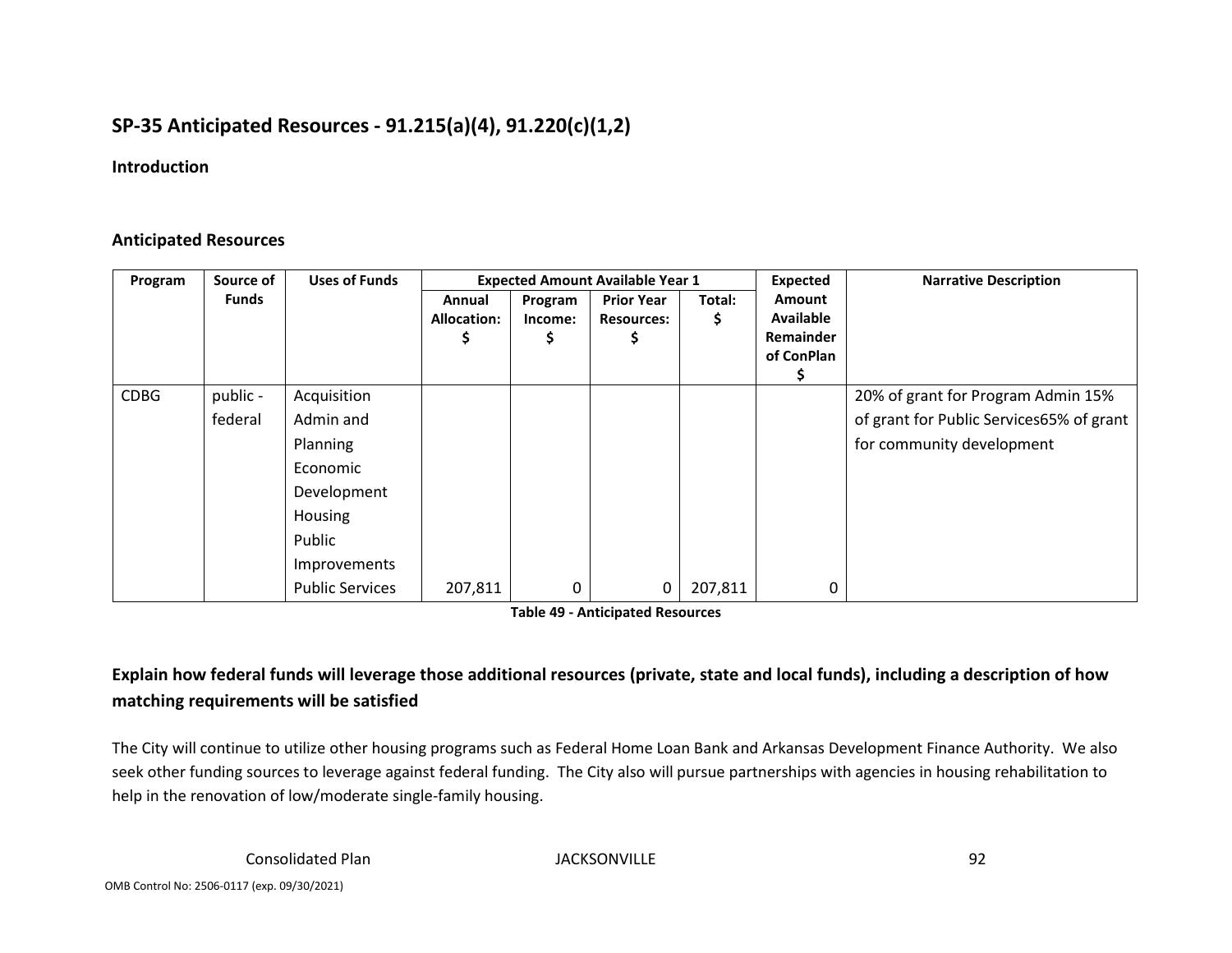### **If appropriate, describe publically owned land or property located within the jurisdiction that may be used to address the needs identified in the plan**

There are no plans at this time for the redevelopment for any vacant lots that the City owns.

**Discussion**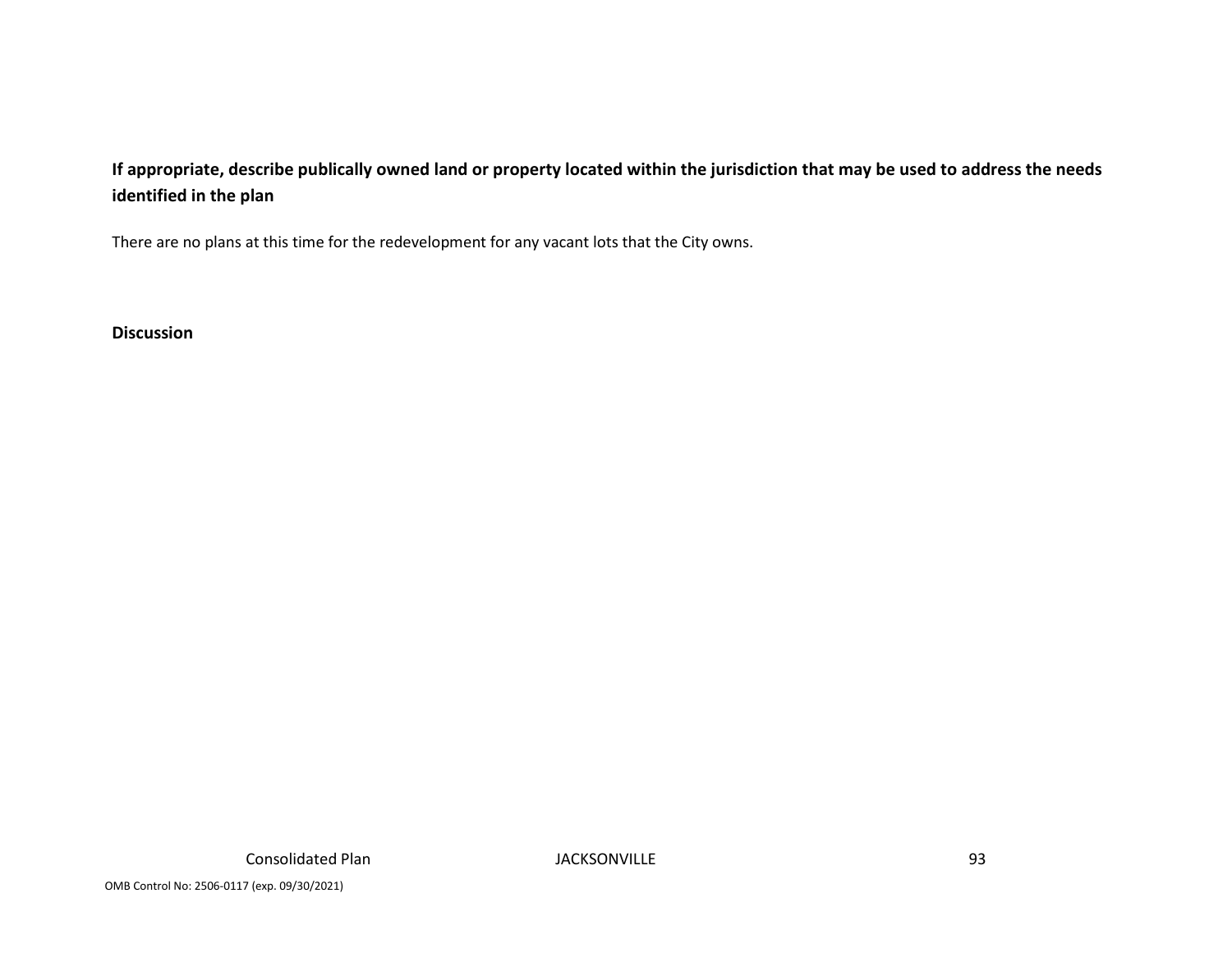## **SP-40 Institutional Delivery Structure – 91.215(k)**

Explain the institutional structure through which the jurisdiction will carry out its consolidated plan including private industry, non-profit organizations, and public institutions.

| <b>Responsible Entity</b> | <b>Responsible Entity</b> | Role                  | <b>Geographic Area Served</b> |
|---------------------------|---------------------------|-----------------------|-------------------------------|
|                           | <b>Type</b>               |                       |                               |
| <b>JACKSONVILLE</b>       | Government                | Economic              |                               |
|                           |                           | Development           |                               |
|                           |                           | Homelessness          |                               |
|                           |                           | Non-homeless special  |                               |
|                           |                           | needs                 |                               |
|                           |                           | Ownership             |                               |
|                           |                           | Planning              |                               |
|                           |                           | neighborhood          |                               |
|                           |                           | improvements          |                               |
|                           |                           | public facilities     |                               |
|                           |                           | public services       |                               |
| <b>JACKSONVILLE</b>       | <b>PHA</b>                | <b>Public Housing</b> |                               |
| <b>PARTNERSHIP FOR</b>    |                           |                       |                               |
| <b>HOUSING LP</b>         |                           |                       |                               |

**Table 50 - Institutional Delivery Structure**

#### **Assess of Strengths and Gaps in the Institutional Delivery System**

The City has many years of experience implementing and managing its CDBG programs, as well as working with other agencies that fill some of the needs outlined in the Consolidated Plan. However, lack of adequate funding could create challenges to meeting the needs of this plan.

In terms of specific gaps, most needs are generally met in some way, however the amount of need almost always outweighs the available funding. More specific deficits in the quantity and quality of affordable housing were identified during the citizen participation process. Affordable housing continues to be a concern for Jacksonville. This is due primarily to the widening gap between the median income and the median home values and rents.

### **Availability of services targeted to homeless persons and persons with HIV and mainstream services**

| <b>Homelessness Prevention</b><br><b>Services</b> | <b>Available in the</b><br>Community | Targeted to<br><b>Homeless</b> | <b>Targeted to People</b><br>with HIV |  |  |  |  |  |
|---------------------------------------------------|--------------------------------------|--------------------------------|---------------------------------------|--|--|--|--|--|
| <b>Homelessness Prevention Services</b>           |                                      |                                |                                       |  |  |  |  |  |
| Counseling/Advocacy                               |                                      |                                |                                       |  |  |  |  |  |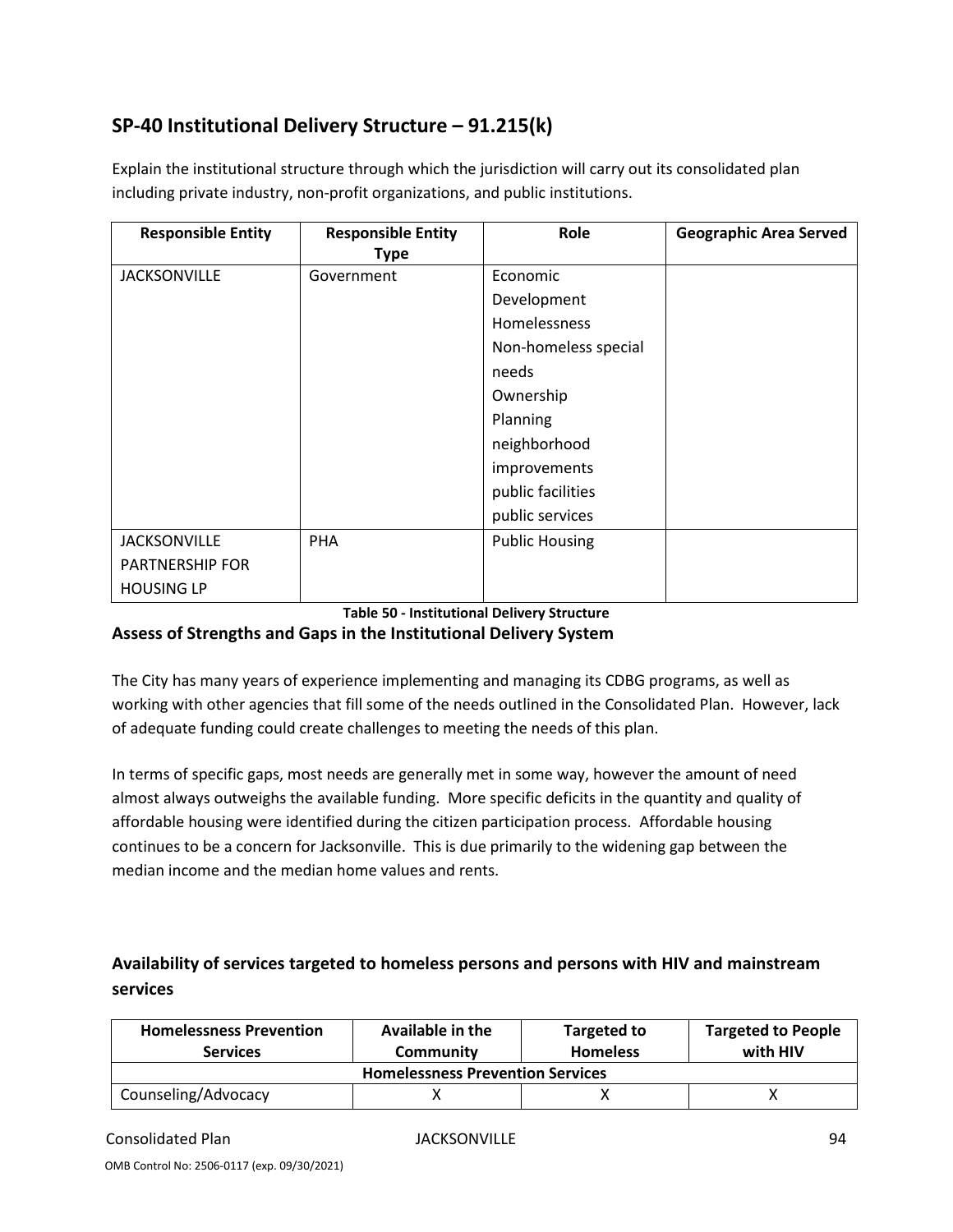| <b>Homelessness Prevention</b><br><b>Services</b> | Available in the                                            | <b>Targeted to</b><br><b>Homeless</b> | <b>Targeted to People</b><br>with HIV |  |  |  |  |  |  |
|---------------------------------------------------|-------------------------------------------------------------|---------------------------------------|---------------------------------------|--|--|--|--|--|--|
|                                                   | <b>Community</b><br><b>Homelessness Prevention Services</b> |                                       |                                       |  |  |  |  |  |  |
| Legal Assistance<br>X                             |                                                             |                                       |                                       |  |  |  |  |  |  |
| Mortgage Assistance                               | X                                                           |                                       |                                       |  |  |  |  |  |  |
| <b>Rental Assistance</b>                          | X                                                           | X                                     | X                                     |  |  |  |  |  |  |
| <b>Utilities Assistance</b>                       | Χ                                                           | X                                     | Χ                                     |  |  |  |  |  |  |
|                                                   | <b>Street Outreach Services</b>                             |                                       |                                       |  |  |  |  |  |  |
| Law Enforcement                                   | X                                                           | X                                     | Χ                                     |  |  |  |  |  |  |
| <b>Mobile Clinics</b>                             |                                                             |                                       |                                       |  |  |  |  |  |  |
| <b>Other Street Outreach Services</b>             | X                                                           | X                                     | X                                     |  |  |  |  |  |  |
| <b>Supportive Services</b>                        |                                                             |                                       |                                       |  |  |  |  |  |  |
| Alcohol & Drug Abuse                              | X                                                           | X                                     | Χ                                     |  |  |  |  |  |  |
| <b>Child Care</b>                                 | X                                                           | X                                     | Χ                                     |  |  |  |  |  |  |
| Education                                         | X                                                           | X                                     | Χ                                     |  |  |  |  |  |  |
| <b>Employment and Employment</b>                  |                                                             |                                       |                                       |  |  |  |  |  |  |
| <b>Training</b>                                   | X                                                           | X                                     | Χ                                     |  |  |  |  |  |  |
| Healthcare                                        | $\mathsf{x}$                                                | X                                     | X                                     |  |  |  |  |  |  |
| HIV/AIDS                                          | X                                                           | Χ                                     | Χ                                     |  |  |  |  |  |  |
| Life Skills                                       | X                                                           | X                                     | X                                     |  |  |  |  |  |  |
| <b>Mental Health Counseling</b>                   | X                                                           | X                                     | Χ                                     |  |  |  |  |  |  |
| Transportation                                    |                                                             | X                                     | X                                     |  |  |  |  |  |  |
|                                                   | <b>Other</b>                                                |                                       |                                       |  |  |  |  |  |  |
|                                                   |                                                             |                                       |                                       |  |  |  |  |  |  |

**Table 51 - Homeless Prevention Services Summary**

**Describe how the service delivery system including, but not limited to, the services listed above meet the needs of homeless persons (particularly chronically homeless individuals and families, families with children, veterans and their families, and unaccompanied youth)**

While there are not any agencies located physically in Jacksonville, all of the above services can be accessed either by phone or in person at agencies located less than 15 miles from Jacksonville. In some cases where transportation is an issue, the agencies meets with potential clients within the city. The City work closely with agencies that is a member of the Continuum of Care which provides the majority of these services. The City also partner with the Jacksonville Care Channel who provides services to pay water bills and they also provide temporary housing.

**Describe the strengths and gaps of the service delivery system for special needs population and persons experiencing homelessness, including, but not limited to, the services listed above**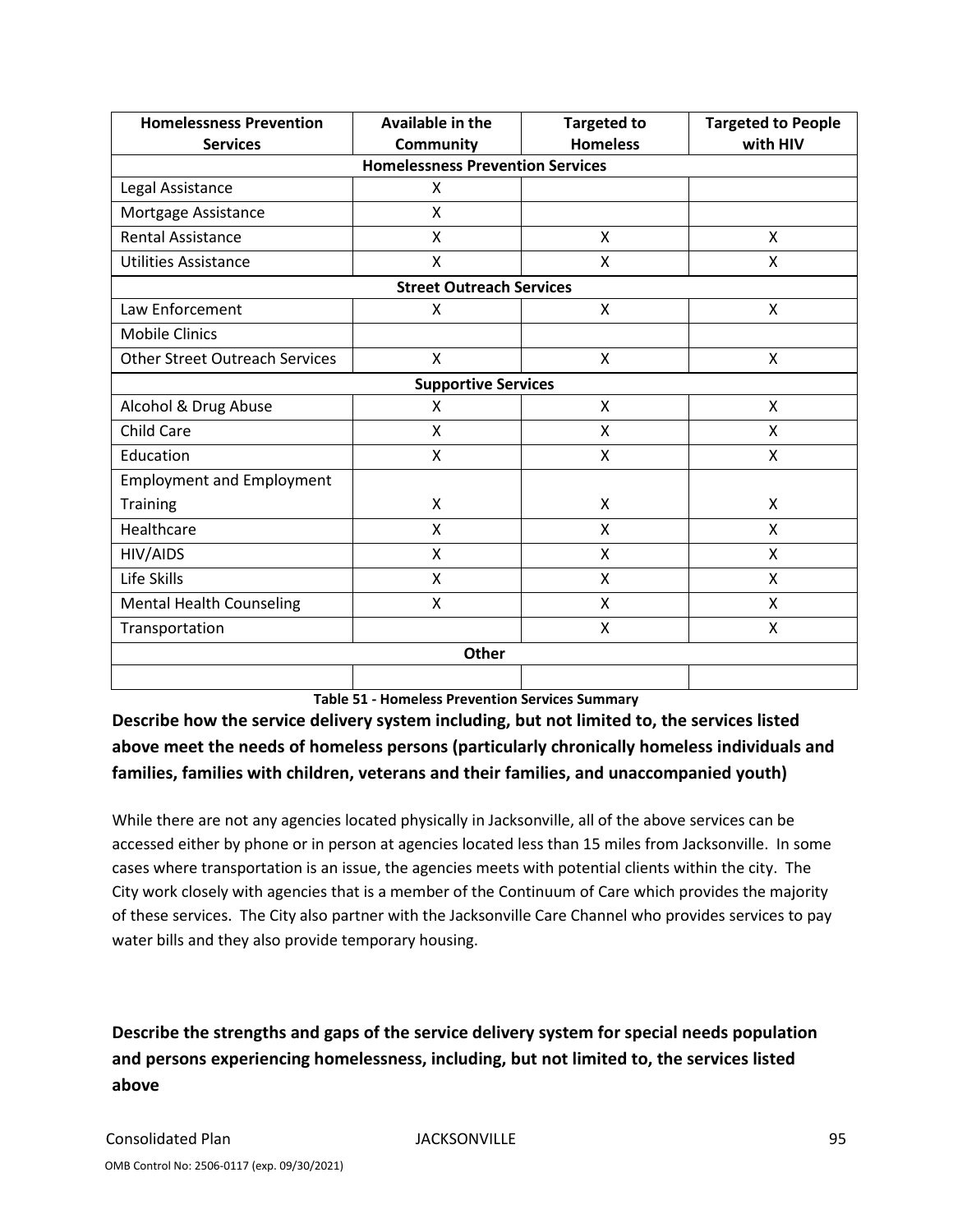The service providers in Little Rock and North Little Rock work closely together to provide a continuum of services for the need of homeless persons. They are particularly strong in the areas of mental health services, employment training and life skills training. Gaps exists in emergency shelter capacity and lack of additional funding for permanent housing.

**Provide a summary of the strategy for overcoming gaps in the institutional structure and service delivery system for carrying out a strategy to address priority needs**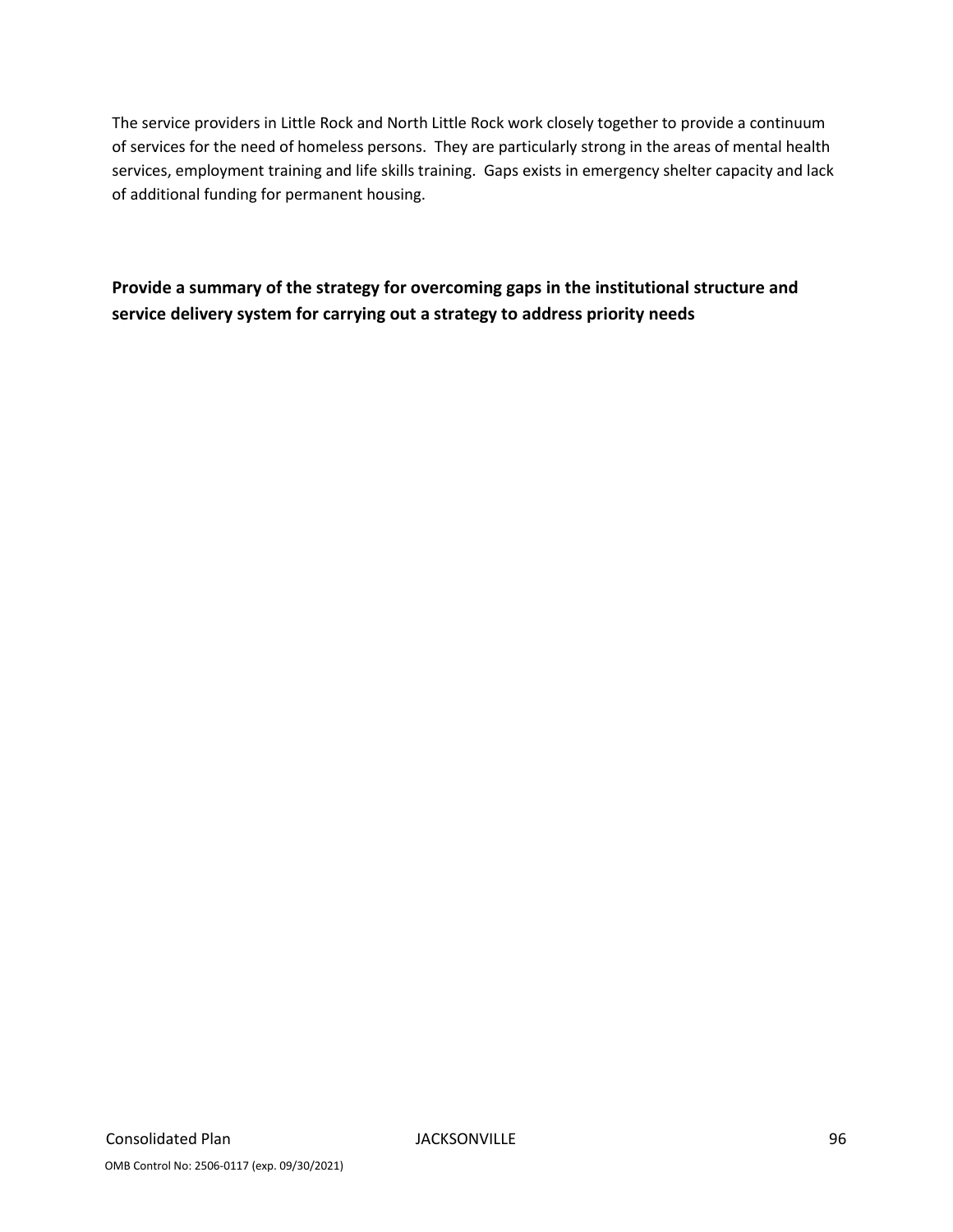# **SP-45 Goals Summary – 91.215(a)(4)**

### **Goals Summary Information**

| Sort           | <b>Goal Name</b>      | <b>Start</b> | End  | Category             | Geographic         | <b>Needs Addressed</b>        | <b>Funding</b> | <b>Goal Outcome Indicator</b>   |
|----------------|-----------------------|--------------|------|----------------------|--------------------|-------------------------------|----------------|---------------------------------|
| Order          |                       | Year         | Year |                      | Area               |                               |                |                                 |
| 1              | Housing               | 2021         | 2025 | Affordable           | SUNNYSIDE          | Housing Rehabilitation        | CDBG:          | Homeowner Housing Added:        |
|                |                       |              |      | Housing              | <b>INCLUSIVE</b>   | Homebuyers Assistance         | \$115,141      | 5 Household Housing Unit        |
|                |                       |              |      |                      | OF CT 36.05        | <b>Handicap Accessibility</b> |                |                                 |
|                |                       |              |      |                      | Low Income         | <b>Emergency Home</b>         |                | <b>Homeowner Housing</b>        |
|                |                       |              |      |                      | Individuals        | Repairs                       |                | Rehabilitated:                  |
|                |                       |              |      |                      | or Families        |                               |                | 30 Household Housing Unit       |
| $\overline{2}$ | Public                | 2021         | 2025 | Non-Housing          | SUNNYSIDE          | <b>Public Improvements</b>    | CDBG:          | Public Facility or              |
|                | Facility/Improvements |              |      | Community            | <b>INCLUSIVE</b>   | <b>Historic Preservation</b>  | \$10,000       | Infrastructure Activities other |
|                |                       |              |      | Development          | OF CT 36.05        |                               |                | than Low/Moderate Income        |
|                |                       |              |      |                      | Low Income         |                               |                | Housing Benefit:                |
|                |                       |              |      |                      | Individuals        |                               |                | 8000 Persons Assisted           |
|                |                       |              |      |                      | or Families        |                               |                |                                 |
| 3              | <b>Public Service</b> | 2021         | 2025 | Homeless             | SUNNYSIDE          | <b>Youth Services</b>         | CDBG:          | Public service activities other |
|                |                       |              |      | Non-Homeless         | <b>INCLUSIVE</b>   | Transportation                | \$41,500       | than Low/Moderate Income        |
|                |                       |              |      | <b>Special Needs</b> | OF CT 36.05        | <b>Homeless Prevention</b>    |                | Housing Benefit:                |
|                |                       |              |      |                      | Low Income         | Counseling                    |                | 1500 Persons Assisted           |
|                |                       |              |      |                      | <b>Individuals</b> | <b>Fair Housing Education</b> |                |                                 |
|                |                       |              |      |                      | or Families        | Homeless Facilities and       |                |                                 |
|                |                       |              |      |                      |                    | <b>Services</b>               |                |                                 |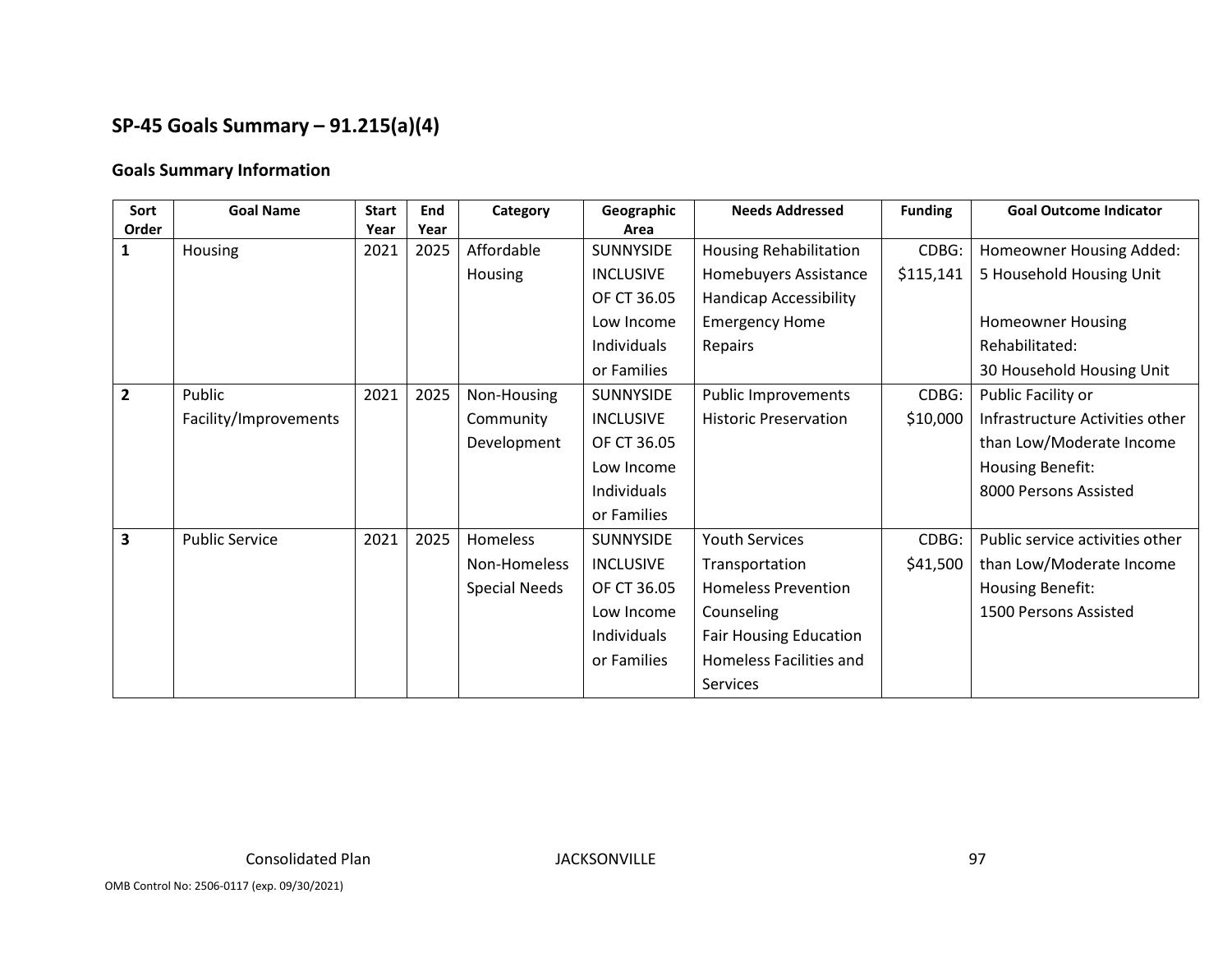| Sort  | <b>Goal Name</b>           | <b>Start</b> | End  | Category             | Geographic       | <b>Needs Addressed</b>       | <b>Funding</b> | <b>Goal Outcome Indicator</b> |
|-------|----------------------------|--------------|------|----------------------|------------------|------------------------------|----------------|-------------------------------|
| Order |                            | Year         | Year |                      | Area             |                              |                |                               |
| 4     | Economic                   | 2021         | 2025 | Create or            | SUNNYSIDE        | Job Creation/Retention       | CDBG:          | Jobs created/retained:        |
|       | Development                |              |      | retain jobs          | <b>INCLUSIVE</b> |                              | \$5,000        | 5 Jobs                        |
|       |                            |              |      |                      | OF CT 36.05      |                              |                |                               |
|       |                            |              |      |                      | Low Income       |                              |                |                               |
|       |                            |              |      |                      | Individuals      |                              |                |                               |
|       |                            |              |      |                      | or Families      |                              |                |                               |
| 5     | Create a suitable living   | 2021         | 2025 | Non-Housing          | SUNNYSIDE        | Code                         | CDBG:          | <b>Buildings Demolished:</b>  |
|       | environment                |              |      | Community            | <b>INCLUSIVE</b> | Enforcement/Removal          | \$5,000        | 3 Buildings                   |
|       |                            |              |      | Development          | OF CT 36.05      | of Slum and Blight           |                |                               |
|       |                            |              |      |                      | Low Income       | <b>Historic Preservation</b> |                | <b>Housing Code</b>           |
|       |                            |              |      |                      | Individuals      |                              |                | Enforcement/Foreclosed        |
|       |                            |              |      |                      | or Families      |                              |                | <b>Property Care:</b>         |
|       |                            |              |      |                      |                  |                              |                | 15 Household Housing Unit     |
| 6     | <b>CDBG Administration</b> | 2021         | 2025 | Affordable           | <b>SUNNYSIDE</b> |                              | CDBG:          |                               |
|       |                            |              |      | Housing              | <b>INCLUSIVE</b> |                              | \$31,170       |                               |
|       |                            |              |      | Homeless             | OF CT 36.05      |                              |                |                               |
|       |                            |              |      | Non-Homeless         | Low Income       |                              |                |                               |
|       |                            |              |      | <b>Special Needs</b> | Individuals      |                              |                |                               |
|       |                            |              |      | Non-Housing          | or Families      |                              |                |                               |
|       |                            |              |      | Community            |                  |                              |                |                               |
|       |                            |              |      | Development          |                  |                              |                |                               |
|       |                            |              |      | Economic             |                  |                              |                |                               |
|       |                            |              |      | Devleopment          |                  |                              |                |                               |

**Table 52 – Goals Summary**

**Goal Descriptions**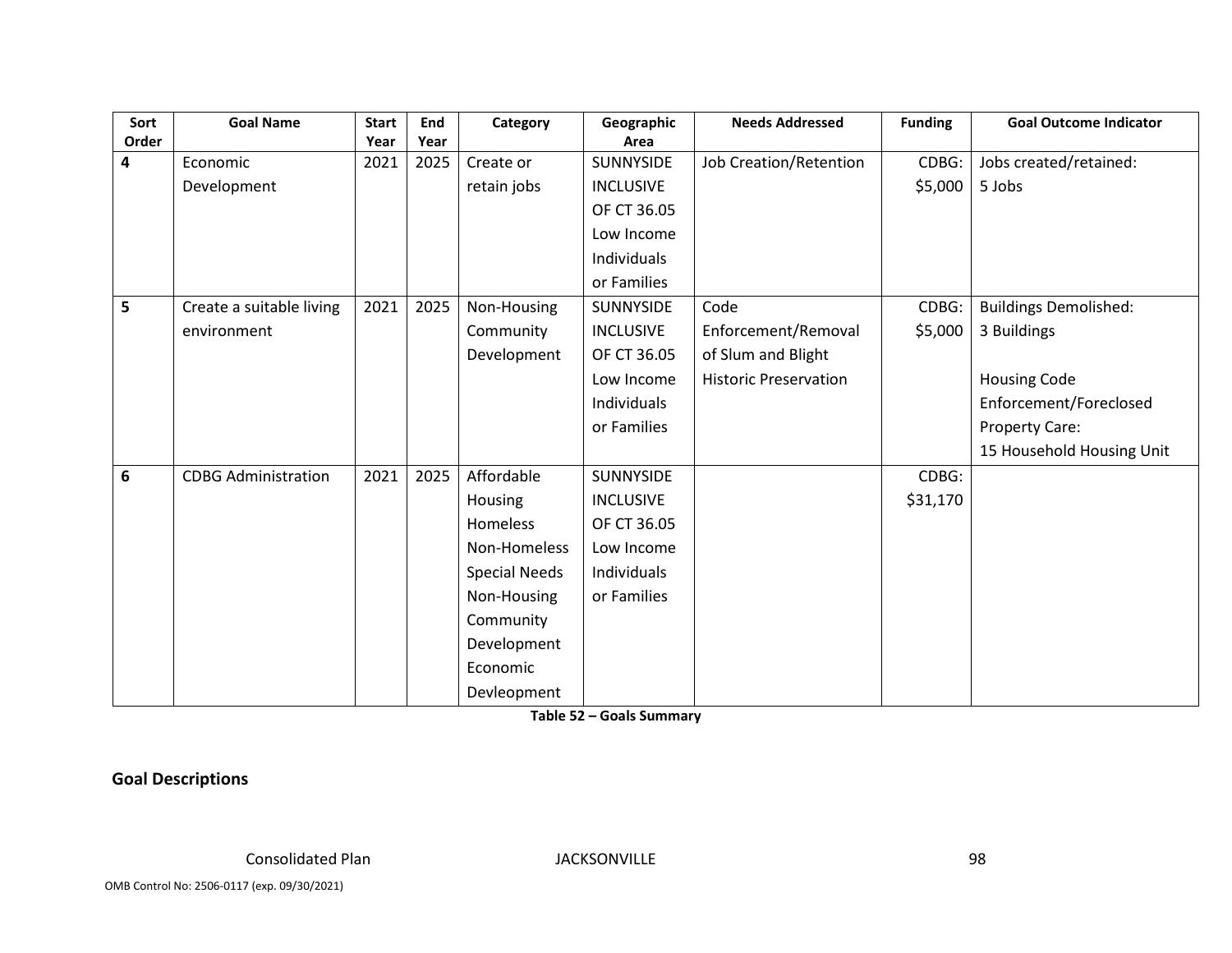| $\mathbf{1}$   | <b>Goal Name</b>           | Housing                                                                                                                                                                                                                  |
|----------------|----------------------------|--------------------------------------------------------------------------------------------------------------------------------------------------------------------------------------------------------------------------|
|                | Goal                       | Provide limited housing rehab for very low and low-income single-family homeowners.                                                                                                                                      |
|                | <b>Description</b>         | Provide down payment assistance for first-time homebuyers.                                                                                                                                                               |
| $\overline{2}$ | <b>Goal Name</b>           | <b>Public Facility/Improvements</b>                                                                                                                                                                                      |
|                | Goal<br><b>Description</b> | Provide assistance for public facilities and infrastructures.                                                                                                                                                            |
| 3              | <b>Goal Name</b>           | <b>Public Service</b>                                                                                                                                                                                                    |
|                | Goal<br><b>Description</b> | Provide transportation for low to moderate-income elderly, provide assistance to local food banks, provide assistance for<br>temporary lodging, youth services, back to school supplies and assistance with water bills. |
| 4              | <b>Goal Name</b>           | <b>Economic Development</b>                                                                                                                                                                                              |
|                | Goal<br><b>Description</b> | Provide training to small business and/or sole proprietor.                                                                                                                                                               |
| 5.             | <b>Goal Name</b>           | Create a suitable living environment                                                                                                                                                                                     |
|                | Goal<br><b>Description</b> | Provide assistance for code enforcement, removal of slum and blight.                                                                                                                                                     |
| 6              | <b>Goal Name</b>           | <b>CDBG Administration</b>                                                                                                                                                                                               |
|                | Goal<br><b>Description</b> | Provide day to day management for the CDBG programs.                                                                                                                                                                     |

**Estimate the number of extremely low-income, low-income, and moderate-income families to whom the jurisdiction will provide affordable housing as defined by HOME 91.315(b)(2)**

During the five-year course of this Consolidated Plan, Jacksonville anticipates assisting with:

- 30 rehabilitation projects for single-family homes
- 5 down payment assistance projects for single-family homes

Consolidated Plan JACKSONVILLE 99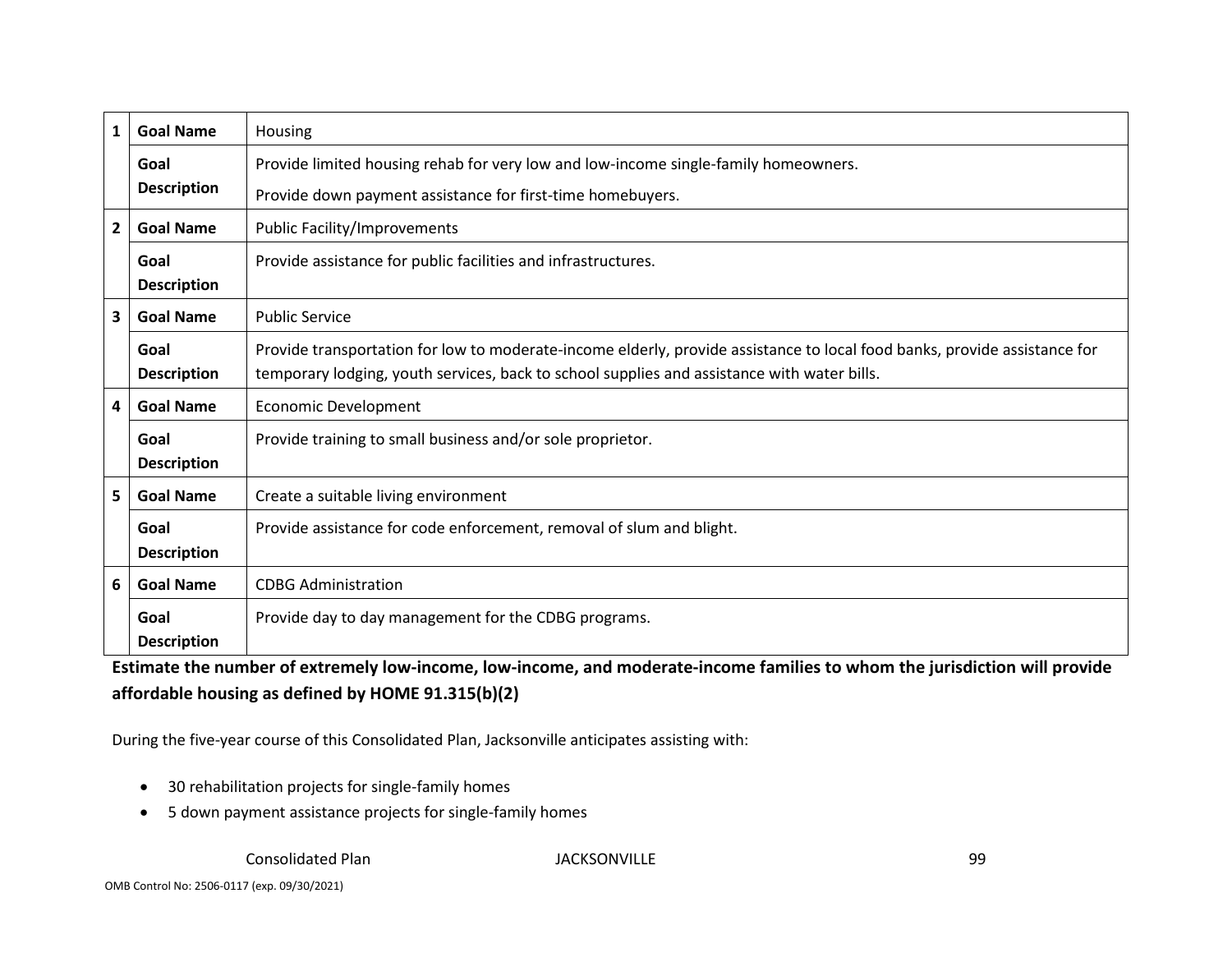• 7 demolition projects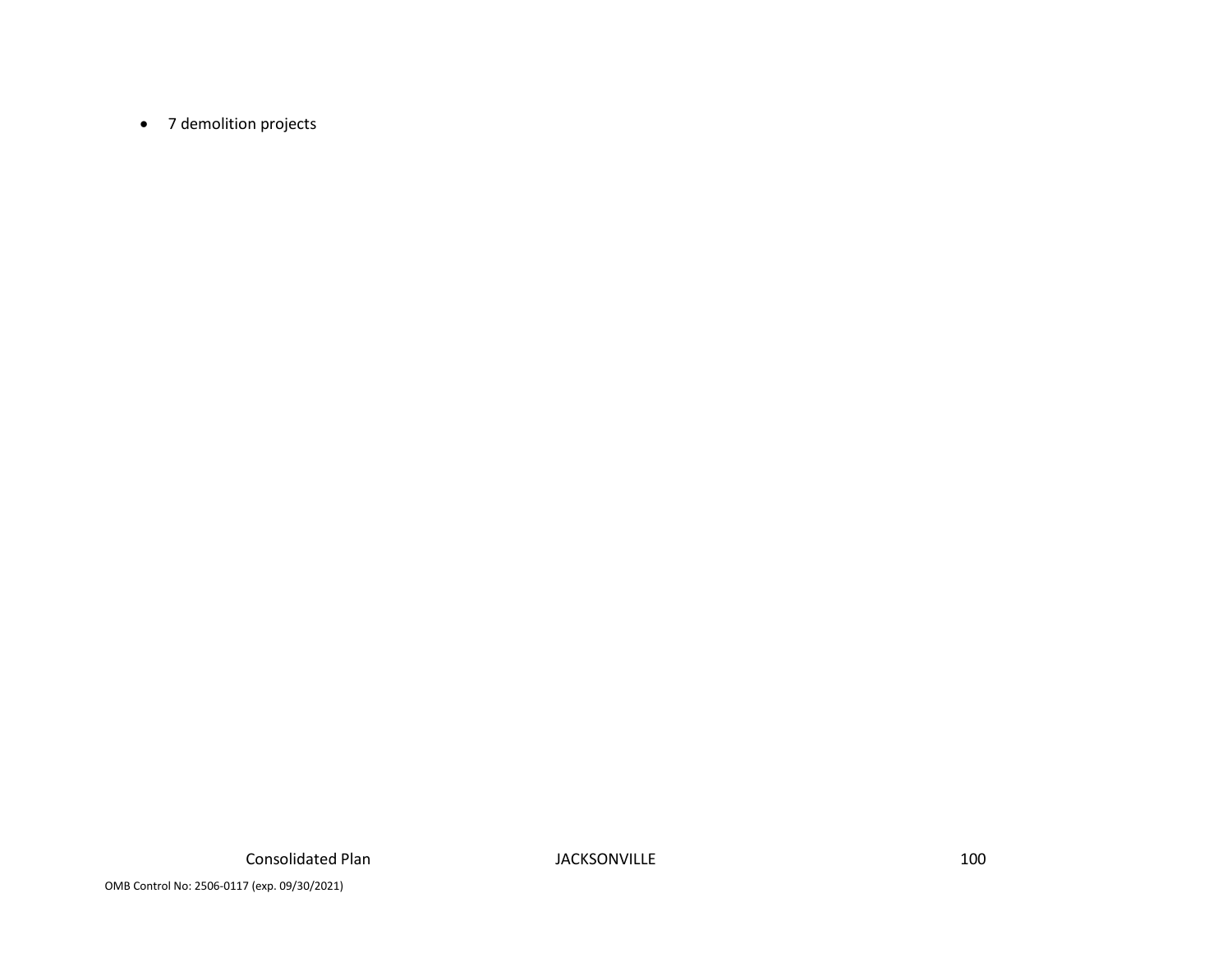### **SP-50 Public Housing Accessibility and Involvement – 91.215(c)**

### **Need to Increase the Number of Accessible Units (if Required by a Section 504 Voluntary Compliance Agreement)**

The Jacksonville Housing Authority is currently under a Voluntary Compliance Agreement (VCA) with the office of Housing and Urban Development to make 5% of its total public housing inventory accessible for person with mobility impairments. The HA has a total of 5 units that are fully accessible for persons with mobility impairment. The HA also improves housing and living environments through its 5-year and annual Public Housing Agency Strategic Plans.

#### **Activities to Increase Resident Involvements**

The City will continue its outreach efforts to residents of public housing and the management of public housing.

#### **Is the public housing agency designated as troubled under 24 CFR part 902?**

No

#### **Plan to remove the 'troubled' designation**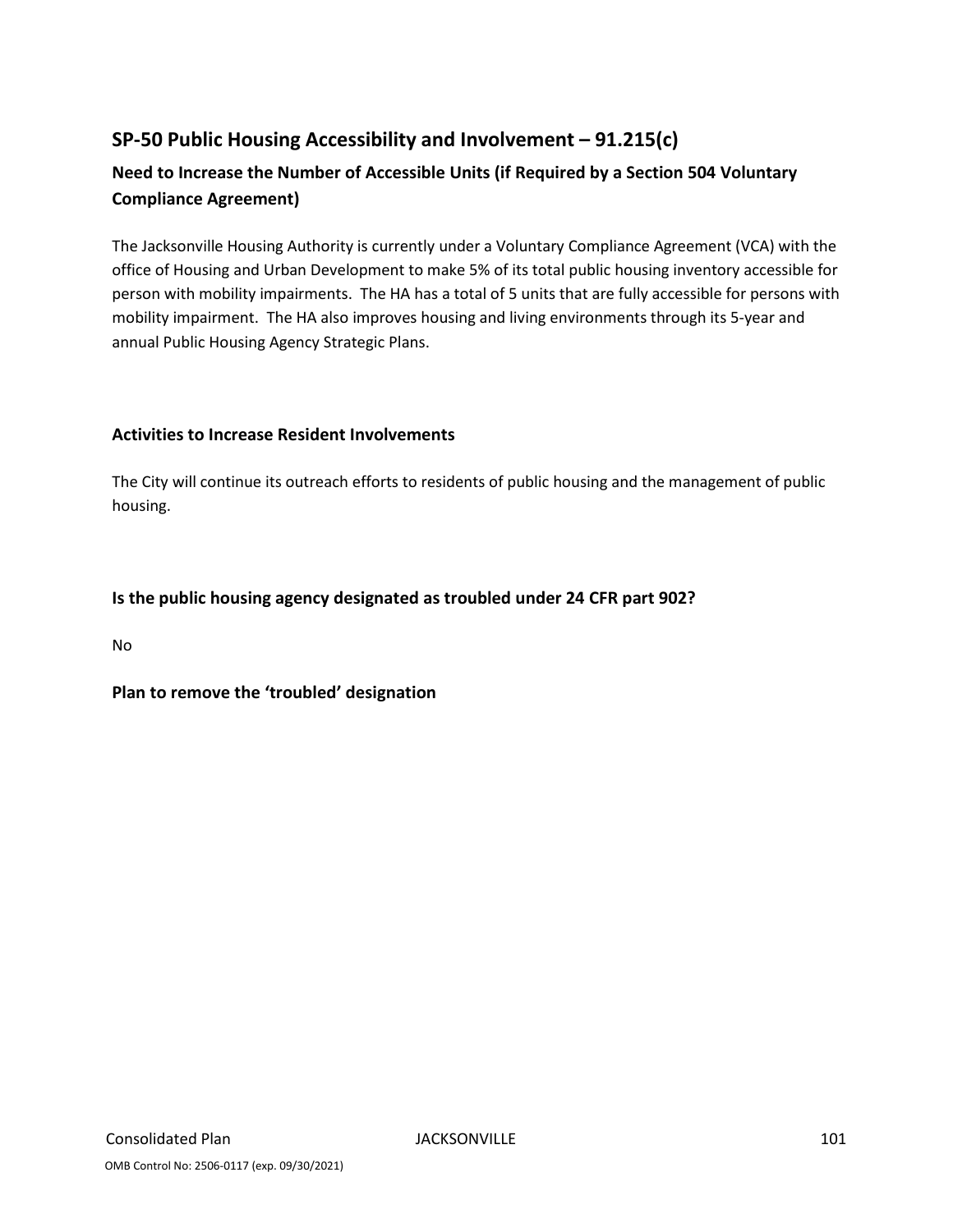## **SP-55 Barriers to affordable housing – 91.215(h)**

#### **Barriers to Affordable Housing**

The barriers to affordable housing include:

- 1. Income and wages are not keeping pace with rising housing costs and the overall cost of living.
- 2. Federal resources for programs do not match the need experienced, such as the federal Section 8 Program.
- 3. Homeownership is out of reach for the majority of low-income residents and almost impossible for the very low-income residents.
- 4. The cost of land is high and there is a lack of vacant land for future growth.
- 5. Development barriers in some communities, such as "NIMBYism".
- 6. Impediments to Fair Housing.

#### **Strategy to Remove or Ameliorate the Barriers to Affordable Housing**

The City recognizes that to be successful in the implementation of housing and community development activities, efforts must be efficient and fruitful. Unfortunately, the City does not have sufficient resources to properly address affordable housing.

Also, obstacles to meeting underserved needs include lack of manpower within the organization and unwillingness of developers to construct affordable housing due to the reality of not making a profit. Elevated home prices and increased land values within the City are also barriers to affordable housing.

#### Cost of Land

The cost and relative unavailability of land is a barrier to the development of affordable housing. Although housing prices have leveled off since the housing crisis, they are still relatively out of reach for extremely low-, low-, and many moderate-income households, especially families.

#### Growth Limits

There are no substantial tracts of undeveloped land available for affordable housing.

The city is therefore utilizing several guiding principles for its five year plan as it relates to affordable housing. These principles are as follows:

• Support activities that build upon existing housing and provide for on-going maintenance;

#### Consolidated Plan JACKSONVILLE 102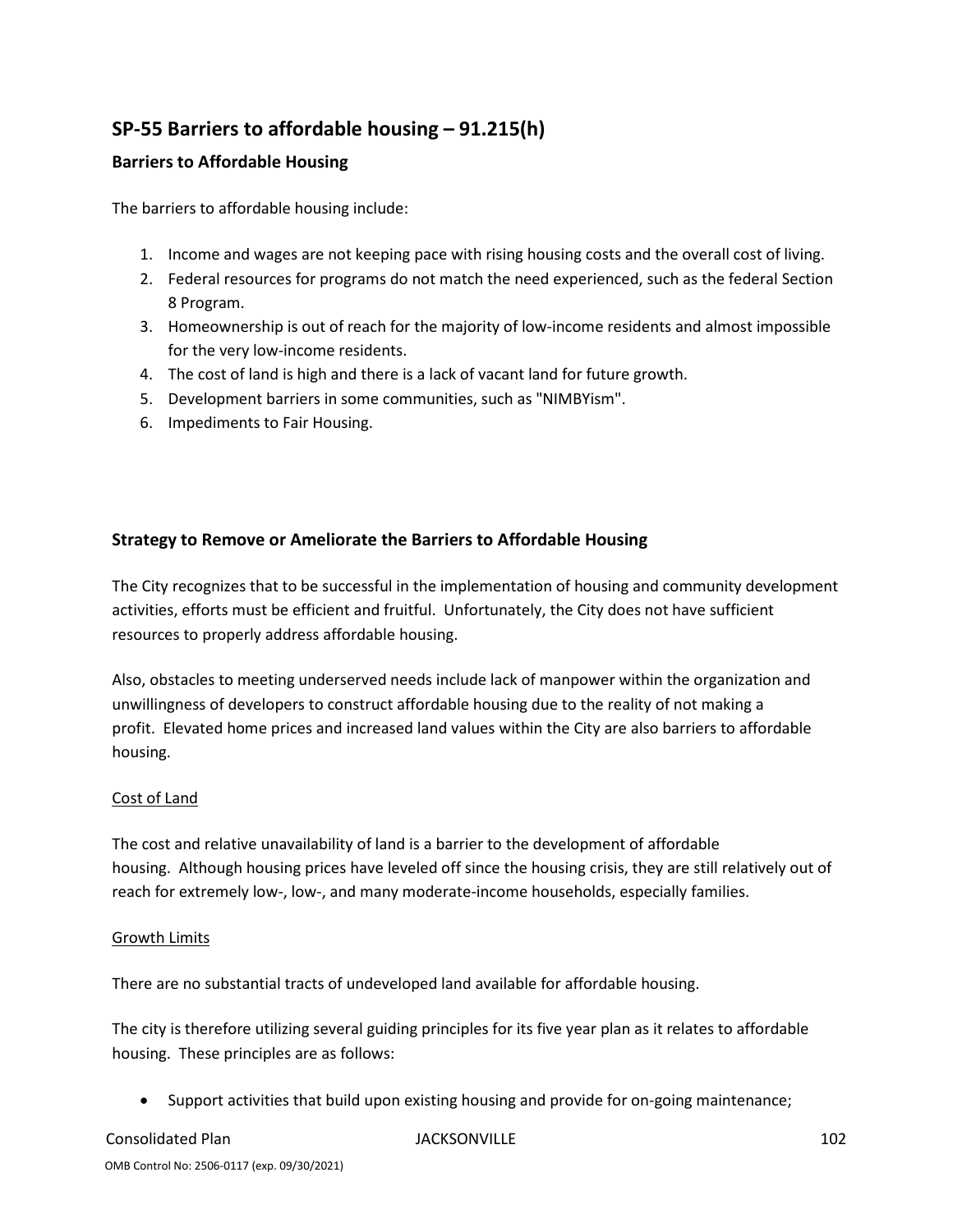- Implement strategies with sustainable long-term impacts, such as cost-effective rehabilitation and redevelopment that complements surrounding properties;
- Seek opportunities to form partnerships with agencies as to generate beneficial activities for the city;
- Explore opportunities to leverage resources with private, nonprofit and other governmental agencies.

The City sees preservation of existing modest and currently affordable housing stock and a potential for providing economically-efficient affordable housing in the future. Programs are being researched to maintain and enhance this existing housing stock.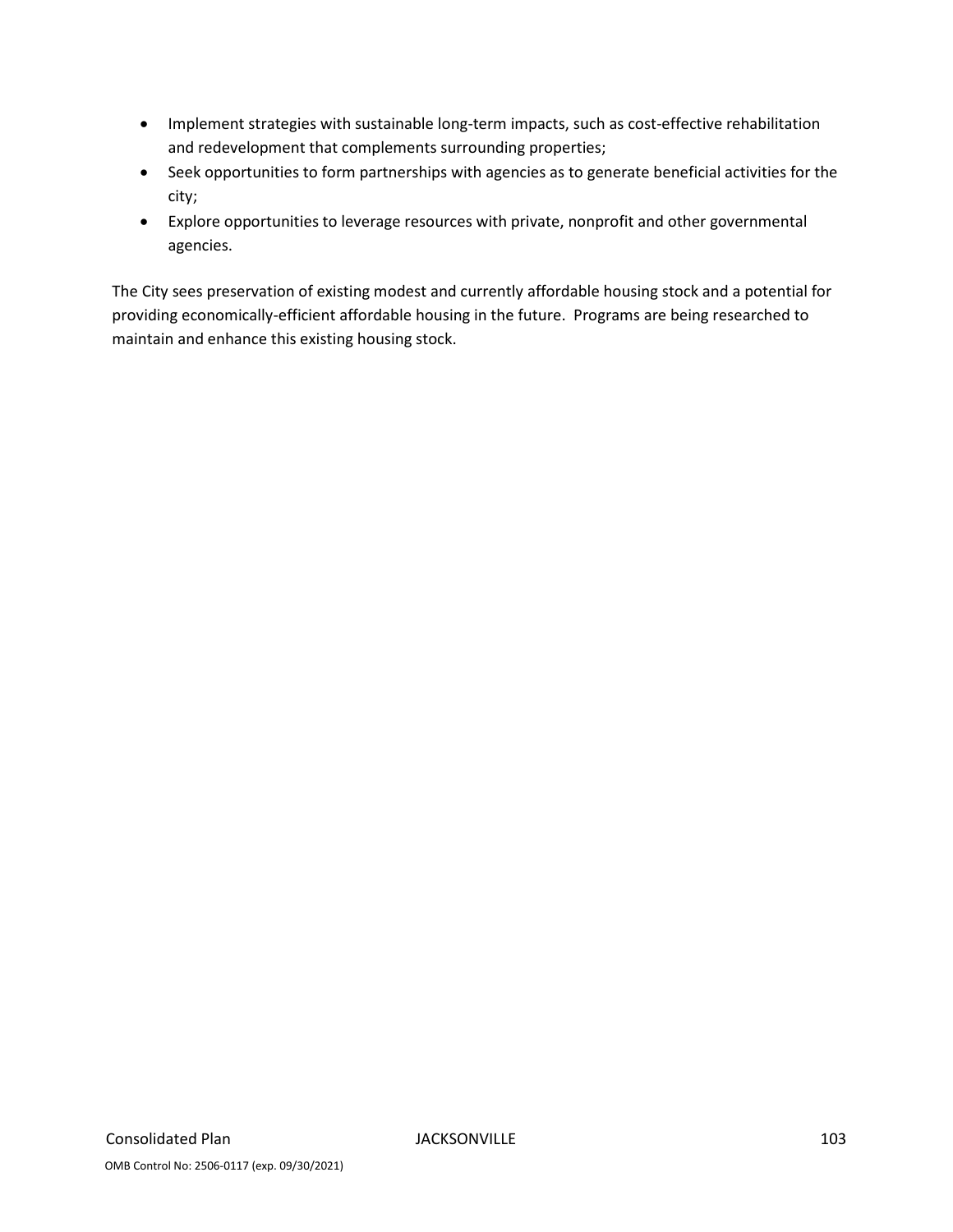### **SP-60 Homelessness Strategy – 91.215(d)**

### **Reaching out to homeless persons (especially unsheltered persons) and assessing their individual needs**

The City of Jacksonville does not have any homeless shelters nor providers of homelessness services. However we participate in the Central Arkansas Team Care for the Homeless (CATCH) which is the Continuum of Care (CoC) for the area. CATCH has a number of agencies that assist the homeless with a variety of services. Each agency has its own outreach policy and guidelines for accessing their services as it relates to each individual's need.

#### **Addressing the emergency and transitional housing needs of homeless persons**

Non-profit agencies in the Continuum of Care provide emergency and transitional housing for the homeless and these efforts can be coordinated and/or accessed through the Community Development office.

**Helping homeless persons (especially chronically homeless individuals and families, families with children, veterans and their families, and unaccompanied youth) make the transition to permanent housing and independent living, including shortening the period of time that individuals and families experience homelessness, facilitating access for homeless individuals and families to affordable housing units, and preventing individuals and families who were recently homeless from becoming homeless again.**

N/A

**Help low-income individuals and families avoid becoming homeless, especially extremely low-income individuals and families who are likely to become homeless after being discharged from a publicly funded institution or system of care, or who are receiving assistance from public and private agencies that address housing, health, social services, employment, education or youth needs**

N/A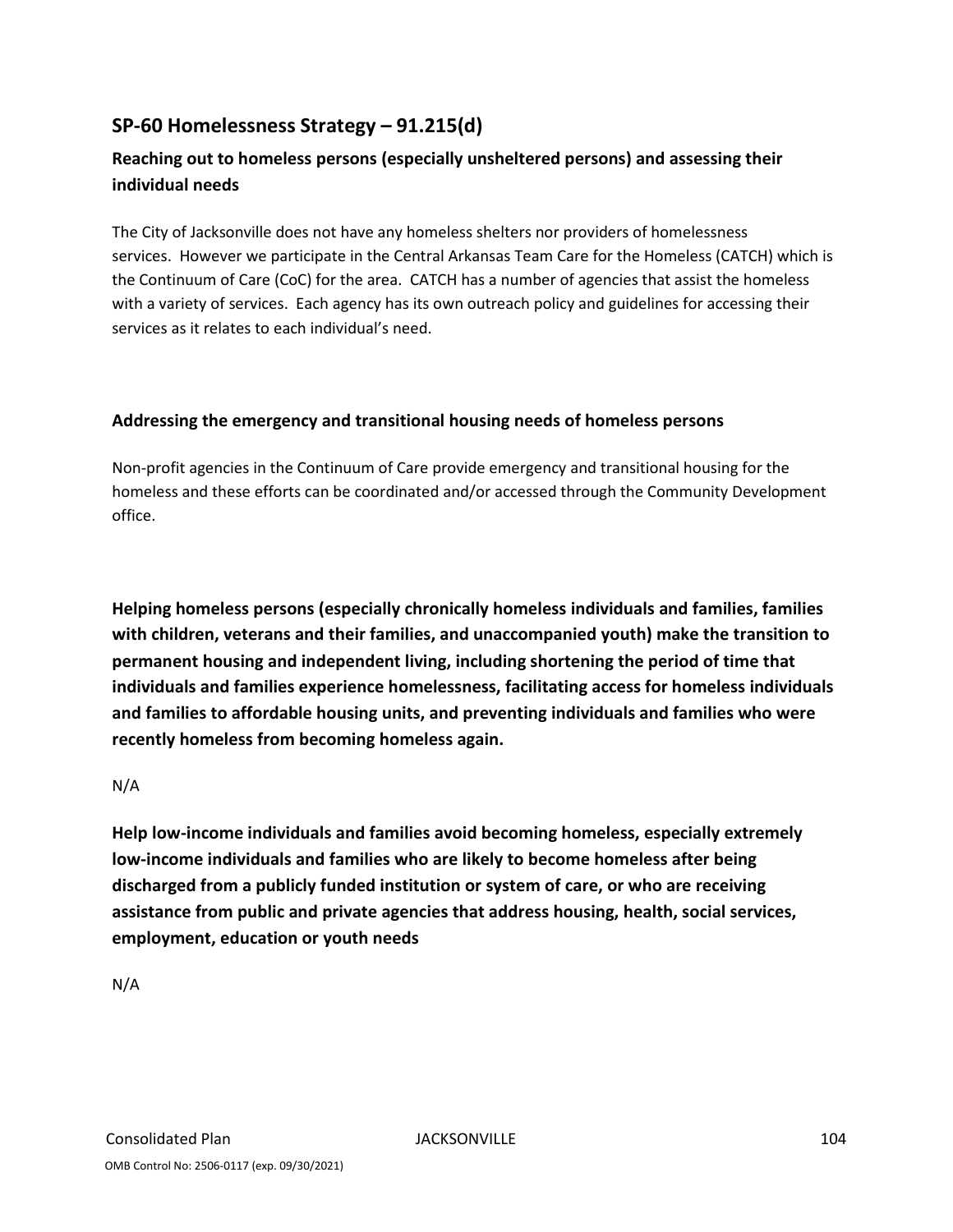### **SP-65 Lead based paint Hazards – 91.215(i)**

#### **Actions to address LBP hazards and increase access to housing without LBP hazards**

Lead-based paint was banned from residential use in 1978 because of the health risk it poses, particularly to children. Homes built prior to 1980 have some chance of containing lead-based paint on interior or exterior surfaces. The chances increase with the age of the housing units. HUD has established estimates for determining the likelihood of housing units containing lead-based paint. Houses built prior to 1940 has a 90% chance of containing lead-based paint as compared to houses built from 1960 through 1979 having only a 62% chance.

Other factors used to determine the risk for lead-based paint problems include the condition of the housing unit, tenure and household income. Households with young children are also at greater risk because young children have more hand-to-mouth activity and absorb lead more readily than adults. The two factors most correlated with higher risks of lead-based paint hazards are residing in rental or lower-income households. Low-income residents are less likely to be able to afford proper maintenance of their homes, leading to issues such as chipped and peeling paint, and renters are not as likely or are not allowed to renovate their rental units.

The City's Community Development Department in coordination with the City Engineer oversees leadbased paint abatement efforts in home rehabilitation and construction for low to moderately lowincome properties. The City's Community Development Director will continue to actively take training classes to stay abreast in the latest guideline for lead-based paint. These classes will include but not be limited to lead-based paint hazards control in maintenance, remodeling and rehabilitation. Additionally, the city takes corrective measures when lead-based paint is encountered as funding dictates. Leadbased paint pamphlets and information are available and distributive by the staff at community events.

Aging of housing and incidence of elevated blood lead levels in children are two indicators or the extent of housing with lead-based paint hazard and the extent to which low income families are effected. No reportable case incidents have been noted.

#### **How are the actions listed above related to the extent of lead poisoning and hazards?**

The Arkansas State Health/Environment Health Department provides information concerning rates of lead poisoning in Jacksonville. Although lead levels requiring intervention by the State are rare, levels that can affect children have been reported. The City will seek to reduce lead exposure by complying with HUD regulations with respect to HUD-funded home rehabilitation.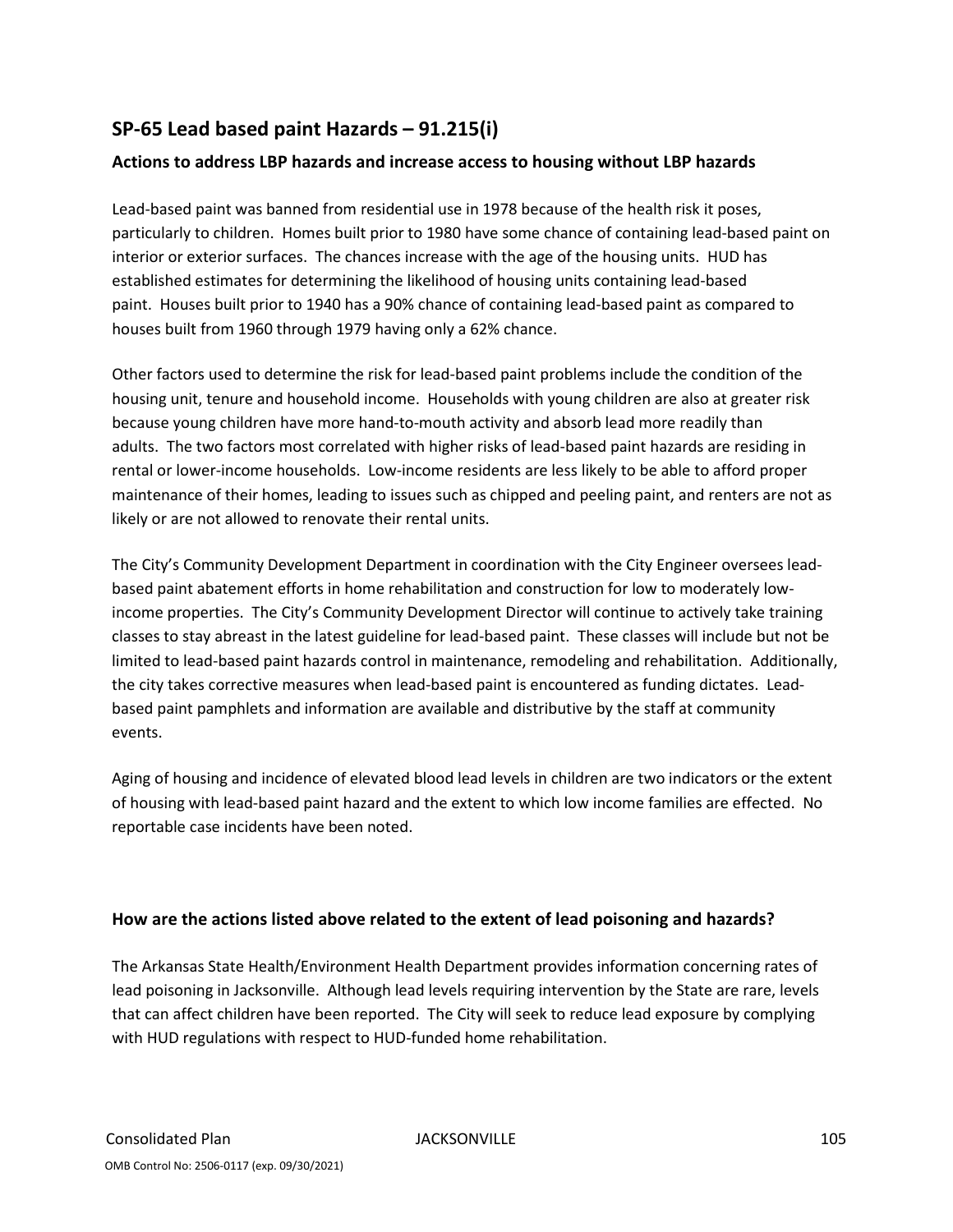#### **How are the actions listed above integrated into housing policies and procedures?**

The actions described above are included in the City's policies for how it implements its Single-Family Home Rehabilitation program and when complying with lead-based paint regulations with respect to other federally funded housing rehab.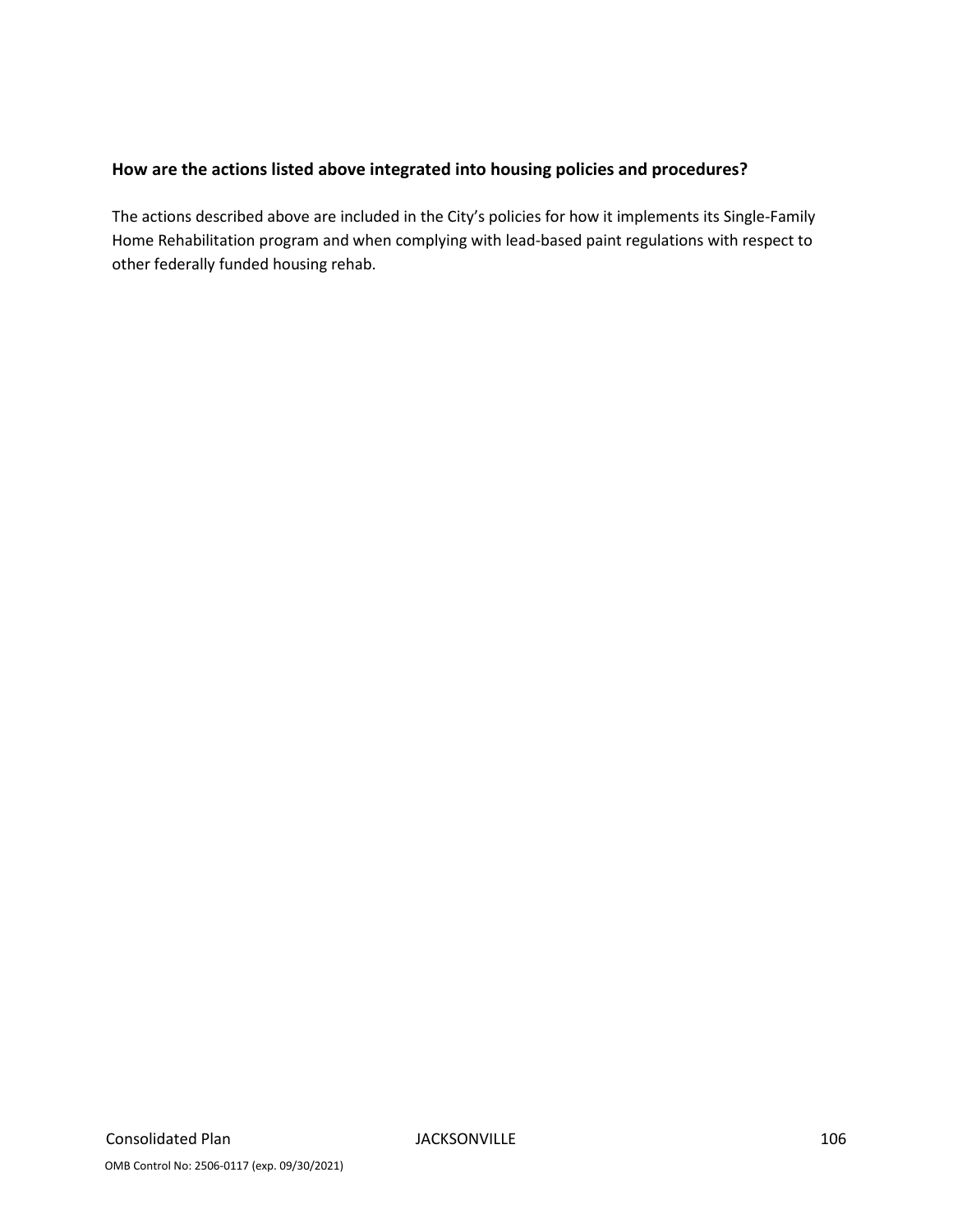## **SP-70 Anti-Poverty Strategy – 91.215(j)**

#### **Jurisdiction Goals, Programs and Policies for reducing the number of Poverty-Level Families**

Poverty is the condition of having insufficient resources or income. In its extreme form, poverty is a lack of basic human needs, such as adequate and healthy food, clothing, housing, water, and health services. Even modest levels of poverty can prevent people from realizing their goals and dreams.

Mere numbers and statistics do not tell the whole story of poverty. In order to fully grasp the nature and extent of poverty in the United States, it is important to understand how the federal government defines this term. Since the 1960's, the U.S. government has measured poverty by relating it to an artificially constructed poverty line. At the risk of oversimplifying this term, poverty line is based on the level at which one-third of a family's annual income, adjusted for inflation, is no longer sufficient to afford an adequate diet. However, over time, food costs have steadily increased as a percentage of a family's budget, while medical and housing costs continue to skyrocket. Thus, the assumption that a family spends an average of one third of its budget on food is no longer an accurate one. Instead, many are going without food to make up for other high living costs.

The federal government does not consider families earning more than this level to be living in poverty despite the fact that the wages of these families are not high enough to lift them out of what most of society considers to poverty. Many of these families are often called the "working poor" since their employment does not guarantee them a "living wage".

The City focuses on reducing poverty through expanding economic opportunities to promote long-term economic and social viability including business start-up loans/grants directed at creating jobs accessible to low-income persons; providing training through workforce centers; supporting access to credit counseling to achieve self-sufficiency, particularly for persons in federally assisted and public housing.

The CDD will reduce poverty by fostering and promoting self-sufficiency and independence. To better empower individual and families toward this goal, the following strategies will be put to work:

- Promote sustainable economic development through affordable housing and other community development activities;
- Assist households in purchasing homes, developing stability and net worth and reducing the likelihood for poverty;
- Evaluate projects, in part, on the basis of their ability to foster self-sufficiency when awarding funding for projects;
- Maintain a strong relationship with the Central Arkansas Team Care for the Homeless to enhance and promote stabilization of homeless families and encourage transition to stable, permanent housing situations;
- Create an on-going mechanism for participation by residents and businesses in the revitalization of the area;

#### Consolidated Plan JACKSONVILLE 107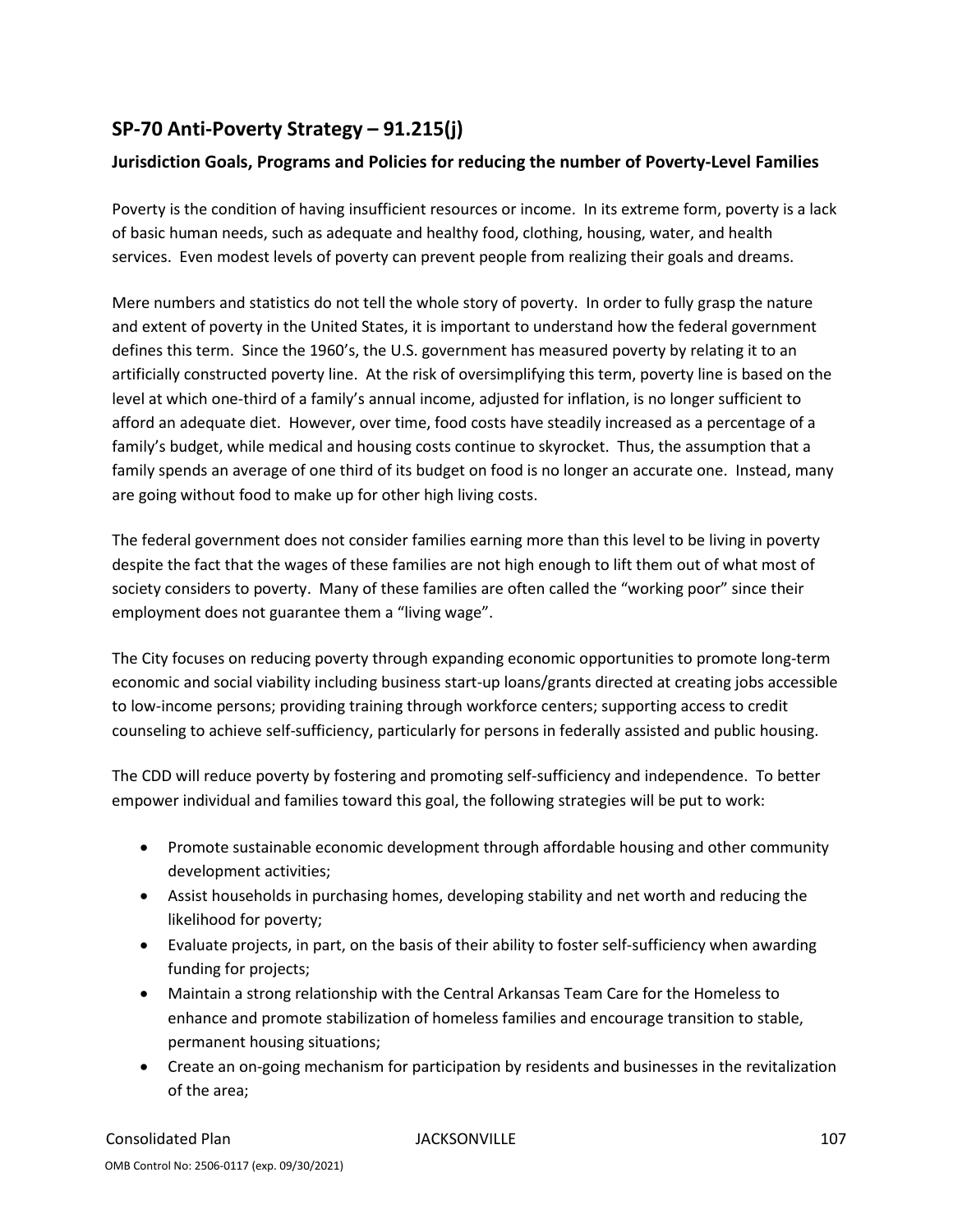- Enhance efforts to educate the public and interested persons about available supportive services that foster self-sufficiency and independent living arrangements;
- Encourage job training and placement referral service to low and moderate income residents in the area.

## **How are the Jurisdiction poverty reducing goals, programs, and policies coordinated with this affordable housing plan**

Coordination takes place between the City's Community Development Department and the agencies funded through the CDBG program. Further, the City coordinate its effort through the private sector and other housing agencies.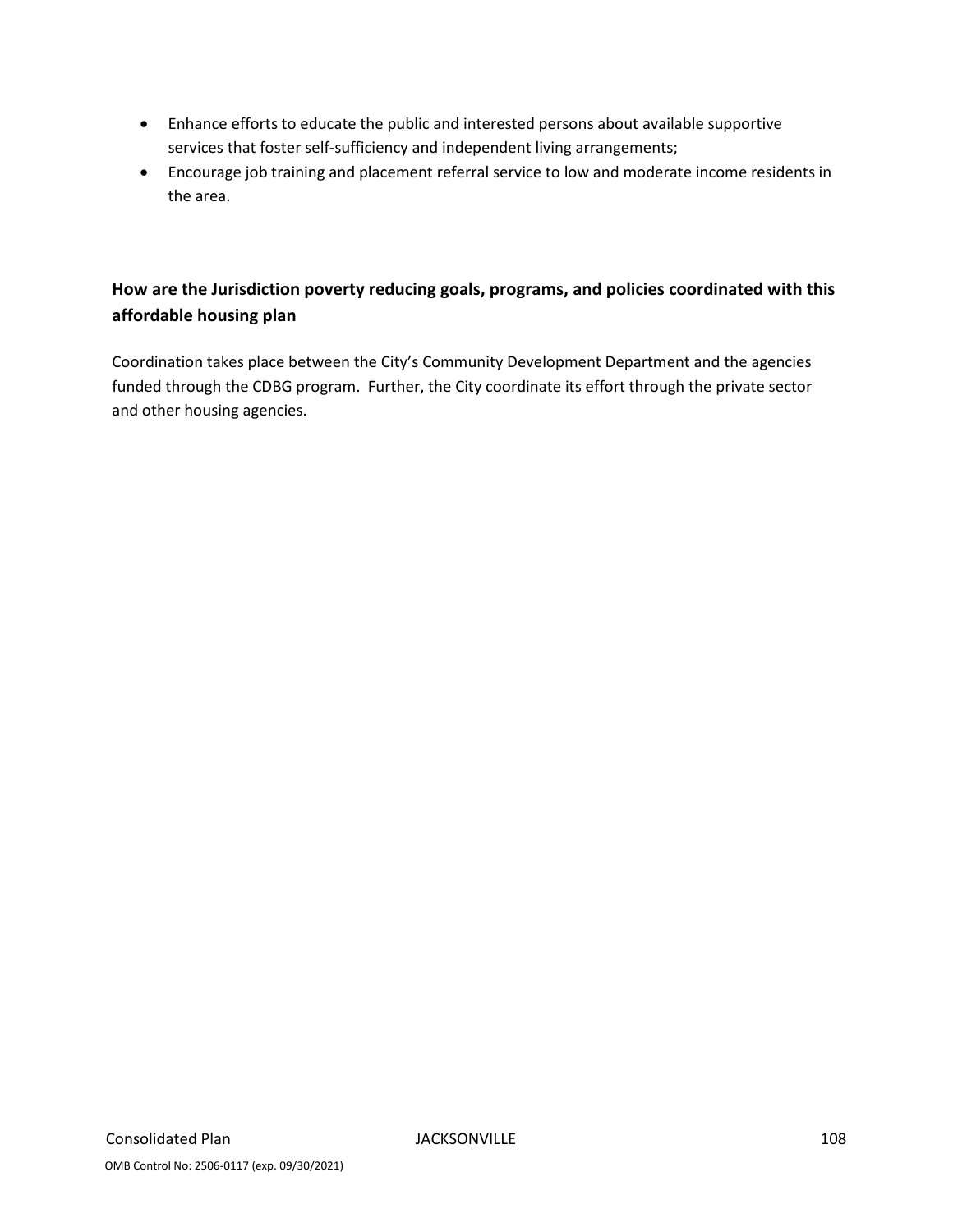## **SP-80 Monitoring – 91.230**

**Describe the standards and procedures that the jurisdiction will use to monitor activities carried out in furtherance of the plan and will use to ensure long-term compliance with requirements of the programs involved, including minority business outreach and the comprehensive planning requirements**

The purpose of monitoring and coordination is to ensure the community input and participation throughout the development of the Consolidated Plan, build public/private partnerships to implement the Plan, while monitoring and evaluation the goals, strategies, and program outcomes. The City of Jacksonville has established a monitoring system to ensure that federal regulations, local policies and program guidelines are met. Community Development staff is trained to determine that the national objective, activity eligibility and appropriate regulatory requirements are met; and to ensure that all projects funded with CDBG funds are consistent with the approved Consolidated Plan. In addition, Community Development staff conducts site visits and interim/final inspections for all CDBG projects.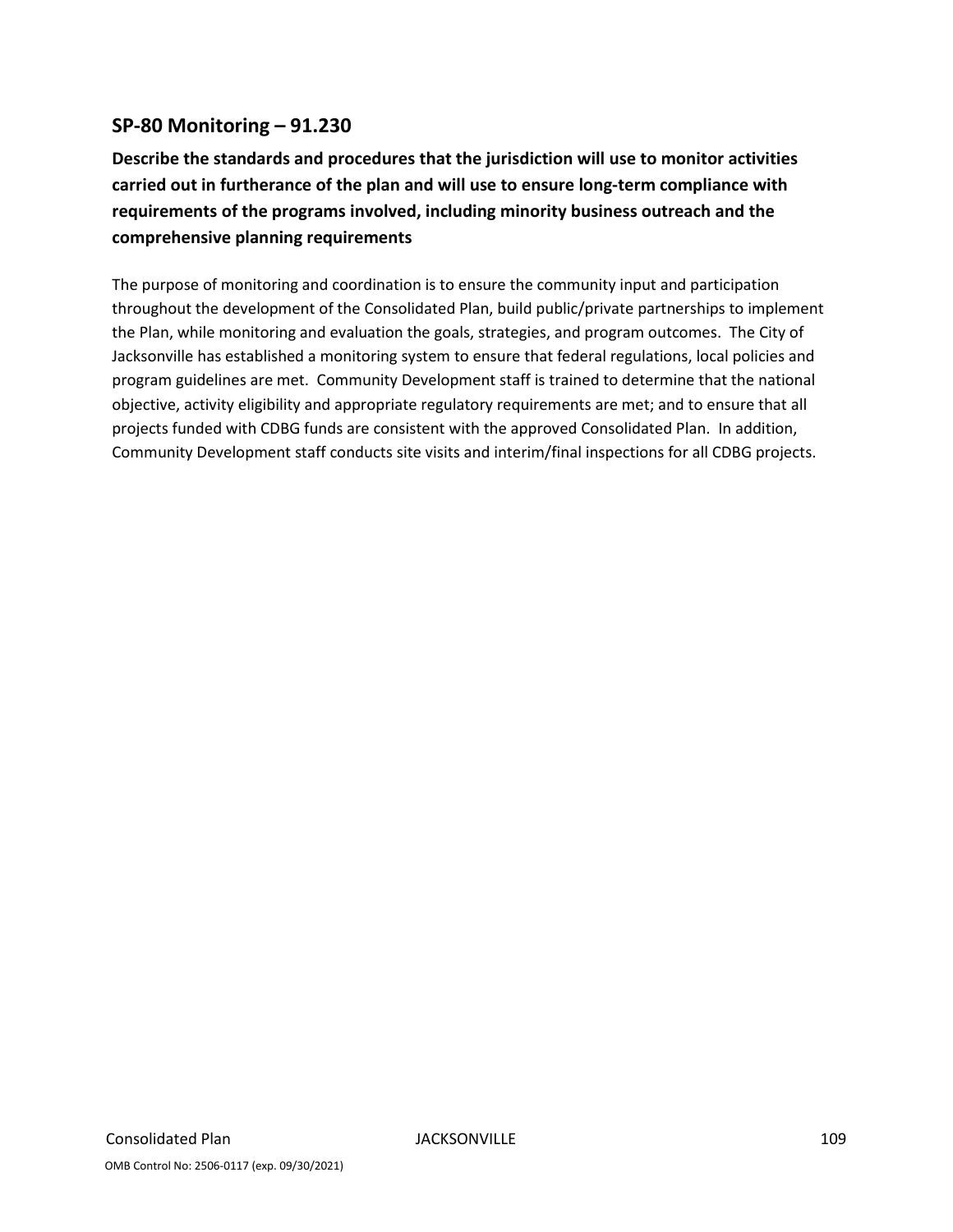## **Expected Resources**

## **AP-15 Expected Resources – 91.220(c)(1,2)**

#### **Introduction**

#### **Anticipated Resources**

| Program     | Source of    | <b>Uses of Funds</b>   |                                   |                         | <b>Expected Amount Available Year 1</b>     |             | <b>Expected</b>                                              | <b>Narrative Description</b>             |
|-------------|--------------|------------------------|-----------------------------------|-------------------------|---------------------------------------------|-------------|--------------------------------------------------------------|------------------------------------------|
|             | <b>Funds</b> |                        | Annual<br><b>Allocation:</b><br>১ | Program<br>Income:<br>Ş | <b>Prior Year</b><br><b>Resources:</b><br>⋗ | Total:<br>Ş | <b>Amount</b><br>Available<br><b>Remainder</b><br>of ConPlan |                                          |
| <b>CDBG</b> | public -     | Acquisition            |                                   |                         |                                             |             |                                                              | 20% of grant for Program Admin 15%       |
|             | federal      | Admin and              |                                   |                         |                                             |             |                                                              | of grant for Public Services65% of grant |
|             |              | Planning               |                                   |                         |                                             |             |                                                              | for community development                |
|             |              | Economic               |                                   |                         |                                             |             |                                                              |                                          |
|             |              | Development            |                                   |                         |                                             |             |                                                              |                                          |
|             |              | Housing                |                                   |                         |                                             |             |                                                              |                                          |
|             |              | Public                 |                                   |                         |                                             |             |                                                              |                                          |
|             |              | Improvements           |                                   |                         |                                             |             |                                                              |                                          |
|             |              | <b>Public Services</b> | 207,811                           | 0                       | 0                                           | 207,811     | 0                                                            |                                          |

**Table 53 - Expected Resources – Priority Table**

## **Explain how federal funds will leverage those additional resources (private, state and local funds), including a description of how matching requirements will be satisfied**

The City will continue to utilize other housing programs such as Federal Home Loan Bank and Arkansas Development Finance Authority. We also seek other funding sources to leverage against federal funding. The City also will pursue partnerships with agencies in housing rehabilitation to

Consolidated Plan JACKSONVILLE 110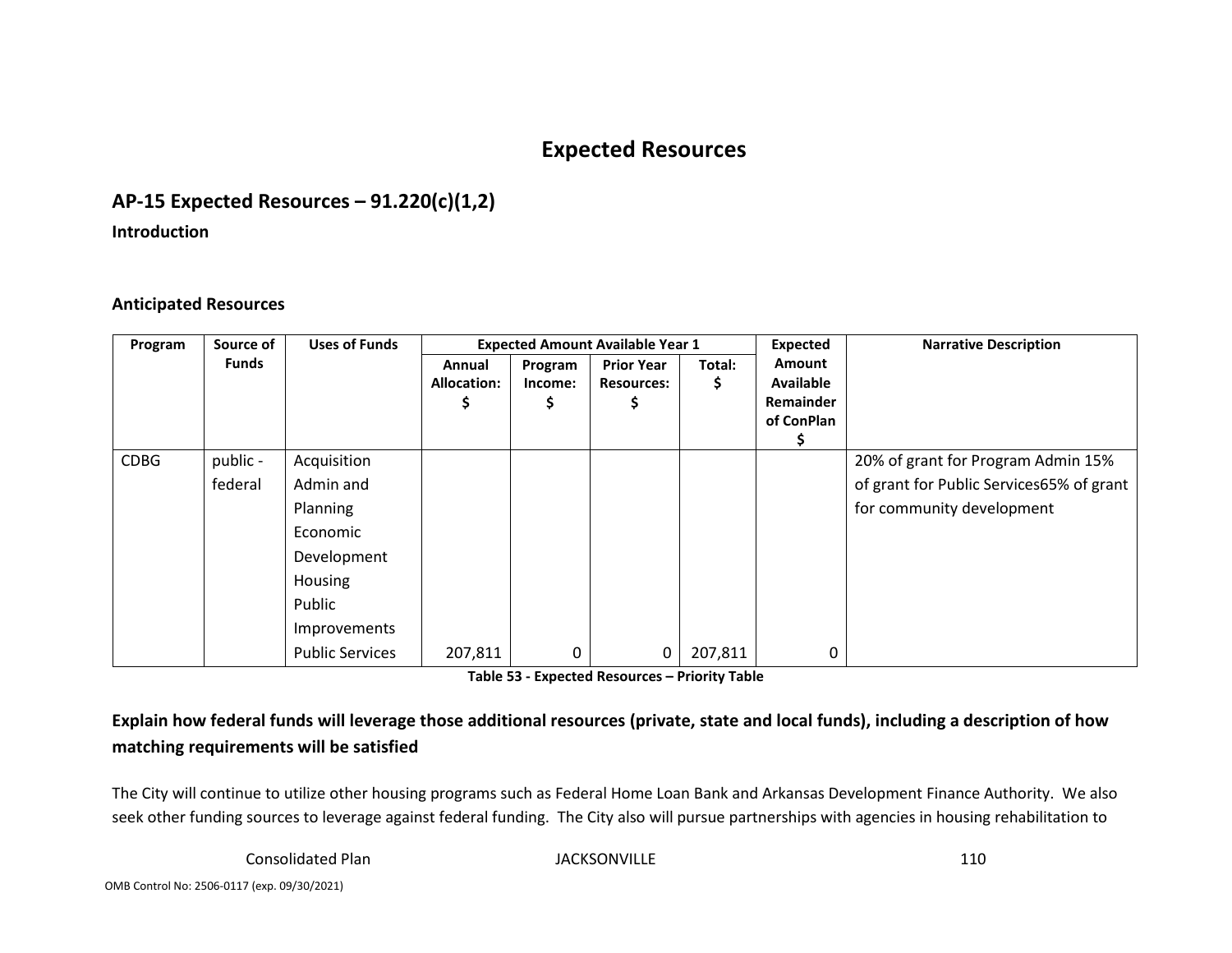help in the renovation of low/moderate single-family housing.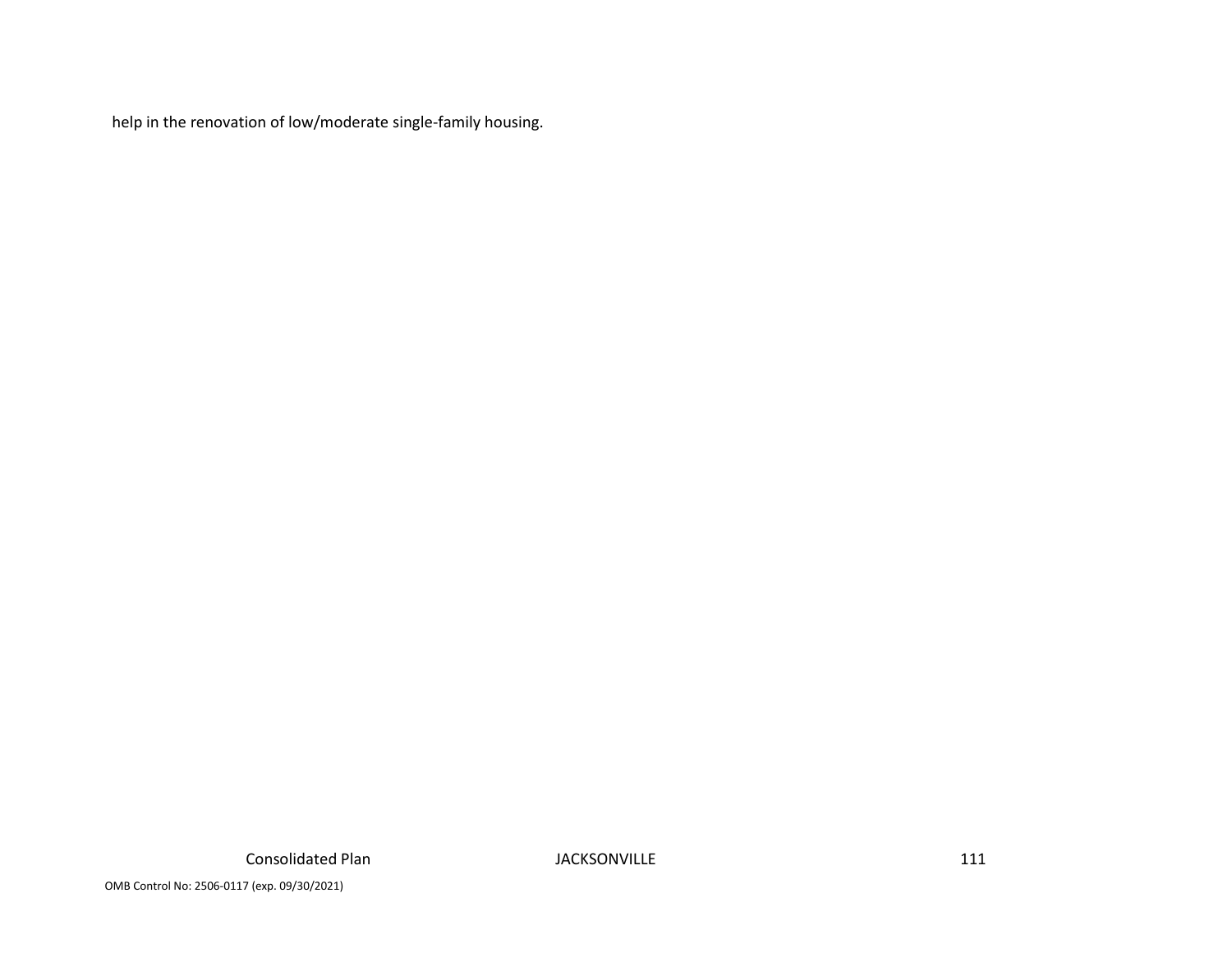## **If appropriate, describe publically owned land or property located within the jurisdiction that may be used to address the needs identified in the plan**

There are no plans at this time for the redevelopment for any vacant lots that the City owns.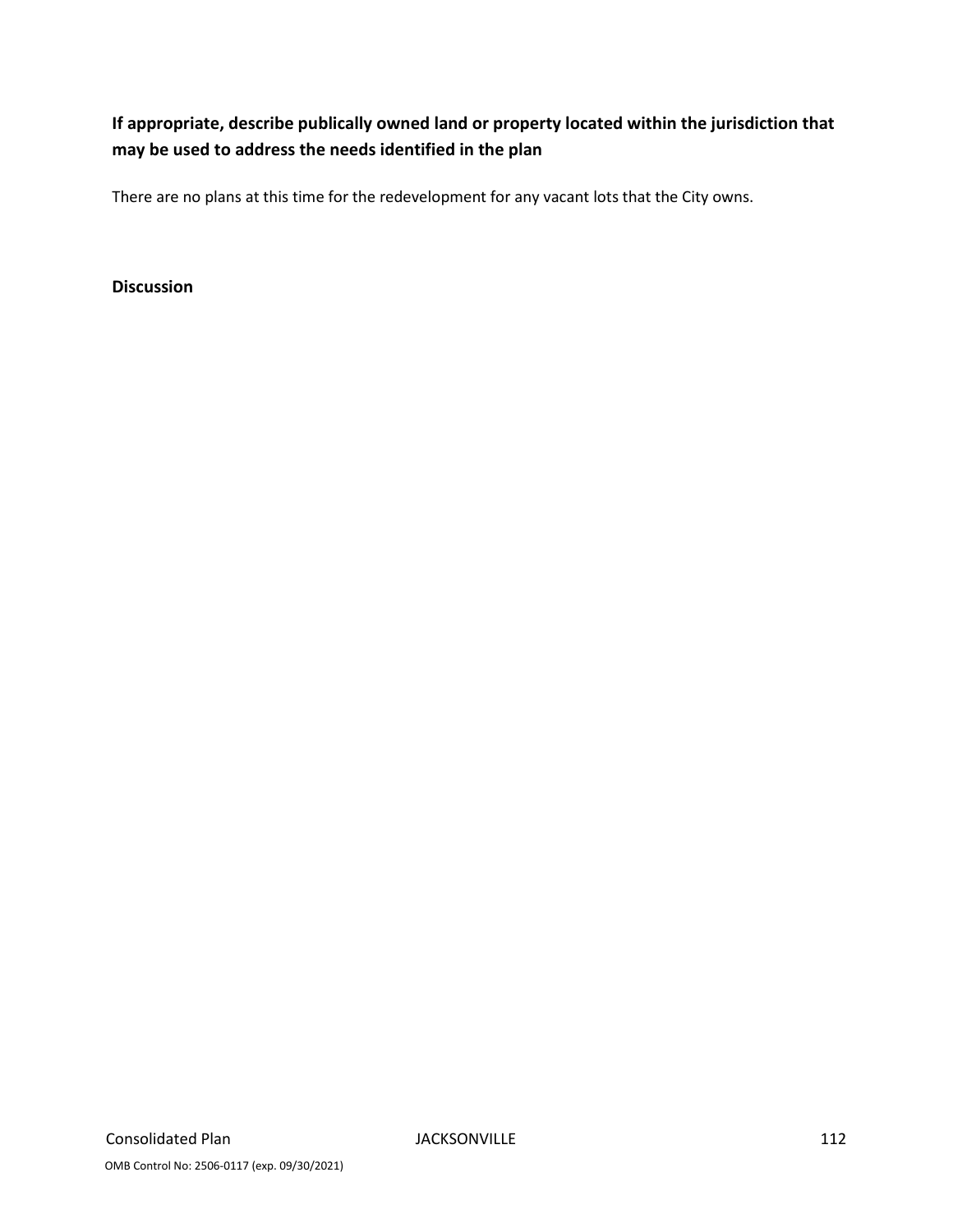# **Annual Goals and Objectives**

## **AP-20 Annual Goals and Objectives**

#### **Goals Summary Information**

| Sort           | <b>Goal Name</b>      | <b>Start</b> | End  | Category    | Geographic       | <b>Needs Addressed</b>        | <b>Funding</b> | <b>Goal Outcome Indicator</b>     |
|----------------|-----------------------|--------------|------|-------------|------------------|-------------------------------|----------------|-----------------------------------|
| Order          |                       | Year         | Year |             | Area             |                               |                |                                   |
|                | <b>Housing</b>        | 2021         | 2025 | Affordable  | SUNNYSIDE        | <b>Housing Rehabilitation</b> | CDBG:          | Homeowner Housing Added: 1        |
|                |                       |              |      | Housing     | <b>INCLUSIVE</b> | <b>Homebuyers Assistance</b>  | \$115,141      | <b>Household Housing Unit</b>     |
|                |                       |              |      |             | OF CT 36.05      | <b>Handicap Accessibility</b> |                | <b>Homeowner Housing</b>          |
|                |                       |              |      |             | Low Income       | <b>Emergency Home</b>         |                | Rehabilitated: 5 Household        |
|                |                       |              |      |             | Individuals      | Repairs                       |                | <b>Housing Unit</b>               |
|                |                       |              |      |             | or Families      |                               |                |                                   |
| $\overline{2}$ | Public                | 2021         | 2025 | Non-Housing | SUNNYSIDE        | <b>Public Facilities</b>      | CDBG:          | Public Facility or Infrastructure |
|                | Facility/Improvements |              |      | Community   | <b>INCLUSIVE</b> | <b>Public Improvements</b>    | \$10,000       | Activities other than             |
|                |                       |              |      | Development | OF CT 36.05      |                               |                | Low/Moderate Income Housing       |
|                |                       |              |      |             | Low Income       |                               |                | Benefit: 2500 Persons Assisted    |
|                |                       |              |      |             | Individuals      |                               |                |                                   |
|                |                       |              |      |             | or Families      |                               |                |                                   |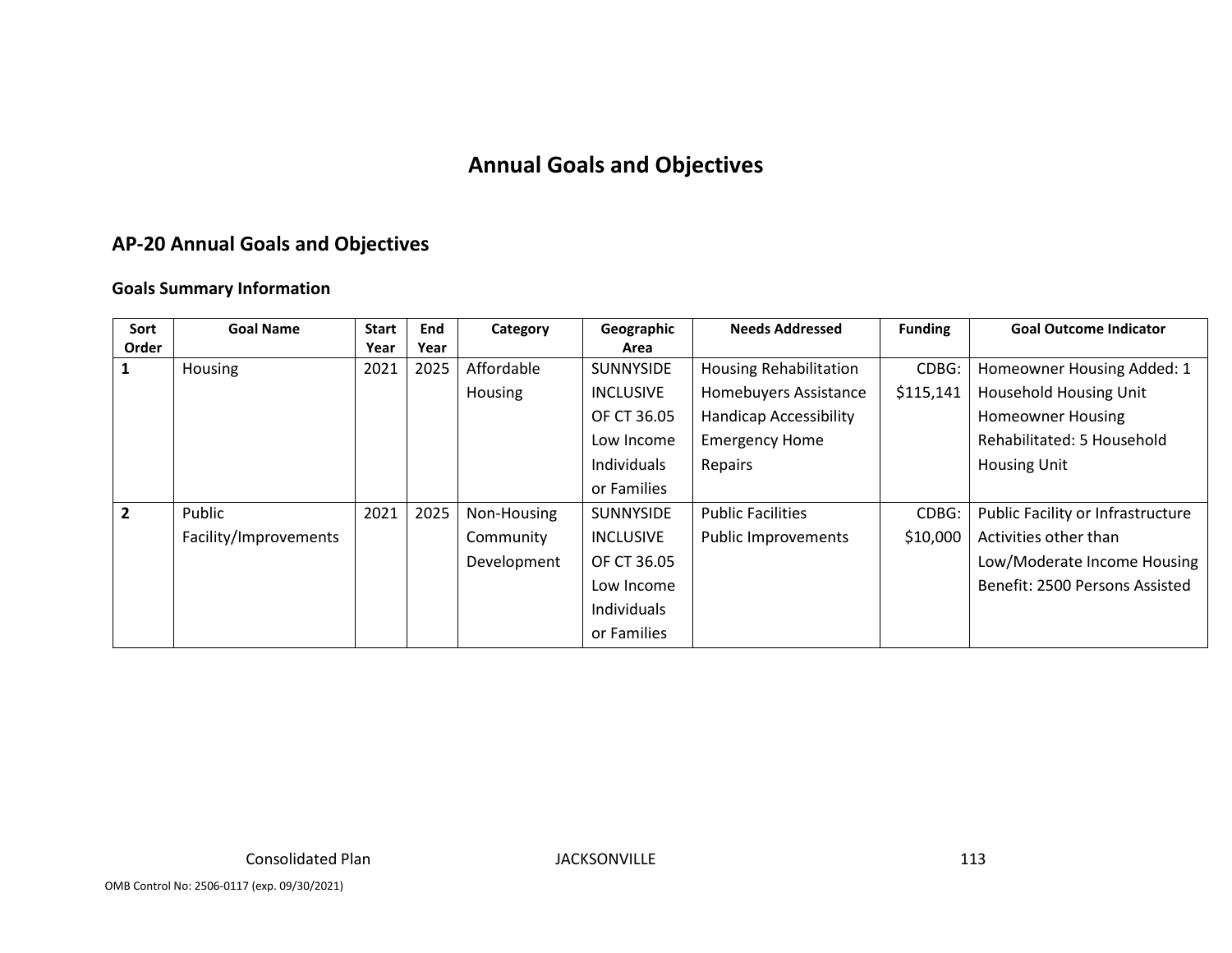| Sort  | <b>Goal Name</b>           | <b>Start</b> | End  | Category             | Geographic         | <b>Needs Addressed</b>         | <b>Funding</b> | <b>Goal Outcome Indicator</b>   |
|-------|----------------------------|--------------|------|----------------------|--------------------|--------------------------------|----------------|---------------------------------|
| Order |                            | Year         | Year |                      | Area               |                                |                |                                 |
| 3     | <b>Public Service</b>      | 2021         | 2025 | Homeless             | <b>SUNNYSIDE</b>   | <b>Youth Services</b>          | CDBG:          | Public service activities other |
|       |                            |              |      | Non-Homeless         | <b>INCLUSIVE</b>   | Transportation                 | \$41,500       | than Low/Moderate Income        |
|       |                            |              |      | <b>Special Needs</b> | OF CT 36.05        | <b>Homeless Prevention</b>     |                | Housing Benefit: 1500 Persons   |
|       |                            |              |      |                      | Low Income         | Counseling                     |                | Assisted                        |
|       |                            |              |      |                      | <b>Individuals</b> | <b>Fair Housing Education</b>  |                | Overnight/Emergency             |
|       |                            |              |      |                      | or Families        | <b>Homeless Facilities and</b> |                | Shelter/Transitional Housing    |
|       |                            |              |      |                      |                    | <b>Services</b>                |                | Beds added: 8 Beds              |
|       |                            |              |      |                      |                    |                                |                | Homelessness Prevention: 1      |
|       |                            |              |      |                      |                    |                                |                | <b>Persons Assisted</b>         |
| 4     | <b>CDBG Administration</b> | 2021         | 2025 | Affordable           | SUNNYSIDE          | Program Administration         | CDBG:          | Other: 0 Other                  |
|       |                            |              |      | Housing              | <b>INCLUSIVE</b>   |                                | \$31,170       |                                 |
|       |                            |              |      | Homeless             | OF CT 36.05        |                                |                |                                 |
|       |                            |              |      | Non-Homeless         | Low Income         |                                |                |                                 |
|       |                            |              |      | <b>Special Needs</b> | Individuals        |                                |                |                                 |
|       |                            |              |      | Non-Housing          | or Families        |                                |                |                                 |
|       |                            |              |      | Community            |                    |                                |                |                                 |
|       |                            |              |      | Development          |                    |                                |                |                                 |
|       |                            |              |      | Economic             |                    |                                |                |                                 |
|       |                            |              |      | Development          |                    |                                |                |                                 |
| 5     | Create a suitable living   | 2021         | 2025 | Non-Housing          | SUNNYSIDE          | Code                           | CDBG:          | <b>Buildings Demolished: 2</b>  |
|       | environment                |              |      | Community            | <b>INCLUSIVE</b>   | Enforcement/Removal            | \$5,000        | <b>Buildings</b>                |
|       |                            |              |      | Development          | OF CT 36.05        | of Slum and Blight             |                | <b>Housing Code</b>             |
|       |                            |              |      |                      | Low Income         |                                |                | Enforcement/Foreclosed          |
|       |                            |              |      |                      | Individuals        |                                |                | Property Care: 15 Household     |
|       |                            |              |      |                      | or Families        |                                |                | <b>Housing Unit</b>             |
| 6     | Economic                   | 2021         | 2025 | Create or            | Low Income         | Job Creation/Retention         | CDBG:          | Jobs created/retained: 2 Jobs   |
|       | Development                |              |      | retain jobs          | Individuals        |                                | \$5,000        |                                 |
|       |                            |              |      |                      | or Families        |                                |                |                                 |

Consolidated Plan 114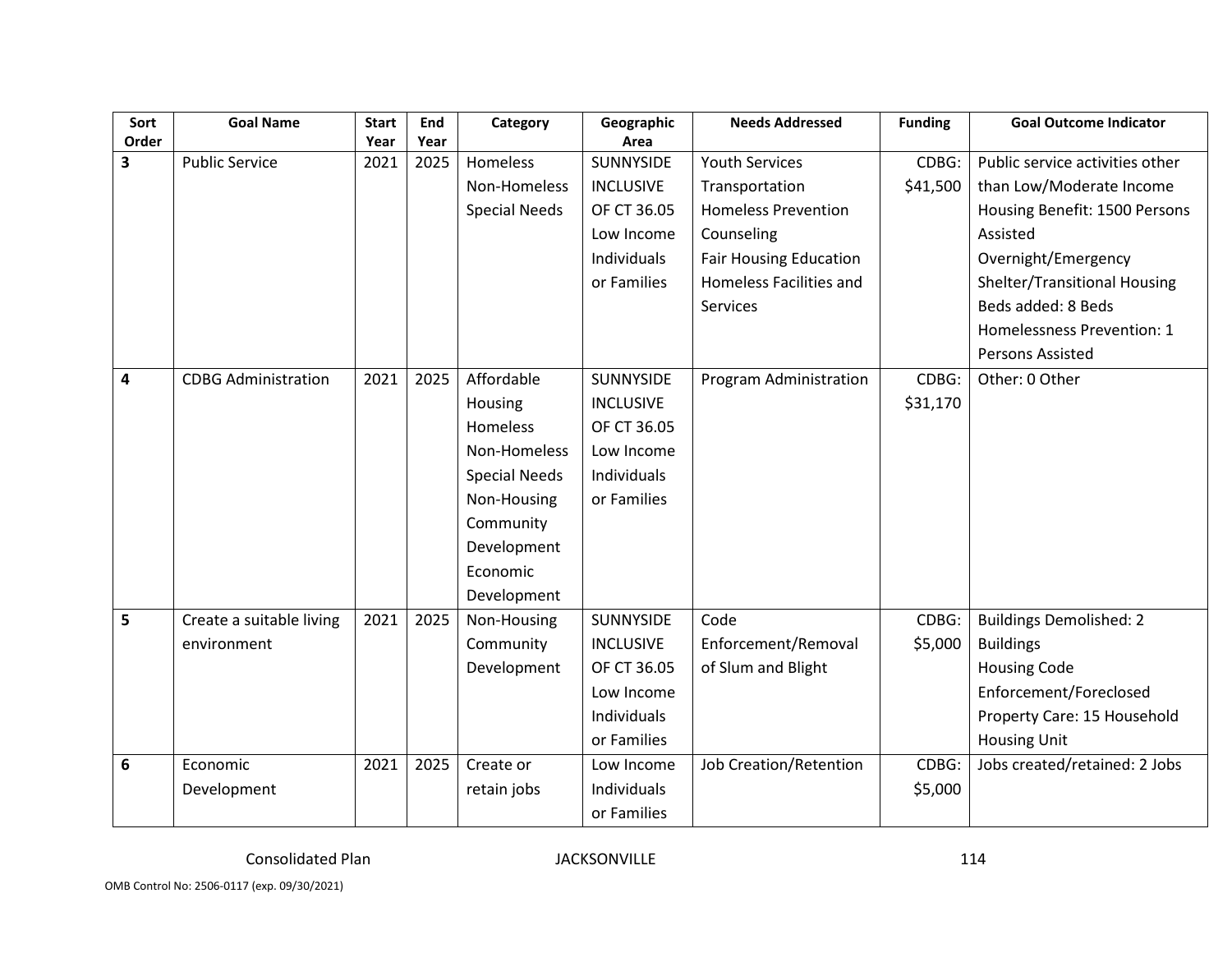#### **Goal Descriptions**

| $\mathbf{1}$   | <b>Goal Name</b>           | Housing                                                                                                                                                                                                                      |
|----------------|----------------------------|------------------------------------------------------------------------------------------------------------------------------------------------------------------------------------------------------------------------------|
|                | Goal                       | Provide limited housing rehab for very low and low-income single-family homeowners.                                                                                                                                          |
|                | <b>Description</b>         | Provide down payment assistance for first time homebuyers.                                                                                                                                                                   |
| $\overline{2}$ | <b>Goal Name</b>           | <b>Public Facility/Improvements</b>                                                                                                                                                                                          |
|                | Goal<br><b>Description</b> | Provide assistance for facilities and infrastructures.                                                                                                                                                                       |
| 3              | <b>Goal Name</b>           | <b>Public Service</b>                                                                                                                                                                                                        |
|                | Goal<br><b>Description</b> | Provide transportation for the low to moderate-income elderly, provide assistance to local food banks, provide<br>assistance for temporary lodging, youth services, back to school supplies and assistance with water bills. |
| 4              | <b>Goal Name</b>           | <b>CDBG Administration</b>                                                                                                                                                                                                   |
|                | Goal<br><b>Description</b> | Provide day-to-day management for the CDBG programs.                                                                                                                                                                         |
| 5.             | <b>Goal Name</b>           | Create a suitable living environment                                                                                                                                                                                         |
|                | Goal<br><b>Description</b> | Provide assistance for code enforcement, removal of slum and blight and provide neighborhood revitalization                                                                                                                  |
| 6              | <b>Goal Name</b>           | <b>Economic Development</b>                                                                                                                                                                                                  |
|                | Goal<br><b>Description</b> | Provide training to small businesses and/or sole proprietors.                                                                                                                                                                |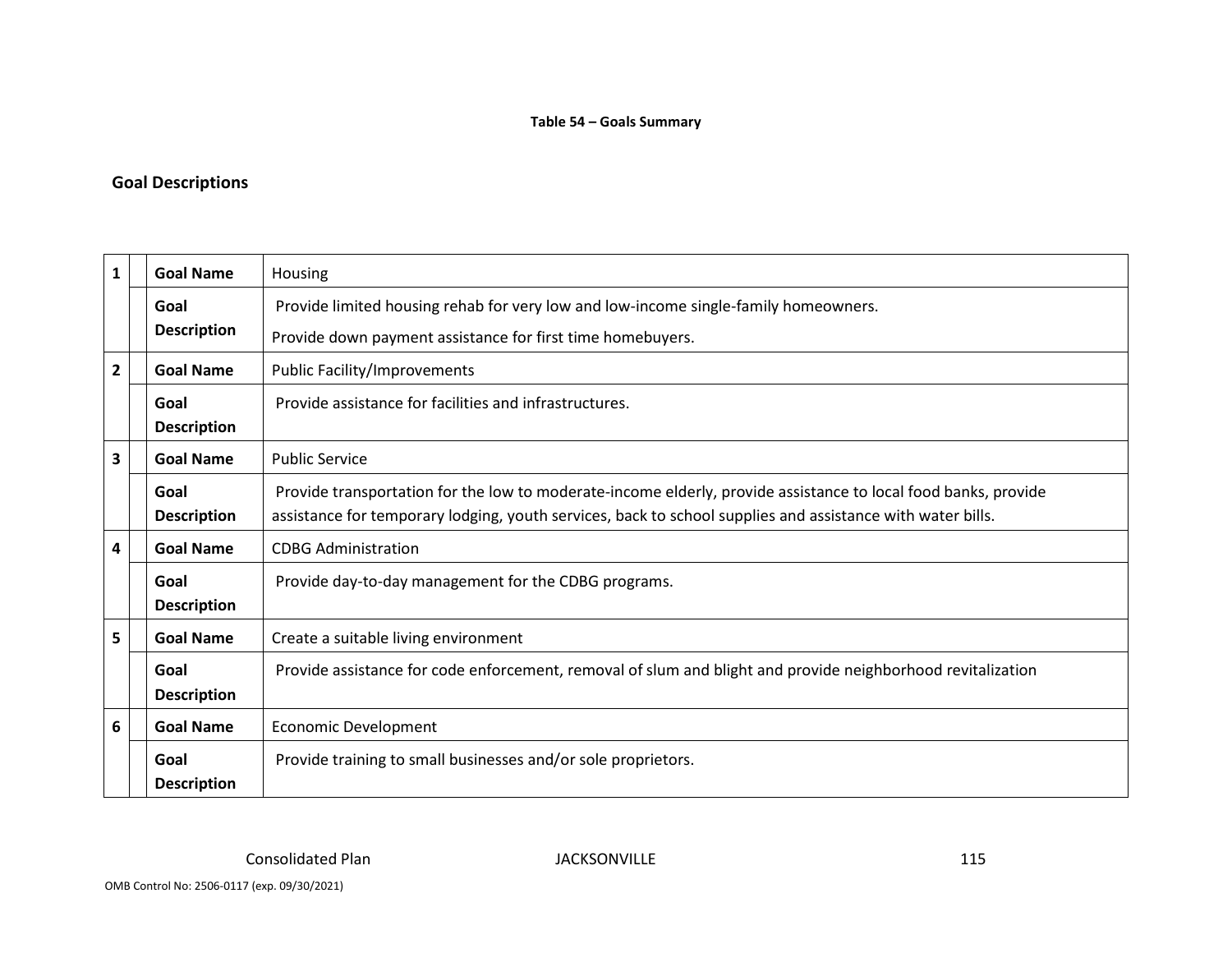# **Projects**

## **AP-35 Projects – 91.220(d)**

#### **Introduction**

Listed are the 2021 projects.

#### **Projects**

| # | <b>Project Name</b>         |
|---|-----------------------------|
| 1 | <b>Economic Development</b> |
| 2 | <b>Public Service</b>       |
| 3 | Public Improvement          |
| 4 | Housing                     |
| 5 | Neighborhood Revitalization |
| 6 | Program Administration      |

**Table 55 – Project Information**

#### **Describe the reasons for allocation priorities and any obstacles to addressing underserved needs**

The proposed project activities are consistent with the 2021-2025 Consolidated Plan goals and priorities.

The primary obstacles to meeting the underserved needs are the leverage of other financial resources that will be needed to make each project a success, the workload capabilities of staff available to administer the CDBG program, and any other unforeseen circumstances or priorities that may arise.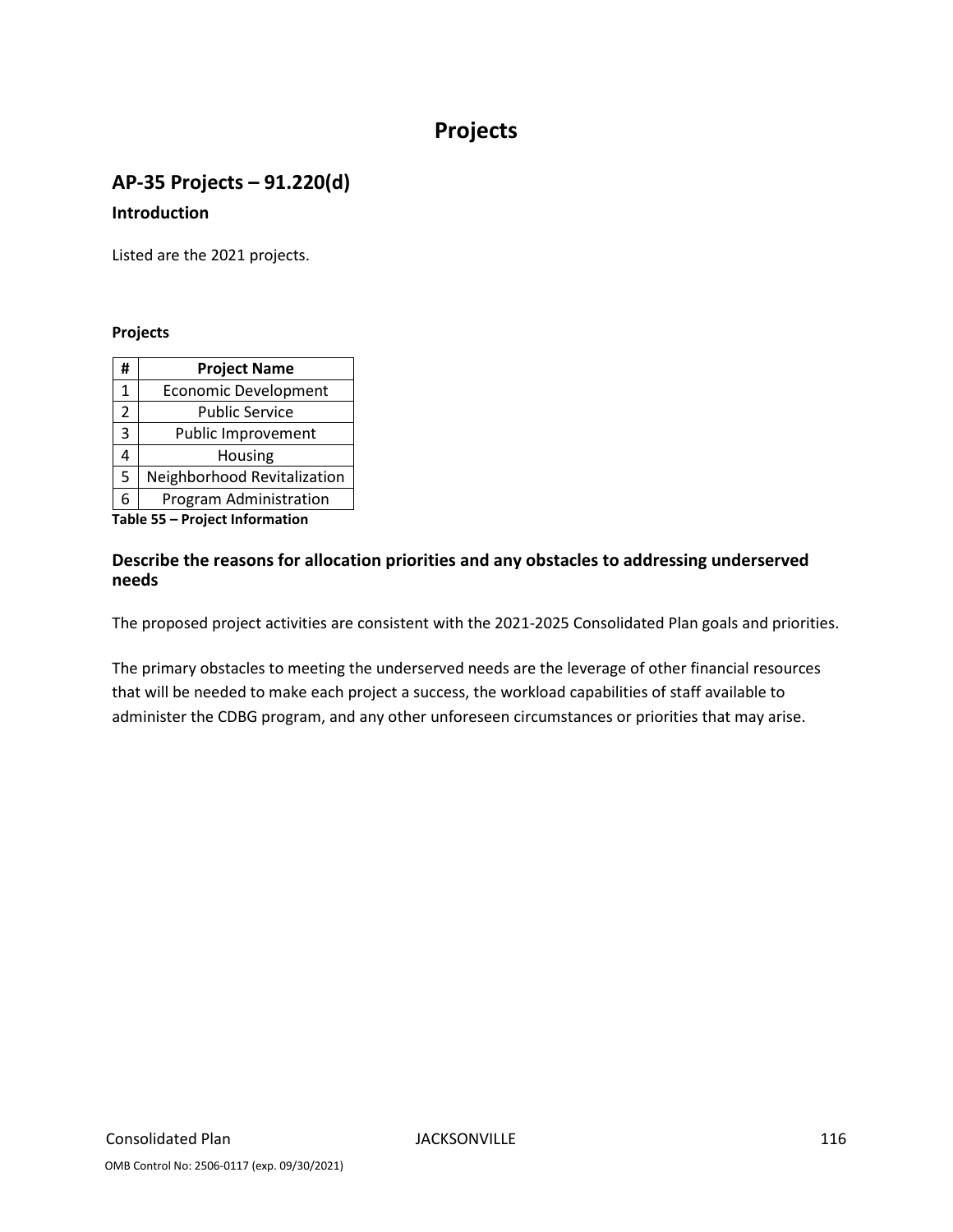# **AP-38 Project Summary**

## **Project Summary Information**

| $\mathbf{1}$   | <b>Project Name</b>                 | Administration                                         |  |  |  |
|----------------|-------------------------------------|--------------------------------------------------------|--|--|--|
|                | <b>Target Area</b>                  | CITY-WIDE                                              |  |  |  |
|                | <b>Goals Supported</b>              | <b>CDBG Administration</b>                             |  |  |  |
|                | <b>Needs Addressed</b>              | Administration                                         |  |  |  |
|                | <b>Funding</b>                      | \$31,141                                               |  |  |  |
|                | <b>Description</b>                  | Administration and planning of the HUD Grant Programs  |  |  |  |
|                | <b>Target Date</b>                  | 12/31/2021                                             |  |  |  |
|                | Estimate the number and type of     | Administration costs, no direct benefit.               |  |  |  |
|                | families that will benefit from the |                                                        |  |  |  |
|                | proposed activities                 |                                                        |  |  |  |
|                | <b>Location Description</b>         | Citywide                                               |  |  |  |
|                | <b>Planned Activities</b>           | Administration and planning of the HUD Grant Programs. |  |  |  |
| $\overline{2}$ | <b>Project Name</b>                 | <b>Economic Development</b>                            |  |  |  |
|                | <b>Target Area</b>                  | Citywide                                               |  |  |  |
|                | <b>Goals Supported</b>              | Economic Development                                   |  |  |  |
|                | <b>Needs Addressed</b>              | Job Creation/Retention                                 |  |  |  |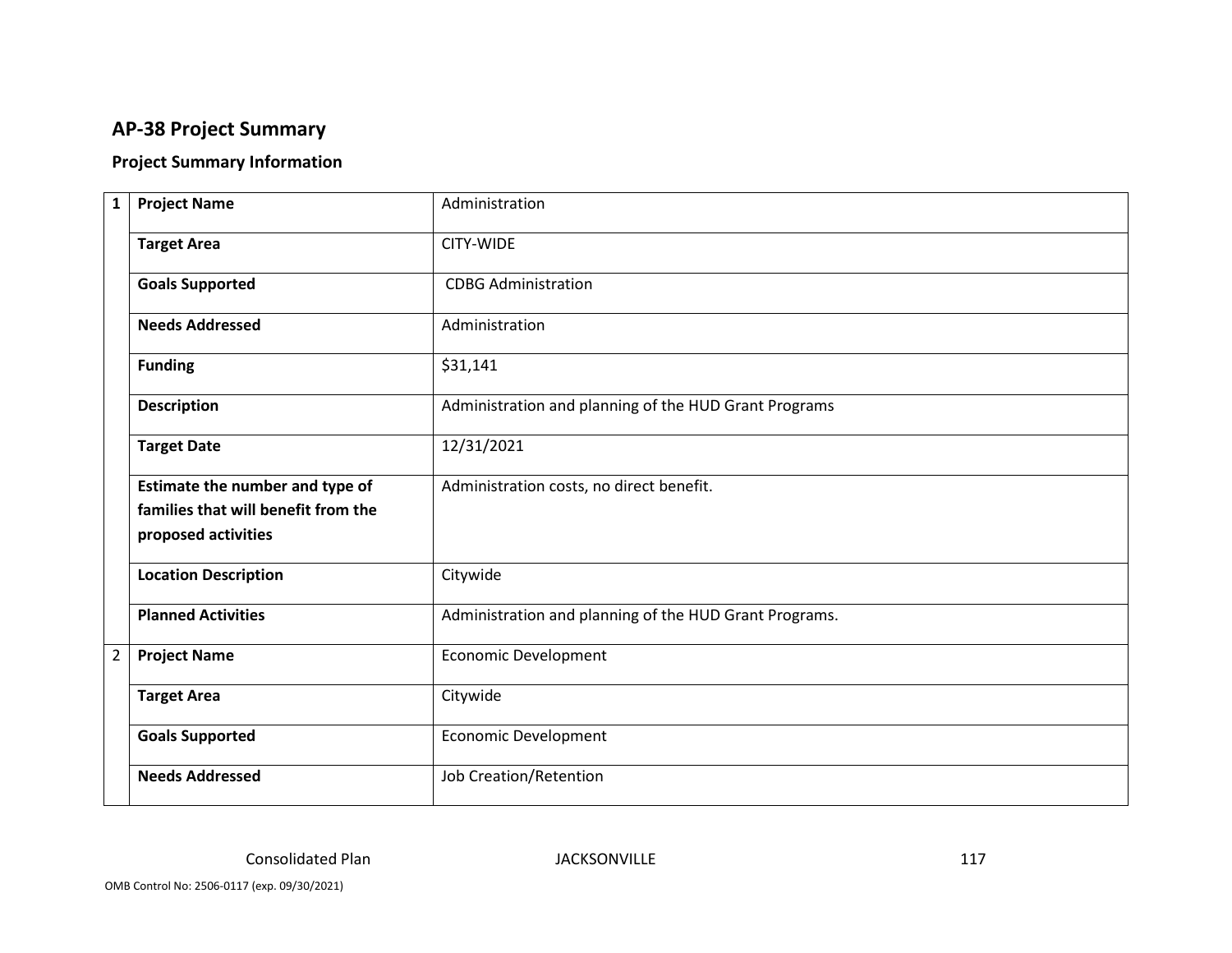|                | <b>Funding</b>                      | \$5,000                                                                                  |
|----------------|-------------------------------------|------------------------------------------------------------------------------------------|
|                | <b>Description</b>                  | Provide training for small businesses and/or sole proprietors.                           |
|                | <b>Target Date</b>                  | 12/31/2021                                                                               |
|                | Estimate the number and type of     | 2 low/moderate income businesses or sole proprietors.                                    |
|                | families that will benefit from the |                                                                                          |
|                | proposed activities                 |                                                                                          |
|                | <b>Location Description</b>         | Citywide                                                                                 |
|                | <b>Planned Activities</b>           | Training to create or retain jobs.                                                       |
| $\overline{3}$ | <b>Project Name</b>                 | <b>Public Service</b>                                                                    |
|                | <b>Target Area</b>                  | Citywide                                                                                 |
|                | <b>Goals Supported</b>              | <b>Public Service</b>                                                                    |
|                | <b>Needs Addressed</b>              | Youth Services; Transportation; Homeless Prevention; Counseling; Fair Housing Education; |
|                |                                     | <b>Homeless Facilities and Services</b>                                                  |
|                | <b>Funding</b>                      | \$41,500                                                                                 |
|                | <b>Description</b>                  | Provide assistance for seniors, youth, food banks, temporary lodging and utility bills.  |
|                | <b>Target Date</b>                  | 12/31/2021                                                                               |
|                | Estimate the number and type of     | 2500 low to moderate-income families and individuals.                                    |
|                | families that will benefit from the |                                                                                          |
|                | proposed activities                 |                                                                                          |
|                | <b>Location Description</b>         | Citywide                                                                                 |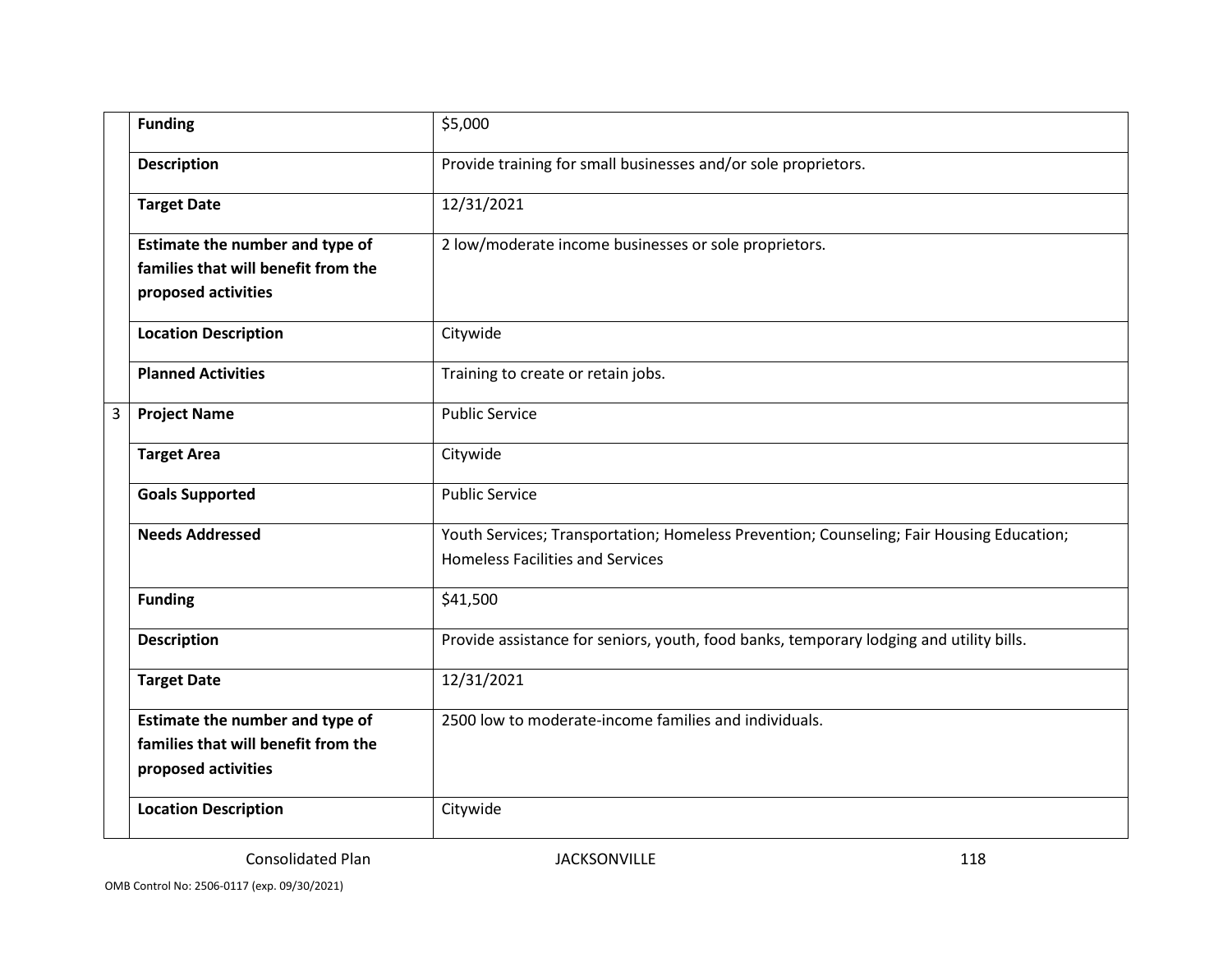|   | <b>Planned Activities</b>           | Elderly Transportation, youth services, temporary lodging, general supplies and assistance with |
|---|-------------------------------------|-------------------------------------------------------------------------------------------------|
|   |                                     | water bills.                                                                                    |
| 4 | <b>Project Name</b>                 | Public Improvement                                                                              |
|   |                                     |                                                                                                 |
|   | <b>Target Area</b>                  | City of Jacksonville Low Income Census Tracts                                                   |
|   | <b>Goals Supported</b>              | <b>Public Facility/Improvements</b>                                                             |
|   | <b>Needs Addressed</b>              | Public Facilities; Public Improvements                                                          |
|   | <b>Funding</b>                      | \$10,000                                                                                        |
|   | <b>Description</b>                  | Provide assistance for infrastructure in low/moderate income neighborhoods and areas.           |
|   | <b>Target Date</b>                  | 12/31/2021                                                                                      |
|   | Estimate the number and type of     | 3500 low to moderate-income families and individuals.                                           |
|   | families that will benefit from the |                                                                                                 |
|   | proposed activities                 |                                                                                                 |
|   | <b>Location Description</b>         | City of Jacksonville Low Income Census Tracts                                                   |
|   | <b>Planned Activities</b>           | Neighborhood parks, boys and girls club, sidewalks, senior center                               |
| 5 | <b>Project Name</b>                 | Neighborhood Revitalization                                                                     |
|   | <b>Target Area</b>                  | CITY-WIDE                                                                                       |
|   | <b>Goals Supported</b>              | Create a suitable living environment                                                            |
|   | <b>Needs Addressed</b>              | Code Enforcement/Removal of Slum and Blight                                                     |
|   | <b>Funding</b>                      | \$5,000                                                                                         |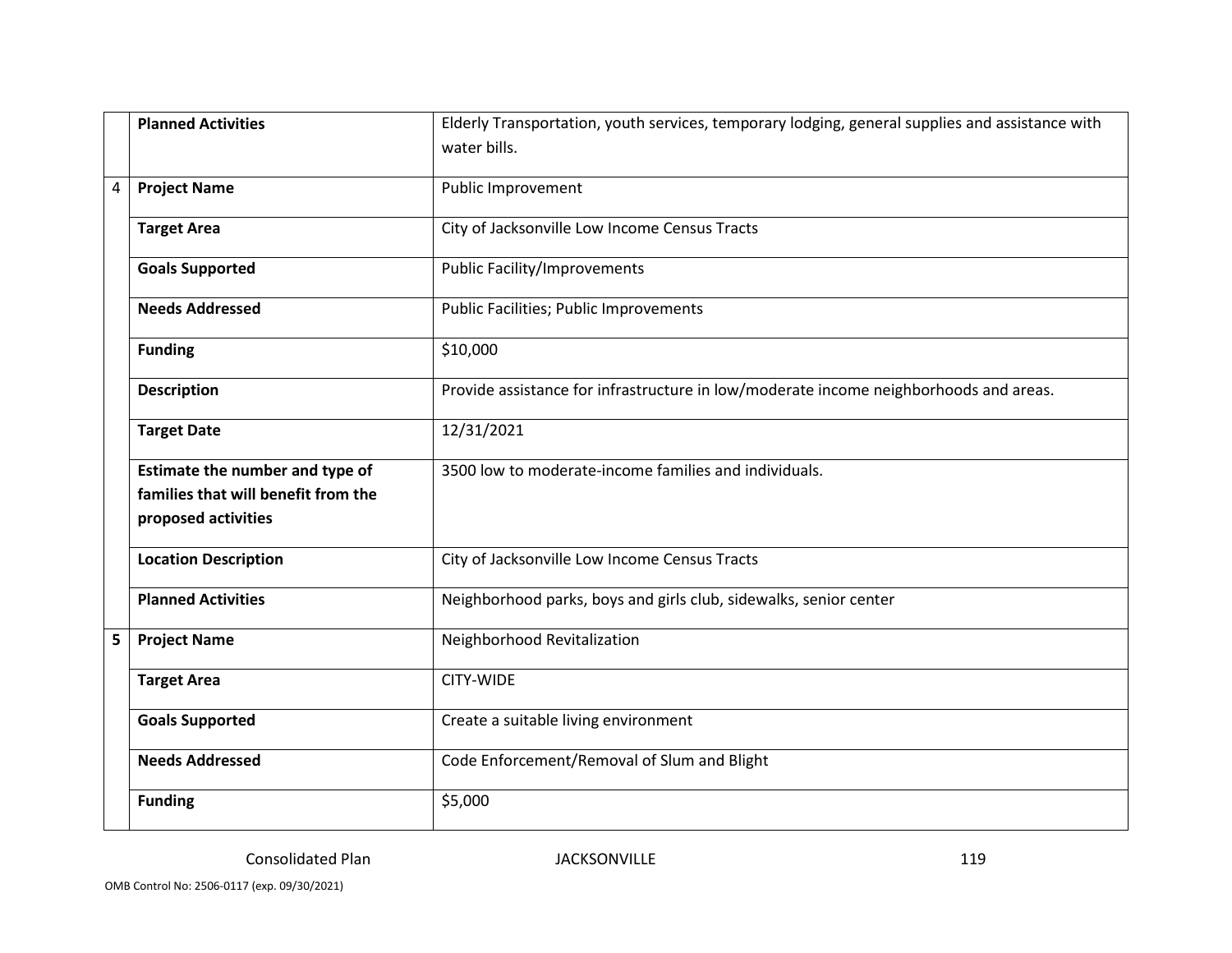|   | <b>Description</b>                                                                            | Provide assistance to low to moderate income neighborhoods to create suitable living<br>environment.                                                                                                                 |
|---|-----------------------------------------------------------------------------------------------|----------------------------------------------------------------------------------------------------------------------------------------------------------------------------------------------------------------------|
|   | <b>Target Date</b>                                                                            | 12/31/2021                                                                                                                                                                                                           |
|   | Estimate the number and type of<br>families that will benefit from the<br>proposed activities | 500 residents that reside in low income census tracts in the City of Jacksonville                                                                                                                                    |
|   | <b>Location Description</b>                                                                   | City of Jacksonville Low-income Census Tracts                                                                                                                                                                        |
|   | <b>Planned Activities</b>                                                                     | Provide funding for Code Enforcement to work solely in low income census tracts to address<br>neighborhood blight issues.                                                                                            |
| 6 | <b>Project Name</b>                                                                           | Housing                                                                                                                                                                                                              |
|   | <b>Target Area</b>                                                                            | Citywide                                                                                                                                                                                                             |
|   | <b>Goals Supported</b>                                                                        | Housing                                                                                                                                                                                                              |
|   | <b>Needs Addressed</b>                                                                        | Housing Rehabilitation; Homebuyers Assistance; Handicap Accessibility; Emergency Home Repair                                                                                                                         |
|   | <b>Funding</b>                                                                                | \$115,141                                                                                                                                                                                                            |
|   | <b>Description</b>                                                                            | Provide rehab to very low and low-income single-family homeowners; provide handicap<br>accessibility for disabled low/moderate homeowners; provide down payment assistance to first<br>time low/moderate homebuyers. |
|   | <b>Target Date</b>                                                                            | 12/31/2021                                                                                                                                                                                                           |
|   | Estimate the number and type of<br>families that will benefit from the<br>proposed activities | 6                                                                                                                                                                                                                    |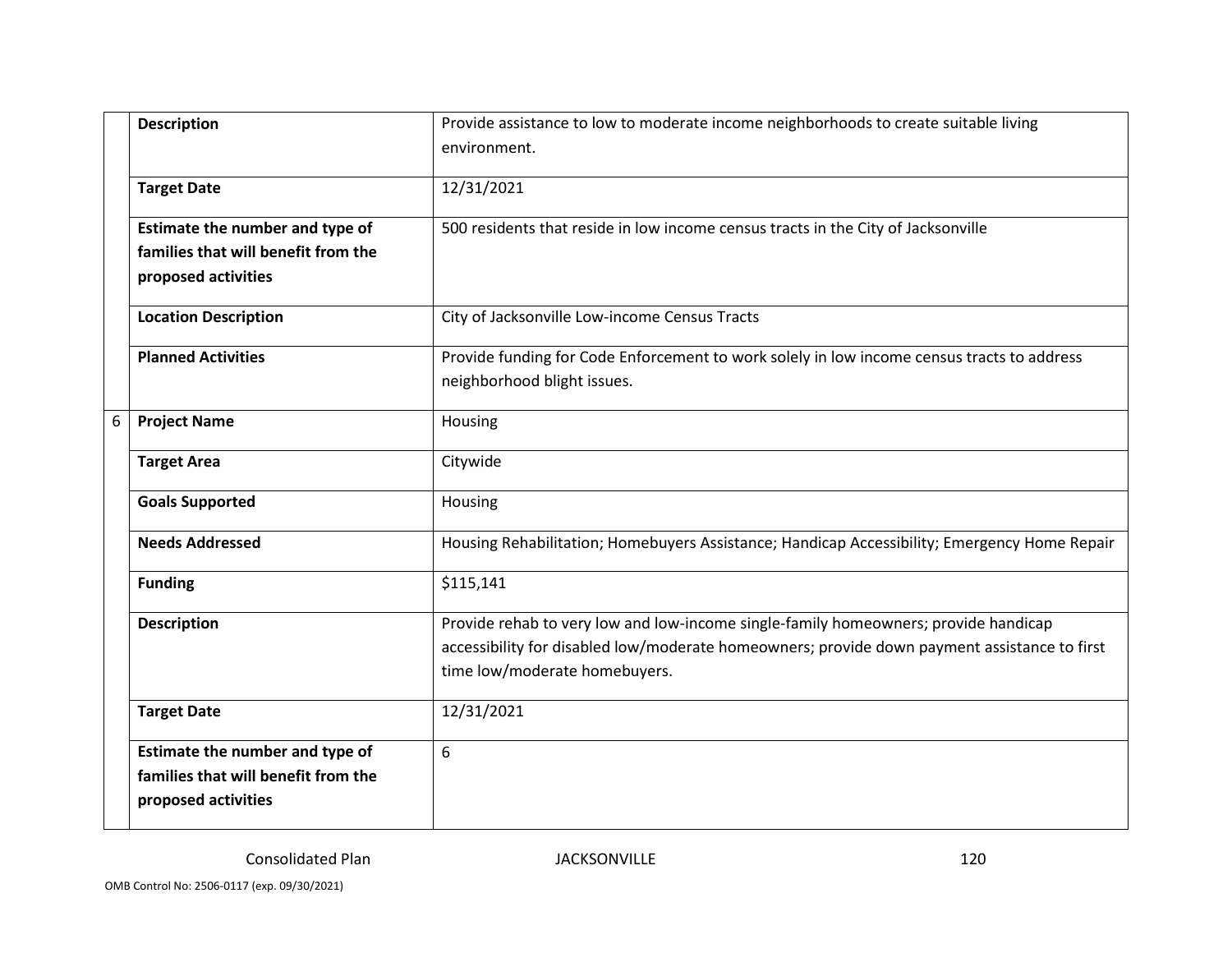| <b>Location Description</b> | Citywide                                                                                                                                                                                                             |
|-----------------------------|----------------------------------------------------------------------------------------------------------------------------------------------------------------------------------------------------------------------|
| <b>Planned Activities</b>   | Provide rehab to very low and low-income single-family homeowners; provide handicap<br>accessibility for disabled low/moderate homeowners; provide down payment assistance to first<br>time low/moderate homebuyers. |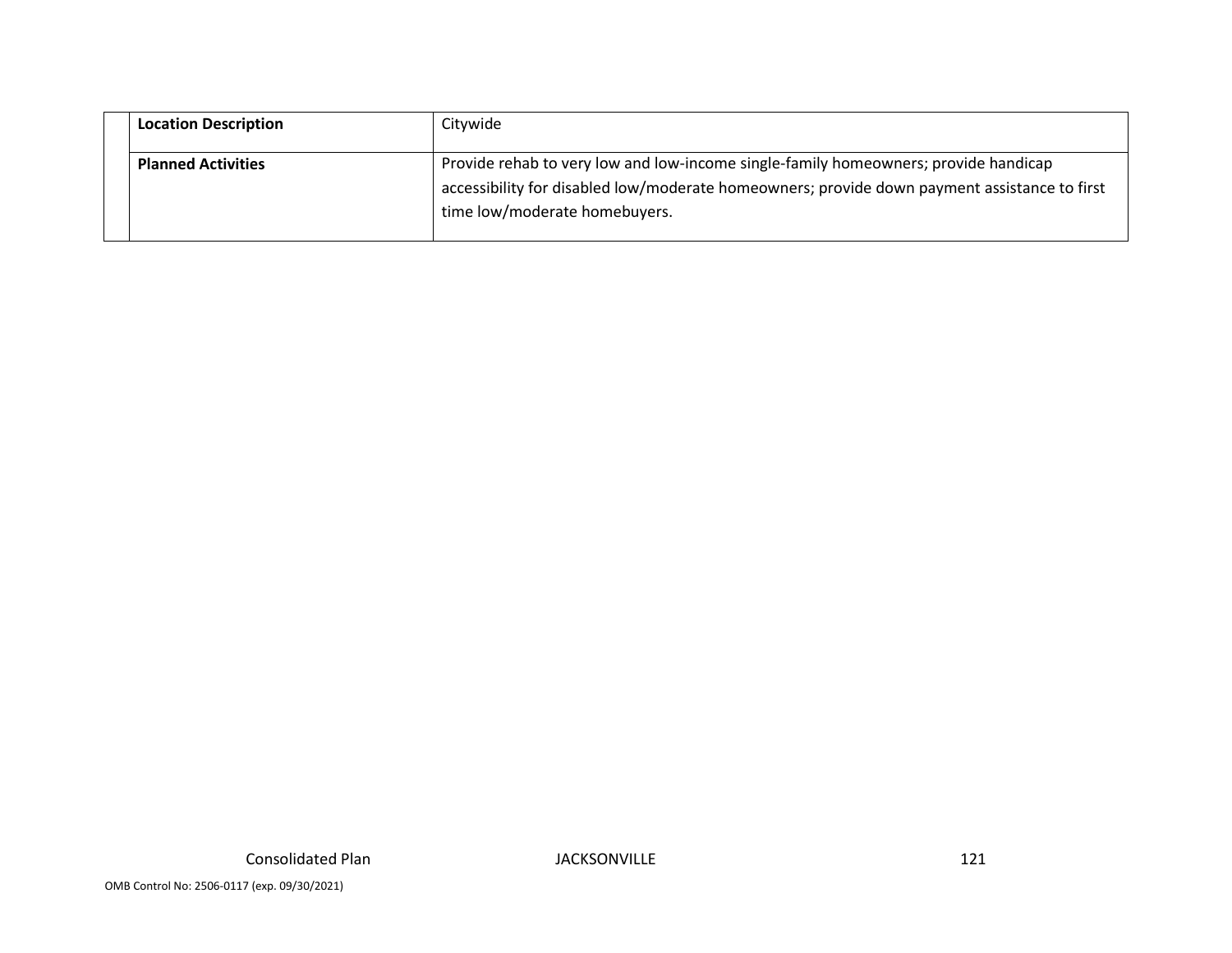## **AP-50 Geographic Distribution – 91.220(f)**

## **Description of the geographic areas of the entitlement (including areas of low-income and minority concentration) where assistance will be directed**

Rehabilitation assistance for housing units will be available citywide to address housing needs of very low/low-income homeowners to include roof replacement, sewer line replacement, water line repair/replacement, HVAC repair/replacement and Handicap accessibility.

Homebuyer assistance will be available for purchases within the city limits of Jacksonville to low/moderate households. The area of purchase is not restricted to any particular neighborhood so not to create a concentration of low income neighborhoods.

The public service projects will serve low income elderly, youth, and homeless.

#### **Geographic Distribution**

| <b>Target Area</b>                 | <b>Percentage of Funds</b> |
|------------------------------------|----------------------------|
| SUNNYSIDE INCLUSIVE OF CT 36.05    |                            |
| Low Income Individuals or Families | 100                        |

**Table 56 - Geographic Distribution** 

#### **Rationale for the priorities for allocating investments geographically**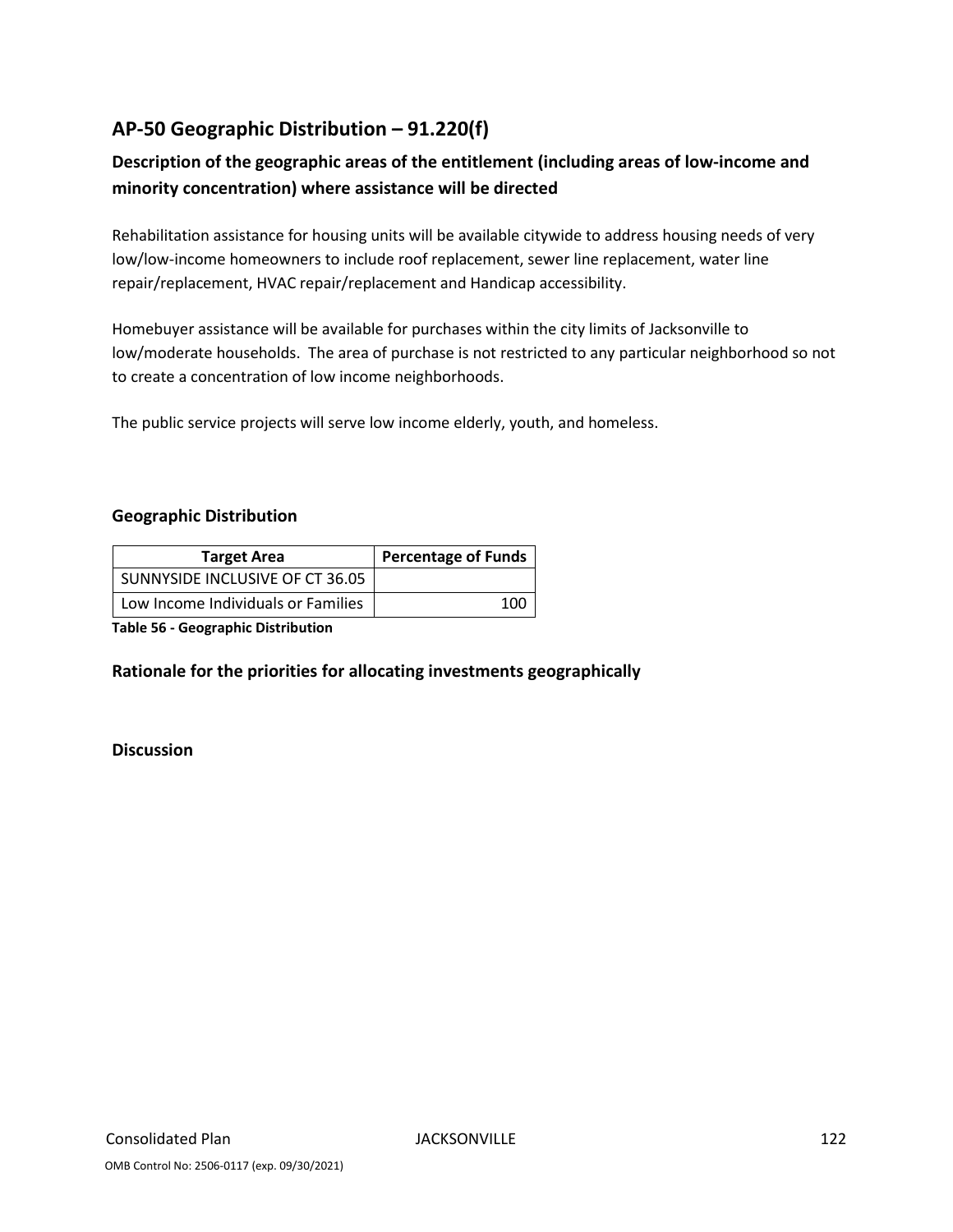# **Affordable Housing**

## **AP-55 Affordable Housing – 91.220(g)**

#### **Introduction**

| One Year Goals for the Number of Households to be Supported             |  |  |  |  |  |
|-------------------------------------------------------------------------|--|--|--|--|--|
| Homeless                                                                |  |  |  |  |  |
| Non-Homeless                                                            |  |  |  |  |  |
| Special-Needs                                                           |  |  |  |  |  |
| Total                                                                   |  |  |  |  |  |
| Table 57 - One Year Goals for Affordable Housing by Support Requirement |  |  |  |  |  |

| One Year Goals for the Number of Households Supported Through                         |  |
|---------------------------------------------------------------------------------------|--|
| <b>Rental Assistance</b>                                                              |  |
| The Production of New Units                                                           |  |
| <b>Rehab of Existing Units</b>                                                        |  |
| <b>Acquisition of Existing Units</b>                                                  |  |
| Total                                                                                 |  |
| Table 58 - One Year Goals for Affordable Housing by Support Type<br><b>Discussion</b> |  |

- 1. Annual goal for housing assistance for programs such as tenant-based rental assistance and onetime payments to prevent homelessness: None
- 2. Annual goal for the construction of new units: None
- 3. Annual goal for rehab of existing units to include sewer replacement: The City plans to provide funding for 4 single-family limited home rehab and 1 handicap accessibility.
- 4. Annual goal for housing assistance for programs such as down payment assistance: the City plans to provide funding for 1 homebuyer's assistance grant.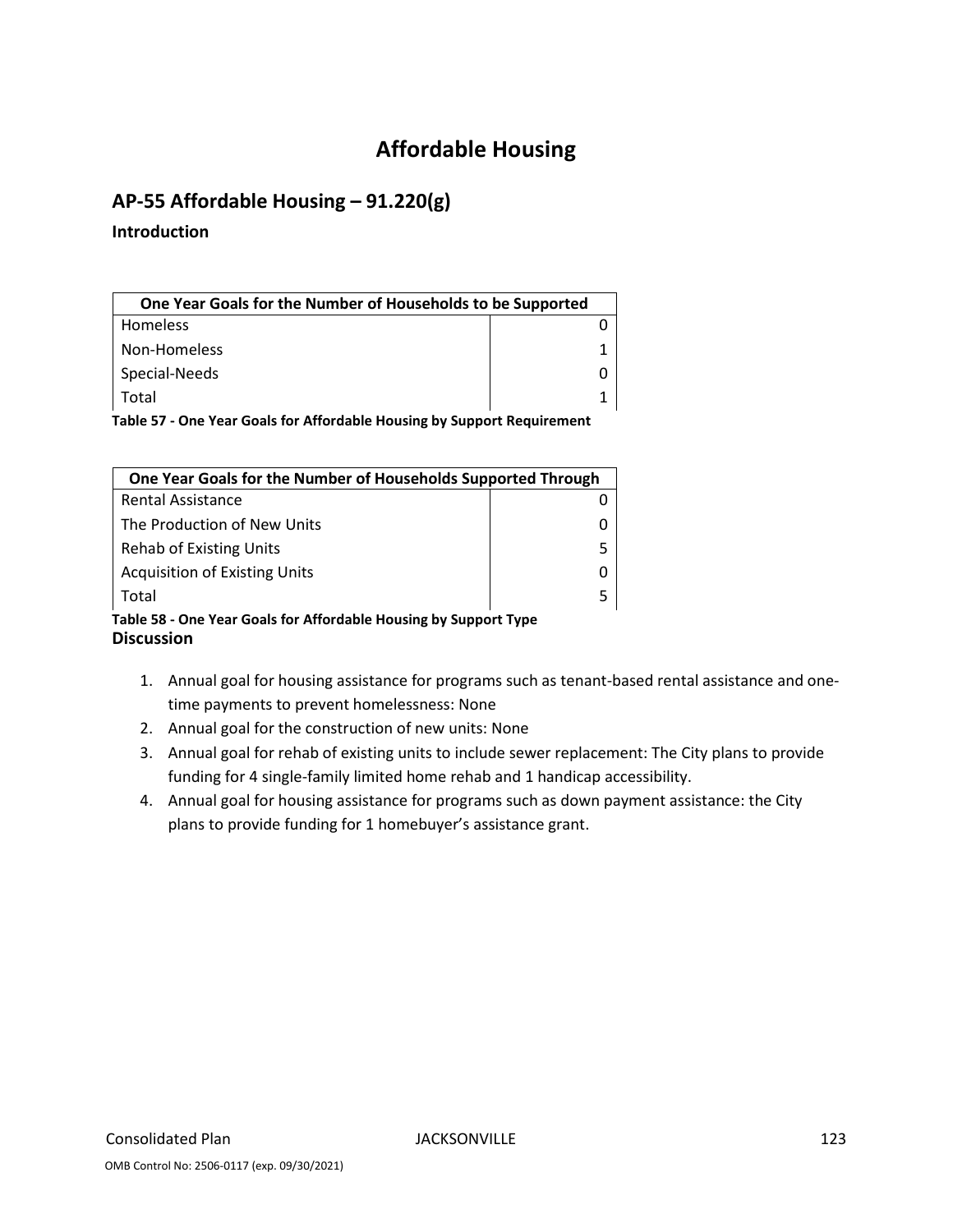## **AP-60 Public Housing** *–* **91.220(h)**

#### **Introduction**

The City will not be allocating any funds for public housing units.

#### **Actions planned during the next year to address the needs to public housing**

The City will not be allocating any funds for public housing units.

## **Actions to encourage public housing residents to become more involved in management and participate in homeownership**

None unless requested to do so by the residents.

## **If the PHA is designated as troubled, describe the manner in which financial assistance will be provided or other assistance**

N/A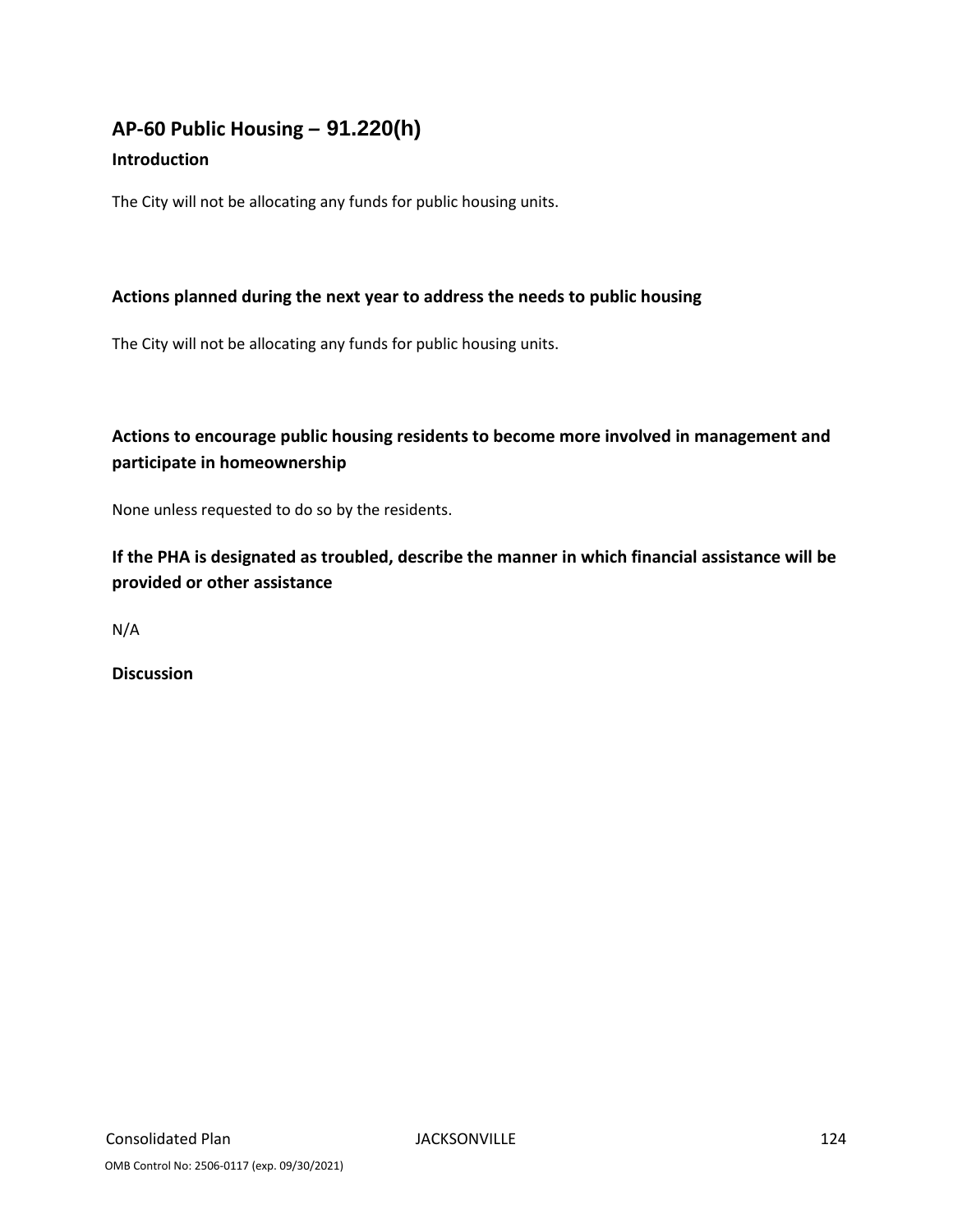## **AP-65 Homeless and Other Special Needs Activities – 91.220(i)**

#### **Introduction**

The City will continue to actively participate in CATCH and attend quarterly meetings. Currently the sheltered/unsheltered point in time count has been suspended per instructions from HUD due to the pandemic. When the restrictions are lifted, the City will resume full participation with the preparation and actual count.

**Describe the jurisdictions one-year goals and actions for reducing and ending homelessness including**

**Reaching out to homeless persons (especially unsheltered persons) and assessing their individual needs**

N/A

#### **Addressing the emergency shelter and transitional housing needs of homeless persons**

Non-profit agencies in the Continuum of Care provide emergency and transitional housing for the homeless and these efforts can be coordinated and/or accessed through the Community Development office.

**Helping homeless persons (especially chronically homeless individuals and families, families with children, veterans and their families, and unaccompanied youth) make the transition to permanent housing and independent living, including shortening the period of time that individuals and families experience homelessness, facilitating access for homeless individuals and families to affordable housing units, and preventing individuals and families who were recently homeless from becoming homeless again**

These activities are carried out by agencies that serve the CATCH area. These agencies are located in Little Rock and North Little Rock.

**Helping low-income individuals and families avoid becoming homeless, especially extremely low-income individuals and families and those who are: being discharged from publicly funded institutions and systems of care (such as health care facilities, mental health facilities,** 

Consolidated Plan JACKSONVILLE 125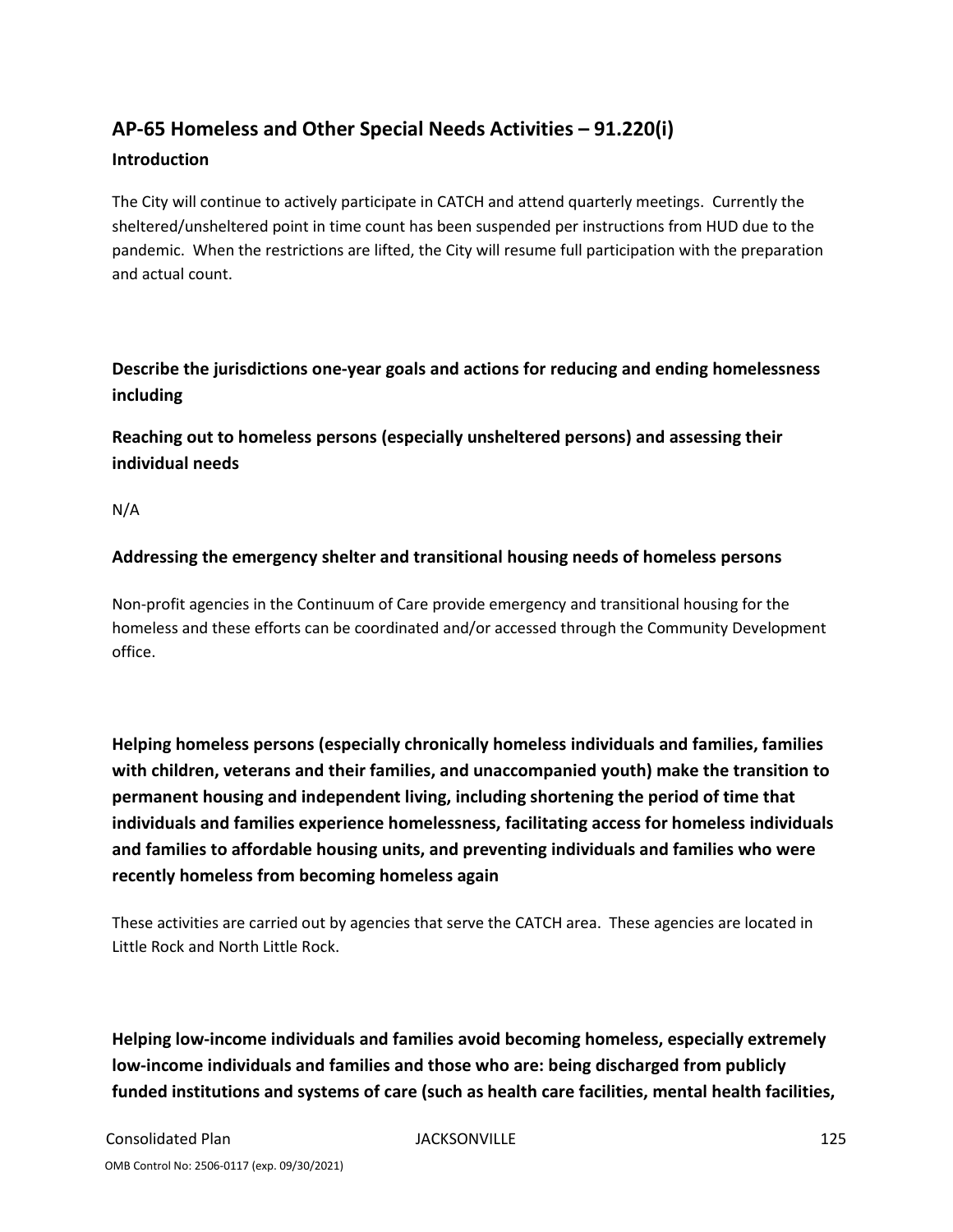## **foster care and other youth facilities, and corrections programs and institutions); or, receiving assistance from public or private agencies that address housing, health, social services, employment, education, or youth needs**

These activities are carried out by agencies that serve the CATCH area. These agencies are located in Little Rock and North Little Rock.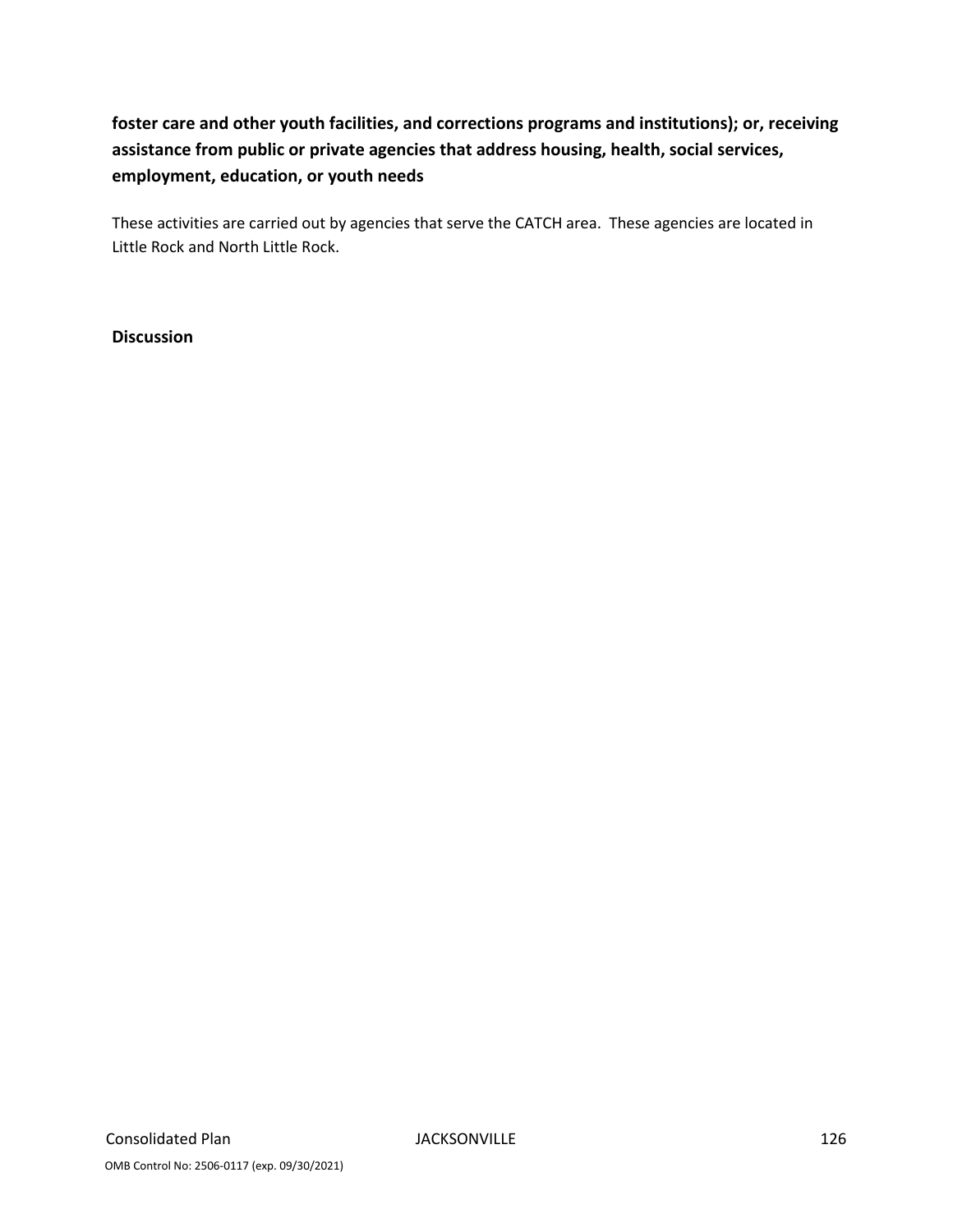## **AP-75 Barriers to affordable housing – 91.220(j) Introduction:**

The City of Jacksonville faces barriers to affordable housing that are common across housing markets, including decreasing supply of developable land, which increases the cost of acquisition and development of the land. Another common barrier is negative reaction from neighbors regarding affordable housing development based upon a misconception that property values will decline an increase in parking and traffic.

**Actions it planned to remove or ameliorate the negative effects of public policies that serve as barriers to affordable housing such as land use controls, tax policies affecting land, zoning ordinances, building codes, fees and charges, growth limitations, and policies affecting the return on residential investment**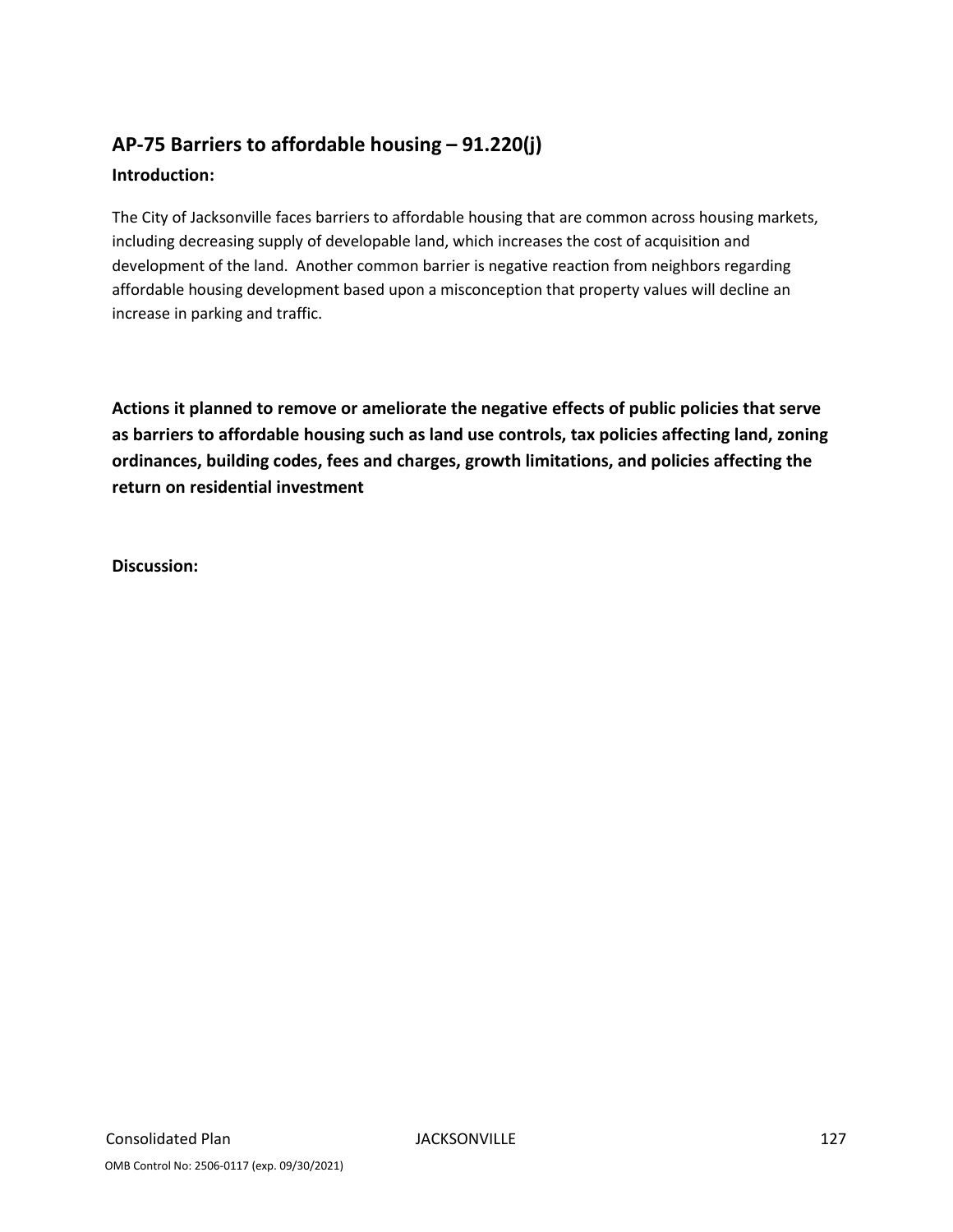# **AP-85 Other Actions – 91.220(k)**

#### **Introduction:**

#### **Actions planned to address obstacles to meeting underserved needs**

The primary obstacle to addressing underserved needs is lack of funding. The City will continue to seek funding other sources and support service providers.

#### **Actions planned to foster and maintain affordable housing**

The director of Community Development will continue to research and explore all avenues and alternative sources of funding to replace the ever decreasing State and Federal funds; and seek private sources for housing assistance and other affordable housing programs. The director will seek to track housing initiatives at these levels through contact with HUD and through professional organizations and planning offices.

The City will continue to promote and enforce the goals and policies of this Plan relating to preserving the existing housing stock, utilizing good housing redevelopment concepts, maintaining a good housing balance, preventing housing deterioration, and providing housing for the low to moderate income households.

Code enforcement will continue to uncover unsafe and unsanitary conditions. The Single-family rehabilitation Program will be available to income-eligible individuals to improve their properties at no cost.

#### **Actions planned to reduce lead-based paint hazards**

Procedures for lead-based paint awareness and treatment will be implemented with respect to the

#### Consolidated Plan JACKSONVILLE 128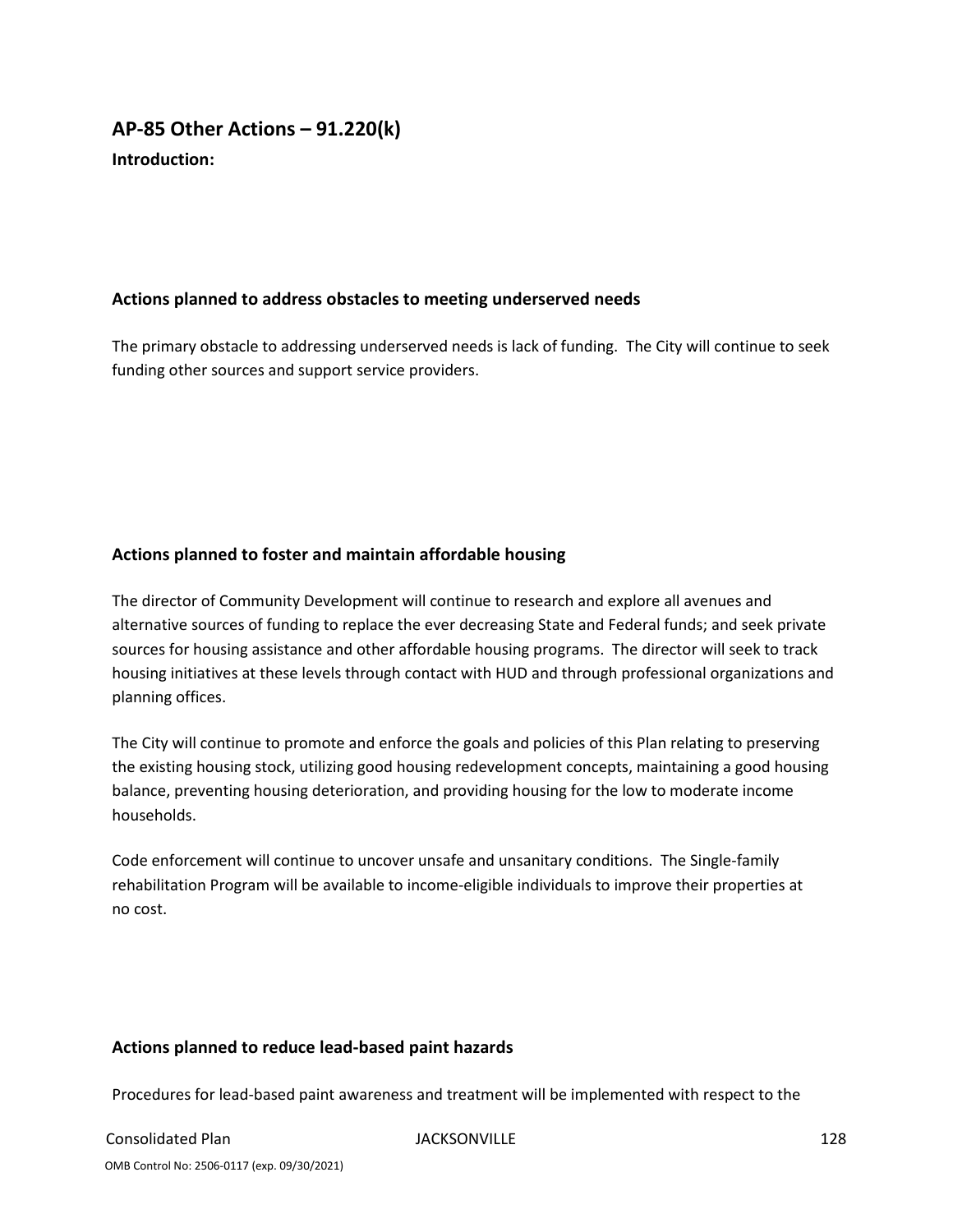City's federally funded programs including, but not limited to, the Single-family Rehabilitation Program and the Homebuyer's Assistance Program, in accordance with the lead-based paint regulations.

#### **Actions planned to reduce the number of poverty-level families**

The City will continue to coordinate efforts to assist households with incomes below the poverty line with other departments providing services to this population and other community organizations providing similar services. It is also the City's intent to assist in whatever way possible through programs and activities, persons at or below the poverty level.

#### **Actions planned to develop institutional structure**

The City will continue to address affordable housing and other community needs within the city and will participate in and interact and coordinate service provisions with area/district planning groups such as Metroplan, Central Arkansas Planning and Development District, Arkansas Development Finance Authority, etc.

## **Actions planned to enhance coordination between public and private housing and social service agencies**

During the 2021 program year, the City will enhance coordination between public and private housing and social services agencies through the citizen participation plan that encourages all interested parties to share in the Consolidated Planning process. The City will continue to work with service providers, other private institutions, public housing and assisted housing providers, and community organizations to discuss community needs and opportunities.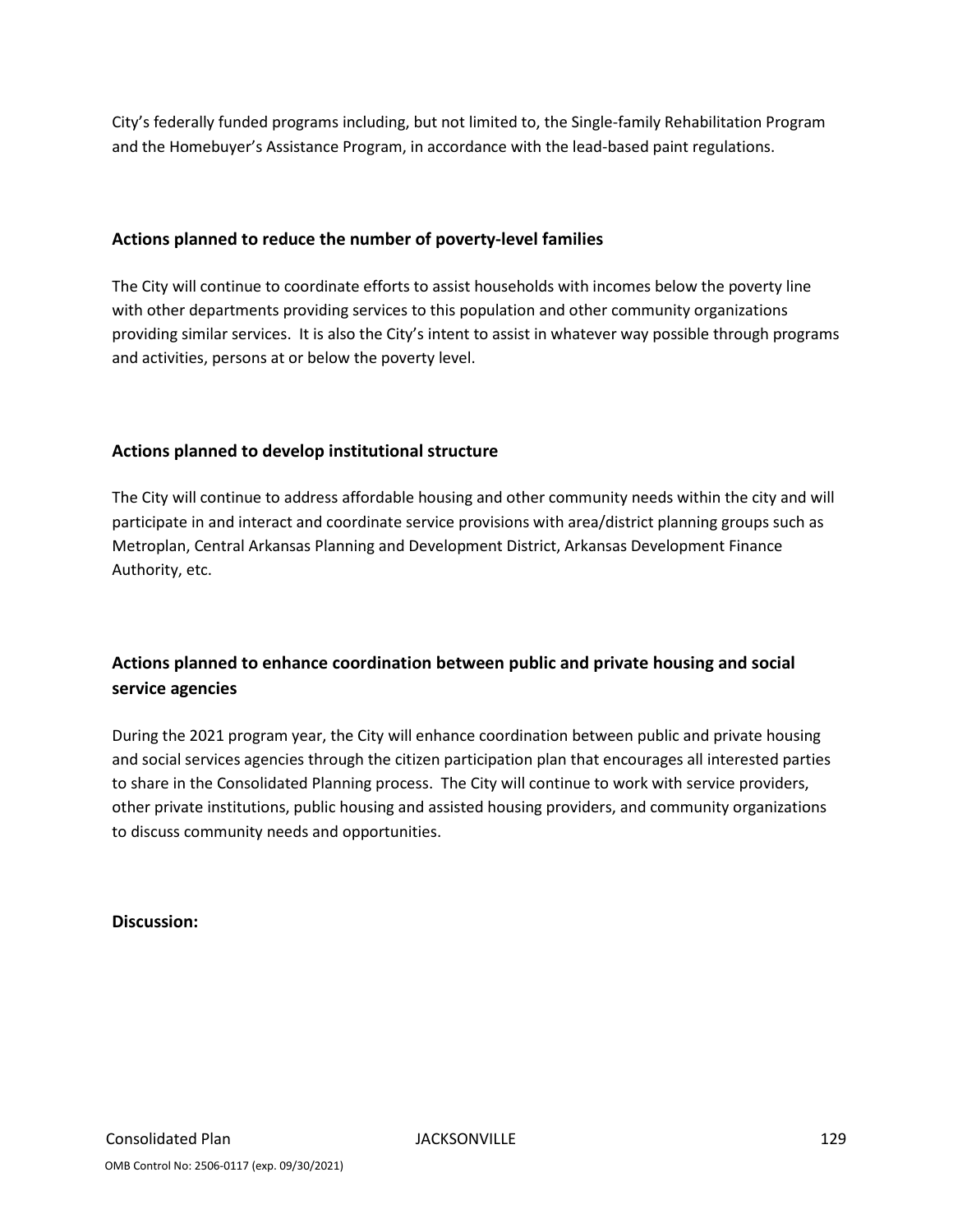## **Program Specific Requirements**

**AP-90 Program Specific Requirements – 91.220(l)(1,2,4)**

**Introduction:** 

## **Community Development Block Grant Program (CDBG) Reference 24 CFR 91.220(l)(1)**

Projects planned with all CDBG funds expected to be available during the year are identified in the Projects Table. The following identifies program income that is available for use that is included in projects to be carried out.

| 1. The total amount of program income that will have been received before the start of the next   |          |
|---------------------------------------------------------------------------------------------------|----------|
| program year and that has not yet been reprogrammed                                               | $\Omega$ |
| 2. The amount of proceeds from section 108 loan guarantees that will be used during the year to   |          |
| address the priority needs and specific objectives identified in the grantee's strategic plan.    | 0        |
| 3. The amount of surplus funds from urban renewal settlements                                     | $\Omega$ |
| 4. The amount of any grant funds returned to the line of credit for which the planned use has not |          |
| been included in a prior statement or plan                                                        | $\Omega$ |
| 5. The amount of income from float-funded activities                                              | $\Omega$ |
| <b>Total Program Income:</b>                                                                      | 0        |
|                                                                                                   |          |

#### **Other CDBG Requirements**

1. The amount of urgent need activities 0

2. The estimated percentage of CDBG funds that will be used for activities that benefit persons of low and moderate income.Overall Benefit - A consecutive period of one, two or three years may be used to determine that a minimum overall benefit of 70% of CDBG funds is used to benefit persons of low and moderate income. Specify the years covered that include this Annual Action Plan. 100.000 100.000 100.000 100.000 100.000 100.000 100.000 10